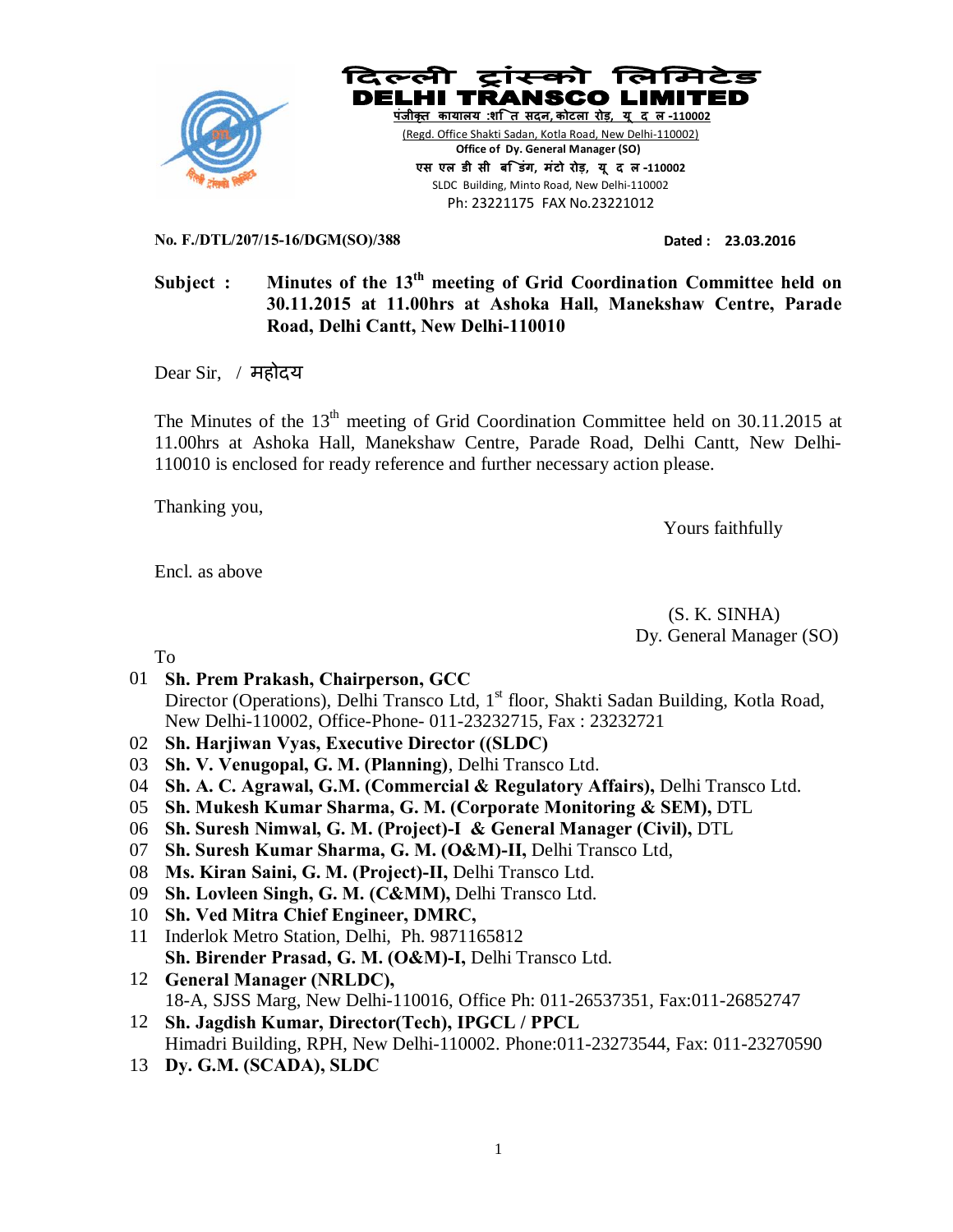- **Sh. A.K. Sharma, Head (O&M), BYPL** Shakti Kiran Building, Karkardooma, Delhi
- **Sh. Mukesh Dadhichi, G.M. (SO),** BYPL, Shankar Road, New Delhi
- **Sh. Sunil Kakkar, Head (PMG),** BYPL, Shakti Kiran Building, Karkardooma, Delhi
- **Chief Engineer (Transmission System)**, BBMB SLDC Complex, Sector-28, Industrial Area Phase-I, Chandigarh.
- **Superintending Engineer (O&M) Circle, BBMB** 400kV S/Stn, BBMB Complex, Panipat-132107,Mob. 09416017711, Fax .0180-2662992
- **Sh. Sanjay Kumar Banga, Head (PEC, PM&BD), TPDDL** SCADA Building, Near Netaji Place Subash Place Metro Station, Pitampura, Delhi 34 Phone Office: 011- 27468027, Fax: 011-27468023
- **Sh. Ajay Kumar, VP (PMG), BRPL,**  Building No 20, Nehru Place, New Delhió110019. Off. 39996052 Fax: 011-3999605
- **Sh. D. Sarkar , General Manager,** NTPC, BTPS, New Delhi-110044 Office Phone: 011- 26949523, Fax: 011- 26949532
- **Sh. A.K. Joshi, Chief Engineer (Elect)-II, NDMC** Room No. 1706, 17<sup>th</sup> Floor, Palika Kendra, Sansad Marg, New Delhi-110001
- **Sh. V.K. Pandey, Chief Engineer (Elec)-I, NDMC** Room No. 1701, 17<sup>th</sup> Floor, Palika Kendra, Sansad Marg, New Delhi-110001
- **Sh. Mahender Singh, Executive Director (Tariff), DERC** DERC Viniyamak Bhawan, C-Block, Shivalik, New Delhi-110017
- **Sh. U.K. Tyagi, Executive Director (Engineering), DERC** DERC Viniyamak Bhawan, C-Block, Shivalik, New Delhi-110017
- **General Manager (Commercial)**, NTPC NCR Headquarters, R&D Building, A8A, Setor-24, Noida-201301. Fax no. 0120-2410192
- **Sh. Neelesh Gupta** Whole Time Director, Timarpur ó Okhla Waste Management Company Ltd Jindal ITF Center, 28 Shivaji Marg New Delhi-110015, Ph. 45021983, Fax 45021982
- **General Manager,** Indira Gandhi Super Thermal Power Station, Jharli, Jhajjar Distt. Haryana Pin-124141, Fax no. 01251-266202, Ph. 01251-266265
- CWE (U), MES, MES Palam Road, Delhi Cantt, New Delhi-110010
- **GE (U),** Electric Supply, Kotwali Road, Delhi Cantt, Delhi-110010
- G. M. (Finance), DTL, Shakti Sadan, New Delhi 110002
- Dy. G. M. (Fin-II), DTL Rajghat Power House New Delhi -110002
- **Sh. Darshan Singh,** Manager (System Operation), Delhi SLDC
- **Sh. Susheel Gupta,** Manager (Energy Accounting), Delhi SLDC
- **Manager (SO)-Shift,** Delhi SLDC
- **Ms. Mukesh Dagar,** Dy. Manager (Finance), SLDC
- Sh. Anuj Gehlot, Manager (HW), SLDC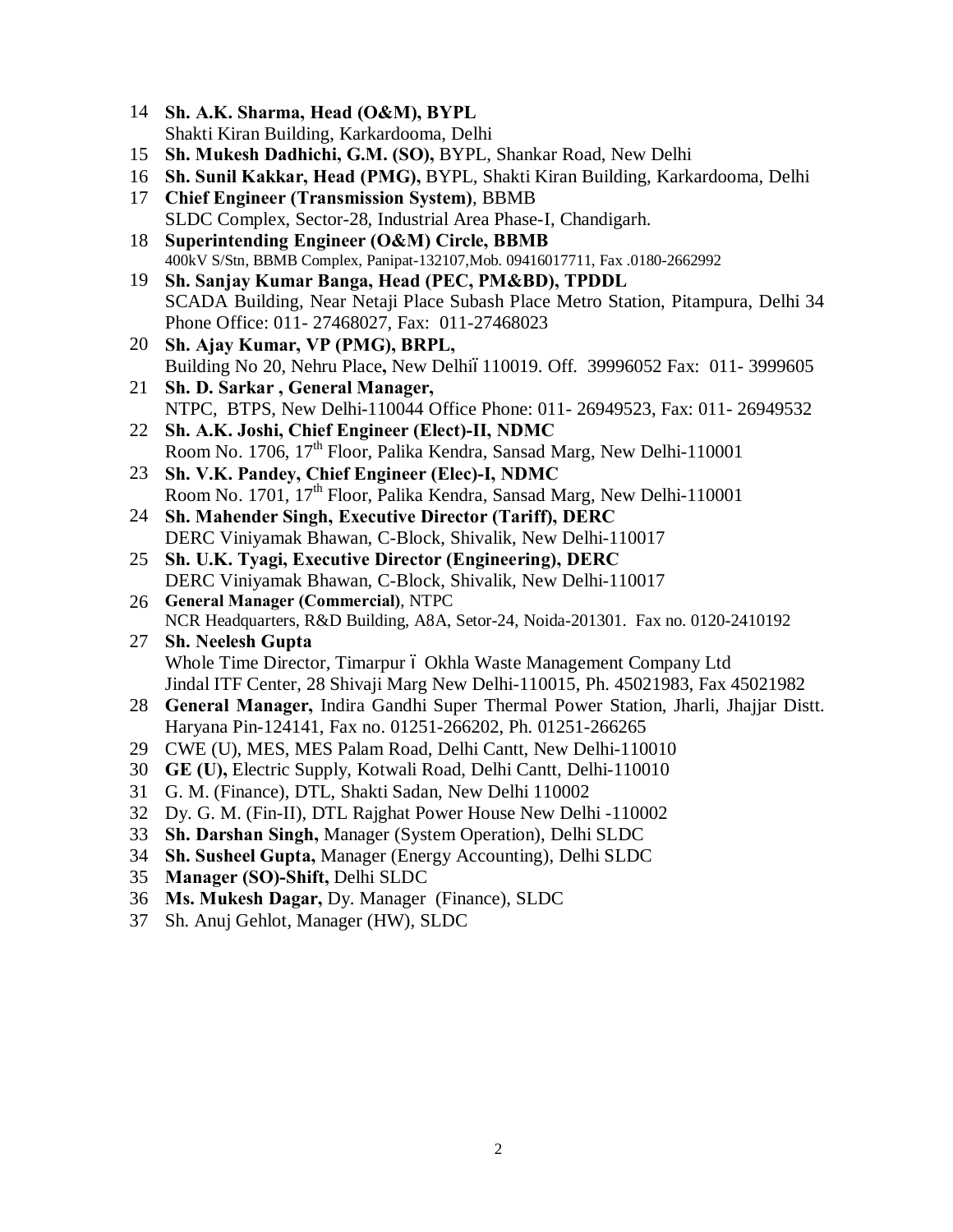Copy for favour of kind information to :-

- 1. Principal Secretary (Power), Govt. of NCT of Delhi,
- 2. Secretary, DERC, Viniyamak Bhawan, C-Block, Shivalik, New Delhi-110017
- 3. Managing Director, DTL
- 4. Chairperson, NDMC, Palika Kendra, Sansad Marg, New Delhi-110001
- 5. Member Secretary, NRPC, Katwaria Sarai, New Delhi-110016
- 6. Director (Operations), NTPC, Scope Complex, 7 Institutional Area, Lodhi Road, New Delhi-110003
- 7. Managing Director, IPGCL / PPCL, Himadri, Rajghat Power House, New Delhi-02
- 8. Director (Operations), DMRC, Metro Bhawan, Fire Brigade Lane, Barakhamba Road, New Delhi-110001.
- 9. Director (Finance) DTL
- 10. CEO, BSES Rajdhani Power Ltd, BSES Bhawan, Nehru Place, New Delhi-110019
- 11. CEO, BSES Yamuna Power Ltd, Shakti Kiran Building, Karkardooma, New Delhi-92
- 12. CEO, TPDDL, 33kV Grid S/Stn, Hudson Lane, Kingsway Camp, Delhi-110009
- 13. Chief Engineer, Delhi Zone,(CEDZ), MES Palam Road, Delhi Cantt, New Delhi-10
- 14. Addl. Secretary (Power), Govt. of NCT of Delhi, Delhi Secretariat, New Delhi.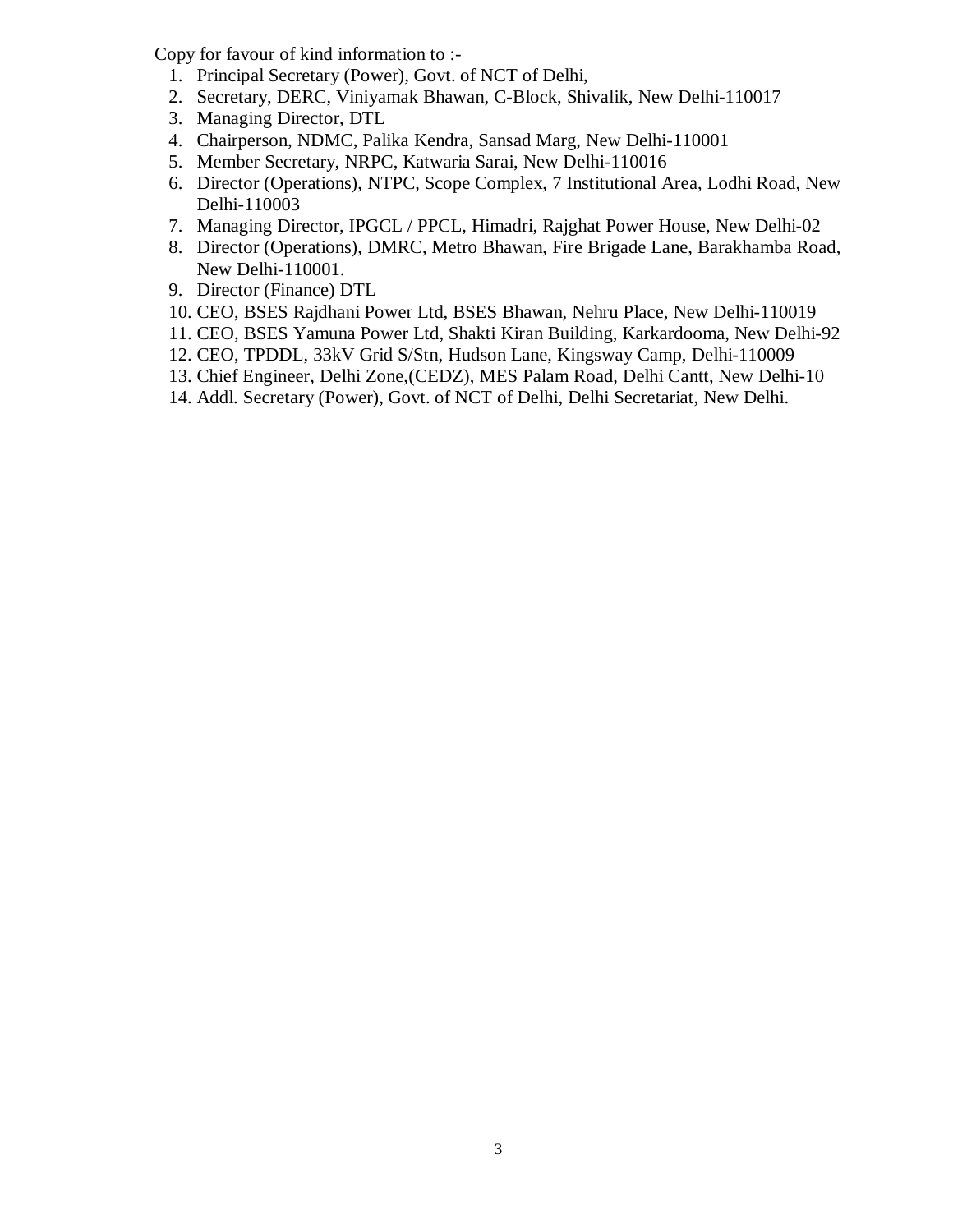

## **DELHI TRANSCO LTD.** (Regd. Office : Shakti Sadan, Kotla Road, New Delhi 110002) **[Office of Deputy General Manager (System Operation)]** SLDC Building, Minto Road, New Delhi ó 110 002 Phone No.23221175, Fax 23221012, 23221059

## **Subject : Summary Record of discussions held in the 13th Meeting of the Grid Coordination Committee (GCC) of Delhi, held on 30.11.2015 at 11.00hrs at Ashoka Hall, Manekshaw Centre, Parade Road, Delhi Cantt, New Delhi-110010**

The list of participants is enclosed at **Annexure.**

## **WELCOME**

Brigadier Dinesh Gupta, MES welcomed the delegates for the  $13<sup>th</sup>$  Grid Coordination committee meeting. He informed that the MES fraternity was highly delighted for getting the chance of hosting the Grid Coordination Committee meeting which is the apex coordination forum of Delhi Power Sector.

Sh. Prem Prakash, Director (Operations), DTL, Chairperson, GCC welcomed all delegates in the 13th Grid Coordination Committee meeting. He also thanked MES authorities to host the meeting. He hoped that the issues would be sorted out amicably.

He stated that the power supply position in the summer has been satisfactory by and large. This summer Delhi has met a peak demand of 5846 MW on 19.06.2015 without any load shedding due to shortage of power. However this summer peak demand was low in comparison to summer 2014, which was 5925MW. Distribution Licensees operating in Delhi had made elaborate arrangements to meet summer peak demand.

He expressed great pleasure that DTL has strengthened its transmission network by augmentation of various transmission lines with HTLS conductors and commissioning of 220kV Gazipur ó Patparganj link cable, LILO of 220kV Najafgarh-Kanjhawala Ckt at Mundka and commissioning of 220kV Peera Garhi Grid which has helped in improvement of reliability of power supply in Delhi.

He further stated that winter season has already approached in Delhi. He categorically stated that Delhi has large amount of surplus power especially during winter night hours which is required to be disposed off properly by bilateral / banking arrangements. It is expected that Discoms are well versed about the situation and are taking appropriate steps for disposal of surplus power.

With these remarks he requested the Convener to take up the Agenda. Accordingly, agenda was taken up. The gist of the discussions and decisions taken are as under:-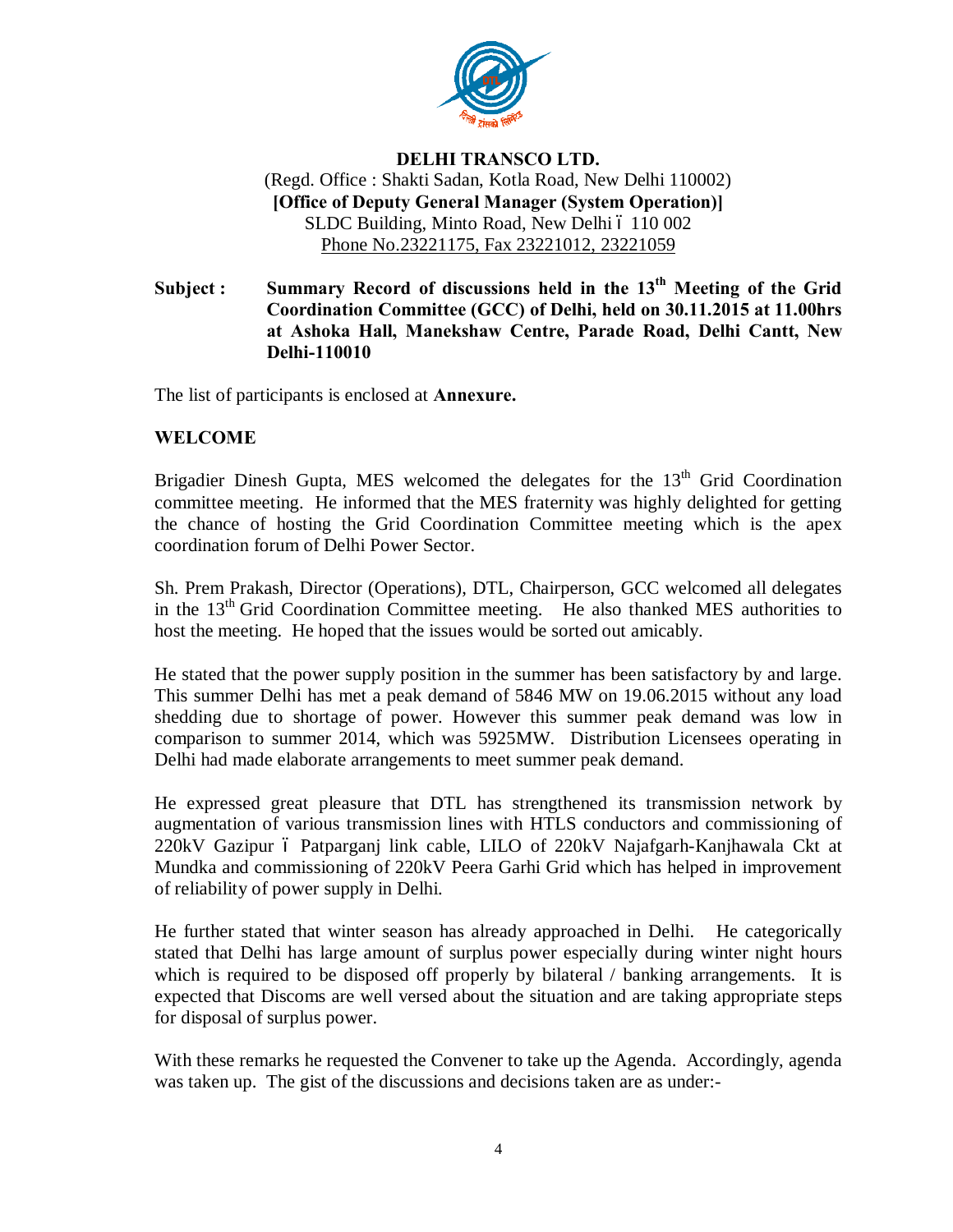## **1 CONFIRMATION OF THE MINUTES OF 12TH MEETING OF GCC HELD ON 27.04.2015.**

The minutes of the 12<sup>th</sup> meeting of GCC held on **27.04.2015** have been circulated vide letter no. **F./DTL/207/15-16/GM(SLDC)/F.35/52** dated 15.07.2015. No comments have been received so far.

**GCC confirmed the minutes.**

## **2 FOLLOWUP ACTION ON THE DECISIONS TAKEN IN THE PREVIOUS GCC MEETINGS**

## **2.1. PROVSIONS OF HOT RESERVE OF TRANSFORMERS.**

The updated status of the issue is as under:-

| S.             | Capacity   | Present         | Original planning for hot     | <b>Present Status</b>                    |
|----------------|------------|-----------------|-------------------------------|------------------------------------------|
| ${\bf N}$      |            | populati        | reserve                       |                                          |
|                |            | on in           |                               |                                          |
|                |            | nos.            |                               |                                          |
| $\mathbf{1}$   | 400/220    | $\overline{2}$  | One Tx of 315MVA at 400kV     | With<br>the<br>commissioning<br>of       |
|                | kV         |                 | Mundka would be hot reserve.  | 2X500MVA<br><b>Txs</b><br>at Bamnauli,   |
|                | 500MVA     |                 |                               | 2X315MVA Tx.got spared from              |
|                | <b>ICT</b> |                 |                               | Out of two units<br>Bamnauli.            |
|                | 400/220    | 14              |                               | 315MVA Txs, one unit has been            |
|                | kV         |                 |                               | shifted to Mundka for utilizaiton as     |
|                | 315MVA     |                 |                               | hot reserve.                             |
|                | <b>ICT</b> |                 |                               |                                          |
| 2              | 220/66 kV, | 21              | 160MVA Tx ear- merked for     | 220/66kV<br>160MVA<br>Tx<br><b>One</b>   |
|                | 160MVA     |                 | 220kV Pappan Kalan-II would   | commissioned on 23.12.2015, the          |
|                | Tx         |                 | be the hot reserve.           | same shall be used as Hot reserve.       |
| 3              | 220/66kV,  | 42              | New Tx. is required to be     | The transformer meant as<br>hot          |
|                | 100MVA     |                 | purchased The scheme for one  | reserve available at Patparganj has      |
|                | Tx         |                 | 220/66/33kV 100MVA Tx as      | diverted<br>to<br>replace<br>been<br>the |
| $\overline{4}$ | 220/33kV,  | $\overline{37}$ | hot reserve has been approved | damaged 220/66kV 100MVA Tx-I             |
|                | 100MVA     |                 | and the same would be placed  | at Park Street. Procurement of new       |
|                | Tx,        |                 | at Patparganj before summer   | transformer is in progress               |
|                |            |                 | 2014 for hot reserve          |                                          |
| 5              | 66/11kV    | 24              | The scheme for a 66/11kV Tx   | It was advised by GCC that DTL           |
|                | 20MVA      |                 | as a hot reserve has been     | shall maintain the 11kV feeders till     |
|                | Tx         |                 | approved and transformer is   | the loads are shifted by Discoms to      |
|                |            |                 | under<br>for<br>process       | avoid public inconveni- ces. It was      |
|                |            |                 | procurement.                  | also advised to Discoms for shifting     |
|                |            |                 |                               | of 11kV loads from DTL sub-              |
|                |            |                 |                               | stations as per directives of DERC       |
|                |            |                 |                               | as early as possible due to inabilties   |
|                |            |                 |                               | experessed by DTL to incur of any        |
|                |            |                 |                               | expenditure on the account of 11kV       |
|                |            |                 |                               | level equip- ments as directed by        |
|                |            |                 |                               | DERC in its<br>letter no. F.DTL          |
|                |            |                 |                               | /2012-13/3496<br>/Engg./DERC             |
|                |            |                 |                               | dt.19.11.2013                            |

**GCC noted the position.**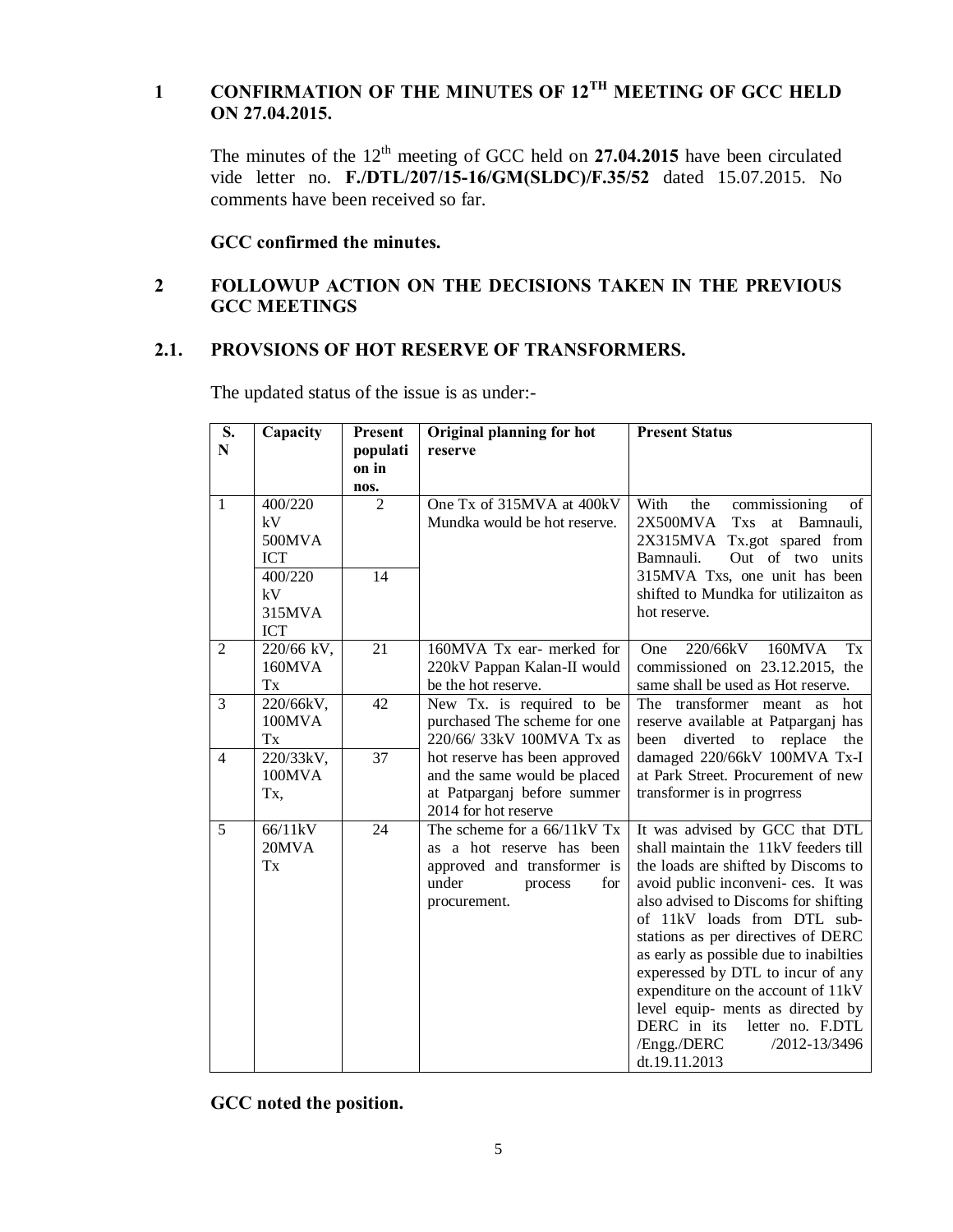## **2.2 IMPLEMENTATION OF AUTOMATIC STATE-OF-THE–ART–LOAD MANAGEMENT SCHEME BY DISCOMS**

The position has been updated as under:-

TPDDL informed that the automatic State-Of-The-Art Load Management Scheme as per the Grid Code provisions applicable from 17.02.2014 is envisaged in the upgradation of the SCADA system which is expected by 31.03.2016. In the present system, the provisions linked with frequency are functioning. However, they are observing the load management as per the Grid Code conditions. They informed that the changes cannot be defined in the existing system. New order has been placed to incorporate changed which is expected by March 2016.

BRPL informed that their system is also being upgraded and ADMS provisions as per the prevailing Grid Code in the provision could be implemented along with the upgradation of SCADA system i.e. 31.03.2016.

BYPL informed that their SCADA system has already having the ADMS provisions except the polarity changes in the 12 fifteen minutes time blocks. Their system is linked with over drawal of Delhi. They are trying to update the software of ADMS linked with overall over drawal of Delhi as a whole to avoid unnecessary load shedding in any part of Delhi when Delhi (as a State) does not over draw from the Grid. They further informed that some issues are left with vendor. It is expected to sort out the issue by April 2016.

NDMC informed that they have awarded work to TCS for software development in SCADA with reference to ADMS.

MES has been exempted from ADMS as per the earlier decisions of GCC considering the strategic importance load to be catered by the utility beside total consumption of utility is less than 1% of the Delhi.

**GCC advised all stakeholders to adhere the above time schedule for implementation of automatic State-of-the-Art-Load-Management scheme to ensure secure operation of the Grid.** 

## **2.3 OUTSTANDING DUES**

In the last GCC meeting, it was requested to all utilities to pay current dues as per Hongble Supreme Court order to at-least maintain the power supply in the Capital particularly during the crucial summer months so that the day-to-day work of transmission & generation utilities do not affect due to payment crises. However, it was informed by IPGCL, DTL and PPCL that payments are not being made by some distribution companies. Details of outstanding dues are as under:-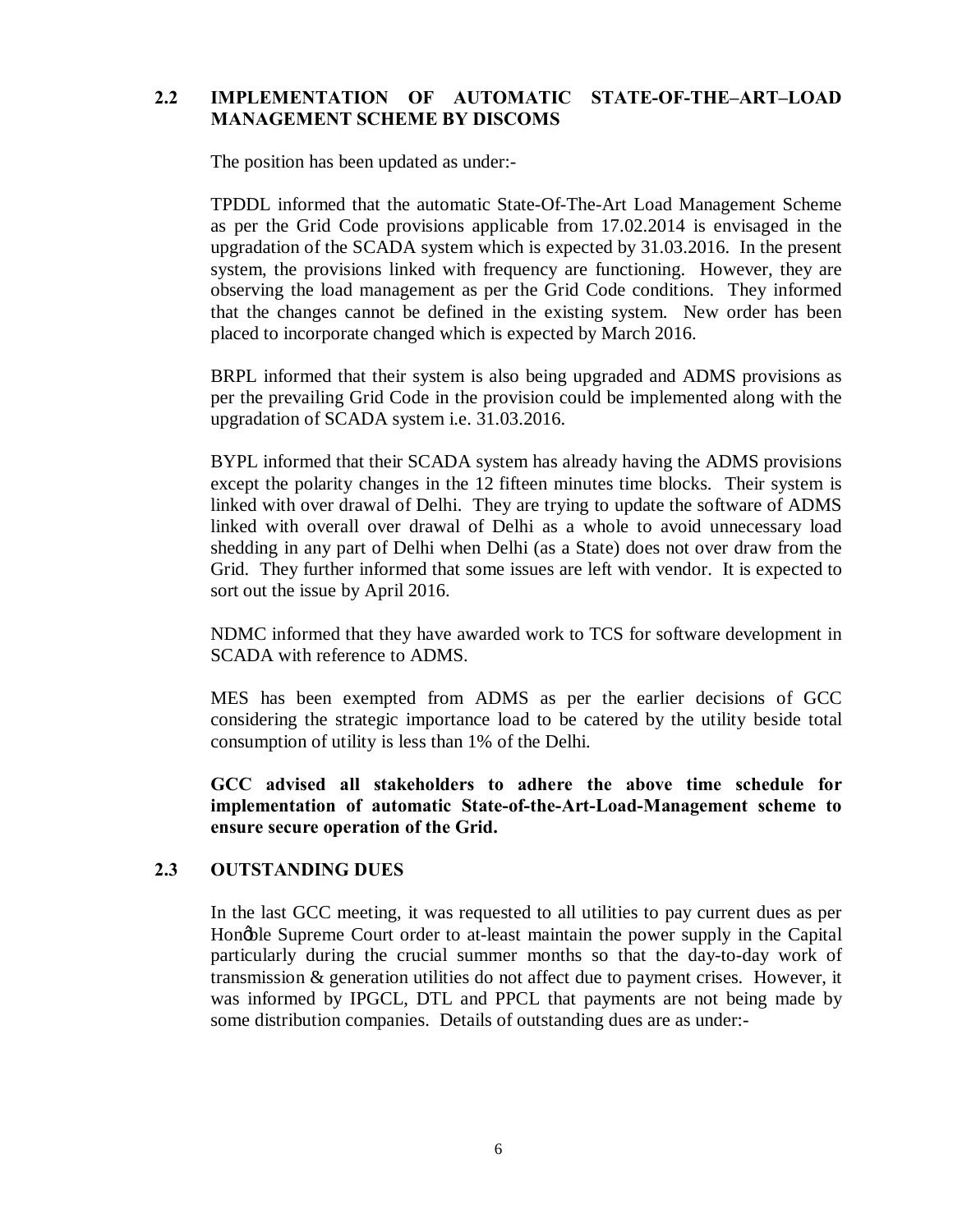## **i) Outstanding dues of DTL**

(For bills raised w.e.f. Jan. 2014 to Dec. 2015 as on 31.01.2016)

|             |               |              |          |            | All figures in Rs. Crores |         |
|-------------|---------------|--------------|----------|------------|---------------------------|---------|
| Discom      | <b>Billed</b> | TDS deducted | Rebate   | Nett       | Payment                   | Balance |
|             | Amount        | by Discom    | deducted | Receivable | received                  |         |
| <b>BYPL</b> | 396.22        | 39.62        |          | 356.60     | 49.69                     | 306.91  |
| <b>BRPL</b> | 624.33        | 62.43        |          | 561.90     | 146.59                    | 415.31  |
| Total       | 1020.55       | 102.06       | 0.00     | 918.49     | 196.28                    | 722.21  |

### **ii) Outstanding dues of IPGCL / PPCL**

**a) Current dues payable by BSES utilities to IPGCL / PPCL w..e.f. 01st January 2014 to as on date as per Hon'ble Supreme Court orders dated 26.03.2014, 06.05.14 & 03.07.2014 as well as APTEL order dated 23.05.2014**

**(Amount Rs. in Crores)**

| Company      | <b>BRPL</b> | <b>BYPL</b> | Total   |
|--------------|-------------|-------------|---------|
| <b>IPGCL</b> | 393.59      | 289.93      | 683.52  |
| <b>PPCL</b>  | 1035.25     | 728.81      | 1764.06 |
| Total        | 1428.84     | 1018.74     | 2447.58 |

## **b) Total outstanding dues from BSES Discosms to IPGCL /PPCL since October 2010 (as on 17.02.2016)**

 **(Amount Rs. in Crores)** 

| Company      | BRPL    | <b>BYPL</b> | Total   |
|--------------|---------|-------------|---------|
| <b>IPGCL</b> | 1248.35 | 896.87      | 2145.22 |
| <b>PPCL</b>  | 1986.98 | 1540.23     | 3527.21 |
| <b>Total</b> | 3235.33 | 2437.10     | 5672.43 |

Further, it is informed that due to non payment of dues, at present, regulations are imposed on BYPL as under:

| Sr.            | <b>Station</b> | Date       | Regulated quantum |
|----------------|----------------|------------|-------------------|
| No.            |                |            | in MW             |
| 1              | Baira Suil     | 28.03.2015 | 5                 |
| $\overline{2}$ | Salal          | 28.03.2015 | 20                |
| 3              | Tanakpur       | 28.03.2015 | 3                 |
| $\overline{4}$ | Chamera-I      | 28.03.2015 | 11                |
| 5              | Uri            | 28.03.2015 | 13                |
| 6              | Chamera-II     | 28.03.2015 | 10                |
| $\overline{7}$ | Dhauliganga    | 28.03.2015 | 9                 |
| 8              | Sewa-II        | 28.03.2015 | 4                 |
| 9              | Chamera-II     | 28.03.2015 | 7                 |
| 10             | <b>SJVNL</b>   | 25.09.2013 | 36                |
| 11             | Dulhasti       | 01.02.2016 | 13                |
| 12             | $Ur$ i-II      | 01.02.2016 | 8                 |
| 13             | Parbati        | 01.02.2016 | 17                |
|                | Total          |            | 156               |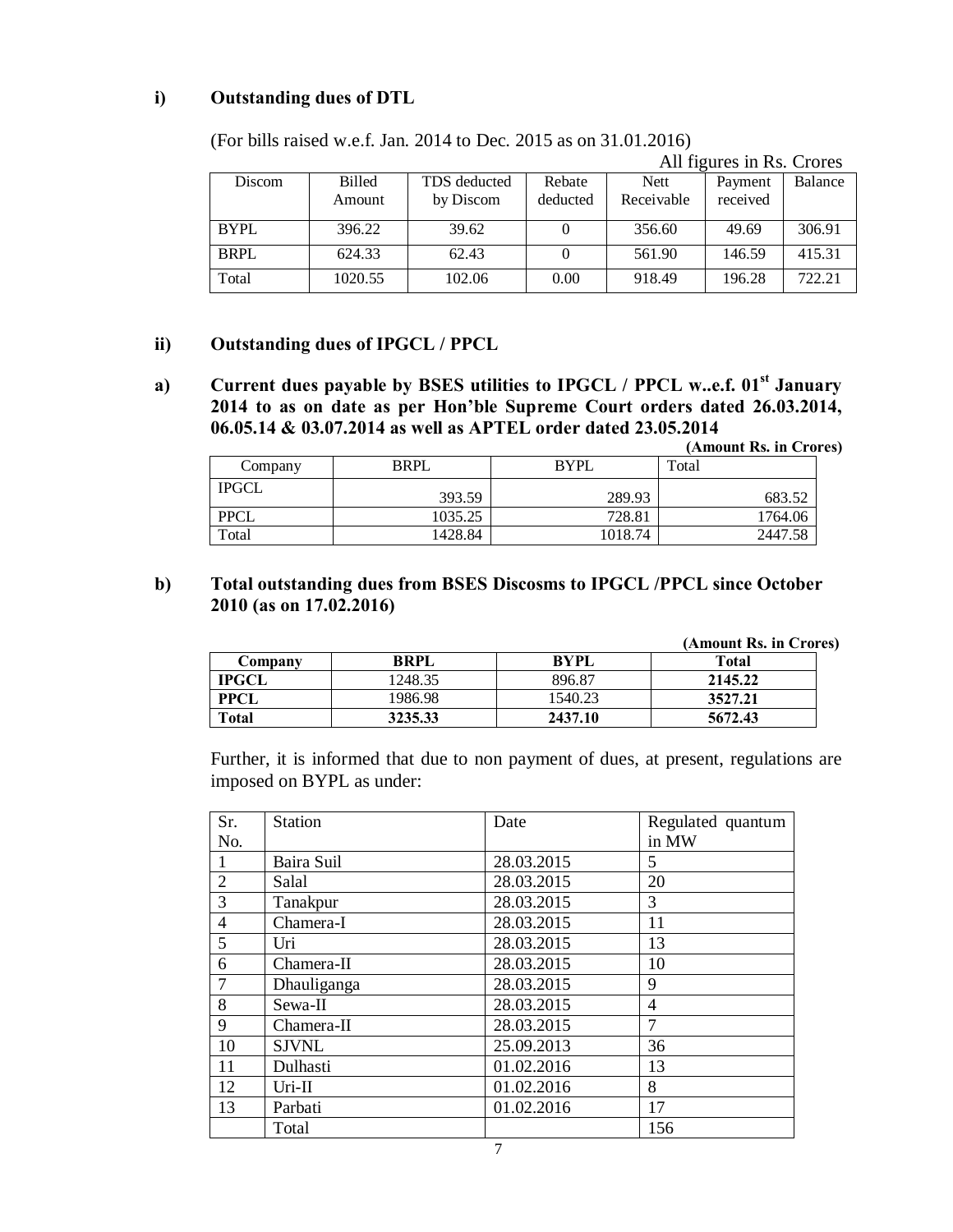BYPL informed that they have already in talk with NHPC. The issue is likely to be resolved shortly.

**GCC noted the position and advised BSES utilities to clear the dues. It was also advised to clear atleast current dues in line with Hon'ble Supreme Court and APTEL orders.**

## 2.4 **STATUS OF IMPLEMENTATION OF RECOMMENDATIONS OF EXPERT COMMITTEE ON GRID DISTURBANCES OCCURRED ON 30.07.2012 AND 31.07.2012 IN THE GRID.**

**The position was updated as under**

| Cla            | <b>RECOMME</b>                          | <b>STATUS AS ON DATE</b>                                                                                  |  |  |  |  |  |  |  |
|----------------|-----------------------------------------|-----------------------------------------------------------------------------------------------------------|--|--|--|--|--|--|--|
| use            | <b>NDATIONS</b>                         |                                                                                                           |  |  |  |  |  |  |  |
| 9.1.           | Periodical<br>3 <sup>RD</sup>           | The Protection Audit was completed before CWG-2010. The deficiencies                                      |  |  |  |  |  |  |  |
| 1              | Party<br>Protection                     | pointed out and the latest status on the issue of removal of deficiencies is as                           |  |  |  |  |  |  |  |
|                | Audit                                   | under :-<br>$\overline{S}$<br>Sub-<br>Description of Issue<br>Action taken/proposed                       |  |  |  |  |  |  |  |
|                | <b>Time</b>                             | Stn                                                                                                       |  |  |  |  |  |  |  |
|                | frame                                   | $\overline{\rm N}$                                                                                        |  |  |  |  |  |  |  |
|                | within<br>one                           | $\overline{1}$<br>Replacement of Static<br>Bamna<br>DTL representative informed that                      |  |  |  |  |  |  |  |
|                | year                                    | all relays of 400kV and 220kV<br>Distance Relays by<br>uli                                                |  |  |  |  |  |  |  |
|                |                                         | <b>Numerical Relays</b><br>system have been replaced with                                                 |  |  |  |  |  |  |  |
|                |                                         | numerical relay.                                                                                          |  |  |  |  |  |  |  |
|                |                                         | The 400 kV EL is in place. EL for<br>DR and Event Logger to<br>$\overline{4}$                             |  |  |  |  |  |  |  |
|                |                                         | be provided or to be kept<br>220kV under procurement and                                                  |  |  |  |  |  |  |  |
|                |                                         | in order<br>expected to be completed by                                                                   |  |  |  |  |  |  |  |
|                |                                         | December 2016. DR already                                                                                 |  |  |  |  |  |  |  |
|                |                                         | available with 400kV system. DR                                                                           |  |  |  |  |  |  |  |
|                |                                         | for 220kV system is the inbuilt                                                                           |  |  |  |  |  |  |  |
|                |                                         | feature of Numerical Relays which                                                                         |  |  |  |  |  |  |  |
|                |                                         | have already been installed.                                                                              |  |  |  |  |  |  |  |
|                |                                         | (Basic Protection Audit carried out on 400kV S/Stn Bamnauli before CWG)                                   |  |  |  |  |  |  |  |
|                |                                         | It was also advised by NRPC that DTL should go for fresh third party protection                           |  |  |  |  |  |  |  |
|                |                                         | audit of entire DTL system. In 95 <sup>th</sup> OCC meeting held on 21.01.2014 at NRPC,                   |  |  |  |  |  |  |  |
|                |                                         | DTL submitted the list of 25 numbers of 220kV Grids S/Stns identified for third                           |  |  |  |  |  |  |  |
|                |                                         | party audit. Out of these, TPA of 400kV Mundka, 220kV Shalimar Bagh,                                      |  |  |  |  |  |  |  |
|                |                                         | 220kV Rohini-I and 220kV Mehrauli S/Stn were completed by 25.05.2014. The                                 |  |  |  |  |  |  |  |
|                |                                         | action for remedial measures suggested mainly the replacement with numerical                              |  |  |  |  |  |  |  |
|                |                                         | relays have already been initiated. Orders have been placed for numerical relays                          |  |  |  |  |  |  |  |
|                |                                         | where they are not installed and would be completed by end of December 2016.                              |  |  |  |  |  |  |  |
| 9.1.           | Philosophy                              | Powergrid has reviewed the zone-3 settings in coordination with STUs,                                     |  |  |  |  |  |  |  |
| $\overline{2}$ | Zone-3<br>of                            | generators and POSOCO and put them in order in accordance with load ability.                              |  |  |  |  |  |  |  |
|                | trippings to                            | The status of implementation of the above by the States was discussed at the                              |  |  |  |  |  |  |  |
|                | be reviewed                             | meetings of National Power Committee (NPC) held on 15.04.2013 and                                         |  |  |  |  |  |  |  |
|                | avoid<br>to                             | 16.07.2013 wherein the PGCIL has informed that they have reviewed the zone -                              |  |  |  |  |  |  |  |
|                | indiscriminat<br>e and load             | 3 settings in coordination with STUs and Gencos in interstate system wherever<br>required in the country. |  |  |  |  |  |  |  |
|                | encroachme                              | As far Delhi is concerned, the details have been submitted to PGCIL through                               |  |  |  |  |  |  |  |
|                | nt and faults                           | NRPC as detailed hereunder :-                                                                             |  |  |  |  |  |  |  |
|                | <b>Time</b><br>$\overline{\phantom{0}}$ |                                                                                                           |  |  |  |  |  |  |  |
|                | <b>Frame</b>                            |                                                                                                           |  |  |  |  |  |  |  |
|                | immediate                               |                                                                                                           |  |  |  |  |  |  |  |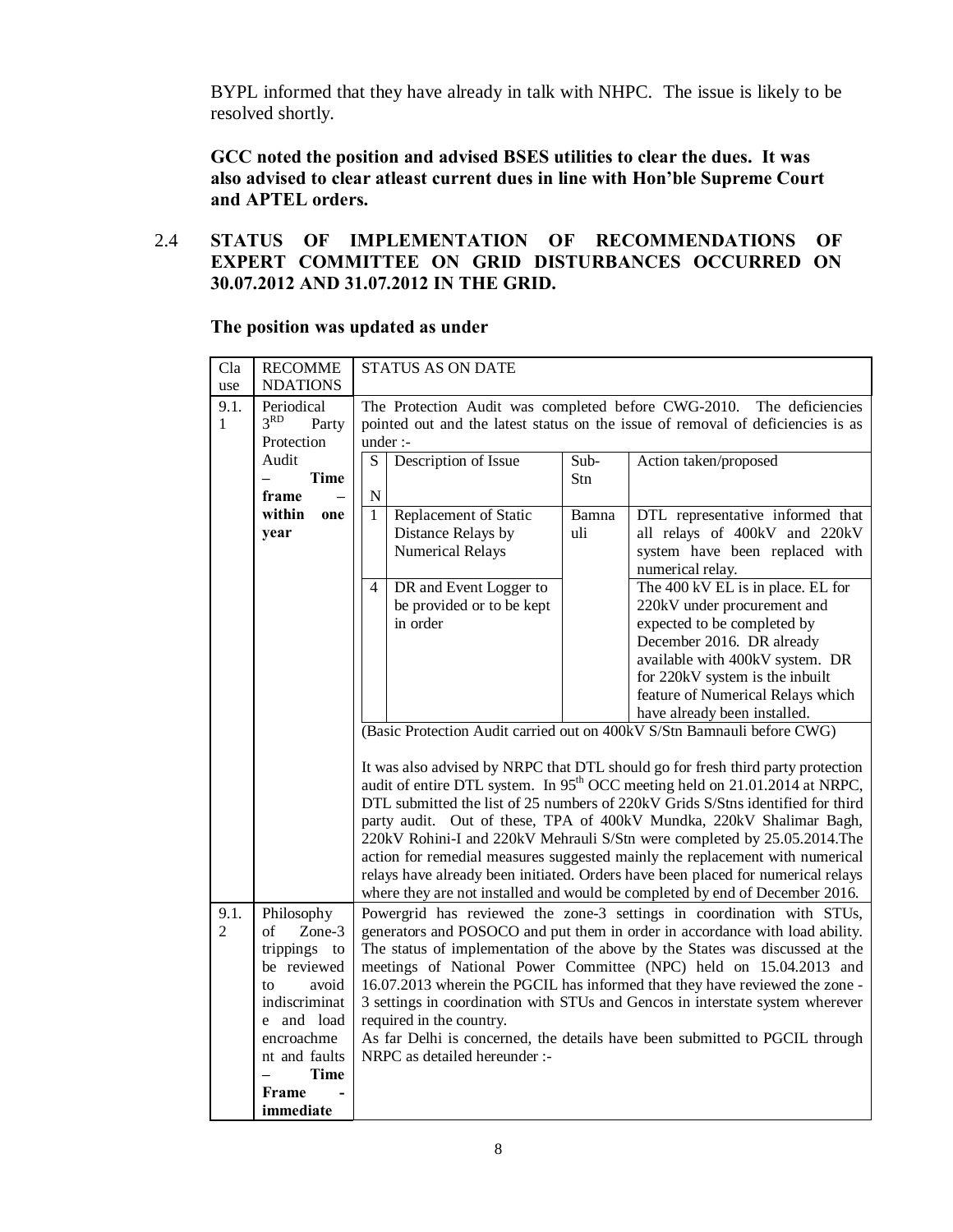| Clause | RECOMMENDA<br>TIONS                | STATUS AS ON DATE        |                     |                                                                    |                          |                                                                                                                                                                                                                                                                                                                                                                                                                                                                                                                                                                                                         |                                                                  |                                    |                   |                                                       |
|--------|------------------------------------|--------------------------|---------------------|--------------------------------------------------------------------|--------------------------|---------------------------------------------------------------------------------------------------------------------------------------------------------------------------------------------------------------------------------------------------------------------------------------------------------------------------------------------------------------------------------------------------------------------------------------------------------------------------------------------------------------------------------------------------------------------------------------------------------|------------------------------------------------------------------|------------------------------------|-------------------|-------------------------------------------------------|
|        |                                    |                          | Sl<br>N<br>$\bf{0}$ | Name of<br>substatio<br>$\mathbf n$                                | Voltage<br>level<br>(kV) | Name of<br>transmissio<br>n line                                                                                                                                                                                                                                                                                                                                                                                                                                                                                                                                                                        | Voltage<br>$(kV)$ for<br><b>MVA</b><br>calculatio<br>$\mathbf n$ | Make of<br>relay                   | CТ<br>primar<br>y | Zone-3<br>setting<br>(X)<br><b>Seconda</b><br>ry Ohms |
|        |                                    | Main-I                   | 1                   | Bamnauli                                                           | 400kV                    | Ballabhrgarh-I                                                                                                                                                                                                                                                                                                                                                                                                                                                                                                                                                                                          | 380kV                                                            | Micromho                           | 2000/1            | 13.9                                                  |
|        |                                    | Main-II                  |                     |                                                                    |                          |                                                                                                                                                                                                                                                                                                                                                                                                                                                                                                                                                                                                         | 380kV                                                            | Micromho                           | 2000/1            | 3.36                                                  |
|        |                                    |                          |                     |                                                                    |                          | Ballabhrgarh-                                                                                                                                                                                                                                                                                                                                                                                                                                                                                                                                                                                           |                                                                  |                                    |                   |                                                       |
|        |                                    | Main-I<br>Main-II        | $\boldsymbol{2}$    | Bamnauli                                                           | 400kV                    | П                                                                                                                                                                                                                                                                                                                                                                                                                                                                                                                                                                                                       | 380kV<br>380kV                                                   | Micromho<br>Micromho               | 2000/1<br>2000/1  | 13.9<br>3.36                                          |
|        |                                    | Main-I                   | $\mathfrak z$       | Bamnauli                                                           | 400kV                    | Mundka-I                                                                                                                                                                                                                                                                                                                                                                                                                                                                                                                                                                                                | 380kV                                                            | Micromho                           | 2000/1            | 13.4                                                  |
|        |                                    | Main-II                  |                     |                                                                    |                          |                                                                                                                                                                                                                                                                                                                                                                                                                                                                                                                                                                                                         | 380kV                                                            | Micromho                           | 2000/1            | $\sqrt{2}$                                            |
|        |                                    | Main-I                   | $\overline{4}$      | Bamnauli                                                           | 400kV                    | Mundka-II                                                                                                                                                                                                                                                                                                                                                                                                                                                                                                                                                                                               | 380kV                                                            | Micromho                           | 2000/1            | 13.4                                                  |
|        |                                    | Main-II<br>Main-I        | 5                   | Mundka                                                             | 400kV                    | Bamnauli-I                                                                                                                                                                                                                                                                                                                                                                                                                                                                                                                                                                                              | 380kV<br>380kV                                                   | Micromho<br>P442                   | 2000/1<br>2000/1  | 2<br>10.27                                            |
|        |                                    | Main-II                  |                     |                                                                    |                          |                                                                                                                                                                                                                                                                                                                                                                                                                                                                                                                                                                                                         | 380kV                                                            | D60                                | 2000/1            | 10.27                                                 |
|        |                                    | Main-I                   | 6                   | Mundka                                                             | 400kV                    | Bamnauli-II                                                                                                                                                                                                                                                                                                                                                                                                                                                                                                                                                                                             | 380kV                                                            | P442                               | 2000/1            | 10.27                                                 |
|        |                                    | Main-II                  |                     |                                                                    |                          |                                                                                                                                                                                                                                                                                                                                                                                                                                                                                                                                                                                                         | 380kV                                                            | D60                                | 2000/1            | 10.27                                                 |
|        |                                    | Main-I                   | $\boldsymbol{7}$    | Mundka                                                             | 400kV                    | Bawana-I                                                                                                                                                                                                                                                                                                                                                                                                                                                                                                                                                                                                | 380kV                                                            | P442                               | 2000/1            | 28.4                                                  |
|        |                                    | Main-II<br>Main-I        | 8                   | Mundka                                                             | 400kV                    | Bawana-II                                                                                                                                                                                                                                                                                                                                                                                                                                                                                                                                                                                               | 380kV<br>380kV                                                   | D <sub>60</sub><br>P442            | 2000/1<br>2000/1  | 28.4<br>28.4                                          |
|        |                                    | Main-II                  |                     |                                                                    |                          |                                                                                                                                                                                                                                                                                                                                                                                                                                                                                                                                                                                                         | 380kV                                                            | D60                                | 2000/1            | 28.4                                                  |
|        |                                    | Main-I                   | 9                   | Mundka                                                             | 400kV                    | Jhajjar-I                                                                                                                                                                                                                                                                                                                                                                                                                                                                                                                                                                                               | 380kV                                                            | P442                               | 2000/1            | 20.14                                                 |
|        |                                    | Main-II                  |                     |                                                                    |                          |                                                                                                                                                                                                                                                                                                                                                                                                                                                                                                                                                                                                         | 380kV                                                            | D60                                | 2000/1            | 20.14                                                 |
|        |                                    | Main-I<br>Main-II        | 10                  | Mundka                                                             | 400kV                    | Jhajjar-II                                                                                                                                                                                                                                                                                                                                                                                                                                                                                                                                                                                              | 380kV<br>380kV                                                   | P442<br>D60                        | 2000/1<br>2000/1  | 20.14<br>20.14                                        |
|        |                                    | Main-I                   | 9                   | Bawana                                                             | 400kV                    | Mundka-I                                                                                                                                                                                                                                                                                                                                                                                                                                                                                                                                                                                                | 380kV                                                            | Micromho                           | 2000/1            | 13.4                                                  |
|        |                                    | Main-II                  |                     |                                                                    |                          |                                                                                                                                                                                                                                                                                                                                                                                                                                                                                                                                                                                                         | 380kV                                                            | Micromho                           | 2000/1            | $\overline{2}$                                        |
|        |                                    | Main-I                   | 10                  | Bawana                                                             | 400kV                    | Mundka-II                                                                                                                                                                                                                                                                                                                                                                                                                                                                                                                                                                                               | 380kV<br>380kV                                                   | Micromho                           | 2000/1            | 13.4                                                  |
|        |                                    | Main-II<br>Main-I        | 11                  | Bawana                                                             | 400kV                    | Mandola-I                                                                                                                                                                                                                                                                                                                                                                                                                                                                                                                                                                                               | 380kV                                                            | Micromho<br>Micromho               | 2000/1<br>2000/1  | 2<br>11.7                                             |
|        |                                    | Main-II                  |                     |                                                                    |                          |                                                                                                                                                                                                                                                                                                                                                                                                                                                                                                                                                                                                         | 380kV                                                            | Micromho                           | 2000/1            | 3.12                                                  |
|        |                                    | Main-I                   | 12                  | Bawana                                                             | 400kV                    | Mandola-II                                                                                                                                                                                                                                                                                                                                                                                                                                                                                                                                                                                              | 380kV                                                            | Micromho                           | 2000/1            | 11.7                                                  |
|        |                                    | Main-II                  |                     |                                                                    |                          |                                                                                                                                                                                                                                                                                                                                                                                                                                                                                                                                                                                                         | 380kV                                                            | Micromho<br>Settings done by PGCIL | 2000/1            | 3.12                                                  |
|        |                                    |                          | 13<br>14            | Bawana<br>Bawana                                                   | 400kV<br>400kV           | Abdullapur<br>Bahdurgarh                                                                                                                                                                                                                                                                                                                                                                                                                                                                                                                                                                                |                                                                  | Settings done by PGCIL             |                   |                                                       |
|        |                                    |                          |                     |                                                                    |                          | Hisar (Now                                                                                                                                                                                                                                                                                                                                                                                                                                                                                                                                                                                              |                                                                  |                                    |                   |                                                       |
|        |                                    |                          | 15                  | Bawana                                                             | 400kV                    | Mahendergarh<br>Dipalpur                                                                                                                                                                                                                                                                                                                                                                                                                                                                                                                                                                                |                                                                  | Settings done by PGCIL             |                   |                                                       |
|        |                                    | Note                     | 16                  | Bawana                                                             | 400kV                    |                                                                                                                                                                                                                                                                                                                                                                                                                                                                                                                                                                                                         | Settings done by PGCIL                                           |                                    |                   |                                                       |
|        |                                    | <b>REMARKS</b><br>SCHEME |                     | WHERE X IS THE REACTANCE OF LINE<br>CONFIRMED FROM NTPC/PGCIL/APCL |                          | 1) Zone setting for main-I $\&$ main-II distance relays to be provided for each line.<br>2) Voltage kV for MVA calculation may be taken as 380 kV for 400kV lines and 727kV for 765kV line.<br>1. MAIN-II PROTECTION OF DTL LINES IN THE DELHI RING MAIN LINES IS IN BLOCKING<br>2. ZONE 3 IS SET REVERSE LOOKING FOR MICROMHO RELAYS USED AS MAIN-II.<br>3. CALCULATED MAX LOADING LIMIT IS AS PER THE FORMULA GIVEN  IN THE MINUTES<br>4. THE OTHER END DETAILS IN RESPECT OF JHAJJAR LINE ALSO NEED TO BE<br>The Protection Department of DTL intimated that, the recommendations stand implemented. |                                                                  |                                    |                   |                                                       |
| 9.1.4  | Complete<br>independent audit      |                          |                     |                                                                    |                          | DTL intimated that at all interstate points the time synchronization has been done. Others will follow.<br>DR is available at all 400kV Grids. ELs for all 220kV S/Stns have been planned. DR is not required at                                                                                                                                                                                                                                                                                                                                                                                        |                                                                  |                                    |                   |                                                       |
|        | of<br>time<br>synchronization of   |                          |                     | with Numerical ones being undertaken.                              |                          | 220kV Sub-stations as <i>Numerical Relays</i> have this inbuilt feature for which replacement of all relays                                                                                                                                                                                                                                                                                                                                                                                                                                                                                             |                                                                  |                                    |                   |                                                       |
|        | DRs, EL and PMs                    |                          |                     |                                                                    |                          | As far as IPGCL and PPCL systems are concerned, they informed that DR is available at CCGT Bawana                                                                                                                                                                                                                                                                                                                                                                                                                                                                                                       |                                                                  |                                    |                   |                                                       |
|        | should be carried                  |                          |                     |                                                                    |                          | and Pragati. EL is not required at generating stations as generators have inbuilt features of EL.                                                                                                                                                                                                                                                                                                                                                                                                                                                                                                       |                                                                  |                                    |                   |                                                       |
|        | out                                |                          |                     | PPCL / IPGCL informed the following:                               |                          |                                                                                                                                                                                                                                                                                                                                                                                                                                                                                                                                                                                                         |                                                                  |                                    |                   |                                                       |
|        | - Time frame –<br>within one month |                          |                     |                                                                    |                          | 1) 1500MW PPS-III Bawana: All the six generating units have latest DRs installed. The process of time<br>synchronization of DRs is under progress by BHEL. The latest numerical relays are installed on each                                                                                                                                                                                                                                                                                                                                                                                            |                                                                  |                                    |                   |                                                       |
|        |                                    |                          |                     |                                                                    |                          | unit and 400kV SWYD panels. 400kV System has been time synchronized.                                                                                                                                                                                                                                                                                                                                                                                                                                                                                                                                    |                                                                  |                                    |                   |                                                       |
|        |                                    |                          |                     |                                                                    |                          | ii) 330MW PPS-I, IP Estate: DRs are installed at all the three units of PPS-I. The DRs are time                                                                                                                                                                                                                                                                                                                                                                                                                                                                                                         |                                                                  |                                    |                   |                                                       |
|        |                                    |                          |                     |                                                                    |                          | synchronized with $G\{S$ . Further, $GT#1$ is also having latest numerical relays and the process of                                                                                                                                                                                                                                                                                                                                                                                                                                                                                                    |                                                                  |                                    |                   |                                                       |
|        |                                    |                          |                     |                                                                    |                          | installing of numerical relays on rest of the units is under progress.                                                                                                                                                                                                                                                                                                                                                                                                                                                                                                                                  |                                                                  |                                    |                   |                                                       |
|        |                                    |                          |                     |                                                                    |                          | iii)270MW GTPS, IP Estate: The process of installing of DRs on the unit sof GTPS is being taken up on<br>priority in phased manner. Further, 06 nos units out of nine are having numerical relays installed and the                                                                                                                                                                                                                                                                                                                                                                                     |                                                                  |                                    |                   |                                                       |
|        |                                    |                          |                     |                                                                    |                          | process of installing of latest numerical relays on the rest of the units is under progress. Most of 66kV                                                                                                                                                                                                                                                                                                                                                                                                                                                                                               |                                                                  |                                    |                   |                                                       |
|        |                                    |                          |                     |                                                                    |                          | SWYD feeders / bays are having numerical relays installed and rest are being envisaged.                                                                                                                                                                                                                                                                                                                                                                                                                                                                                                                 |                                                                  |                                    |                   |                                                       |
|        |                                    |                          |                     | SWYD feeders / bays is under progress.                             |                          | iv)135MW RPH Rajghat: The process of installing of numerical relays on the two units and 33kV                                                                                                                                                                                                                                                                                                                                                                                                                                                                                                           |                                                                  |                                    |                   |                                                       |
|        |                                    |                          |                     |                                                                    |                          | IPGCL & PPCL was advised to ensure the time synchronization of DRs.                                                                                                                                                                                                                                                                                                                                                                                                                                                                                                                                     |                                                                  |                                    |                   |                                                       |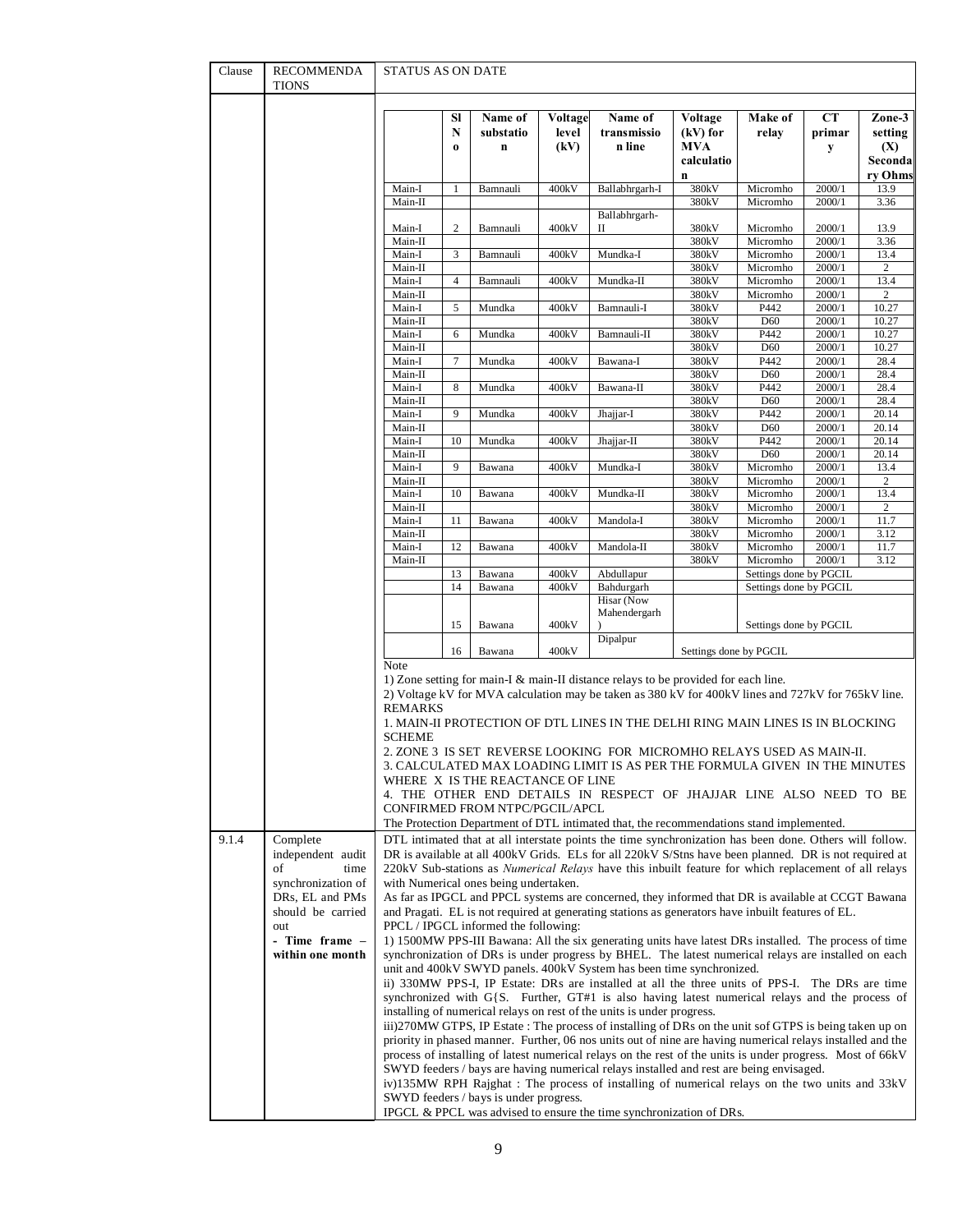| Clause | <b>RECOMMENDA</b><br><b>TIONS</b>                                                       | STATUS AS ON DATE                                                                                                                                                                                                                                                                                                                                                                                                                                                                                                                                                                                                                          |                              |                 |                              |              |                           |                              |                                 |                           |                                    |  |
|--------|-----------------------------------------------------------------------------------------|--------------------------------------------------------------------------------------------------------------------------------------------------------------------------------------------------------------------------------------------------------------------------------------------------------------------------------------------------------------------------------------------------------------------------------------------------------------------------------------------------------------------------------------------------------------------------------------------------------------------------------------------|------------------------------|-----------------|------------------------------|--------------|---------------------------|------------------------------|---------------------------------|---------------------------|------------------------------------|--|
| 9.2.1  | Tightening<br>of<br>Frequency<br>band<br>and be brought<br>close<br>to<br>very<br>50Hz. | CERC has already issued the amended Grid Code to be implemented from 17.02.2014 in which the<br>allowable frequency band is 49.90Hz to 50.05Hz. The Deviation Settlement Mechanism has also been<br>introduced according to the tightening to the frequency band. The main thrust of the amended Grid<br>Code is the utilities should always stick to its scheduled drawal. Further, the following are the main<br>issues:-<br>No over drawal by Delhi if frequency is below 49.90Hz.<br>a)<br>No under drawal by Delhi if the frequency is more than 50.05Hz.<br>b)<br>Every (12) time blocks the polarity of drawal should change.<br>c) |                              |                 |                              |              |                           |                              |                                 |                           |                                    |  |
|        |                                                                                         | One day special interactive session was also conducted in SLDC on 14.02.14 under the guidance of<br>Engineers of NRLDC. The representatives of Discoms, SLDC, DTL and Gencos attended the<br>interactive section.                                                                                                                                                                                                                                                                                                                                                                                                                          |                              |                 |                              |              |                           |                              |                                 |                           |                                    |  |
|        |                                                                                         | In consultation with all stakeholders, the Revised Scheduling Procedure in consonance with the amended<br>Grid Code and DSM Regulations has been drawn out and submitted to DERC for its approval.<br>However, the procedures have been adopted in anticipation of the approval of the Commission.                                                                                                                                                                                                                                                                                                                                         |                              |                 |                              |              |                           |                              |                                 |                           |                                    |  |
|        |                                                                                         | In the regular OCC meetings of NRPC, the adherence of the above provisions is monitored. As far as<br>Delhi is concerned, the main violation is occurring in respect of non change of polarity in 12 time blocks.<br>The details of the violations for Delhi are as under:-                                                                                                                                                                                                                                                                                                                                                                |                              |                 |                              |              |                           |                              |                                 |                           |                                    |  |
|        |                                                                                         | Duration                                                                                                                                                                                                                                                                                                                                                                                                                                                                                                                                                                                                                                   | 17.02.1<br>4<br>to           | 12.05.1<br>4    | to                           | 23.0<br>6.14 | 28.07.1<br>$\overline{4}$ | to                           | 25.08.1<br>$\overline{4}$<br>to | 29.09.1<br>$\overline{4}$ | 01.1<br>1.14<br>to                 |  |
|        |                                                                                         |                                                                                                                                                                                                                                                                                                                                                                                                                                                                                                                                                                                                                                            | 11.05.1                      | 22.06.1         |                              | to           | 24.08.1                   |                              | 28.09.1                         | 02.11.1                   | to                                 |  |
|        |                                                                                         |                                                                                                                                                                                                                                                                                                                                                                                                                                                                                                                                                                                                                                            | $\overline{4}$               | $\overline{4}$  |                              | 27.0<br>7.14 | $\overline{4}$            |                              | $\overline{4}$                  | $\overline{4}$            | 30.1<br>1.14                       |  |
|        |                                                                                         | Violation<br>of<br>drawal<br>limit                                                                                                                                                                                                                                                                                                                                                                                                                                                                                                                                                                                                         | OD 64<br>$UD-19$             | OD69<br>$UD-24$ |                              | 0D<br>ó 7    | OD 6 5<br>UD-19           |                              | OD69<br>$UD-1$                  | $OD-4$<br>$UD-17$         | OD-<br>2                           |  |
|        |                                                                                         | 150MW if freq                                                                                                                                                                                                                                                                                                                                                                                                                                                                                                                                                                                                                              |                              |                 |                              | UD-          |                           |                              |                                 |                           | UD-                                |  |
|        |                                                                                         | $\geq$ 49.7Hz<br>and<br>above                                                                                                                                                                                                                                                                                                                                                                                                                                                                                                                                                                                                              |                              |                 |                              | 30           |                           |                              |                                 |                           | 21                                 |  |
|        |                                                                                         | Violation of non<br>polarity change<br>of drawal                                                                                                                                                                                                                                                                                                                                                                                                                                                                                                                                                                                           | 405                          | 198             |                              | 56           | 116                       |                              | 34                              | 158                       | 135                                |  |
|        |                                                                                         | Duration                                                                                                                                                                                                                                                                                                                                                                                                                                                                                                                                                                                                                                   | 01.12.1<br>4<br>31.12.1<br>4 | to              | 01.01.1<br>5<br>31.01.1<br>5 | 5<br>to<br>5 | 01.02.1<br>to<br>28.02.1  | 01.03.1<br>5<br>31.03.1<br>5 | to<br>to                        | 01.04.15<br>30.04.15      | 01.05.1<br>5<br>to<br>31.05.1<br>5 |  |
|        |                                                                                         | Violation of drawal<br>limit 150MW if freq<br>>49.7Hz and above                                                                                                                                                                                                                                                                                                                                                                                                                                                                                                                                                                            | $OD-8$<br>UD-<br>NA          |                 | $OD-5$<br>$UD-15$            |              | $OD-3$<br>$UD-14$         | $OD-13$<br>$UD-6$            |                                 | $OD-9$<br>$UD-4$          | $OD-7$<br>$UD-18$                  |  |
|        |                                                                                         | Violation of non<br>polarity change of<br>drawal                                                                                                                                                                                                                                                                                                                                                                                                                                                                                                                                                                                           | $\sim$                       |                 | 91                           |              | 124                       | 127                          | 115                             |                           | 126                                |  |
|        |                                                                                         | Duration                                                                                                                                                                                                                                                                                                                                                                                                                                                                                                                                                                                                                                   |                              |                 | 01.06.20                     |              | 01.07.1                   | 01.08.1                      |                                 | 01.09.1                   | 01.10.1                            |  |
|        |                                                                                         |                                                                                                                                                                                                                                                                                                                                                                                                                                                                                                                                                                                                                                            |                              | 15              | 30.06.15                     | 5<br>to<br>5 | to<br>31.07.1             | 5<br>31.08.1<br>5            | 5<br>to<br>5                    | to<br>30.09.1             | 5<br>to<br>31.10.1<br>5            |  |
|        |                                                                                         | Violation of drawal limit<br>150MW if freq $\geq$ 49.7Hz and<br>above                                                                                                                                                                                                                                                                                                                                                                                                                                                                                                                                                                      |                              |                 | $OD-11$<br>$UD-14$           |              | OD-8<br>$UD-13$           | $OD-2$<br><b>UD-44</b>       |                                 | $OD-2$<br>$UD-17$         | $OD-9$<br>$UD-10$                  |  |
|        |                                                                                         | Violation of non polarity<br>157<br>94<br>124<br>change of drawal                                                                                                                                                                                                                                                                                                                                                                                                                                                                                                                                                                          |                              |                 |                              |              |                           |                              |                                 |                           |                                    |  |
|        |                                                                                         | 01.11.15<br>01.12.15 to<br>01.01.16<br>Duration<br>to<br>to<br>30.11.15<br>30.12.15<br>31.01.16                                                                                                                                                                                                                                                                                                                                                                                                                                                                                                                                            |                              |                 |                              |              |                           |                              |                                 |                           |                                    |  |
|        |                                                                                         | Violation of drawal limit 150MW<br>$OD-11$<br>$OD-4$<br>OD-7 UD-3<br>if freq $\geq$ 49.7Hz and above<br>$UD-14$<br>$UD-4$                                                                                                                                                                                                                                                                                                                                                                                                                                                                                                                  |                              |                 |                              |              |                           |                              |                                 |                           |                                    |  |
|        |                                                                                         | Violation of non polarity change<br>of drawal                                                                                                                                                                                                                                                                                                                                                                                                                                                                                                                                                                                              |                              |                 |                              |              |                           | 64                           |                                 | 104                       |                                    |  |
|        |                                                                                         | In the last meeting, GCC advised SLDC to publish the violations details in respect of Discoms in line<br>with above.                                                                                                                                                                                                                                                                                                                                                                                                                                                                                                                       |                              |                 |                              |              |                           |                              |                                 |                           |                                    |  |
|        |                                                                                         | It was informed by SLDC that due to shortage of staff, the Discomwise violations could not be<br>computed. The same would be done as early as possible.                                                                                                                                                                                                                                                                                                                                                                                                                                                                                    |                              |                 |                              |              |                           |                              |                                 |                           |                                    |  |
|        |                                                                                         | GCC advised all utilities to adhere to the schedules to avoid violations of CERC regulations and<br>for ensuring secure operation of the Grid.                                                                                                                                                                                                                                                                                                                                                                                                                                                                                             |                              |                 |                              |              |                           |                              |                                 |                           |                                    |  |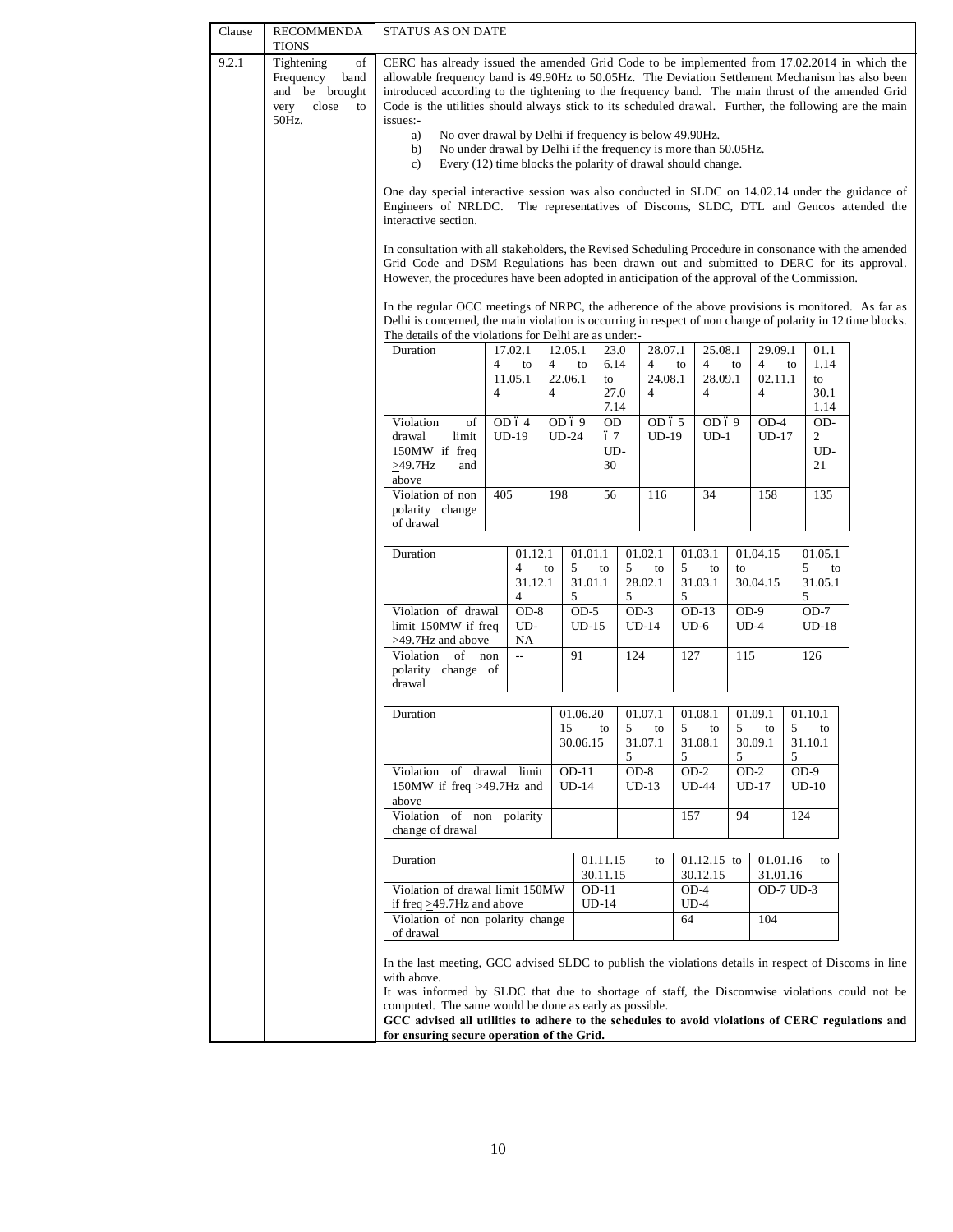| Clau  | <b>RECOMMENDATI</b>                         |                     | STATUS AS ON DATE              |                                                                                                                                                            |            |                                             |              |                                                                                                |
|-------|---------------------------------------------|---------------------|--------------------------------|------------------------------------------------------------------------------------------------------------------------------------------------------------|------------|---------------------------------------------|--------------|------------------------------------------------------------------------------------------------|
| se    | <b>ONS</b>                                  |                     |                                |                                                                                                                                                            |            |                                             |              |                                                                                                |
|       |                                             |                     |                                |                                                                                                                                                            |            |                                             |              |                                                                                                |
| 9.2.2 | Review<br>of<br>UI<br>mechanism.            |                     |                                | UI Regulation has been replaced with DSM Regulations from 17.02.2014. CERC has notified<br>Ancillary Services Operations) Regulations, 2015 on 13.08.2015. |            |                                             |              |                                                                                                |
|       | Frequency<br>control                        |                     |                                |                                                                                                                                                            |            |                                             |              |                                                                                                |
|       | through UI maybe                            |                     |                                | Detailed procedure for operationalization of Ancillary services is under finalization by                                                                   |            |                                             |              |                                                                                                |
|       | faced out in a time<br>bound manner and     | POSOCO.             |                                |                                                                                                                                                            |            |                                             |              |                                                                                                |
|       | generation reserves                         |                     |                                |                                                                                                                                                            |            |                                             |              |                                                                                                |
|       | and<br>ancillary                            |                     |                                |                                                                                                                                                            |            |                                             |              |                                                                                                |
|       | services<br>may<br>be<br>used for frequency |                     |                                | GCC advised concerned utilities to comply with the regulations.                                                                                            |            |                                             |              |                                                                                                |
|       | control                                     |                     |                                |                                                                                                                                                            |            |                                             |              |                                                                                                |
|       | Time frame $-3$                             |                     |                                |                                                                                                                                                            |            |                                             |              |                                                                                                |
| 9.3   | months<br>should<br>All STUs                |                     |                                |                                                                                                                                                            |            |                                             |              | In Delhi, there are 34 panels of Under Frequency Relays and each panel has 4 numbers of        |
|       | immediately enable                          |                     |                                |                                                                                                                                                            |            |                                             |              | $UFR/df/dt$ Relays. Apart from this, 14 panels of Flat Under Frequency Relays have been        |
|       | Under<br>Frequency<br>and<br>df/dt          |                     |                                | installed at various Sub-Stations which are the part of Delhi Islanding Scheme and each panel                                                              |            |                                             |              |                                                                                                |
|       | under<br>frequency scheme.                  |                     | has two relays.                |                                                                                                                                                            |            |                                             |              |                                                                                                |
|       | Central Commission                          |                     |                                | The National Power Committee (NPC) in its $2nd$ meeting held on 16.07.13 has decided to adopt                                                              |            |                                             |              |                                                                                                |
|       | should explore ways<br>means<br>and         |                     |                                |                                                                                                                                                            |            |                                             |              | four stages automatic load shedding scheme for NEW Grid. The scheme was decided to be          |
|       | for<br>implementation<br>of                 |                     |                                | implemented within 3 months i.e. by the end of October 2013. The details are as under :-                                                                   |            |                                             |              |                                                                                                |
|       | various regulations                         |                     | <b>Scheme for the NEW Grid</b> |                                                                                                                                                            |            |                                             |              |                                                                                                |
|       | issued under the<br>Electricity Act 2003.   | Freq<br>(Hz)        | NR                             | Required Load Relief (MW) (based on max load on feeders)<br>WR.                                                                                            | ER         | <b>NER</b>                                  | Total        |                                                                                                |
|       | Any violation of                            | 49.2                | 2160                           | 2060                                                                                                                                                       | 820        | 100                                         | 5140         |                                                                                                |
|       | these regulations can                       | 49.0                | 2170                           | 2070                                                                                                                                                       | 830        | 100                                         | 5170         |                                                                                                |
|       | prove to be costly<br>- Time frame -        | 48.8<br>48.6        | 2190<br>2200                   | 2080<br>2100                                                                                                                                               | 830<br>840 | 100<br>100                                  | 5200<br>5240 |                                                                                                |
|       | immediate                                   | Total               | 8720                           | 8310                                                                                                                                                       | 3320       | 400                                         | 20750        |                                                                                                |
|       |                                             | S.                  | <b>State</b>                   | Peak<br>met                                                                                                                                                |            | Load Shedding target for four stages (MW) ó |              |                                                                                                |
|       |                                             | N                   |                                | during 2012-                                                                                                                                               |            | Based on maximum load on the feeders        |              |                                                                                                |
|       |                                             | 1                   | Chandigarh                     | 13 (MW)<br>340                                                                                                                                             | 49.2<br>16 | 49.0<br>16                                  | 48.8<br>16   | 48.6<br>16                                                                                     |
|       |                                             | $\overline{c}$      | Delhi                          | 5642                                                                                                                                                       | 258        | 259                                         | 262          | 263                                                                                            |
|       |                                             | 3                   | Haryana                        | 6725                                                                                                                                                       | 308        | 309                                         | 312          | 314                                                                                            |
|       |                                             | $\overline{4}$<br>5 | HP<br>J&K                      | 1672<br>1817                                                                                                                                               | 77<br>83   | 77<br>84                                    | 78<br>84     | 78<br>85                                                                                       |
|       |                                             | 6                   | Punjab                         | 8751                                                                                                                                                       | 400        | 402                                         | 406          | 408                                                                                            |
|       |                                             | $\overline{7}$      | Rajasthan                      | 8515                                                                                                                                                       | 390        | 392                                         | 395          | 397                                                                                            |
|       |                                             | 8                   | UP                             | 12048                                                                                                                                                      | 551        | 554                                         | 559          | 561                                                                                            |
|       |                                             | 9                   | Uttrakhand<br>Total            | 1674<br>47184                                                                                                                                              | 77<br>2160 | 77<br>2170                                  | 78<br>2190   | 78<br>2200                                                                                     |
|       |                                             |                     |                                |                                                                                                                                                            |            |                                             |              | O&M Department of DTL has informed the revised settings for Grid Security and Islanding        |
|       |                                             | under:-             |                                |                                                                                                                                                            |            |                                             |              | for Delhi have been implemented in Delhi as per the advise of NRPC. The details are as         |
|       |                                             |                     | Frequency set at               |                                                                                                                                                            |            | Load relief in MW                           |              |                                                                                                |
|       |                                             |                     | 49.2Hz                         |                                                                                                                                                            | 297        |                                             |              |                                                                                                |
|       |                                             |                     | 49.0Hz                         |                                                                                                                                                            | 353        |                                             |              |                                                                                                |
|       |                                             |                     | 48.8Hz.                        |                                                                                                                                                            | 428        |                                             |              |                                                                                                |
|       |                                             |                     | 48.6Hz                         |                                                                                                                                                            | 1048       |                                             |              |                                                                                                |
|       |                                             | Total               |                                |                                                                                                                                                            | 2126       |                                             |              |                                                                                                |
|       |                                             | df/dt               |                                |                                                                                                                                                            |            |                                             |              |                                                                                                |
|       |                                             |                     | 49.9Hz. with slope 0.1Hz.      |                                                                                                                                                            | 261        |                                             |              |                                                                                                |
|       |                                             |                     | 282<br>49.9Hz with slope 0.2Hz |                                                                                                                                                            |            |                                             |              |                                                                                                |
|       |                                             |                     | 49.9Hz with slope 0.3Hz        |                                                                                                                                                            | 290        |                                             |              |                                                                                                |
|       |                                             |                     | Total df/dt                    |                                                                                                                                                            | 833        |                                             |              |                                                                                                |
|       |                                             |                     |                                |                                                                                                                                                            |            |                                             |              | With regard to the suggestion of providing under frequency relayes at Discoms end, it was      |
|       |                                             |                     |                                | coordinated ways, the relays be installed in DTL $\alpha$ S Grid S/Stns.                                                                                   |            |                                             |              | advised that to ensure proper load relief and to avoid confusion in operation of relays in     |
|       |                                             |                     |                                |                                                                                                                                                            |            |                                             |              | CERC in its order $23.12.2013$ has issued notices to the Head of SLDC & MD/CMD of the          |
|       |                                             |                     |                                |                                                                                                                                                            |            |                                             |              | STUs to explain why action should not be initiated under section 142 of Indian Electricity Act |
|       |                                             |                     |                                | petition no. 221/MP/2012 is reproduced hereunder:                                                                                                          |            |                                             |              | 2003 (IEC 2003) for non compliance of Grid Code. The relevant portion of the order in          |
|       |                                             |                     |                                |                                                                                                                                                            |            |                                             |              |                                                                                                |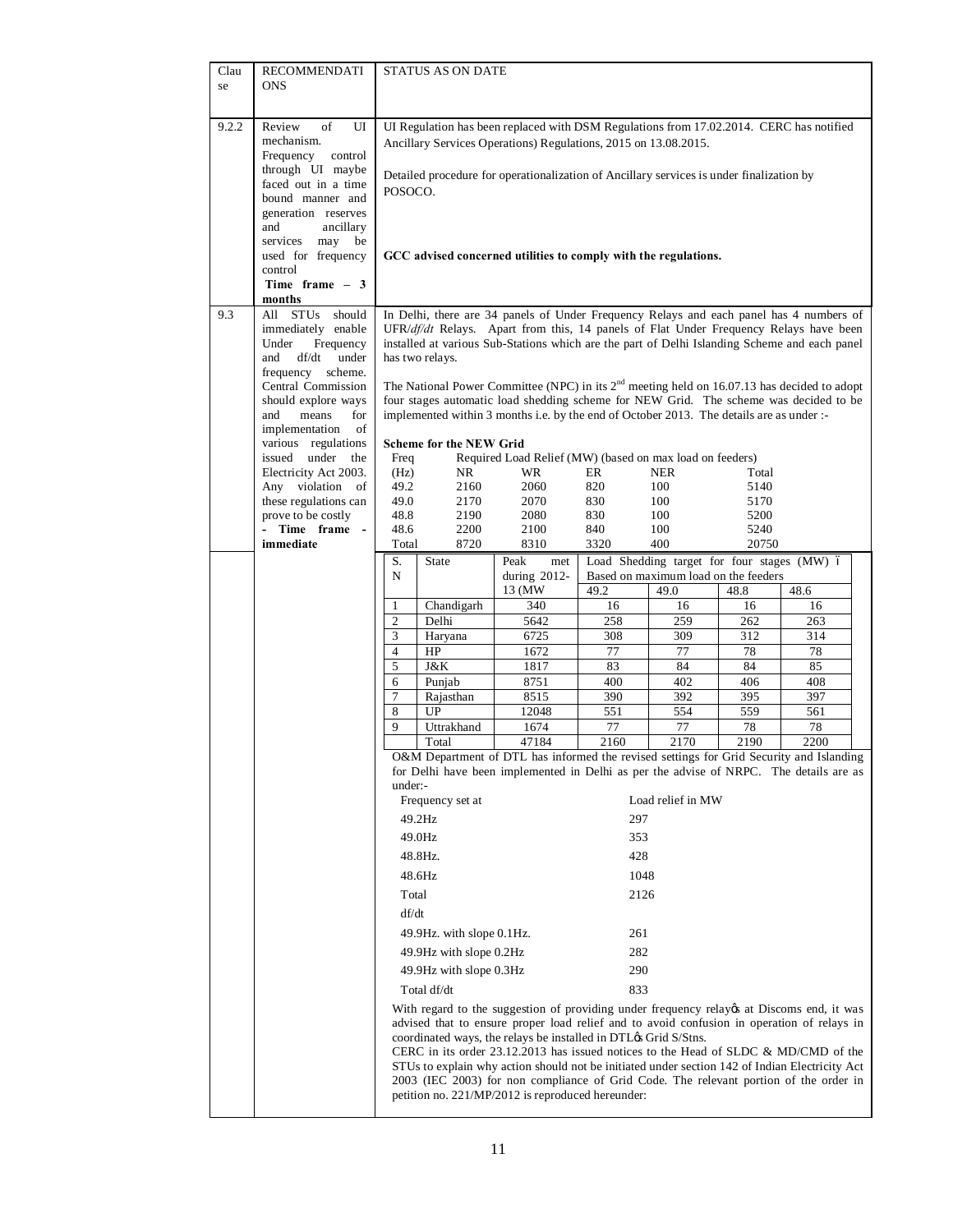| Clau<br>se | <b>RECOMMENDAT</b><br><b>IONS</b>                                                                                                                                                                                                                                                                                                                                     | <b>STATUS AS ON DATE</b>                                                                                                                                                                                                                                                                                                                                                                                                                                                                                                                                                                                                                                                                                                                                                                                                                                                                                                                                                                                                                                                                                                                                                                                                                                                                                                                                                                                       |
|------------|-----------------------------------------------------------------------------------------------------------------------------------------------------------------------------------------------------------------------------------------------------------------------------------------------------------------------------------------------------------------------|----------------------------------------------------------------------------------------------------------------------------------------------------------------------------------------------------------------------------------------------------------------------------------------------------------------------------------------------------------------------------------------------------------------------------------------------------------------------------------------------------------------------------------------------------------------------------------------------------------------------------------------------------------------------------------------------------------------------------------------------------------------------------------------------------------------------------------------------------------------------------------------------------------------------------------------------------------------------------------------------------------------------------------------------------------------------------------------------------------------------------------------------------------------------------------------------------------------------------------------------------------------------------------------------------------------------------------------------------------------------------------------------------------------|
|            |                                                                                                                                                                                                                                                                                                                                                                       | 29. We are constrained to remark that we are thoroughly dissatisfied with the defense<br>mechanism in terms of UFR and df/dt. Hard reality which stares us on the face is that<br>these have not been provided and maintained as per Regulation 5.2 (n) and 5.4.2 (e) of<br>the Grid Code by NR constituents. Accordingly, we hereby direct as follows:<br>(a) Issue notices to the heads of SLDCs and MD/ CMD of the STU of Punjab, Harvana,<br>Rajasthan, Delhi, Uttar Pradesh, Uttarakhand, Himachal Pradesh, Jammu and Kashmir<br>and head of Electricity Department, UT of Chandigarh and to explain why action should not<br>be initiated under Section 142 of the Electricity Act, 2003 for non-compliance of the Grid<br>Code.<br>(b) Member Secretary, NRPC to submit the latest status of UFRs and $df/dt$ installations in NR<br>within 1 month from the issue of this order.<br>(c) UFRs and df/dt relays also be mapped on the SCADA system of each state so that they can<br>be monitored from SLDC/NRLDC.<br>$(d)$ All STUs and SLDCs to map/network the UFR and $df/dt$ on their SCADA system.<br>Ouote<br>$(e)$ NRLDC to submit the compliance report on the progress of installation of additional UFR<br>and df/dt relays and quantum of load relief expected during contingency by 31.3.2014.<br>(f) The staff shall examine the reports of the Member-Secretary, NRPC and NRLDC and shall |
|            |                                                                                                                                                                                                                                                                                                                                                                       | submit to the Commission within one month of the receipt of the reports of NRPC and NRLDC.<br>With regard to installation of UFR, DTL has complied the directions. As far as integration of<br>UFR in SCADA system, it would be done by end of January 2015.                                                                                                                                                                                                                                                                                                                                                                                                                                                                                                                                                                                                                                                                                                                                                                                                                                                                                                                                                                                                                                                                                                                                                   |
|            |                                                                                                                                                                                                                                                                                                                                                                       | SLDC informed that they have integrated the UFR with SCADA system.                                                                                                                                                                                                                                                                                                                                                                                                                                                                                                                                                                                                                                                                                                                                                                                                                                                                                                                                                                                                                                                                                                                                                                                                                                                                                                                                             |
| 9.4        | efforts<br>All<br>out<br>should be made to<br>implement<br>the<br>provisions of IEGC<br>regard<br>with<br>to<br>Governor Action -<br>POSOCO to take up<br>matter<br>with<br>the                                                                                                                                                                                       | CERC in its order dated 31.12.2012 reiterated the need for compliance by generators and<br>directed as to why they may not be held responsible for non-implementation of RGMO /<br>FGMO mode of operation.<br>A task force has been constituted by CEA under Member<br>(Thermal), CEA to develop a procedure for testing of primary response of Generating units.<br><b>Activity in progress.</b><br>As far Delhi Gencos are concerned, PPCL informed that the generating stations in Delhi mainly<br>gas based stations are exempted from FGMO/RGMO. They quoted section 5.2(f)(iii) of IEGC                                                                                                                                                                                                                                                                                                                                                                                                                                                                                                                                                                                                                                                                                                                                                                                                                  |
|            | <b>Central Commission</b><br>- Time frame $-3$<br>months                                                                                                                                                                                                                                                                                                              | indicating $\delta$ <i>all other generating units including the pondage upto 3 hours gas turbine /</i><br>combined cycle power plants, wind and solar generators, and nuclear power plants are<br>exempted from operation of RGMO / FGMO till the Commission review the situation.<br>However, all the 200MW and above thermal machines, should have the RGMO / FGMO. $\ddot{o}$<br>BTPS representative intimated that clause is applicable to the capacity above 200MW units. As<br>far as BTPS is concerned, the units are fitted with mechanical governors as BTPS has old LMZ<br>make Russian turbines with no electro hydro governing system. However to meet the grid code<br>stipulations, 210MW machines would be provided with RGMO facilities in the proposed R&M<br>activities to be approved by CERC.<br>BTPS representative informed that they have already filed a Petition in CERC vide Petition<br>No.MP/65/2014 in the month of September 2014 and admitted by the CERC for exemption till<br>R&M activities are carried out in the 210MW machines. BTPS further informed that a<br>committee has been formed by CERC for examining the issue.                                                                                                                                                                                                                                                |
| 9.5.1      | POSOCO<br>should<br>take up with Central<br>Commission<br>the<br>issue<br>of<br>inconsistency<br>between congestion<br>regulation<br>and<br>detailed procedure<br>framed there under<br>so that congestion<br>due<br>to<br>forced<br>outages<br>and<br>Unscheduled<br>Interchange (UI) can<br>handled<br>be<br>effectively.<br>Action :<br>Posoco<br>within one month | CERC vide order dated 22.04.2013 has approved amendment to the detailed procedure for<br>relieving congestion in real time operation under Regulation 4(2) of the Central Electricity<br>Regulatory Commission (Measures to relieve congestion in Real Time Operation) Regulation<br>2009. The revised procedure is available in NRLDC <sub>OS</sub> website homepage. However, no<br>amendment in the regulation in this respect has been issued so far.                                                                                                                                                                                                                                                                                                                                                                                                                                                                                                                                                                                                                                                                                                                                                                                                                                                                                                                                                      |
| 9.6        | Coordinated outage<br>planning<br>οf<br>transmission<br>elements                                                                                                                                                                                                                                                                                                      | NRPC OCC has already decided all Interstate Transmission Elements shut-down should be<br>planned and forwarded to RPC by STUs by 8 <sup>th</sup> of every month for the next month. In addition<br>to above, annual outage plan should also be drawn out. In the $102nd$ and $103rd$ NRPC OCC<br>meetings held on 20.08.2014 and 28.09.2014 respectively, it was further decided that after the<br>tentative approval of NRPC OCC, the intending utilities should intimate NRLDC regarding<br>availing of shut-downs before 4 <sup>th</sup> day of actual date of the shut-down.<br>DTL is adhering to the procedure with regard to shutdown of Transmission lines.                                                                                                                                                                                                                                                                                                                                                                                                                                                                                                                                                                                                                                                                                                                                            |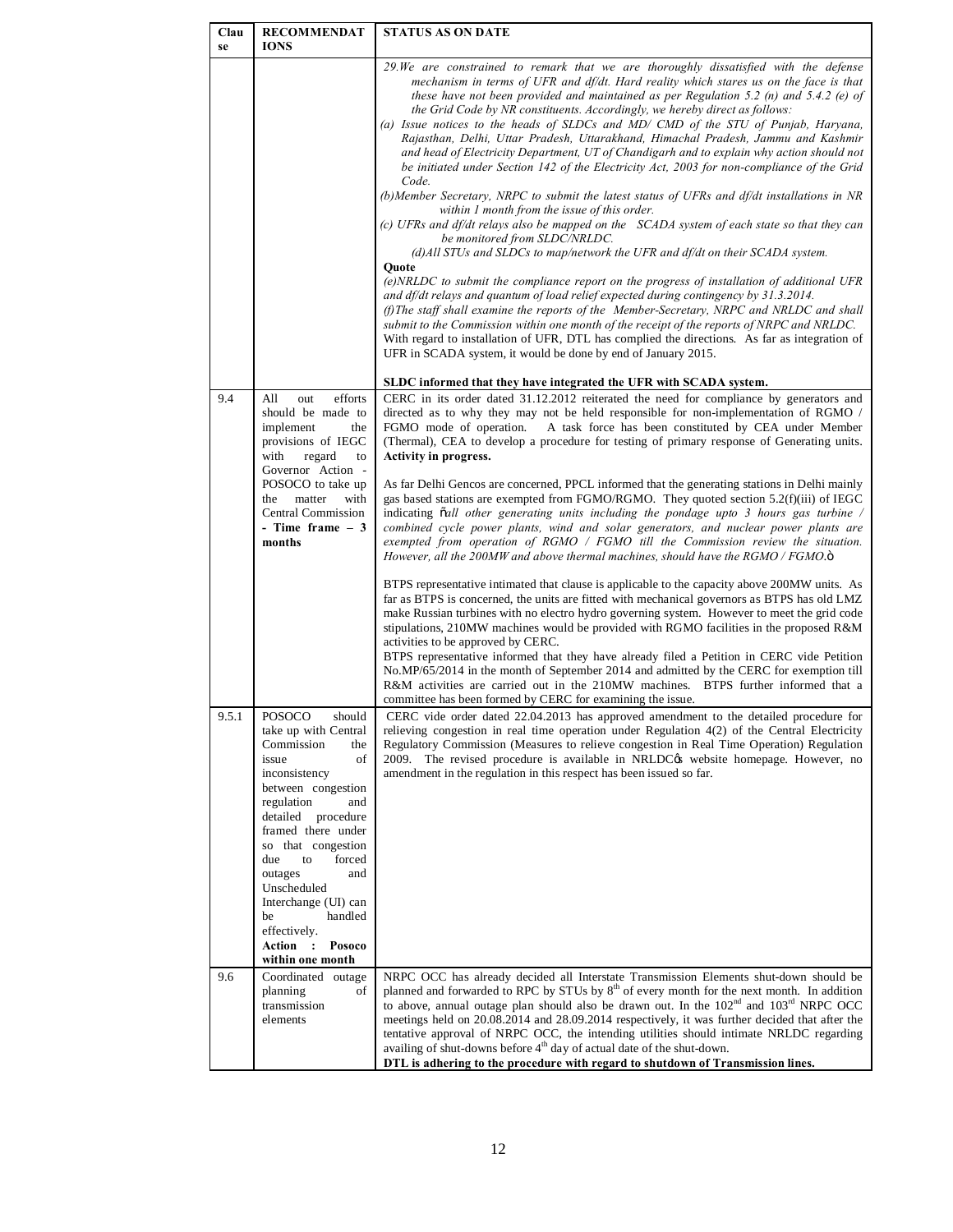| Clau<br>se | <b>RECOMMENDATIONS</b>                                                                                                                                                                                                                                                                                                                                                                                                    | <b>STATUS AS ON DATE</b>                                                                                                                                                                                                                                                                                                                                                                                                                                                                                                          |                                                                                                                                                                                                                                                                                                                                                                                                                                     |  |                                                                                                       |                                                                                                                                                                                                                                                                                                                                                                                                                                                                                                                                                                                                                                                                                                                                                                                                                                                                                                                                                                                                                                                                     |  |  |
|------------|---------------------------------------------------------------------------------------------------------------------------------------------------------------------------------------------------------------------------------------------------------------------------------------------------------------------------------------------------------------------------------------------------------------------------|-----------------------------------------------------------------------------------------------------------------------------------------------------------------------------------------------------------------------------------------------------------------------------------------------------------------------------------------------------------------------------------------------------------------------------------------------------------------------------------------------------------------------------------|-------------------------------------------------------------------------------------------------------------------------------------------------------------------------------------------------------------------------------------------------------------------------------------------------------------------------------------------------------------------------------------------------------------------------------------|--|-------------------------------------------------------------------------------------------------------|---------------------------------------------------------------------------------------------------------------------------------------------------------------------------------------------------------------------------------------------------------------------------------------------------------------------------------------------------------------------------------------------------------------------------------------------------------------------------------------------------------------------------------------------------------------------------------------------------------------------------------------------------------------------------------------------------------------------------------------------------------------------------------------------------------------------------------------------------------------------------------------------------------------------------------------------------------------------------------------------------------------------------------------------------------------------|--|--|
| 9.7        | In order to avoid frequent<br>outages / opening of lines under<br>voltages<br>over<br>and<br>also<br>providing<br>voltage<br>support<br>under steady state and dynamic<br>conditions.<br>installation<br>of<br>adequate<br>reactive<br>power<br>compensators<br>should<br>be<br>planned.<br>Action: CTU/STUs and CEA<br>ó Time frame 6 months                                                                             | The study for requirement of capacitors and reactors at 220kV Level for NCR Delhi<br>was got carried out by CPRI which indicated that the reactive power compensation<br>in Delhi is more than adequate. The report was accepted by all the stake holders of<br>Delhi. However, as far as installation of reactors is concerned, the validation of<br>network has been done by Planning Department of DTL and submitted to power grid<br>which will carry out the requirement of reactors based on the validated network data.    |                                                                                                                                                                                                                                                                                                                                                                                                                                     |  |                                                                                                       |                                                                                                                                                                                                                                                                                                                                                                                                                                                                                                                                                                                                                                                                                                                                                                                                                                                                                                                                                                                                                                                                     |  |  |
| 9.8        | The powers of load dispatch<br>centers,<br>regulatory<br>commissions related to non<br>compliance<br>to<br>statutory<br>$\sqrt{2}$<br>regulatory provision including<br>that for non compliance for<br>direction for non payment of UI<br>charges<br>needs<br>review.<br>Appropriate amendments need<br>to be carried out in Electricity<br>Act 2003 after such review.<br>Action MoP,<br>GoI<br>Time<br>frame: 6 months. | Amended Electricity Bill has been introduced in the Parliament. At present, a<br>Standing Committee on Energy has examined the bill which is yet to be passed by<br>Parliament.                                                                                                                                                                                                                                                                                                                                                   |                                                                                                                                                                                                                                                                                                                                                                                                                                     |  |                                                                                                       |                                                                                                                                                                                                                                                                                                                                                                                                                                                                                                                                                                                                                                                                                                                                                                                                                                                                                                                                                                                                                                                                     |  |  |
| 9.9.1      | Regulatory<br>provisions<br>regarding<br>absorption<br>of<br>Reactive Power by generating<br>units need to be implemented :<br>Posoco<br>Time<br>frame<br>$\ddot{\cdot}$<br>immediate                                                                                                                                                                                                                                     | In 79 <sup>th</sup> NRPC <sub>®</sub> OCC meeting, NRLDC informed that they have taken up the matter<br>with Regional Generators to absorb reactive power as per the capability during high<br>voltage conditions. They advised SLDCs to do the same. In 84 <sup>th</sup> Operation<br>Coordination Committee meeting of NRPC held on 19.02.2013. It was decided to<br>monitor the reactive power generation on real time basis at RLDC / SLDC level<br>through SCADA. The relevant portion of the MoM is reproduced hereunder :- |                                                                                                                                                                                                                                                                                                                                                                                                                                     |  |                                                                                                       |                                                                                                                                                                                                                                                                                                                                                                                                                                                                                                                                                                                                                                                                                                                                                                                                                                                                                                                                                                                                                                                                     |  |  |
|            |                                                                                                                                                                                                                                                                                                                                                                                                                           | given under                                                                                                                                                                                                                                                                                                                                                                                                                                                                                                                       |                                                                                                                                                                                                                                                                                                                                                                                                                                     |  | Monitoring of reactive support from generating units.<br>GENERATOR REACTIVE POWER MONITORING TEMPLATE | Representative of NRLDC stated that critical high voltage is being experienced in<br>the Northern Grid during night off peak hours. Available shunt reactors at the Sub-<br>stations are being taken into service, power order on HVDC bi-pole is being<br>reduced, instructions are being given to generators to absorb reactive power to the<br>extent possible and under exceptional conditions under-loaded/redundant EHV<br>transmission lines are being manually opened for voltage regulation. Para 13.6 of the<br>revised Transmission Planning Criteria envisages that during operation, following<br>the instructions of the System Operator, the generating units shall operate at leading<br>power factor as per their respective capability curves. Further as per regulation 5.2<br>(k) of the Indian Electricity Grid Code, all generating units shall normally have their<br>automatic voltage regulators (AVR) in operation. It is proposed that the reactive<br>power absorption/injection by the generating units may be monitored in the format |  |  |
|            |                                                                                                                                                                                                                                                                                                                                                                                                                           | Name of the Power Station                                                                                                                                                                                                                                                                                                                                                                                                                                                                                                         |                                                                                                                                                                                                                                                                                                                                                                                                                                     |  |                                                                                                       |                                                                                                                                                                                                                                                                                                                                                                                                                                                                                                                                                                                                                                                                                                                                                                                                                                                                                                                                                                                                                                                                     |  |  |
|            |                                                                                                                                                                                                                                                                                                                                                                                                                           | Date<br>Generating<br>Voltage<br>Time<br>MW<br>MVAr<br>Generator<br>at<br>at the HV<br>Generato<br>Lead/Lag at<br>transformer<br>unit<br>Generator<br><b>Bus</b><br>$\mathbf{r}$<br>Tap<br>terminals<br>Position<br>terminals<br>#1<br>hh.mm                                                                                                                                                                                                                                                                                      |                                                                                                                                                                                                                                                                                                                                                                                                                                     |  |                                                                                                       |                                                                                                                                                                                                                                                                                                                                                                                                                                                                                                                                                                                                                                                                                                                                                                                                                                                                                                                                                                                                                                                                     |  |  |
|            |                                                                                                                                                                                                                                                                                                                                                                                                                           |                                                                                                                                                                                                                                                                                                                                                                                                                                                                                                                                   | hh.mm<br>í.                                                                                                                                                                                                                                                                                                                                                                                                                         |  |                                                                                                       |                                                                                                                                                                                                                                                                                                                                                                                                                                                                                                                                                                                                                                                                                                                                                                                                                                                                                                                                                                                                                                                                     |  |  |
|            |                                                                                                                                                                                                                                                                                                                                                                                                                           | #2                                                                                                                                                                                                                                                                                                                                                                                                                                                                                                                                | hh.mm                                                                                                                                                                                                                                                                                                                                                                                                                               |  |                                                                                                       |                                                                                                                                                                                                                                                                                                                                                                                                                                                                                                                                                                                                                                                                                                                                                                                                                                                                                                                                                                                                                                                                     |  |  |
|            |                                                                                                                                                                                                                                                                                                                                                                                                                           |                                                                                                                                                                                                                                                                                                                                                                                                                                                                                                                                   | hh.mm                                                                                                                                                                                                                                                                                                                                                                                                                               |  |                                                                                                       |                                                                                                                                                                                                                                                                                                                                                                                                                                                                                                                                                                                                                                                                                                                                                                                                                                                                                                                                                                                                                                                                     |  |  |
|            |                                                                                                                                                                                                                                                                                                                                                                                                                           | #3                                                                                                                                                                                                                                                                                                                                                                                                                                                                                                                                | í<br>hh.mm                                                                                                                                                                                                                                                                                                                                                                                                                          |  |                                                                                                       |                                                                                                                                                                                                                                                                                                                                                                                                                                                                                                                                                                                                                                                                                                                                                                                                                                                                                                                                                                                                                                                                     |  |  |
|            |                                                                                                                                                                                                                                                                                                                                                                                                                           | hh.mm                                                                                                                                                                                                                                                                                                                                                                                                                                                                                                                             |                                                                                                                                                                                                                                                                                                                                                                                                                                     |  |                                                                                                       |                                                                                                                                                                                                                                                                                                                                                                                                                                                                                                                                                                                                                                                                                                                                                                                                                                                                                                                                                                                                                                                                     |  |  |
|            |                                                                                                                                                                                                                                                                                                                                                                                                                           |                                                                                                                                                                                                                                                                                                                                                                                                                                                                                                                                   | í.                                                                                                                                                                                                                                                                                                                                                                                                                                  |  |                                                                                                       |                                                                                                                                                                                                                                                                                                                                                                                                                                                                                                                                                                                                                                                                                                                                                                                                                                                                                                                                                                                                                                                                     |  |  |
|            |                                                                                                                                                                                                                                                                                                                                                                                                                           | expedite.<br>is expected that the issues would be resolved soon                                                                                                                                                                                                                                                                                                                                                                                                                                                                   | $\mathbf{1}$ .<br>SCADA circle of SLDC has already integrated the reactive power position of RPH,<br>Pragati Stage-I and GT Station. The data integration is in progress in Bawana<br>CCGT Station which has to be done through SAS by PPCL PPCL intimated that the<br>matter is being persued with Siemens 6 the OEM of SAS and GCC advised PPCL to<br>PPCL informed that Siemens could not integrate the same so far. However, it |  |                                                                                                       |                                                                                                                                                                                                                                                                                                                                                                                                                                                                                                                                                                                                                                                                                                                                                                                                                                                                                                                                                                                                                                                                     |  |  |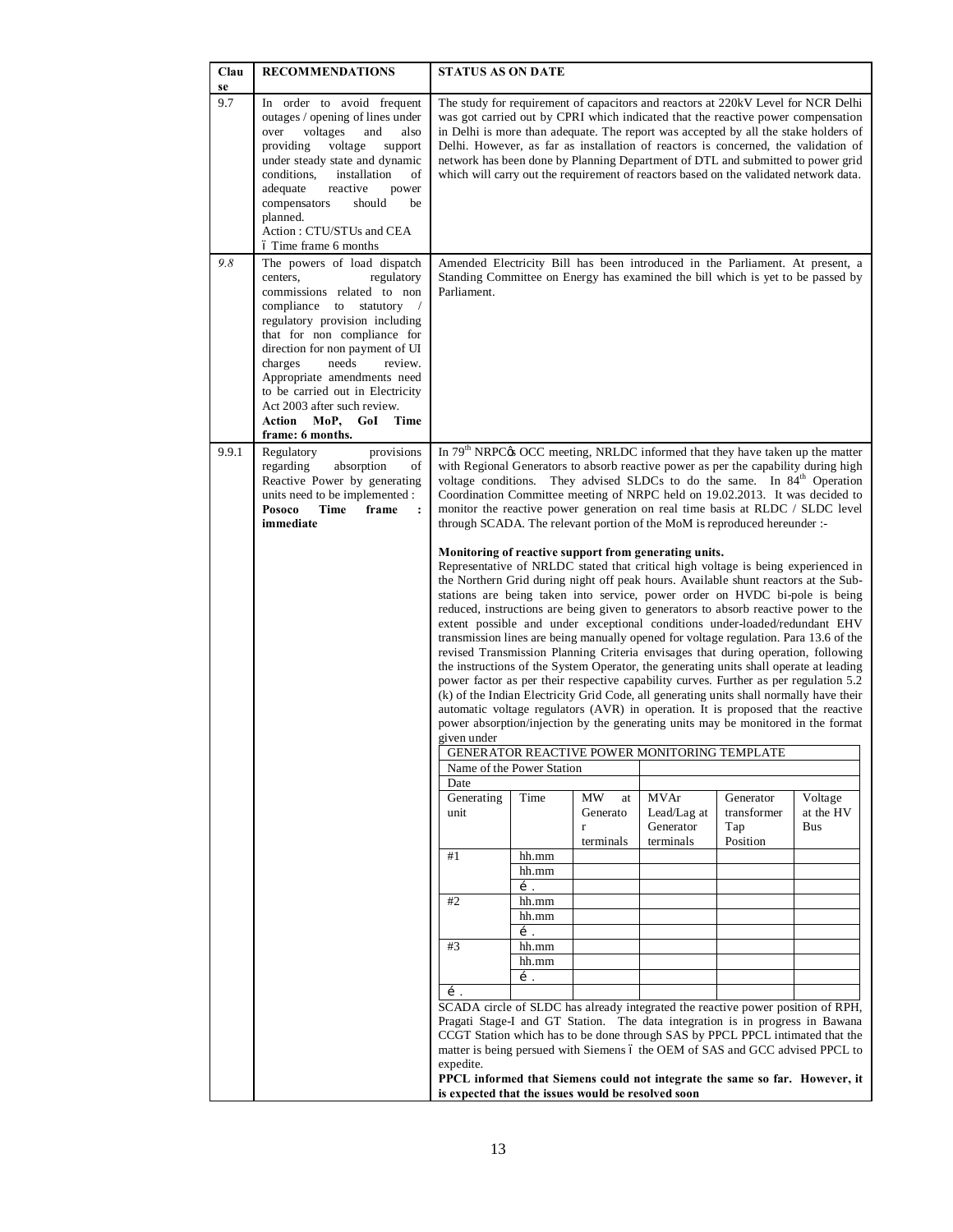| <b>Clause</b> | <b>RECOMMENDATIONS</b>                                                                                                                                                                                                                                                                                                                                                                                      | <b>STATUS AS ON DATE</b>                                                                                                                                                                                                                                                                                                                                                                                                                                                                                                                                                                                                                                                                                                                                                                                                                                                                                                                                                                                                                                                                                                                                                                                                                                                                                                                                                                                                                                                                                                                                                                                                                                                             |  |  |  |  |  |
|---------------|-------------------------------------------------------------------------------------------------------------------------------------------------------------------------------------------------------------------------------------------------------------------------------------------------------------------------------------------------------------------------------------------------------------|--------------------------------------------------------------------------------------------------------------------------------------------------------------------------------------------------------------------------------------------------------------------------------------------------------------------------------------------------------------------------------------------------------------------------------------------------------------------------------------------------------------------------------------------------------------------------------------------------------------------------------------------------------------------------------------------------------------------------------------------------------------------------------------------------------------------------------------------------------------------------------------------------------------------------------------------------------------------------------------------------------------------------------------------------------------------------------------------------------------------------------------------------------------------------------------------------------------------------------------------------------------------------------------------------------------------------------------------------------------------------------------------------------------------------------------------------------------------------------------------------------------------------------------------------------------------------------------------------------------------------------------------------------------------------------------|--|--|--|--|--|
| 9.12          | Efforts should be made to<br>design islanding scheme based<br>on frequency sensing relays so<br>that in case of imminent Grid<br>failure, electrical island can be<br>formed.<br>These electrical<br>islands not only help in<br>maintaining essential services<br>but would also help in faster<br>restoration of Grid.<br>Action: CEA, RPCs, CTU,<br>STUs, SLDCs and generators<br>Time Frame: six months | commissioned. However, for the healthy operation of the Islanding Scheme, the<br>communication system needs to be strengthened.<br>M/s CPRI was entrusted the job of dynamic simulation study of Delhi Islanding Scheme.<br>The final report has been submitted by CPRI. Officers from DTL had attended the<br>office of M/s CPRI at Bangalore wherein they were apprised and explained about the<br>findings about dynamic simulation study of Islanding Scheme.<br>The gist of study says that chances of stability of Islanding increases in case of single<br>bigger island instead of smaller islands due to better load generation matching. It was<br>also advised that due to large change of network configuration, the Islanding Scheme<br>needs to be revised regularly.<br>GCC advised DTL to conduct a meeting with all stakeholders to discuss and decide the<br>case of single bigger island instead of smaller islands due to better load generation<br>matching in line with CPRI report. In this regard, meetings are being conducted under<br>Chairmanship of G.M. (Planning), DTL for finalizing the revised islanding scheme.                                                                                                                                                                                                                                                                                                                                                                                                                                                                                                                                   |  |  |  |  |  |
| 9.13.1        | System Operation needs to be<br>entrusted<br>to<br>independent<br>system operator. In addition,<br>SLDCs should be reinforced<br>for ring fences for ensuring<br>function autonomy.<br>Action : Govt. of India, time<br>frame: one year                                                                                                                                                                     | Though Delhi SLDC is operated by DTL it has full autonomy with regard to grid<br>operation. Further it has separate ARR approved by DERC for financial autonomy.<br>Further a committee constituted for creation for SLDC as a separate company has<br>already given its report to State Government. Decision is likely in line with the decision<br>of Govt. of India on Independent System Operator (ISO).<br>The same is being taken up with Delhi Govt. for implementation in line with the report<br>submitted by the committee.                                                                                                                                                                                                                                                                                                                                                                                                                                                                                                                                                                                                                                                                                                                                                                                                                                                                                                                                                                                                                                                                                                                                                |  |  |  |  |  |
| 9.13.2        | Training and certification of<br>system operators need to be<br>focused<br>given<br>attention.<br>Sufficient financial incentives<br>need to be given to certified<br>system operators so that system<br>operation gets recognized as<br>specialized activity.<br>Action : Govt. of India State<br>Govt. Time frame: 3 months                                                                               | Discussed in the $1st$ meeting of the National Power Committee held on 15.04.2013.<br>Maharashtra has already started an incentive scheme for System Operators in the State.<br>States were requested to expedite training of system operators and it was recommended<br>that only certified operators should man the Load Despatch Centers.<br>PSTI has organized basic system operator certificate examination on 01.11.2015 for<br>which 13 nos. Executives from SLDC have been nominated to appear in the said<br>examination out of them, 8 executives have passed certificate examination.<br>SLDC emphasized the need for certified system operators for better handling of system<br>operation activities. SLDC further informed that incentives are being given to certified<br>system operators in various states including POSOCO.<br>CERC has also notified `Fee and Charges Regulation of RLDC@n 18.05.2015 for grant<br>of incentives to the personals working in System Operation. The relevant clause is<br>reproduced hereunder:-<br>30. Certification linked incentive to the employees of<br>RLDCs and NLDC: (1) The employees of Regional Load Despatch<br>Centres and National Load Despatch Centre who acquire the<br>certificate of basic level and specialist level in their<br>respective areas of specialization and are deployed in<br>system operation or market operation shall be allowed a<br>fixed incentive during the currency of such certificate<br>period as per the following parameters:<br>Certification level<br>Sr. No<br>Fixed Incentive (Amount in Rs) (Monthly)<br>$\mathbf{1}$<br>Basic level<br>5000<br>2<br>7500<br>Specialist level |  |  |  |  |  |
| 9.14          | Intrastate transmission system<br>needs to be planned and<br>strengthened in a better way to<br>avoid problems of frequent<br>congestion.<br><b>Action: STU</b><br>Time Frame: 2 Years                                                                                                                                                                                                                      | incentive for certified system operators.<br>The strengthening of intrastate transmission and distribution system has been given<br>highest priority by the Govt. of India and Delhi Govt The ambitious plans for system<br>improvement have been drawn out to be implemented by 2016-17 for stable and reliable<br>supply for Delhi. The implementation of scheme is being monitored at the higher levels<br>of State and Central Govt.<br>In this direction, various work have already been started for the capacity augmentation<br>of 220KV Transmission lines by replacing the existing ACSR Zebra conductor with<br>HTLS conductor. The augmentation works for the 220KV Geeta Colony-S.O.W. T/L<br>and the 2x315MVA Trf. with 2x500MVA Trf. at Bamnauli have already been<br>completed. 220kV Peera Garhi has been commissioned with 2X100MVA Txs, the<br>capacity augmentation of 220kV Bamnauli 6 Naraina Ckt-I & II and 220kV Sarita Vihar<br>ó Pragati Ckt-I & II is also under progress. Additional 160MVA Tx has been<br>commissioned at Pappankalan-I & II and DSIDC Bawana. Additional 100MVA Tx.<br>commissioned at Sarita Vihar.                                                                                                                                                                                                                                                                                                                                                                                                                                                                                                                                    |  |  |  |  |  |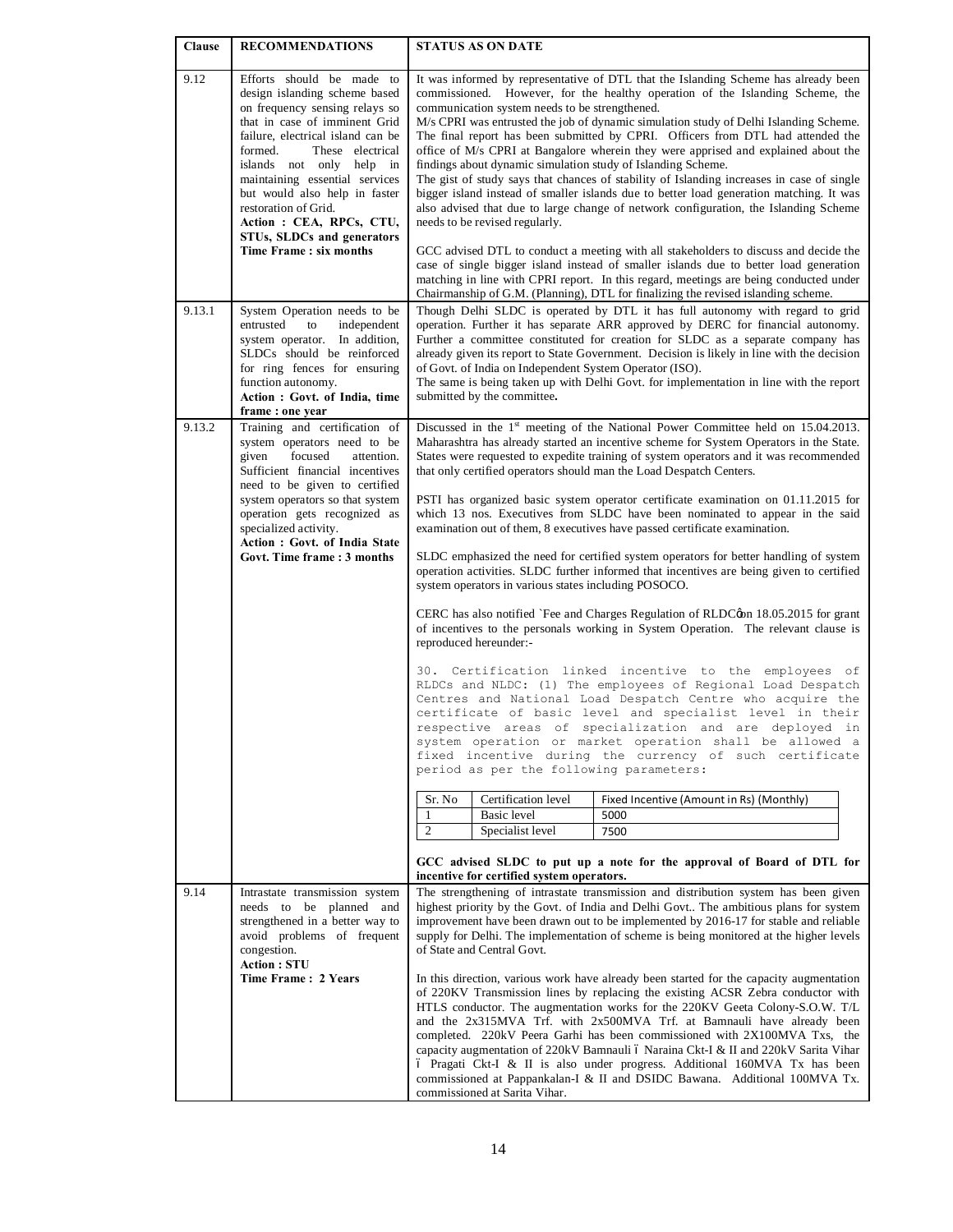| <b>Clause</b> | <b>RECOMMENDATIONS</b>                                                                                                                                                                                                                                                                                                                                                                                                                                                                                                                                                                                                                                                                                                                                                                            | <b>STATUS AS ON DATE</b>                                                                                                                                                                                                                                                                                                                                                                                                                                                                                                                                                                                                                                                       |
|---------------|---------------------------------------------------------------------------------------------------------------------------------------------------------------------------------------------------------------------------------------------------------------------------------------------------------------------------------------------------------------------------------------------------------------------------------------------------------------------------------------------------------------------------------------------------------------------------------------------------------------------------------------------------------------------------------------------------------------------------------------------------------------------------------------------------|--------------------------------------------------------------------------------------------------------------------------------------------------------------------------------------------------------------------------------------------------------------------------------------------------------------------------------------------------------------------------------------------------------------------------------------------------------------------------------------------------------------------------------------------------------------------------------------------------------------------------------------------------------------------------------|
| 9.15.1        | Appropriate amendments should be carried<br>out in Grid connectivity standards to<br>restrain connectivity of a generating station<br>or a transmission element without required<br>communication and telemetry facilities                                                                                                                                                                                                                                                                                                                                                                                                                                                                                                                                                                        | GCC advised all utilities that efforts should be made to ensure the data<br>flow to the control centres w.r.t. new installations as per the relevant<br>provisions of connectivity conditions of CEA and relevant provisions of<br>IEGC.<br>Earlier GCC decided not to issue energization certificate without data<br>connectivity to SLDC / RLDC. Distribution licenses were also advised<br>for such actions.                                                                                                                                                                                                                                                                |
|               |                                                                                                                                                                                                                                                                                                                                                                                                                                                                                                                                                                                                                                                                                                                                                                                                   | SLDC is adhering the same as decided in the GCC.                                                                                                                                                                                                                                                                                                                                                                                                                                                                                                                                                                                                                               |
| 9.15.2        | The communication network should be<br>strengthened by putting<br>fiber optic<br>communication system.<br>Further,<br>the<br>communication<br>network<br>should<br>be<br>maintained properly to ensure reliability of<br>data at Load Despatch Centers.                                                                                                                                                                                                                                                                                                                                                                                                                                                                                                                                           | PGCIL have informed that requirement of Fibre Optic link for effective<br>communication is being worked out by them with STUs through different<br>RPCs and its implementation is being done in a progressive manner. The<br>work of laying Fibre Optic cables in all the regions is being awarded<br>progressively from December 2012 and is likely to be completed by the<br>year end of 2014.                                                                                                                                                                                                                                                                               |
|               |                                                                                                                                                                                                                                                                                                                                                                                                                                                                                                                                                                                                                                                                                                                                                                                                   | DTL has also given the requisition to PGCIL for laying of 286 Kms of<br>OPGW for strengthening of communication system across Delhi under the<br>above contract.                                                                                                                                                                                                                                                                                                                                                                                                                                                                                                               |
|               |                                                                                                                                                                                                                                                                                                                                                                                                                                                                                                                                                                                                                                                                                                                                                                                                   | It was informed that the material has arrived and work is likely to be<br>completed by June 2016.                                                                                                                                                                                                                                                                                                                                                                                                                                                                                                                                                                              |
| 9.15.3        | RTUs and communication equipment<br>should have uninterrupted power supply<br>with proper battery backup so that in case of<br>total power failure, supervisory control and<br>data acquisition channels do not fail.                                                                                                                                                                                                                                                                                                                                                                                                                                                                                                                                                                             | SLDC informed that the 28 Battery Banks have been installed at the<br>various locations for maintaining uninterrupted power supply with proper<br>battery backup so that in case of total power failure, supervisory control<br>and data acquisition channels do not get affected.                                                                                                                                                                                                                                                                                                                                                                                             |
| 9.18          | There is need to reinforce system study<br>groups in power sector organizations to<br>analyze the system behaviour under<br>different network status / tripping of lines<br>/outage of generators. Where these do not<br>exist, these should be created.<br>Action by: CEA, STU, CTU<br>Time frame : one year                                                                                                                                                                                                                                                                                                                                                                                                                                                                                     | The first meeting of System Study Group has already been conducted on<br>17.04.2015. Due to shortage of executives, system study group has been<br>started by constituting a part-time team from the executives working in the<br>real time operation which needs to be strengthened by regular system study<br>group for better performance and results. Inspite of all best efforts, the<br>proper study of System could not possible due to shortage of executives.<br>GCC advised to put up for manpower for System Study Group.                                                                                                                                           |
| 9.20          | For smooth operation of Grid system, it is<br>absolutely important that all the power<br>generating and distribution stations are<br>connected on a very reliable telecom<br>network.<br>A proper network may be built<br>$\mathbf{i}$<br>up preferably using<br><b>MPLS</b><br>(Multi<br>Protocol<br>Label<br>Switching) which is simple, cost<br>effective and reliable. In remote<br>place where connectivity is a<br>problem, the stations can use<br>dedicated fibber cable from the<br>nearest node.<br>Since POWER GRID has its<br>$\mathbf{ii}$<br>fibber<br>optic<br>own<br>cables,<br>practically covering all major<br>nodes and power stations, a<br>proper communication / IT<br>network may be built using<br>dedicated fibres to avoid any<br>cyber attack on the power<br>system. | CTU have informed that they already have a dedicated independent<br>communication network in place. Further, they are in the process of<br>developing a Grid Security Expert System (GSES) at an estimated cost of<br>about Rs.1300 Crore which involves laying of optical fiber network<br>costing about Rs.1100 Crore for reliable communication and control of<br>under-frequency & df/dt relay based load shedding, etc. System will<br>include substations of 132kV level and above.<br>DTL has already upgraded most of their communication network by fibre<br>optic link except for few small lengths which are also under process of<br>execution through Power Grid. |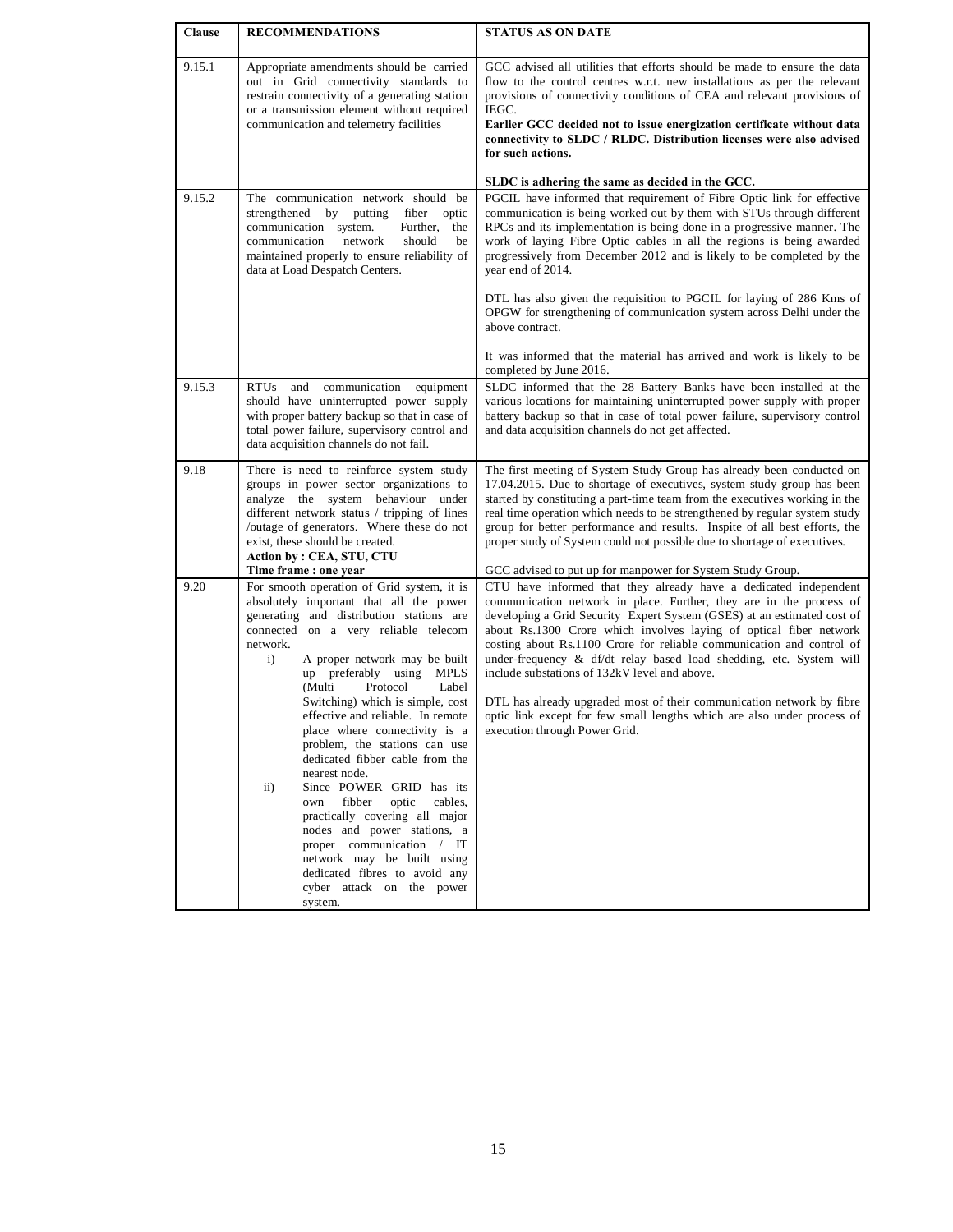## **NEW ISSUES**

## **3 OPERATIONAL ISSUES**

## **3.1 POWER SUPPLY POSITION**

The anticipated power supply position of winter 2015-16 is as under:-

## **DELHI AS A WHOLE**

|                                       |                   |                 | <b>1st Fortnight</b> |               |                   | 2nd fortnight     |                 |                   |               |                   |
|---------------------------------------|-------------------|-----------------|----------------------|---------------|-------------------|-------------------|-----------------|-------------------|---------------|-------------------|
| <b>MONTH</b>                          |                   |                 |                      |               |                   |                   |                 |                   |               |                   |
| <b>OCTOBER 2015</b>                   | $00-10$           | $10 - 18$       | 18-22                | $22 - 24$     |                   | $00 - 10$         | $10 - 18$       | 18-22             | $22 - 24$     |                   |
| <b>DEMAND</b>                         | 4600              | 4800            | 4600                 | 4800          |                   | 3100              | 3600            | 3700              | 3250          |                   |
| AVAILABILITY                          | 4998              | 5142            | 5321                 | 5142          |                   | 5148              | 5292            | 5471              | 5292          |                   |
| SURPLUS $(+)$ /<br>SHORTAGE (-)       | 398               | 342             | 721                  |               | 342               |                   | 1692            | 1771              | 2042          |                   |
| <b>NOVEMBER 2015</b>                  | $00 - 06$         | $06-12$         | $12 - 18$            | $18-22$       | $22 - 24$         | $00 - 06$         | $06-12$         | $12 - 18$         | $18-22$       | $22 - 24$         |
| <b>DEMAND</b>                         | 2250              | 3300            | 3100                 | 3600          | 2650              | 1950              | 3350            | 3200              | 3300          | 2450              |
| <b>AVAILABILITY</b>                   | 4383              | 5081            | 4741                 | 5064          | 4383              | 4073              | 4831            | 4491              | 4814          | 4073              |
| SURPLUS $(+)$ /                       |                   |                 |                      |               |                   |                   |                 |                   |               |                   |
| SHORTAGE (-)                          | 2133<br>$00 - 06$ | 1781<br>$06-12$ | 1641<br>$12 - 18$    | 1464<br>18-22 | 1733<br>$22 - 24$ | 2123<br>$00 - 06$ | 1481<br>$06-12$ | 1291<br>$12 - 18$ | 1514<br>18-22 | 1623<br>$22 - 24$ |
| DECEMBER 2015                         |                   |                 |                      |               |                   |                   |                 |                   |               |                   |
| <b>DEMAND</b>                         | 2200              | 3350            | 3200                 | 3150          | 2550              | 2300              | 4500            | 3600              | 4400          | 3000              |
| AVAILABILITY                          | 3911              | 4669            | 4329                 | 4652          | 4073              | 4123              | 5021            | 4541              | 4863          | 4123              |
| SURPLUS $(+)$ /                       |                   |                 |                      |               |                   |                   |                 |                   |               |                   |
| SHORTAGE (-)                          | 1711              | 1319            | 1129                 | 1502          | 1523              | 1823              | 521             | 941               | 463           | 1123              |
| <b>JANUARY 2016</b>                   | $00 - 06$         | $06-12$         | $12 - 18$            | $18 - 22$     | $22 - 24$         | $00 - 06$         | $06-12$         | $12 - 18$         | $18 - 22$     | $22 - 24$         |
| <b>DEMAND</b>                         | 1850              | 4600            | 4400                 | 3800          | 3200              | 1950              | 4400            | 4050              | 3700          | 3100              |
| AVAILABILITY                          | 4338              | 5276            | 4796                 | 5118          | 4368              | 4438              | 5376            | 4896              | 5218          | 4468              |
| SURPLUS $(+)$ /<br>SHORTAGE (-)       | 2488              | 676             | 396                  | 1318          | 1168              | 2488              | 976             | 846               | 1518          | 1368              |
|                                       | $00 - 06$         | $06-12$         | $12 - 18$            | $18 - 22$     | $22 - 24$         | $00 - 06$         | $06-12$         | $12 - 18$         | 18-22         | $22 - 24$         |
| <b>FEBRUARY 2016</b><br><b>DEMAND</b> | 1750              | 4000            | 3700                 | 3400          | 2800              | 1800              | 3500            | 3350              | 3200          | 2500              |
|                                       |                   |                 |                      |               |                   |                   |                 |                   |               |                   |
| AVAILABILITY                          | 4368              | 5206            | 4826                 | 5148          | 4398              | 4393              | 5191            | 4851              | 5173          | 4423              |
| SURPLUS $(+)$ /<br>SHORTAGE (-)       | 2618              | 1206            | 1126                 | 1748          | 1598              | 2593              | 1691            | 1501              | 1973          | 1923              |
|                                       | $00 - 10$         | $10 - 18$       | 18-22                |               |                   | $00 - 10$         | $10 - 18$       | 18-22             | $22 - 24$     |                   |
| <b>MARCH 2016</b>                     |                   |                 |                      | $22 - 24$     |                   |                   |                 |                   |               |                   |
| <b>DEMAND</b>                         | 3300              | 3500            | 3050                 | 2400          |                   | 3200              | 3800            | 3800              | 3200          |                   |
|                                       |                   |                 |                      | 4936          |                   |                   |                 |                   | 4886          |                   |
| AVAILABILITY<br>SURPLUS $(+)$ /       | 4793              | 4919            | 5098                 |               |                   | 4743              | 4869            | 5048              |               |                   |
| SHORTAGE (-)                          | 1493              | 1419            | 2048                 |               | 2536              | 1543              | 1069            | 1248              | 1686          |                   |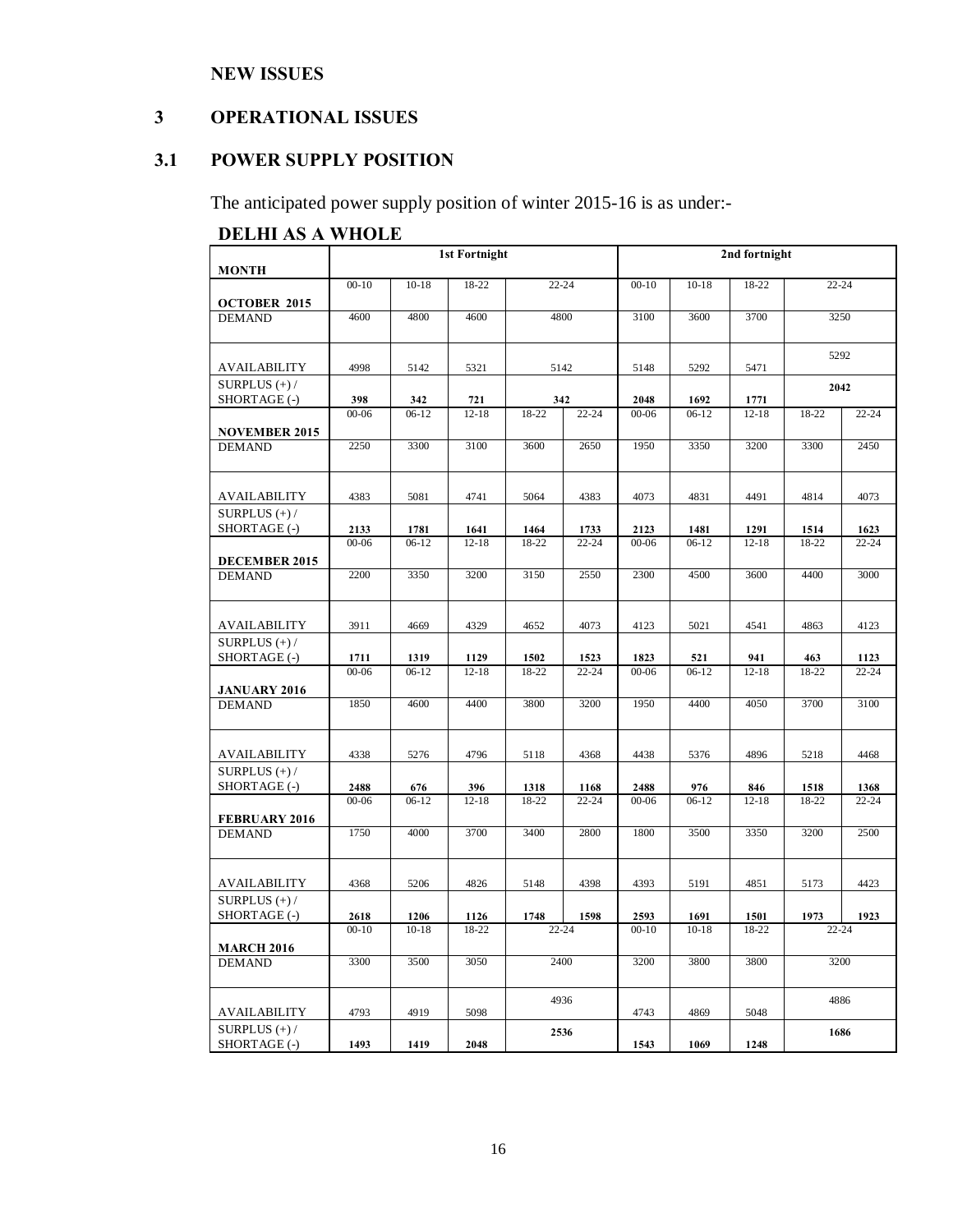| <b>BRPL</b>                          |                  |                |                      | ALL FIGURES IN MW |                  |                  |                   |                  |                 |                  |
|--------------------------------------|------------------|----------------|----------------------|-------------------|------------------|------------------|-------------------|------------------|-----------------|------------------|
|                                      |                  |                | <b>1st Fortnight</b> |                   |                  |                  |                   | 2nd fortnight    |                 |                  |
| <b>MONTH</b>                         |                  |                |                      |                   |                  |                  |                   |                  |                 |                  |
|                                      | $00 - 10$        | $10 - 18$      | 18-22                | $22 - 24$         |                  | $00 - 10$        | $10 - 18$         | 18-22            | $22 - 24$       |                  |
| <b>OCTOBER 2015</b>                  |                  |                |                      |                   |                  |                  |                   |                  |                 |                  |
| <b>DEMAND</b>                        | 1900             | 1963           | 1908                 | 2012              |                  | 1245             | 1449              | 1513             | 1344            |                  |
|                                      |                  |                |                      |                   |                  |                  |                   |                  |                 |                  |
|                                      |                  |                |                      | 1807              |                  |                  |                   |                  | 1857            |                  |
| <b>AVAILABILITY</b>                  | 1744             | 1807           | 1886                 |                   |                  | 1794             | 1857              | 1936             |                 |                  |
| SURPLUS $(+)$ /<br>SHORTAGE (-)      | $-155$           | $-156$         | $-22$                | $-204$            |                  | 549              | 408               | 423              | 513             |                  |
|                                      | $00 - 06$        | $06-12$        | $12 - 18$            | 18-22             | $22 - 24$        | $00 - 06$        | $06-12$           | $12 - 18$        | 18-22           | $22 - 24$        |
| <b>NOVEMBER 2015</b>                 |                  |                |                      |                   |                  |                  |                   |                  |                 |                  |
| <b>DEMAND</b>                        | 931              | 1346           | 1256                 | 1487              | 1094             | 799              | 1373              | 1304             | 1355            | 1006             |
|                                      |                  |                |                      |                   |                  |                  |                   |                  |                 |                  |
|                                      |                  |                |                      |                   |                  |                  |                   |                  |                 |                  |
| AVAILABILITY                         | 1585             | 1821           | 1662                 | 1804              | 1585             | 1473             | 1709              | 1550             | 1692            | 1473             |
| SURPLUS $(+)$ /                      |                  |                |                      |                   |                  |                  |                   |                  |                 |                  |
| SHORTAGE (-)                         | 654              | 475            | 406                  | 317               | 491              | 674              | 337               | 246              | 337             | 467              |
|                                      | $00 - 06$        | $06-12$        | $12 - 18$            | 18-22             | $22 - 24$        | $00 - 06$        | $06-12$           | $12 - 18$        | 18-22           | $22 - 24$        |
| DECEMBER 2015                        |                  |                |                      |                   |                  |                  |                   |                  |                 |                  |
| <b>DEMAND</b>                        | 907              | 1366           | 1309                 | 1291              | 1052             | 946              | 1858              | 1467             | 1836            | 1245             |
|                                      |                  |                |                      |                   |                  |                  |                   |                  |                 |                  |
|                                      |                  |                |                      |                   |                  |                  |                   |                  |                 |                  |
| <b>AVAILABILITY</b>                  | 1369             | 1606           | 1447                 | 1588              | 1448             | 1501             | 1737              | 1578             | 1720            | 1501             |
| SURPLUS $(+)$ /                      |                  |                |                      |                   |                  |                  |                   |                  |                 |                  |
| SHORTAGE (-)                         | 463<br>$00 - 06$ | 240<br>$06-12$ | 138<br>$12 - 18$     | 297<br>18-22      | 396<br>$22 - 24$ | 554<br>$00 - 06$ | $-121$<br>$06-12$ | 111<br>$12 - 18$ | $-116$<br>18-22 | 256<br>$22 - 24$ |
|                                      |                  |                |                      |                   |                  |                  |                   |                  |                 |                  |
| <b>JANUARY 2016</b><br><b>DEMAND</b> | 736              | 1924           | 1805                 | 1555              | 1311             | 780              | 1807              | 1662             | 1520            | 1271             |
|                                      |                  |                |                      |                   |                  |                  |                   |                  |                 |                  |
|                                      |                  |                |                      |                   |                  |                  |                   |                  |                 |                  |
| AVAILABILITY                         | 1588             | 1854           | 1695                 | 1837              | 1618             | 1619             | 1885              | 1726             | 1868            | 1649             |
| SURPLUS $(+)$ /                      |                  |                |                      |                   |                  |                  |                   |                  |                 |                  |
| SHORTAGE (-)                         | 852              | $-70$          | $-110$               | 282               | 307              | 839              | 78                | 63               | 348             | 377              |
|                                      | $00 - 06$        | $06-12$        | $12 - 18$            | 18-22             | $22 - 24$        | $00 - 06$        | $06-12$           | $12 - 18$        | 18-22           | $22 - 24$        |
| <b>FEBRUARY 2016</b>                 |                  |                |                      |                   |                  |                  |                   |                  |                 |                  |
| <b>DEMAND</b>                        | 703              | 1649           | 1520                 | 1399              | 1146             | 725              | 1443              | 1375             | 1315            | 1019             |
|                                      |                  |                |                      |                   |                  |                  |                   |                  |                 |                  |
|                                      |                  |                |                      |                   |                  |                  |                   |                  |                 |                  |
| <b>AVAILABILITY</b>                  | 1549             | 1815           | 1656                 | 1798              | 1579             | 1574             | 1840              | 1681             | 1823            | 1604             |
| SURPLUS $(+)$ /                      |                  |                |                      |                   |                  |                  |                   |                  |                 |                  |
| SHORTAGE (-)                         | 846              | 166            | 136                  | 399               | 432              | 849              | 397               | 306              | 507             | 585              |
|                                      | $00-10$          | $10-18$        | 18-22                | 22-24             |                  | $00-10$          | $10-18$           | 18-22            | $22 - 24$       |                  |
| <b>MARCH 2016</b><br><b>DEMAND</b>   | 1355             | 1414           | 1239                 |                   |                  | 1302             | 1537              | 1566             | 1309            |                  |
|                                      |                  |                |                      | 966               |                  |                  |                   |                  |                 |                  |
|                                      |                  |                |                      |                   |                  |                  |                   |                  |                 |                  |
| AVAILABILITY                         | 1623             | 1669           | 1748                 | 1686              |                  | 1573             | 1619              | 1698             | 1636            |                  |
| SURPLUS $(+)$ /                      |                  |                |                      |                   |                  |                  |                   |                  |                 |                  |
| SHORTAGE (-)                         | 268              | 255            | 509                  | 720               |                  | 271              | 82                | 132              | 327             |                  |
|                                      |                  |                |                      |                   |                  |                  |                   |                  |                 |                  |

| <b>BYPL</b>         |         |         |               |           | <b>ALL FIGURES IN MW</b> |         |               |           |  |
|---------------------|---------|---------|---------------|-----------|--------------------------|---------|---------------|-----------|--|
|                     |         |         | 1st Fortnight |           |                          |         | 2nd fortnight |           |  |
| <b>MONTH</b>        |         |         |               |           |                          |         |               |           |  |
|                     | $00-10$ | $10-18$ | 18-22         | $22 - 24$ | $00-10$                  | $10-18$ | 18-22         | $22 - 24$ |  |
| <b>OCTOBER 2015</b> |         |         |               |           |                          |         |               |           |  |
| <b>DEMAND</b>       | 1099    | 1135    | 1104          | 1163      | 720                      | 838     | 875           | 777       |  |
|                     |         |         |               |           |                          |         |               |           |  |
|                     |         |         |               | 1284      |                          |         |               | 1312      |  |
| <b>AVAILABILITY</b> | 1247    | 1284    | 1329          |           | 1276                     | 1312    | 1358          |           |  |
| SURPLUS $(+)$ /     |         |         |               | 120       |                          |         |               | 535       |  |
| SHORTAGE (-)        | 149     | 148     | 225           |           | 555                      | 474     | 483           |           |  |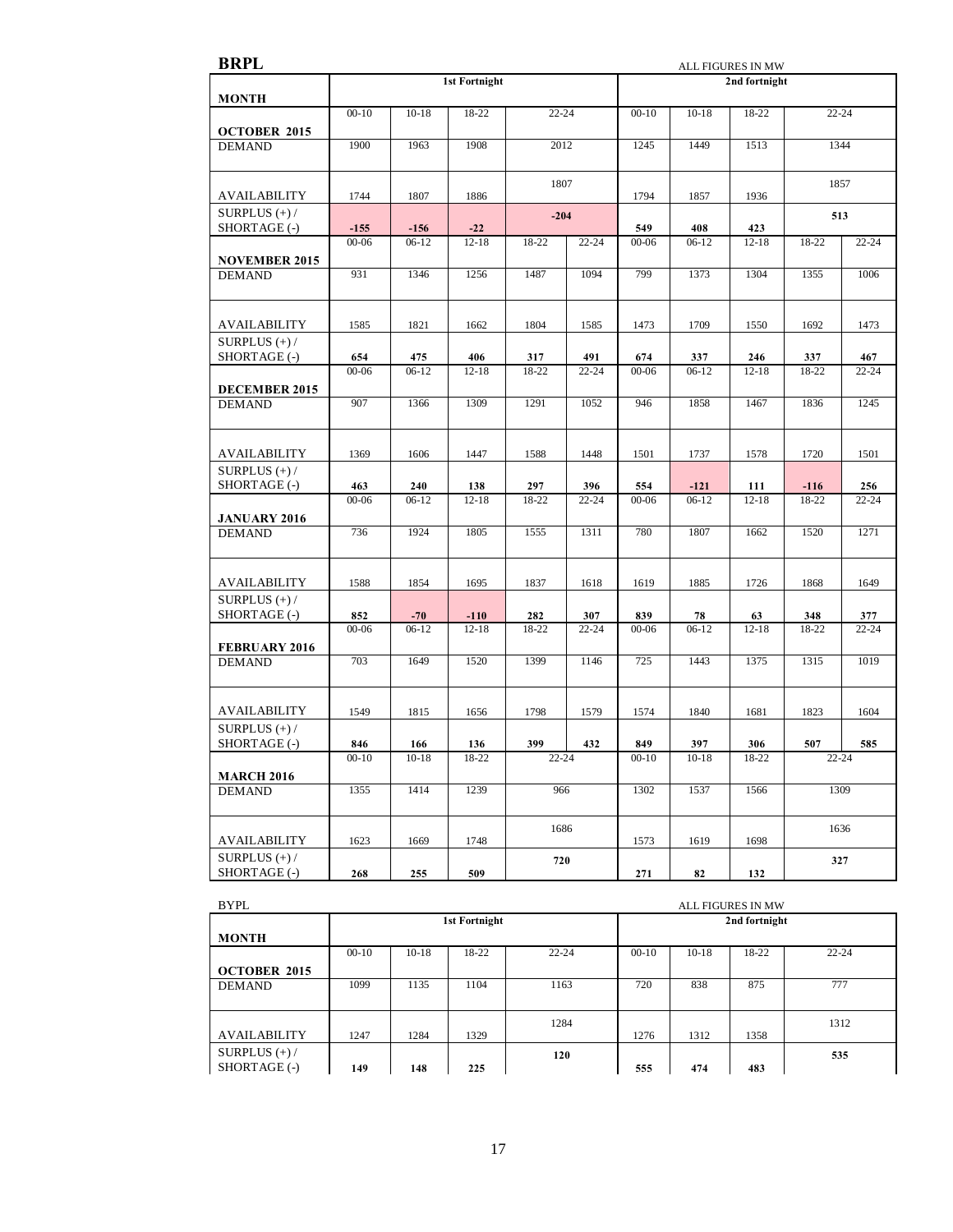|                                 |           |           | <b>1st Fortnight</b> |                          |           | 2nd fortnight |                    |           |           |           |
|---------------------------------|-----------|-----------|----------------------|--------------------------|-----------|---------------|--------------------|-----------|-----------|-----------|
| <b>MONTH</b>                    |           |           |                      |                          |           |               |                    |           |           |           |
|                                 | $00 - 06$ | $06-12$   | $12-18$              | 18-22                    | $22 - 24$ | $00 - 06$     | $06-12$            | $12 - 18$ | 18-22     | $22 - 24$ |
| <b>NOVEMBER 2015</b>            |           |           |                      |                          |           |               |                    |           |           |           |
| <b>DEMAND</b>                   | 538       | 779       | 726                  | 860                      | 632       | 462           | 794                | 754       | 784       | 582       |
|                                 |           |           |                      |                          |           |               |                    |           |           |           |
| AVAILABILITY                    | 1121      | 1258      | 1176                 | 1258                     | 1121      | 1086          | 1222               | 1140      | 1222      | 1086      |
| SURPLUS $(+)$ /                 |           |           |                      |                          |           |               |                    |           |           |           |
| SHORTAGE (-)                    | 582       | 479       | 449                  | 398                      | 488       | 623           | 429                | 386       | 439       | 504       |
|                                 | $00 - 06$ | $06-12$   | $12 - 18$            | 18-22                    | $22 - 24$ | $00 - 06$     | $06-12$            | $12 - 18$ | 18-22     | $22 - 24$ |
| DECEMBER 2015                   |           |           |                      |                          |           |               |                    |           |           |           |
| <b>DEMAND</b>                   | 525       | 790       | 757                  | 747                      | 608       | 547           | 1074               | 848       | 1062      | 720       |
|                                 |           |           |                      |                          |           |               |                    |           |           |           |
| <b>AVAILABILITY</b>             | 1067      | 1203      | 1121                 | 1203                     | 1082      | 1083          | 1360               | 1138      | 1220      | 1083      |
| SURPLUS $(+)$ /                 |           |           |                      |                          |           |               |                    |           |           |           |
| SHORTAGE (-)                    | 542       | 413       | 364                  | 457                      | 474       | 536           | 286                | 290       | 158       | 363       |
|                                 | $00 - 06$ | $06-12$   | $12 - 18$            | 18-22                    | $22 - 24$ | $00 - 06$     | $06-12$            | $12 - 18$ | 18-22     | $22 - 24$ |
| <b>JANUARY 2016</b>             |           |           |                      |                          |           |               |                    |           |           |           |
| <b>DEMAND</b>                   | 425       | 1113      | 1044                 | 899                      | 758       | 451           | 1045               | 961       | 879       | 735       |
|                                 |           |           |                      |                          |           |               |                    |           |           |           |
| <b>AVAILABILITY</b>             | 1119      | 1395      | 1173                 | 1255                     | 1119      | 1136          | 1413               | 1191      | 1273      | 1136      |
| SURPLUS $(+)$ /                 |           |           |                      |                          |           |               |                    |           |           |           |
| SHORTAGE (-)                    | 693       | 283       | 129                  | 356                      | 361       | 685           | 368                | 230       | 394       | 401       |
|                                 | $00 - 06$ | $06-12$   | $12 - 18$            | 18-22                    | $22 - 24$ | $00 - 06$     | $\overline{06-12}$ | $12 - 18$ | 18-22     | $22 - 24$ |
| <b>FEBRUARY 2016</b>            |           |           |                      |                          |           |               |                    |           |           |           |
| <b>DEMAND</b>                   | 406       | 954       | 879                  | 809                      | 663       | 419           | 834                | 795       | 761       | 589       |
|                                 |           |           |                      |                          |           |               |                    |           |           |           |
| <b>AVAILABILITY</b>             | 1136      | 1313      | 1191                 | 1273                     | 1136      | 1136          | 1273               | 1191      | 1273      | 1136      |
| SURPLUS $(+)$ /                 |           |           |                      |                          |           |               |                    |           |           |           |
| SHORTAGE (-)                    | 730       | 359       | 312                  | 464                      | 473       | 717           | 439                | 396       | 512       | 547       |
|                                 | $00 - 10$ | $10 - 18$ | 18-22                | $22 - 24$                |           | $00 - 10$     | $10 - 18$          | 18-22     | $22 - 24$ |           |
| <b>MARCH 2016</b>               |           |           |                      |                          |           |               |                    |           |           |           |
| <b>DEMAND</b>                   | 784       | 818       | 716                  | 559<br>889<br>906<br>753 |           |               | 757                |           |           |           |
|                                 |           |           |                      |                          |           |               |                    |           |           |           |
|                                 |           |           |                      | 1227                     |           |               |                    |           | 1227      |           |
| <b>AVAILABILITY</b>             | 1191      | 1227      | 1273                 |                          |           | 1191          | 1227               | 1273      |           |           |
| SURPLUS $(+)$ /<br>SHORTAGE (-) | 407       | 409       | 557                  | 669                      |           | 438           | 338                |           | 470       |           |
|                                 |           |           |                      |                          |           |               |                    | 367       |           |           |

| <b>TPDDL</b>                    | <b>ALL FIGURES IN MW</b> |                               |               |       |           |           |         |               |           |           |  |  |  |  |
|---------------------------------|--------------------------|-------------------------------|---------------|-------|-----------|-----------|---------|---------------|-----------|-----------|--|--|--|--|
|                                 |                          |                               | 1st Fortnight |       |           |           |         | 2nd fortnight |           |           |  |  |  |  |
| <b>MONTH</b>                    |                          |                               |               |       |           |           |         |               |           |           |  |  |  |  |
|                                 | $00-10$                  | $22 - 24$<br>18-22<br>$10-18$ |               |       |           |           | $10-18$ | 18-22         | $22 - 24$ |           |  |  |  |  |
| <b>OCTOBER 2015</b>             |                          |                               |               |       |           |           |         |               |           |           |  |  |  |  |
| <b>DEMAND</b>                   | 1327                     | 1371                          | 1333          | 1405  |           | 870       | 1012    | 1057          | 939       |           |  |  |  |  |
|                                 |                          |                               |               | 1721  |           |           |         |               | 1755      |           |  |  |  |  |
| <b>AVAILABILITY</b>             | 1677                     | 1721                          | 1776          |       |           | 1711      | 1755    | 1810          |           |           |  |  |  |  |
| SURPLUS $(+)$ /                 |                          |                               |               | 316   |           |           |         |               | 816       |           |  |  |  |  |
| SHORTAGE (-)                    | 350                      | 349                           | 443           |       |           | 841       | 742     | 753           |           |           |  |  |  |  |
|                                 | $00 - 06$                | $06-12$                       | $12 - 18$     | 18-22 | $22 - 24$ | $00 - 06$ | $06-12$ | $12 - 18$     | 18-22     | $22 - 24$ |  |  |  |  |
| <b>NOVEMBER 2015</b>            |                          |                               |               |       |           |           |         |               |           |           |  |  |  |  |
| <b>DEMAND</b>                   | 650                      | 940                           | 877           | 1039  | 764       | 558       | 959     | 911           | 946       | 703       |  |  |  |  |
|                                 |                          |                               |               |       |           |           |         |               |           |           |  |  |  |  |
| <b>AVAILABILITY</b>             | 1310                     | 1635                          | 1536          | 1635  | 1310      | 1208      | 1593    | 1494          | 1593      | 1208      |  |  |  |  |
| SURPLUS $(+)$ /<br>SHORTAGE (-) | 660                      | 695                           | 658           | 596   | 546       | 649       | 634     | 583           | 646       | 505       |  |  |  |  |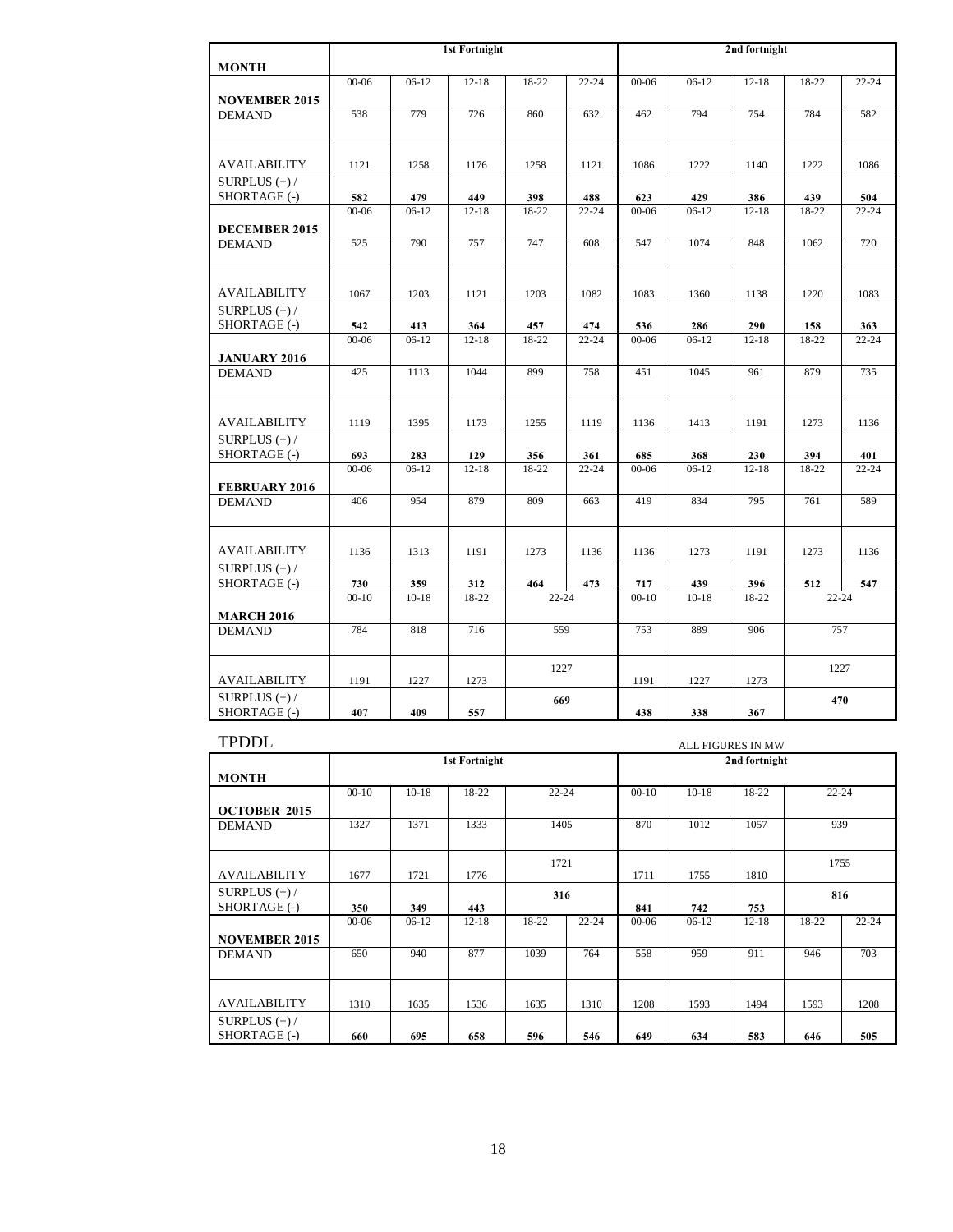|                      |                  |                | <b>1st Fortnight</b> |                |                  | 2nd fortnight    |                |                |              |                  |
|----------------------|------------------|----------------|----------------------|----------------|------------------|------------------|----------------|----------------|--------------|------------------|
| <b>MONTH</b>         |                  |                |                      |                |                  |                  |                |                |              |                  |
|                      | $00 - 06$        | $06-12$        | $12 - 18$            | $18-22$        | $22 - 24$        | $00 - 06$        | $06-12$        | $12 - 18$      | $18-22$      | $22 - 24$        |
| DECEMBER 2015        |                  |                |                      |                |                  |                  |                |                |              |                  |
| <b>DEMAND</b>        | 634              | 954            | 914                  | 902            | 735              | 661              | 1298           | 1025           | 1282         | 870              |
|                      |                  |                |                      |                |                  |                  |                |                |              |                  |
|                      |                  |                |                      |                |                  |                  |                |                |              |                  |
| <b>AVAILABILITY</b>  | 1193             | 1578           | 1479                 | 1578           | 1234             | 1236             | 1621           | 1522           | 1621         | 1236             |
| SURPLUS $(+)$ /      |                  |                |                      |                |                  |                  |                |                |              |                  |
| SHORTAGE (-)         | 559<br>$00 - 06$ | 624<br>$06-12$ | 565<br>$12 - 18$     | 676<br>$18-22$ | 499<br>$22 - 24$ | 574<br>$00 - 06$ | 323<br>$06-12$ | 497<br>$12-18$ | 338<br>18-22 | 366<br>$22 - 24$ |
|                      |                  |                |                      |                |                  |                  |                |                |              |                  |
| <b>JANUARY 2016</b>  | 514              | 1344           | 1261                 | 1086           |                  | 545              | 1262           |                | 1062         | 888              |
| <b>DEMAND</b>        |                  |                |                      |                | 916              |                  |                | 1161           |              |                  |
|                      |                  |                |                      |                |                  |                  |                |                |              |                  |
| <b>AVAILABILITY</b>  | 1268             | 1663           | 1564                 | 1663           | 1268             | 1289             | 1684           | 1585           | 1684         | 1289             |
| SURPLUS $(+)$ /      |                  |                |                      |                |                  |                  |                |                |              |                  |
| SHORTAGE (-)         | 754              | 319            | 303                  | 577            | 352              | 744              | 421            | 424            | 622          | 401              |
|                      | $00 - 06$        | $06-12$        | $12 - 18$            | 18-22          | $22 - 24$        | $00 - 06$        | $06-12$        | $12 - 18$      | 18-22        | $22 - 24$        |
| <b>FEBRUARY 2016</b> |                  |                |                      |                |                  |                  |                |                |              |                  |
| <b>DEMAND</b>        | 491              | 1152           | 1062                 | 977            | 801              | 506              | 1008           | 960            | 919          | 712              |
|                      |                  |                |                      |                |                  |                  |                |                |              |                  |
| <b>AVAILABILITY</b>  | 1289             | 1684           | 1585                 | 1684           | 1289             | 1289             | 1684           | 1585           | 1684         | 1289             |
| SURPLUS $(+)$ /      |                  |                |                      |                |                  |                  |                |                |              |                  |
| SHORTAGE (-)         | 798              | 532            | 523                  | 707            | 488              | 783              | 676            | 625            | 765          | 577              |
|                      | $00-10$          | $10-18$        | 18-22                | $22 - 24$      |                  | $00-10$          | $10-18$        | 18-22          | $22 - 24$    |                  |
| <b>MARCH 2016</b>    |                  |                |                      |                |                  |                  |                |                |              |                  |
| <b>DEMAND</b>        | 946              | 988            | 865                  | 675            |                  | 910              | 1074           | 1094           | 914          |                  |
|                      |                  |                |                      |                |                  |                  |                |                |              |                  |
|                      |                  |                |                      |                |                  |                  |                |                |              |                  |
| <b>AVAILABILITY</b>  | 1585             | 1629           | 1684                 | 1629           |                  | 1585             | 1629           | 1684           | 1629         |                  |
| SURPLUS $(+)$ /      |                  |                |                      |                |                  |                  |                |                |              |                  |
| SHORTAGE (-)         | 638              | 641            | 819                  | 954            |                  | 675              | 555            | 590            | 715          |                  |

| <b>NDMC</b>          | <b>ALL FIGURES IN MW</b> |         |                      |           |           |           |         |               |           |           |  |  |  |
|----------------------|--------------------------|---------|----------------------|-----------|-----------|-----------|---------|---------------|-----------|-----------|--|--|--|
|                      |                          |         | <b>1st Fortnight</b> |           |           |           |         | 2nd fortnight |           |           |  |  |  |
| <b>MONTH</b>         |                          |         |                      |           |           |           |         |               |           |           |  |  |  |
|                      | $00-10$                  | $10-18$ | 18-22                | $22 - 24$ |           | $00 - 10$ | $10-18$ | 18-22         | $22 - 24$ |           |  |  |  |
| <b>OCTOBER 2015</b>  |                          |         |                      |           |           |           |         |               |           |           |  |  |  |
| <b>DEMAND</b>        | 240                      | 290     | 215                  | 180       |           | 230       | 260     | 220           | 150       |           |  |  |  |
|                      |                          |         |                      |           |           |           |         |               |           |           |  |  |  |
|                      |                          |         |                      | 289       |           |           |         |               | 316       |           |  |  |  |
| <b>AVAILABILITY</b>  | 289                      | 289     | 289                  |           |           | 316       | 316     | 316           |           |           |  |  |  |
| SURPLUS $(+)$ /      |                          |         |                      | 109       |           |           | 166     |               |           |           |  |  |  |
| SHORTAGE (-)         | 49                       | $-1$    | 74                   |           | $22 - 24$ | 86        | 56      | 96<br>$12-18$ | $18-22$   |           |  |  |  |
|                      | $00 - 06$                | $06-12$ | $12 - 18$            | 18-22     |           | $00 - 06$ | $06-12$ |               |           | $22 - 24$ |  |  |  |
| <b>NOVEMBER 2015</b> |                          |         |                      |           |           |           |         |               |           |           |  |  |  |
| <b>DEMAND</b>        | 100                      | 200     | 200                  | 180       | 120       | 100       | 190     | 190           | 180       | 120       |  |  |  |
|                      |                          |         |                      |           |           |           |         |               |           |           |  |  |  |
| <b>AVAILABILITY</b>  | 316                      | 316     | 316                  | 316       | 316       | 255       | 255     | 255           | 255       | 255       |  |  |  |
| SURPLUS $(+)$ /      |                          |         |                      |           |           |           |         |               |           |           |  |  |  |
| SHORTAGE (-)         | 216                      | 116     | 116                  | 136       | 196       | 155       | 65      | 65            | 75        | 135       |  |  |  |
|                      | $00 - 06$                | $06-12$ | $12 - 18$            | 18-22     | $22 - 24$ | $00 - 06$ | $06-12$ | $12 - 18$     | 18-22     | $22 - 24$ |  |  |  |
| <b>DECEMBER 2015</b> |                          |         |                      |           |           |           |         |               |           |           |  |  |  |
| <b>DEMAND</b>        | 100                      | 200     | 180                  | 170       | 120       | 110       | 230     | 220           | 180       | 130       |  |  |  |
|                      |                          |         |                      |           |           |           |         |               |           |           |  |  |  |
|                      |                          |         |                      |           |           |           |         |               |           |           |  |  |  |
| <b>AVAILABILITY</b>  | 237                      | 237     | 237                  | 237       | 264       | 251       | 251     | 251           | 251       | 251       |  |  |  |
| SURPLUS $(+)$ /      |                          |         |                      |           |           |           |         |               |           |           |  |  |  |
| SHORTAGE (-)         | 137                      | 37      | 57                   | 67        | 144       | 141       | 21      | 31            | 71        | 121       |  |  |  |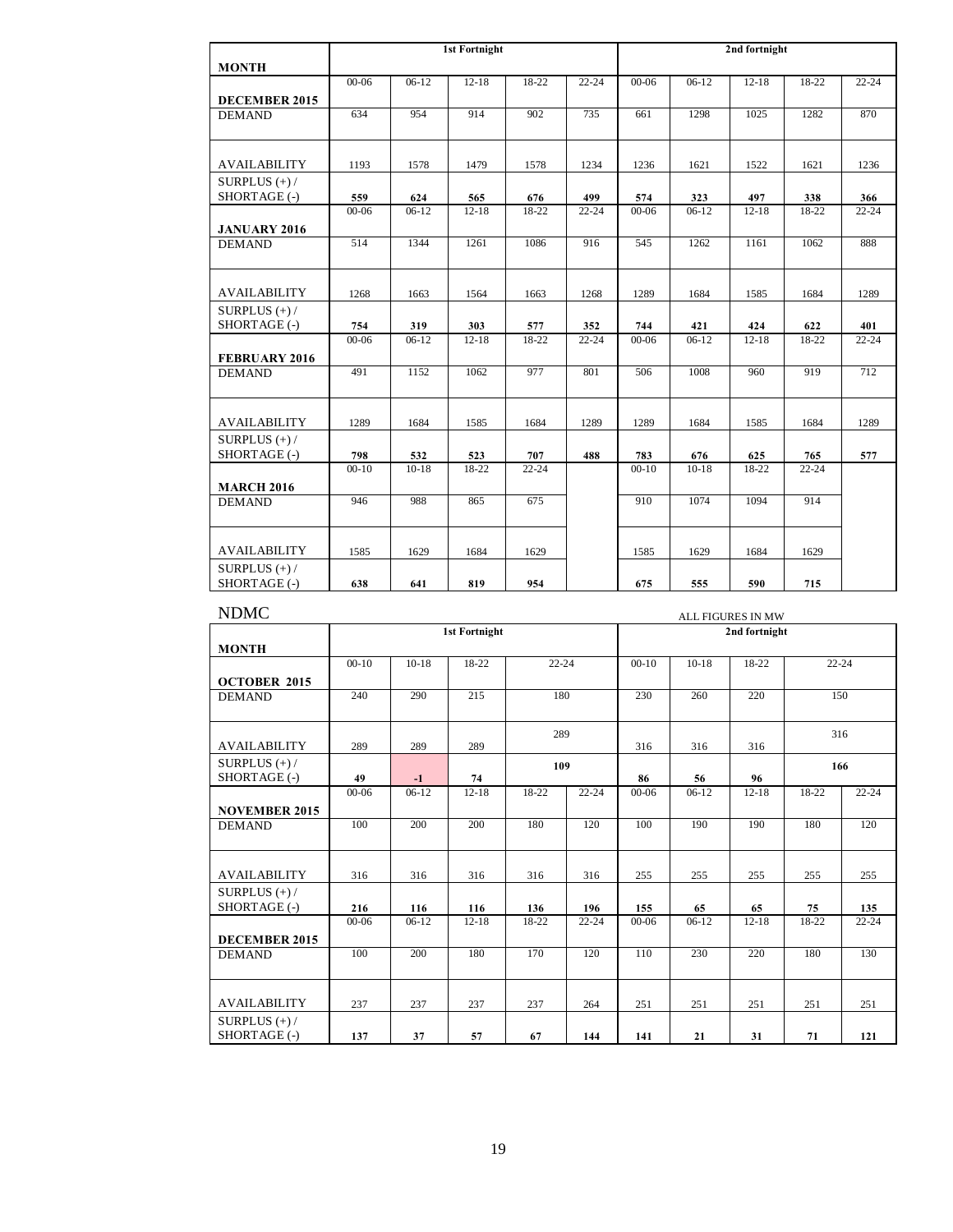|                                 |           |         | <b>1st Fortnight</b> |           |           | 2nd fortnight |         |           |           |           |
|---------------------------------|-----------|---------|----------------------|-----------|-----------|---------------|---------|-----------|-----------|-----------|
| <b>MONTH</b>                    |           |         |                      |           |           |               |         |           |           |           |
|                                 | $00 - 06$ | $06-12$ | $12 - 18$            | $18-22$   | $22 - 24$ | $00 - 06$     | $06-12$ | $12 - 18$ | 18-22     | $22 - 24$ |
| <b>JANUARY 2016</b>             |           |         |                      |           |           |               |         |           |           |           |
| <b>DEMAND</b>                   | 140       | 180     | 250                  | 220       | 180       | 140           | 240     | 230       | 200       | 170       |
| <b>AVAILABILITY</b>             |           |         |                      |           |           |               |         |           |           | 342       |
|                                 | 312       | 312     | 312                  | 312       | 312       | 342           | 342     | 342       | 342       |           |
| SURPLUS $(+)$ /<br>SHORTAGE (-) | 172       | 132     | 62                   | 92        | 132       | 202           | 102     | 112       | 142       | 172       |
|                                 | $00 - 06$ | $06-12$ | $12 - 18$            | 18-22     | $22 - 24$ | $00 - 06$     | $06-12$ | $12 - 18$ | 18-22     | $22 - 24$ |
| <b>FEBRUARY 2016</b>            |           |         |                      |           |           |               |         |           |           |           |
| <b>DEMAND</b>                   | 120       | 210     | 200                  | 180       | 150       | 120           | 180     | 180       | 170       | 140       |
| <b>AVAILABILITY</b>             | 342       | 342     | 342                  | 342       | 342       | 342           | 342     | 342       | 342       | 342       |
| SURPLUS $(+)$ /<br>SHORTAGE (-) | 222       | 132     | 142                  | 162       | 192       | 222           | 162     | 162       | 172       | 202       |
|                                 | $00-10$   | $10-18$ | 18-22                | $22 - 24$ |           | $00-10$       | $10-18$ | 18-22     | $22 - 24$ |           |
| <b>MARCH 2016</b>               |           |         |                      |           |           |               |         |           |           |           |
| <b>DEMAND</b>                   | 180       | 240     | 190                  | 160       |           | 200           | 260     | 200       | 180       |           |
|                                 |           |         |                      | 342       |           |               |         |           | 342       |           |
| <b>AVAILABILITY</b>             | 342       | 342     | 342                  |           |           | 342           | 342     | 342       |           |           |
| SURPLUS $(+)$ /<br>SHORTAGE (-) | 162       | 102     | 152                  | 182       |           | 142           | 82      | 142       | 162       |           |

| <b>MES</b>                            | ALL FIGURES IN MW |                 |                      |                 |           |                 |                 |                 |           |           |  |
|---------------------------------------|-------------------|-----------------|----------------------|-----------------|-----------|-----------------|-----------------|-----------------|-----------|-----------|--|
|                                       |                   |                 | <b>1st Fortnight</b> |                 |           |                 |                 | 2nd fortnight   |           |           |  |
| <b>MONTH</b>                          |                   |                 |                      |                 |           |                 |                 |                 |           |           |  |
|                                       | $00-10$           | $10-18$         | 18-22                | $22 - 24$       |           | $00-10$         | $10-18$         | 18-22           | $22 - 24$ |           |  |
| <b>OCTOBER 2015</b>                   |                   |                 |                      |                 |           |                 |                 |                 |           |           |  |
| <b>DEMAND</b>                         | 35                | 40              | 40                   | 40              |           | $\overline{35}$ | 40              | $\overline{35}$ | 40        |           |  |
|                                       |                   |                 |                      |                 |           |                 |                 |                 |           |           |  |
| <b>AVAILABILITY</b>                   | 41                | 41              | 41                   | 41              |           | 52              | 52              | 52              | 52        |           |  |
| SURPLUS $(+)$ /                       |                   |                 |                      |                 |           |                 |                 |                 |           |           |  |
| SHORTAGE (-)                          | 6                 | $\mathbf{1}$    | $\mathbf{1}$         | $\mathbf{1}$    |           | 17              | 12              | 17              | 12        |           |  |
|                                       | 00-06             | $06-12$         | $12 - 18$            | 18-22           | $22 - 24$ | $00 - 06$       | $06-12$         | $12 - 18$       | 18-22     | $22 - 24$ |  |
| <b>NOVEMBER 2015</b>                  |                   |                 |                      |                 |           |                 |                 |                 |           |           |  |
| <b>DEMAND</b>                         | 30                | $\overline{35}$ | 40                   | $\overline{35}$ | 40        | 30              | $\overline{35}$ | 40              | 35        | 40        |  |
|                                       |                   |                 |                      |                 |           |                 |                 |                 |           |           |  |
|                                       |                   |                 |                      |                 |           |                 |                 |                 |           |           |  |
| <b>AVAILABILITY</b>                   | 52                | 52              | 52                   | 52              | 52        | 52              | 52              | 52              | 52        | 52        |  |
| SURPLUS $(+)$ /                       |                   |                 |                      |                 |           |                 |                 |                 |           |           |  |
| SHORTAGE (-)                          | 22                | 17              | 12                   | 17              | 12        | 22              | 17              | 12              | 17        | 12        |  |
|                                       | $00 - 06$         | $06-12$         | $12-18$              | $18-22$         | $22 - 24$ | $00 - 06$       | $06-12$         | $12-18$         | $18-22$   | $22 - 24$ |  |
| <b>DECEMBER 2015</b><br><b>DEMAND</b> | 35                | 40              | 40                   | 40              | 35        | 35              | 40              | 40              | 40        | 35        |  |
|                                       |                   |                 |                      |                 |           |                 |                 |                 |           |           |  |
|                                       |                   |                 |                      |                 |           |                 |                 |                 |           |           |  |
| <b>AVAILABILITY</b>                   | 45                | 45              | 45                   | 45              | 45        | 52              | 52              | 52              | 52        | 52        |  |
| SURPLUS $(+)$ /                       |                   |                 |                      |                 |           |                 |                 |                 |           |           |  |
| SHORTAGE (-)                          | 10                | $\overline{5}$  | $5\phantom{.0}$      | $\mathbf{5}$    | 10        | 17              | 12              | 12              | 12        | 17        |  |
|                                       | $00 - 06$         | $06-12$         | $12 - 18$            | 18-22           | $22 - 24$ | $00 - 06$       | $06-12$         | $12 - 18$       | 18-22     | $22 - 24$ |  |
| <b>JANUARY 2016</b>                   |                   |                 |                      |                 |           |                 |                 |                 |           |           |  |
| <b>DEMAND</b>                         | 35                | 40              | 40                   | 40              | 35        | 35              | 45              | 35              | 40        | 35        |  |
|                                       |                   |                 |                      |                 |           |                 |                 |                 |           |           |  |
| <b>AVAILABILITY</b>                   | 52                | 52              | 52                   | 52              | 52        | 52              | 52              | 52              | 52        | 52        |  |
| SURPLUS $(+)$ /<br>SHORTAGE (-)       | 17                | 12              | 12                   | 12              | 17        | 17              | $\overline{7}$  | 17              | 12        |           |  |
|                                       |                   |                 |                      |                 |           |                 |                 |                 |           | 17        |  |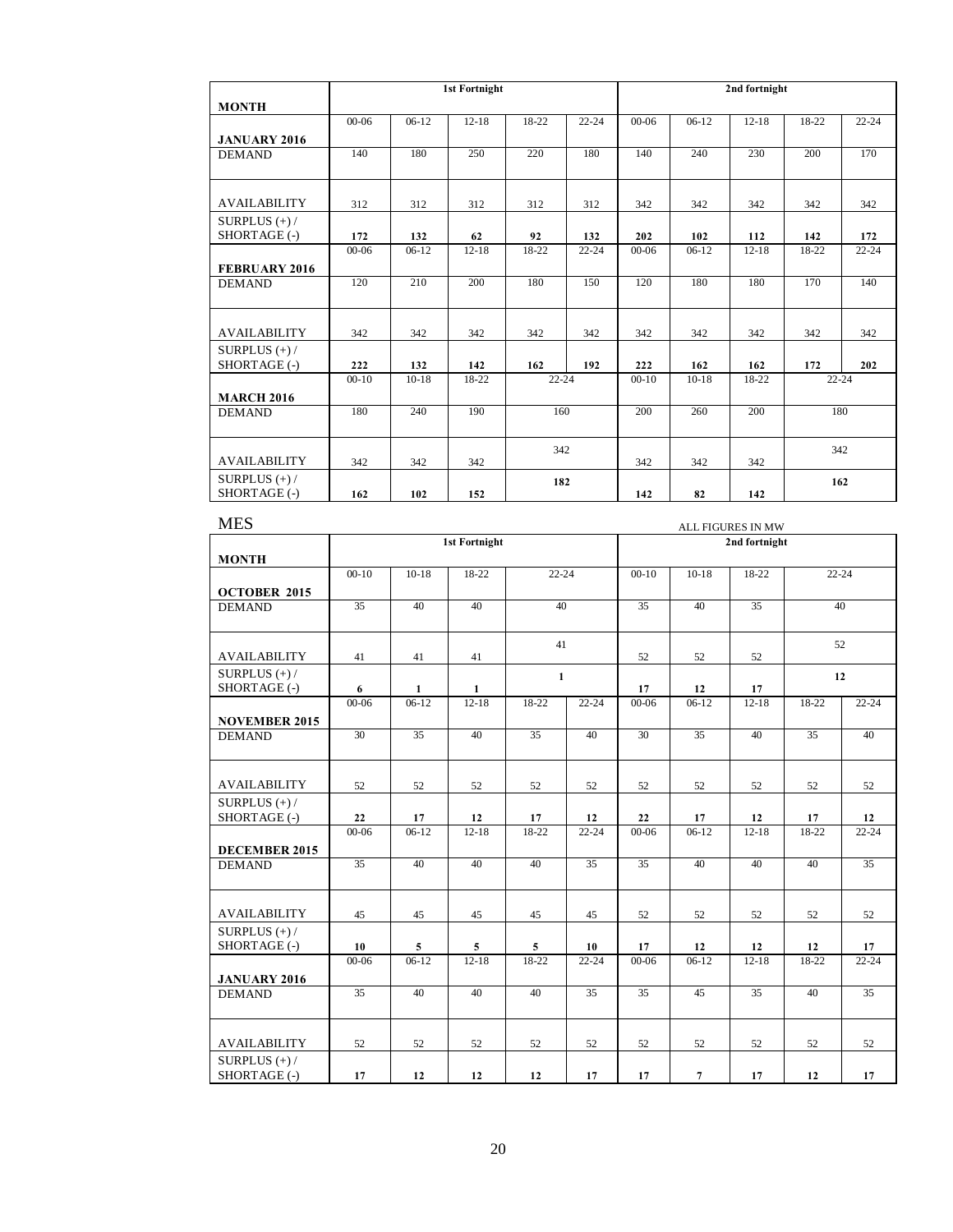|                      |           |         | <b>1st Fortnight</b> |           |           | 2nd fortnight |         |           |           |           |  |
|----------------------|-----------|---------|----------------------|-----------|-----------|---------------|---------|-----------|-----------|-----------|--|
| <b>MONTH</b>         |           |         |                      |           |           |               |         |           |           |           |  |
|                      | $00 - 06$ | $06-12$ | $12 - 18$            | 18-22     | $22 - 24$ | $00 - 06$     | $06-12$ | $12 - 18$ | 18-22     | $22 - 24$ |  |
| <b>FEBRUARY 2016</b> |           |         |                      |           |           |               |         |           |           |           |  |
| <b>DEMAND</b>        | 30        | 35      | 40                   | 35        | 40        | 30            | 35      | 40        | 35        | 40        |  |
|                      |           |         |                      |           |           |               |         |           |           |           |  |
|                      |           |         |                      |           |           |               |         |           |           |           |  |
| <b>AVAILABILITY</b>  | 52        | 52      | 52                   | 52        | 52        | 52            | 52      | 52        | 52        | 52        |  |
| SURPLUS $(+)$ /      |           |         |                      |           |           |               |         |           |           |           |  |
| SHORTAGE (-)         | 22        | 17      | 12                   | 17        | 12        | 22            | 17      | 12        | 17        | 12        |  |
|                      | $00-10$   | $10-18$ | 18-22                | $22 - 24$ |           | $00-10$       | $10-18$ | 18-22     | $22 - 24$ |           |  |
| <b>MARCH 2016</b>    |           |         |                      |           |           |               |         |           |           |           |  |
| <b>DEMAND</b>        | 35        | 40      | 40                   | 40        |           | 35            | 40      | 35        | 40        |           |  |
|                      |           |         |                      |           |           |               |         |           |           |           |  |
|                      |           |         |                      | 52        |           |               |         |           | 52        |           |  |
| <b>AVAILABILITY</b>  | 52        | 52      | 52                   |           |           | 52            | 52      | 52        |           |           |  |
| SURPLUS $(+)$ /      |           |         |                      | 12        |           |               |         |           | 12        |           |  |
| SHORTAGE (-)         | 17        | 12      | 12                   |           |           | 17            | 12      | 17        |           |           |  |

From the above, it is seen that Delhi Discoms have surplus power to the tune of 1500-2000MW especially during off peak hours of ensuing winter season.

## **3.2 SYSTEM IMPROVEMENT WORKS PLANNED FOR ENSURING RELIABLE SUPPLY TO DELHI.**

To ensure the reliable supply, various plans have been drawn out by DTL and Discoms in coordination with Ministry of Power, GoI. The details are as under:-

#### **a) Transmission System**

**Transmission System Improvement projects to be completed to meet the peak demand of Delhi**

| S.<br>N. | <b>Details of System</b><br>Improvement | Reason<br>for<br>requirement | <b>Timeline</b><br>fixed by | Executi<br>ng | <b>Current status</b>                        | <b>Revised</b><br><b>Timeline</b> |
|----------|-----------------------------------------|------------------------------|-----------------------------|---------------|----------------------------------------------|-----------------------------------|
|          | projects                                |                              | MoP, GoI                    | Agency        |                                              |                                   |
|          |                                         |                              | / DTL                       |               |                                              |                                   |
|          | 220kV<br>of<br>LILO.                    | To<br>ensure<br>max.         | 30.06.13                    | DTL           | Charged on 16.06.2015                        |                                   |
|          | Najafgarh<br>$\acute{o}$                | evacuation<br>from           |                             |               |                                              |                                   |
|          | Kanjhawala Ckt at                       | Mundka 400kV and             |                             |               |                                              |                                   |
|          | Mundka                                  | for ease of loading          |                             |               |                                              |                                   |
|          |                                         | on $400/220kV$ Txs           |                             |               |                                              |                                   |
|          |                                         | at Bamnauli                  |                             |               |                                              |                                   |
| 2        | Commissioning of                        | $-do-$                       | 31.05.13                    | DTL           | commissioned<br>$Ckt-I$<br>$_{\rm on}$       |                                   |
|          | 220kV<br>Peera                          |                              |                             |               | 18.01.2016<br>Ckt-II<br>and<br><sup>is</sup> |                                   |
|          | Garhi ó Wazipur                         |                              |                             |               | commissioned on 06.02.2016                   |                                   |
|          | $D/C$ cable                             |                              |                             |               |                                              |                                   |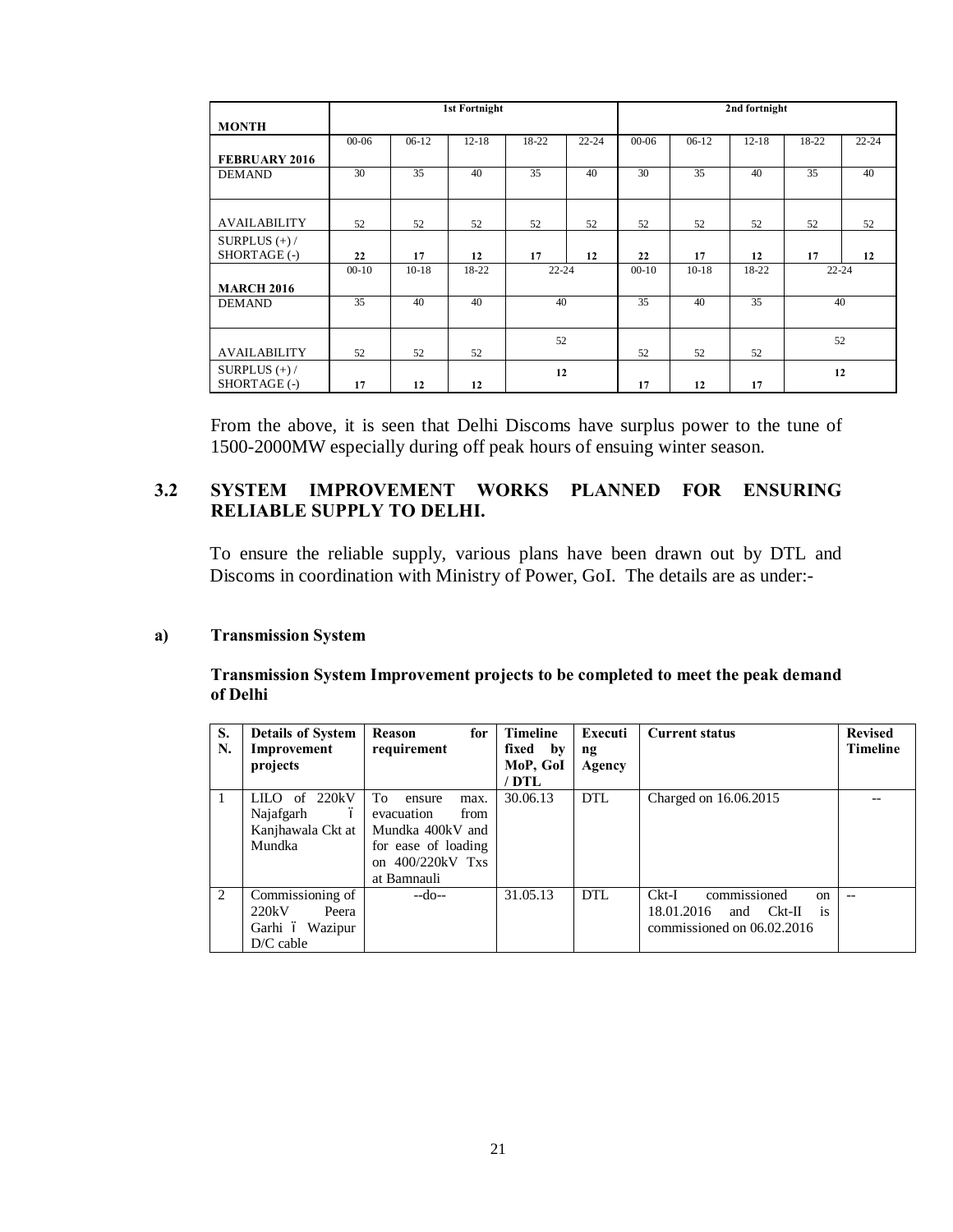| S.             | <b>Details of System</b>                                                                                                                                                          | Reason<br>for                                                                                         | <b>Timeline</b>                  | Executi      | <b>Current status</b>                                                                                                                                                                                                                                                                                                                                                                                                                                                                                                                                                                                                                                                                                                                                                                            | <b>Revised</b>      |
|----------------|-----------------------------------------------------------------------------------------------------------------------------------------------------------------------------------|-------------------------------------------------------------------------------------------------------|----------------------------------|--------------|--------------------------------------------------------------------------------------------------------------------------------------------------------------------------------------------------------------------------------------------------------------------------------------------------------------------------------------------------------------------------------------------------------------------------------------------------------------------------------------------------------------------------------------------------------------------------------------------------------------------------------------------------------------------------------------------------------------------------------------------------------------------------------------------------|---------------------|
| N.             | Improvement<br>projects                                                                                                                                                           | requirement                                                                                           | fixed by<br>MoP, GoI<br>$/$ DTL  | ng<br>Agency |                                                                                                                                                                                                                                                                                                                                                                                                                                                                                                                                                                                                                                                                                                                                                                                                  | <b>Timeline</b>     |
| 3              | Commissioning of<br>220kV Bawanaó<br>Rohini-II Double<br>$Ckt$ line $(O/H)$                                                                                                       | To reduce loading<br>of 220kV Rohini-I<br>S/Stn                                                       | <b>Before</b><br>summer<br>2014. | <b>DTL</b>   | Rohini-II<br>Load<br>the<br>on<br>Substation is only 40-50MVA<br>against the installing capacity of<br>320MVA which is met through<br>the present T-off arrangement.<br>The regular supply through<br>220kV D/C line through 220kV<br>Bawana-Rohini II D/C line due<br>to one reason or other which<br>were beyond the control of<br>DTL.<br>Out of 38 tower<br>foundations, the foundations of<br>34 are completed and stringing<br>works are also on full swing.<br>Now the project is likely to be<br>completed by 31 <sup>st</sup> May, 2016.                                                                                                                                                                                                                                                | $31 - 05 -$<br>2016 |
| $\overline{4}$ | Augmentation of<br>2X<br>220/66kV<br>100MVA Txs to<br>160MVA Txs at<br>Pappankalan-I<br>(The scheme was<br>revised to install<br>additional<br>one<br>220/66kV<br>160<br>MVA Tr.) | To<br>control<br>the<br>loading of existing<br>transformers and to<br>create reliability of<br>supply | Before<br>summer<br>2014         | DTL          | One 160MVA Tx has been<br>commissioned on 11.02.2016                                                                                                                                                                                                                                                                                                                                                                                                                                                                                                                                                                                                                                                                                                                                             |                     |
| 5              | <b>LILO</b><br>of<br>one<br>circuit of 220kV<br>Bamnauli<br>ó<br>Najafgarh link at<br>Pappankalan-II                                                                              | To provide alternate<br>source<br>at<br>Pappankalan-II                                                | By end of<br>March<br>2015       | <b>DTL</b>   | The scheme was envisaged to<br>provide the duplicate source to<br>Papankalan II. Now the 400 kV<br>S/Stn. is being established<br>under ISTS at Dwarka from<br>where direct feed is envisaged.<br>ROW problem can also not be<br>ruled out in bringing Overhead<br>Till 400kV S/Stn. is<br>circuit.<br>established, BRPL was advised<br>to regulate the load in their area<br>by properly adjusting the load<br>from existing 220 kV S/Stn.<br>Pappankalan I, Papankalan II,<br>400kV Mundka and upcoming<br>Papankalan III S/Stn. However,<br>as per the decision of the<br>Steering Committee meeting<br>held on 10-3-16, the scheme has<br>been revived.<br>The Steering<br>Committee advised DTL to<br>complete the project before<br>peak summer 2016 to ensure<br>second source to PPK-II. | 30-6-2016           |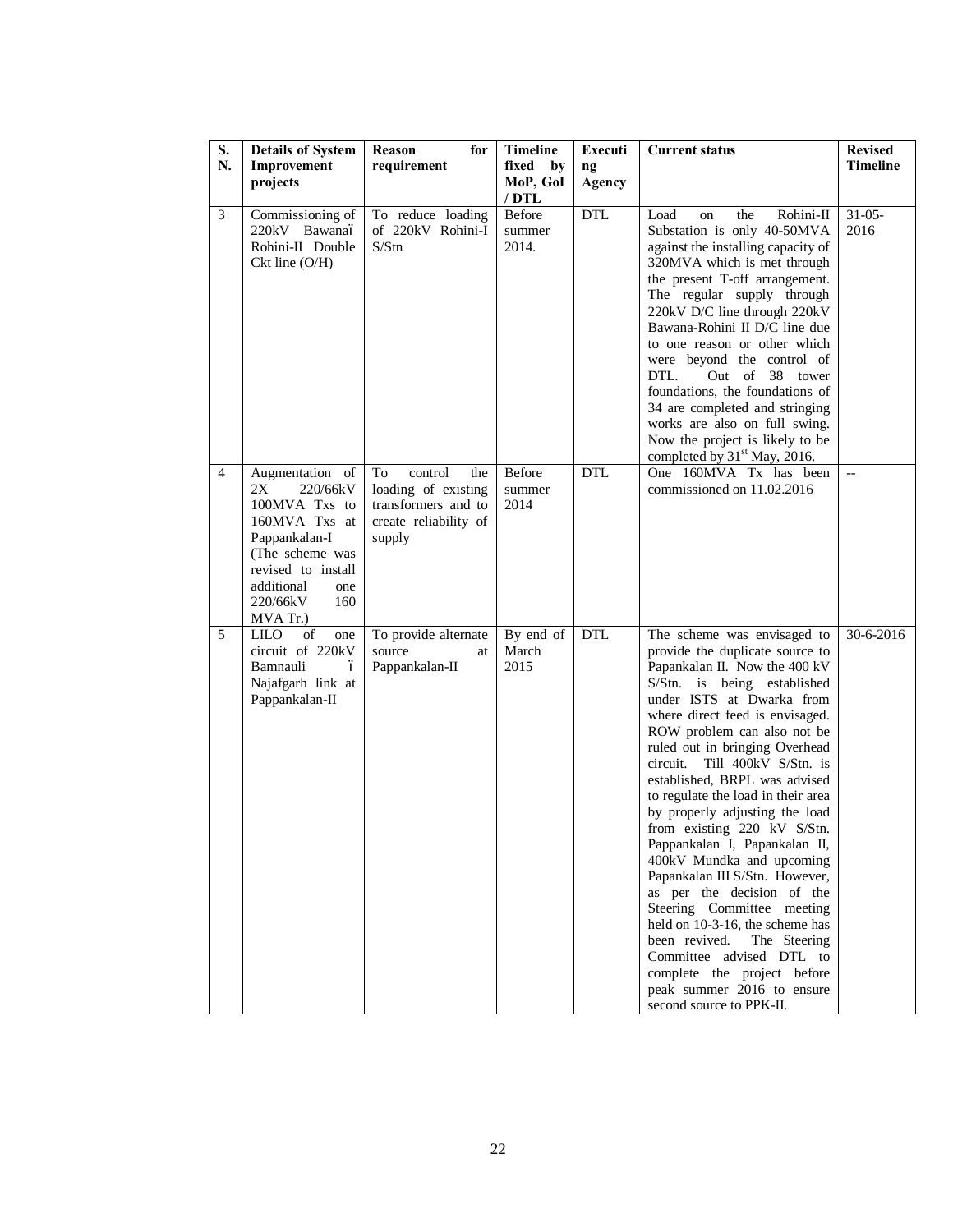| S.<br>N.    | <b>Details of System</b><br>Improvement                                                                                                                        | for<br><b>Reason</b><br>requirement                                                                                   | <b>Timeline</b><br>fixed<br>by                           | Executi<br>$\mathbf{ng}$   | <b>Current status</b>                                                                                                                                                                                                                                                                                                                                                                                                                                                                                                         | <b>Revised</b><br><b>Timeline</b>    |
|-------------|----------------------------------------------------------------------------------------------------------------------------------------------------------------|-----------------------------------------------------------------------------------------------------------------------|----------------------------------------------------------|----------------------------|-------------------------------------------------------------------------------------------------------------------------------------------------------------------------------------------------------------------------------------------------------------------------------------------------------------------------------------------------------------------------------------------------------------------------------------------------------------------------------------------------------------------------------|--------------------------------------|
|             | projects                                                                                                                                                       |                                                                                                                       | MoP, GoI<br>$/$ DTL                                      | Agency                     |                                                                                                                                                                                                                                                                                                                                                                                                                                                                                                                               |                                      |
| 6<br>$\tau$ | <b>LILO</b><br>of<br>one<br>circuit of 220kV<br>Bamnauli<br>ó<br>Naraina Ckt-I at<br>Pappankalan-I<br><b>HTLS</b><br>re-<br>conductoring<br>of<br>D/C<br>220kV | To provide alternate<br>source<br>at<br>Pappankalan-I<br>To provide reliable<br>supply at Naraina<br>and Ridge Valley | By end of<br>March<br>2015<br>By end of<br>March<br>2015 | <b>DTL</b><br><b>PGCIL</b> | The scheme was envisaged to<br>provide the duplicate source to<br>Pappankalan I. Now the 400<br>kV S/Stn. is being established<br>under ISTS at Dwarka from<br>where direct feed is envisaged.<br>However, till the establishment<br>of 400kV Dwarka S//Stn. one<br>circuit of 220kV Bamnauli-<br>Naraina will be LILOed at<br>Pappankalan-I through PGCIL.<br>The stringing work of the entire<br>circuits has been completed.<br>However, the total capacity of                                                             | 30.06.16<br>$\overline{\phantom{a}}$ |
|             | Bamnauli<br>ó<br>Naraina Ckts                                                                                                                                  | etc                                                                                                                   |                                                          |                            | the HTLS conductors could not<br>be put on use for want of end<br>termination suitable for HTLS<br>conductors for which PGCIL<br>already<br>arranged<br>has<br>the<br>material<br>and<br>would<br>be<br>completed shortly. Finally, the<br>ckt no. óI energised on 09.03.16<br>ckt-II<br>and<br>energised<br>on<br>02.0316.                                                                                                                                                                                                   |                                      |
| 8           | <b>HTLS</b><br>re-<br>conductoring<br>of<br>D/C 220kV Geeta<br>Colony<br>ó<br>Wazirabad D/C                                                                    | avoid<br>To<br>over-<br>loading of existing<br>circuits<br>and<br>to<br>enhance<br>reliability<br>of supply           | 31.03.15                                                 | <b>PGCIL</b>               | Geeta<br>Colony<br>$\acute{\rm{o}}$<br>220kV<br>Wazirabad circuit-I charged on<br>15.05.15<br>and circuit-II was<br>charged<br>03.06.15<br>after<br>on<br>augmentation<br><b>HTLS</b><br>by<br>conductor.                                                                                                                                                                                                                                                                                                                     | $\overline{a}$                       |
| 9           | <b>HTLS</b><br>re-<br>conductoring<br>of<br>$\mathbf{D}/\mathbf{C}$<br>220kV<br>Pragati ó Sarita<br>Vihar Ckts                                                 | avoid<br>To<br>over-<br>loading of existing<br>circuits<br>and<br>to<br>enhance<br>reliability<br>of supply           | 31.03.15                                                 | <b>PGCIL</b>               | The reconductoring work of<br>circuit No.2 has been completed<br>and the circuit was energised on<br>HTLS conductors on 17.02.16.<br>However, circuit No.1 work is<br>in progress due to want of 561<br>Mts. of HTLS conductors which<br>have been arranged and the<br>would<br>be completed<br>same<br>shortly. Finally, the ckt. No. I<br>was energised on 17.03.16.                                                                                                                                                        | $\overline{\phantom{a}}$             |
| 10          | <b>LILO</b><br>of<br>first<br>circuit of double<br>circuit of 220kV<br>Pragati ó Sarita<br>Vihar<br>Ckt.<br>at<br>400kV<br>Maharani<br>Bagh                    | avoid<br>To<br>over-<br>loading of existing<br>circuits<br>and<br>to<br>enhance<br>reliability<br>of supply           | 31.03.15                                                 | <b>DTL</b>                 | One circuit of Sarita Vihar<br>Pragati (IP Extn.) would be<br>LILOed at Maharanai Bagh by<br>31-5-2016<br>using the<br>by<br>connection of 220kV Maharani<br>Bagh- Gazipur Double Cricuit<br>By the time Maharani<br>line.<br>Bagh Gazipur circuit would be<br>connected through 1200sq.mm<br>cable as only two spare bays are<br>available at Maharani Bagh.<br>The $2^{nd}$ circuit would be<br>LILOed after the extension of<br>Maharani Bagh GIS for which<br>BOD of DTL has already given<br>the approval of the scheme. | 31.05.16                             |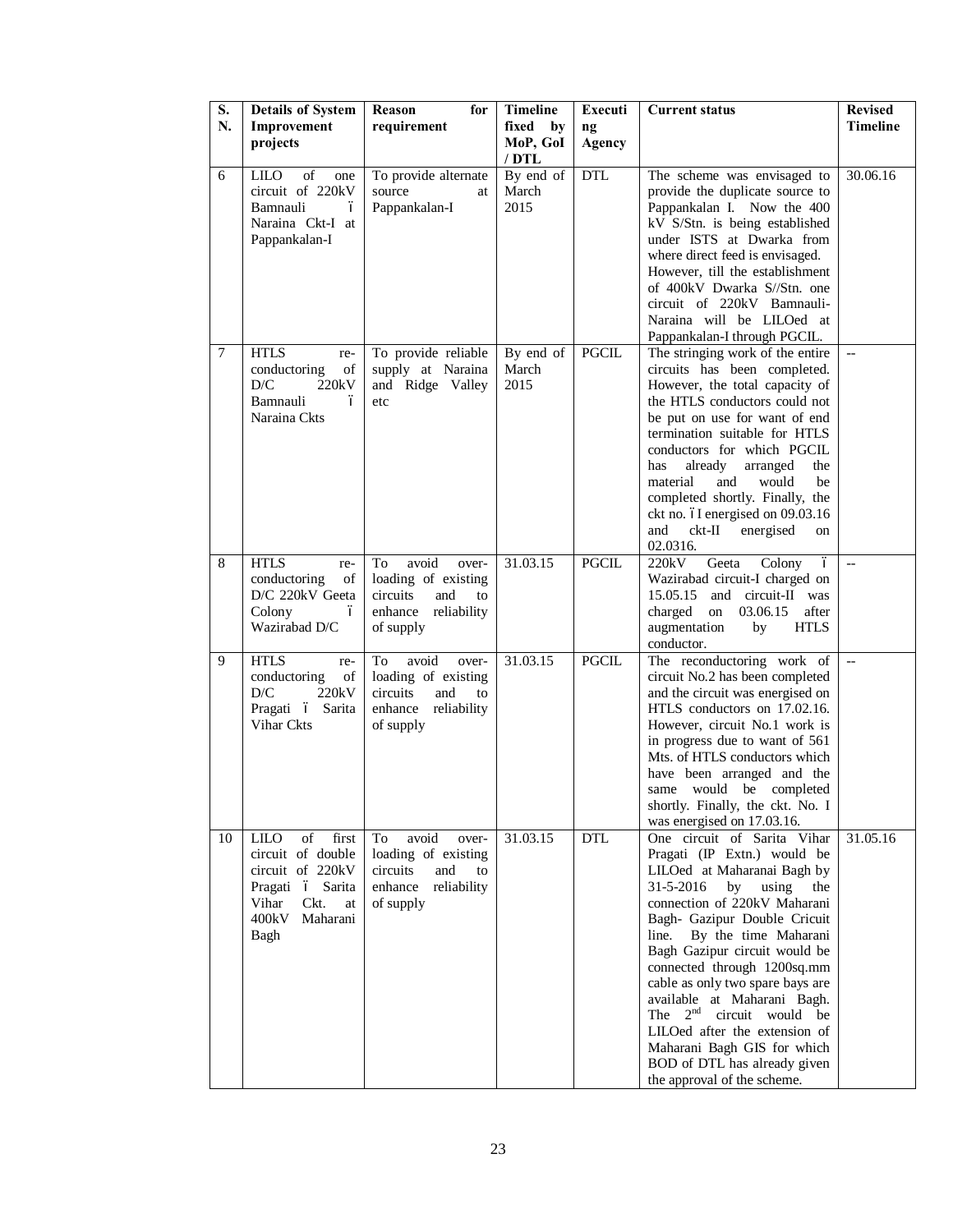| MoP, GoI<br>projects<br>Agency<br>$/$ DTL<br>The completion of this project<br>is expected to be 31-3-2018 by<br>then the $2nd$ circuit would also<br>be LILOed. It may also be<br>noted that the transformation<br>capacity of 400/220kV level at<br>400kV Maharani Bagh is only<br>1630MVA<br>out<br>of<br>which<br>maximum load of 1300MVA<br>has already been catered. The<br>proposal for augmentation of<br>Maharani Bagh S/Stn.<br>to<br>2000MVA was put up in the<br>standing committee of CEA<br>meeting held on 20.01.2016<br>wherein the<br>proposal<br>was<br>turned down and advised to<br>expedite the already approved<br>the scheme of ISTSs in Delhi.<br>However, following the HTLS<br>reconductoring<br>220kV<br>of<br>Wazirabad ó Geeta Colony,<br>220kV Pragati Sarita Vihar and<br>220kV Naraina ó Bamnauli no<br>transmission<br>constraint<br>is<br>anticipated on normal source.<br>However, the entire system<br>would be strengthened after the<br>completion of 400kV ISTS at<br>RPH(IP) and at Tughlakabad<br>which is expected to take at<br>least 2 years.<br>31.03.15<br><b>PGCIL</b><br>Work is being carried out by<br>31.05.16<br>11<br>Commissioning of<br>To<br>ensure<br>220kV<br>PGCIL and is likely to be<br>Harsh<br>maximum<br>Vihar<br>completed by May 2016.<br>evacuation<br>from<br>ó<br>Patparganj D/C<br>Harsh Vihar<br>and<br>loading<br>ease<br>on<br>Mandola system<br>31.03.15<br><b>PGCIL</b><br>500MVA ICT-I charged on<br>12<br>Augmentation of<br>To ease the loading<br>2X315MVA ICTs<br>17.07.15 and ICT-II charged on<br>existing<br>οf<br>transformers and to<br>2X500MVA<br>21.08.15.<br>to<br>enhance reliability<br>ICTs at Bamnauli.<br>of supply.<br>13<br>To ease the loading<br>Two ICTs<br>$\operatorname{PGCL}$<br>Augmentation of<br>Three ICTs are expected to be<br>4X315MVA ICTs<br>before<br>augmented by April 2016 and<br>οf<br>existing<br>4X500MVA<br>transformers and to<br>the last one by 30-6-16<br>summer<br>to<br>2014 and<br>depending upon the availability<br>ICTs at Mandola<br>enhance reliability<br>of the shutdown.<br>(PGCIL S/Stn)<br>of supply.<br>two before<br>summer<br>2015<br>14<br><b>PGCIL</b><br>Augmentation of<br>To ease the loading<br>Before<br>One Tr. has already been<br>4X315MVA ICTs<br>augmented and commissioned<br>existing<br>οf<br>summer<br>on 29-2-16 and $2nd$ Tr. is likely<br>to 4X500 MVA<br>transformers and to<br>2015<br>ICTs at Ballabh<br>to be augmented by 30-4-16.<br>enhance reliability<br>Though the $3rd$ Tr. is not<br>Garh<br>(PGCIL<br>of supply.<br>received at site and that also is<br>S/Stn)<br>planned by $30-4-16$ . The $4th$<br>Tr. is schedule for June, 2016<br>depending upon shutdown of<br>the existing Tr. | S. | <b>Details of System</b> | Reason<br>for | <b>Timeline</b> | Executi | <b>Current status</b> | <b>Revised</b>  |
|---------------------------------------------------------------------------------------------------------------------------------------------------------------------------------------------------------------------------------------------------------------------------------------------------------------------------------------------------------------------------------------------------------------------------------------------------------------------------------------------------------------------------------------------------------------------------------------------------------------------------------------------------------------------------------------------------------------------------------------------------------------------------------------------------------------------------------------------------------------------------------------------------------------------------------------------------------------------------------------------------------------------------------------------------------------------------------------------------------------------------------------------------------------------------------------------------------------------------------------------------------------------------------------------------------------------------------------------------------------------------------------------------------------------------------------------------------------------------------------------------------------------------------------------------------------------------------------------------------------------------------------------------------------------------------------------------------------------------------------------------------------------------------------------------------------------------------------------------------------------------------------------------------------------------------------------------------------------------------------------------------------------------------------------------------------------------------------------------------------------------------------------------------------------------------------------------------------------------------------------------------------------------------------------------------------------------------------------------------------------------------------------------------------------------------------------------------------------------------------------------------------------------------------------------------------------------------------------------------------------------------------------------------------------------------------------------------------------------------------------------------------------|----|--------------------------|---------------|-----------------|---------|-----------------------|-----------------|
|                                                                                                                                                                                                                                                                                                                                                                                                                                                                                                                                                                                                                                                                                                                                                                                                                                                                                                                                                                                                                                                                                                                                                                                                                                                                                                                                                                                                                                                                                                                                                                                                                                                                                                                                                                                                                                                                                                                                                                                                                                                                                                                                                                                                                                                                                                                                                                                                                                                                                                                                                                                                                                                                                                                                                                     | N. | Improvement              | requirement   | fixed<br>by     | ng      |                       | <b>Timeline</b> |
|                                                                                                                                                                                                                                                                                                                                                                                                                                                                                                                                                                                                                                                                                                                                                                                                                                                                                                                                                                                                                                                                                                                                                                                                                                                                                                                                                                                                                                                                                                                                                                                                                                                                                                                                                                                                                                                                                                                                                                                                                                                                                                                                                                                                                                                                                                                                                                                                                                                                                                                                                                                                                                                                                                                                                                     |    |                          |               |                 |         |                       |                 |
|                                                                                                                                                                                                                                                                                                                                                                                                                                                                                                                                                                                                                                                                                                                                                                                                                                                                                                                                                                                                                                                                                                                                                                                                                                                                                                                                                                                                                                                                                                                                                                                                                                                                                                                                                                                                                                                                                                                                                                                                                                                                                                                                                                                                                                                                                                                                                                                                                                                                                                                                                                                                                                                                                                                                                                     |    |                          |               |                 |         |                       |                 |
|                                                                                                                                                                                                                                                                                                                                                                                                                                                                                                                                                                                                                                                                                                                                                                                                                                                                                                                                                                                                                                                                                                                                                                                                                                                                                                                                                                                                                                                                                                                                                                                                                                                                                                                                                                                                                                                                                                                                                                                                                                                                                                                                                                                                                                                                                                                                                                                                                                                                                                                                                                                                                                                                                                                                                                     |    |                          |               |                 |         |                       |                 |
|                                                                                                                                                                                                                                                                                                                                                                                                                                                                                                                                                                                                                                                                                                                                                                                                                                                                                                                                                                                                                                                                                                                                                                                                                                                                                                                                                                                                                                                                                                                                                                                                                                                                                                                                                                                                                                                                                                                                                                                                                                                                                                                                                                                                                                                                                                                                                                                                                                                                                                                                                                                                                                                                                                                                                                     |    |                          |               |                 |         |                       |                 |
|                                                                                                                                                                                                                                                                                                                                                                                                                                                                                                                                                                                                                                                                                                                                                                                                                                                                                                                                                                                                                                                                                                                                                                                                                                                                                                                                                                                                                                                                                                                                                                                                                                                                                                                                                                                                                                                                                                                                                                                                                                                                                                                                                                                                                                                                                                                                                                                                                                                                                                                                                                                                                                                                                                                                                                     |    |                          |               |                 |         |                       |                 |
|                                                                                                                                                                                                                                                                                                                                                                                                                                                                                                                                                                                                                                                                                                                                                                                                                                                                                                                                                                                                                                                                                                                                                                                                                                                                                                                                                                                                                                                                                                                                                                                                                                                                                                                                                                                                                                                                                                                                                                                                                                                                                                                                                                                                                                                                                                                                                                                                                                                                                                                                                                                                                                                                                                                                                                     |    |                          |               |                 |         |                       |                 |
|                                                                                                                                                                                                                                                                                                                                                                                                                                                                                                                                                                                                                                                                                                                                                                                                                                                                                                                                                                                                                                                                                                                                                                                                                                                                                                                                                                                                                                                                                                                                                                                                                                                                                                                                                                                                                                                                                                                                                                                                                                                                                                                                                                                                                                                                                                                                                                                                                                                                                                                                                                                                                                                                                                                                                                     |    |                          |               |                 |         |                       |                 |
|                                                                                                                                                                                                                                                                                                                                                                                                                                                                                                                                                                                                                                                                                                                                                                                                                                                                                                                                                                                                                                                                                                                                                                                                                                                                                                                                                                                                                                                                                                                                                                                                                                                                                                                                                                                                                                                                                                                                                                                                                                                                                                                                                                                                                                                                                                                                                                                                                                                                                                                                                                                                                                                                                                                                                                     |    |                          |               |                 |         |                       |                 |
|                                                                                                                                                                                                                                                                                                                                                                                                                                                                                                                                                                                                                                                                                                                                                                                                                                                                                                                                                                                                                                                                                                                                                                                                                                                                                                                                                                                                                                                                                                                                                                                                                                                                                                                                                                                                                                                                                                                                                                                                                                                                                                                                                                                                                                                                                                                                                                                                                                                                                                                                                                                                                                                                                                                                                                     |    |                          |               |                 |         |                       |                 |
|                                                                                                                                                                                                                                                                                                                                                                                                                                                                                                                                                                                                                                                                                                                                                                                                                                                                                                                                                                                                                                                                                                                                                                                                                                                                                                                                                                                                                                                                                                                                                                                                                                                                                                                                                                                                                                                                                                                                                                                                                                                                                                                                                                                                                                                                                                                                                                                                                                                                                                                                                                                                                                                                                                                                                                     |    |                          |               |                 |         |                       |                 |
|                                                                                                                                                                                                                                                                                                                                                                                                                                                                                                                                                                                                                                                                                                                                                                                                                                                                                                                                                                                                                                                                                                                                                                                                                                                                                                                                                                                                                                                                                                                                                                                                                                                                                                                                                                                                                                                                                                                                                                                                                                                                                                                                                                                                                                                                                                                                                                                                                                                                                                                                                                                                                                                                                                                                                                     |    |                          |               |                 |         |                       |                 |
|                                                                                                                                                                                                                                                                                                                                                                                                                                                                                                                                                                                                                                                                                                                                                                                                                                                                                                                                                                                                                                                                                                                                                                                                                                                                                                                                                                                                                                                                                                                                                                                                                                                                                                                                                                                                                                                                                                                                                                                                                                                                                                                                                                                                                                                                                                                                                                                                                                                                                                                                                                                                                                                                                                                                                                     |    |                          |               |                 |         |                       |                 |
|                                                                                                                                                                                                                                                                                                                                                                                                                                                                                                                                                                                                                                                                                                                                                                                                                                                                                                                                                                                                                                                                                                                                                                                                                                                                                                                                                                                                                                                                                                                                                                                                                                                                                                                                                                                                                                                                                                                                                                                                                                                                                                                                                                                                                                                                                                                                                                                                                                                                                                                                                                                                                                                                                                                                                                     |    |                          |               |                 |         |                       |                 |
|                                                                                                                                                                                                                                                                                                                                                                                                                                                                                                                                                                                                                                                                                                                                                                                                                                                                                                                                                                                                                                                                                                                                                                                                                                                                                                                                                                                                                                                                                                                                                                                                                                                                                                                                                                                                                                                                                                                                                                                                                                                                                                                                                                                                                                                                                                                                                                                                                                                                                                                                                                                                                                                                                                                                                                     |    |                          |               |                 |         |                       |                 |
|                                                                                                                                                                                                                                                                                                                                                                                                                                                                                                                                                                                                                                                                                                                                                                                                                                                                                                                                                                                                                                                                                                                                                                                                                                                                                                                                                                                                                                                                                                                                                                                                                                                                                                                                                                                                                                                                                                                                                                                                                                                                                                                                                                                                                                                                                                                                                                                                                                                                                                                                                                                                                                                                                                                                                                     |    |                          |               |                 |         |                       |                 |
|                                                                                                                                                                                                                                                                                                                                                                                                                                                                                                                                                                                                                                                                                                                                                                                                                                                                                                                                                                                                                                                                                                                                                                                                                                                                                                                                                                                                                                                                                                                                                                                                                                                                                                                                                                                                                                                                                                                                                                                                                                                                                                                                                                                                                                                                                                                                                                                                                                                                                                                                                                                                                                                                                                                                                                     |    |                          |               |                 |         |                       |                 |
|                                                                                                                                                                                                                                                                                                                                                                                                                                                                                                                                                                                                                                                                                                                                                                                                                                                                                                                                                                                                                                                                                                                                                                                                                                                                                                                                                                                                                                                                                                                                                                                                                                                                                                                                                                                                                                                                                                                                                                                                                                                                                                                                                                                                                                                                                                                                                                                                                                                                                                                                                                                                                                                                                                                                                                     |    |                          |               |                 |         |                       |                 |
|                                                                                                                                                                                                                                                                                                                                                                                                                                                                                                                                                                                                                                                                                                                                                                                                                                                                                                                                                                                                                                                                                                                                                                                                                                                                                                                                                                                                                                                                                                                                                                                                                                                                                                                                                                                                                                                                                                                                                                                                                                                                                                                                                                                                                                                                                                                                                                                                                                                                                                                                                                                                                                                                                                                                                                     |    |                          |               |                 |         |                       |                 |
|                                                                                                                                                                                                                                                                                                                                                                                                                                                                                                                                                                                                                                                                                                                                                                                                                                                                                                                                                                                                                                                                                                                                                                                                                                                                                                                                                                                                                                                                                                                                                                                                                                                                                                                                                                                                                                                                                                                                                                                                                                                                                                                                                                                                                                                                                                                                                                                                                                                                                                                                                                                                                                                                                                                                                                     |    |                          |               |                 |         |                       |                 |
|                                                                                                                                                                                                                                                                                                                                                                                                                                                                                                                                                                                                                                                                                                                                                                                                                                                                                                                                                                                                                                                                                                                                                                                                                                                                                                                                                                                                                                                                                                                                                                                                                                                                                                                                                                                                                                                                                                                                                                                                                                                                                                                                                                                                                                                                                                                                                                                                                                                                                                                                                                                                                                                                                                                                                                     |    |                          |               |                 |         |                       |                 |
|                                                                                                                                                                                                                                                                                                                                                                                                                                                                                                                                                                                                                                                                                                                                                                                                                                                                                                                                                                                                                                                                                                                                                                                                                                                                                                                                                                                                                                                                                                                                                                                                                                                                                                                                                                                                                                                                                                                                                                                                                                                                                                                                                                                                                                                                                                                                                                                                                                                                                                                                                                                                                                                                                                                                                                     |    |                          |               |                 |         |                       |                 |
|                                                                                                                                                                                                                                                                                                                                                                                                                                                                                                                                                                                                                                                                                                                                                                                                                                                                                                                                                                                                                                                                                                                                                                                                                                                                                                                                                                                                                                                                                                                                                                                                                                                                                                                                                                                                                                                                                                                                                                                                                                                                                                                                                                                                                                                                                                                                                                                                                                                                                                                                                                                                                                                                                                                                                                     |    |                          |               |                 |         |                       |                 |
|                                                                                                                                                                                                                                                                                                                                                                                                                                                                                                                                                                                                                                                                                                                                                                                                                                                                                                                                                                                                                                                                                                                                                                                                                                                                                                                                                                                                                                                                                                                                                                                                                                                                                                                                                                                                                                                                                                                                                                                                                                                                                                                                                                                                                                                                                                                                                                                                                                                                                                                                                                                                                                                                                                                                                                     |    |                          |               |                 |         |                       |                 |
|                                                                                                                                                                                                                                                                                                                                                                                                                                                                                                                                                                                                                                                                                                                                                                                                                                                                                                                                                                                                                                                                                                                                                                                                                                                                                                                                                                                                                                                                                                                                                                                                                                                                                                                                                                                                                                                                                                                                                                                                                                                                                                                                                                                                                                                                                                                                                                                                                                                                                                                                                                                                                                                                                                                                                                     |    |                          |               |                 |         |                       |                 |
|                                                                                                                                                                                                                                                                                                                                                                                                                                                                                                                                                                                                                                                                                                                                                                                                                                                                                                                                                                                                                                                                                                                                                                                                                                                                                                                                                                                                                                                                                                                                                                                                                                                                                                                                                                                                                                                                                                                                                                                                                                                                                                                                                                                                                                                                                                                                                                                                                                                                                                                                                                                                                                                                                                                                                                     |    |                          |               |                 |         |                       |                 |
|                                                                                                                                                                                                                                                                                                                                                                                                                                                                                                                                                                                                                                                                                                                                                                                                                                                                                                                                                                                                                                                                                                                                                                                                                                                                                                                                                                                                                                                                                                                                                                                                                                                                                                                                                                                                                                                                                                                                                                                                                                                                                                                                                                                                                                                                                                                                                                                                                                                                                                                                                                                                                                                                                                                                                                     |    |                          |               |                 |         |                       |                 |
|                                                                                                                                                                                                                                                                                                                                                                                                                                                                                                                                                                                                                                                                                                                                                                                                                                                                                                                                                                                                                                                                                                                                                                                                                                                                                                                                                                                                                                                                                                                                                                                                                                                                                                                                                                                                                                                                                                                                                                                                                                                                                                                                                                                                                                                                                                                                                                                                                                                                                                                                                                                                                                                                                                                                                                     |    |                          |               |                 |         |                       |                 |
|                                                                                                                                                                                                                                                                                                                                                                                                                                                                                                                                                                                                                                                                                                                                                                                                                                                                                                                                                                                                                                                                                                                                                                                                                                                                                                                                                                                                                                                                                                                                                                                                                                                                                                                                                                                                                                                                                                                                                                                                                                                                                                                                                                                                                                                                                                                                                                                                                                                                                                                                                                                                                                                                                                                                                                     |    |                          |               |                 |         |                       |                 |
|                                                                                                                                                                                                                                                                                                                                                                                                                                                                                                                                                                                                                                                                                                                                                                                                                                                                                                                                                                                                                                                                                                                                                                                                                                                                                                                                                                                                                                                                                                                                                                                                                                                                                                                                                                                                                                                                                                                                                                                                                                                                                                                                                                                                                                                                                                                                                                                                                                                                                                                                                                                                                                                                                                                                                                     |    |                          |               |                 |         |                       |                 |
|                                                                                                                                                                                                                                                                                                                                                                                                                                                                                                                                                                                                                                                                                                                                                                                                                                                                                                                                                                                                                                                                                                                                                                                                                                                                                                                                                                                                                                                                                                                                                                                                                                                                                                                                                                                                                                                                                                                                                                                                                                                                                                                                                                                                                                                                                                                                                                                                                                                                                                                                                                                                                                                                                                                                                                     |    |                          |               |                 |         |                       |                 |
|                                                                                                                                                                                                                                                                                                                                                                                                                                                                                                                                                                                                                                                                                                                                                                                                                                                                                                                                                                                                                                                                                                                                                                                                                                                                                                                                                                                                                                                                                                                                                                                                                                                                                                                                                                                                                                                                                                                                                                                                                                                                                                                                                                                                                                                                                                                                                                                                                                                                                                                                                                                                                                                                                                                                                                     |    |                          |               |                 |         |                       |                 |
|                                                                                                                                                                                                                                                                                                                                                                                                                                                                                                                                                                                                                                                                                                                                                                                                                                                                                                                                                                                                                                                                                                                                                                                                                                                                                                                                                                                                                                                                                                                                                                                                                                                                                                                                                                                                                                                                                                                                                                                                                                                                                                                                                                                                                                                                                                                                                                                                                                                                                                                                                                                                                                                                                                                                                                     |    |                          |               |                 |         |                       |                 |
|                                                                                                                                                                                                                                                                                                                                                                                                                                                                                                                                                                                                                                                                                                                                                                                                                                                                                                                                                                                                                                                                                                                                                                                                                                                                                                                                                                                                                                                                                                                                                                                                                                                                                                                                                                                                                                                                                                                                                                                                                                                                                                                                                                                                                                                                                                                                                                                                                                                                                                                                                                                                                                                                                                                                                                     |    |                          |               |                 |         |                       |                 |
|                                                                                                                                                                                                                                                                                                                                                                                                                                                                                                                                                                                                                                                                                                                                                                                                                                                                                                                                                                                                                                                                                                                                                                                                                                                                                                                                                                                                                                                                                                                                                                                                                                                                                                                                                                                                                                                                                                                                                                                                                                                                                                                                                                                                                                                                                                                                                                                                                                                                                                                                                                                                                                                                                                                                                                     |    |                          |               |                 |         |                       |                 |
|                                                                                                                                                                                                                                                                                                                                                                                                                                                                                                                                                                                                                                                                                                                                                                                                                                                                                                                                                                                                                                                                                                                                                                                                                                                                                                                                                                                                                                                                                                                                                                                                                                                                                                                                                                                                                                                                                                                                                                                                                                                                                                                                                                                                                                                                                                                                                                                                                                                                                                                                                                                                                                                                                                                                                                     |    |                          |               |                 |         |                       |                 |
|                                                                                                                                                                                                                                                                                                                                                                                                                                                                                                                                                                                                                                                                                                                                                                                                                                                                                                                                                                                                                                                                                                                                                                                                                                                                                                                                                                                                                                                                                                                                                                                                                                                                                                                                                                                                                                                                                                                                                                                                                                                                                                                                                                                                                                                                                                                                                                                                                                                                                                                                                                                                                                                                                                                                                                     |    |                          |               |                 |         |                       |                 |
|                                                                                                                                                                                                                                                                                                                                                                                                                                                                                                                                                                                                                                                                                                                                                                                                                                                                                                                                                                                                                                                                                                                                                                                                                                                                                                                                                                                                                                                                                                                                                                                                                                                                                                                                                                                                                                                                                                                                                                                                                                                                                                                                                                                                                                                                                                                                                                                                                                                                                                                                                                                                                                                                                                                                                                     |    |                          |               |                 |         |                       |                 |
|                                                                                                                                                                                                                                                                                                                                                                                                                                                                                                                                                                                                                                                                                                                                                                                                                                                                                                                                                                                                                                                                                                                                                                                                                                                                                                                                                                                                                                                                                                                                                                                                                                                                                                                                                                                                                                                                                                                                                                                                                                                                                                                                                                                                                                                                                                                                                                                                                                                                                                                                                                                                                                                                                                                                                                     |    |                          |               |                 |         |                       |                 |
|                                                                                                                                                                                                                                                                                                                                                                                                                                                                                                                                                                                                                                                                                                                                                                                                                                                                                                                                                                                                                                                                                                                                                                                                                                                                                                                                                                                                                                                                                                                                                                                                                                                                                                                                                                                                                                                                                                                                                                                                                                                                                                                                                                                                                                                                                                                                                                                                                                                                                                                                                                                                                                                                                                                                                                     |    |                          |               |                 |         |                       |                 |
|                                                                                                                                                                                                                                                                                                                                                                                                                                                                                                                                                                                                                                                                                                                                                                                                                                                                                                                                                                                                                                                                                                                                                                                                                                                                                                                                                                                                                                                                                                                                                                                                                                                                                                                                                                                                                                                                                                                                                                                                                                                                                                                                                                                                                                                                                                                                                                                                                                                                                                                                                                                                                                                                                                                                                                     |    |                          |               |                 |         |                       |                 |
|                                                                                                                                                                                                                                                                                                                                                                                                                                                                                                                                                                                                                                                                                                                                                                                                                                                                                                                                                                                                                                                                                                                                                                                                                                                                                                                                                                                                                                                                                                                                                                                                                                                                                                                                                                                                                                                                                                                                                                                                                                                                                                                                                                                                                                                                                                                                                                                                                                                                                                                                                                                                                                                                                                                                                                     |    |                          |               |                 |         |                       |                 |
|                                                                                                                                                                                                                                                                                                                                                                                                                                                                                                                                                                                                                                                                                                                                                                                                                                                                                                                                                                                                                                                                                                                                                                                                                                                                                                                                                                                                                                                                                                                                                                                                                                                                                                                                                                                                                                                                                                                                                                                                                                                                                                                                                                                                                                                                                                                                                                                                                                                                                                                                                                                                                                                                                                                                                                     |    |                          |               |                 |         |                       |                 |
|                                                                                                                                                                                                                                                                                                                                                                                                                                                                                                                                                                                                                                                                                                                                                                                                                                                                                                                                                                                                                                                                                                                                                                                                                                                                                                                                                                                                                                                                                                                                                                                                                                                                                                                                                                                                                                                                                                                                                                                                                                                                                                                                                                                                                                                                                                                                                                                                                                                                                                                                                                                                                                                                                                                                                                     |    |                          |               |                 |         |                       |                 |
|                                                                                                                                                                                                                                                                                                                                                                                                                                                                                                                                                                                                                                                                                                                                                                                                                                                                                                                                                                                                                                                                                                                                                                                                                                                                                                                                                                                                                                                                                                                                                                                                                                                                                                                                                                                                                                                                                                                                                                                                                                                                                                                                                                                                                                                                                                                                                                                                                                                                                                                                                                                                                                                                                                                                                                     |    |                          |               |                 |         |                       |                 |
|                                                                                                                                                                                                                                                                                                                                                                                                                                                                                                                                                                                                                                                                                                                                                                                                                                                                                                                                                                                                                                                                                                                                                                                                                                                                                                                                                                                                                                                                                                                                                                                                                                                                                                                                                                                                                                                                                                                                                                                                                                                                                                                                                                                                                                                                                                                                                                                                                                                                                                                                                                                                                                                                                                                                                                     |    |                          |               |                 |         |                       |                 |
|                                                                                                                                                                                                                                                                                                                                                                                                                                                                                                                                                                                                                                                                                                                                                                                                                                                                                                                                                                                                                                                                                                                                                                                                                                                                                                                                                                                                                                                                                                                                                                                                                                                                                                                                                                                                                                                                                                                                                                                                                                                                                                                                                                                                                                                                                                                                                                                                                                                                                                                                                                                                                                                                                                                                                                     |    |                          |               |                 |         |                       |                 |
|                                                                                                                                                                                                                                                                                                                                                                                                                                                                                                                                                                                                                                                                                                                                                                                                                                                                                                                                                                                                                                                                                                                                                                                                                                                                                                                                                                                                                                                                                                                                                                                                                                                                                                                                                                                                                                                                                                                                                                                                                                                                                                                                                                                                                                                                                                                                                                                                                                                                                                                                                                                                                                                                                                                                                                     |    |                          |               |                 |         |                       |                 |
|                                                                                                                                                                                                                                                                                                                                                                                                                                                                                                                                                                                                                                                                                                                                                                                                                                                                                                                                                                                                                                                                                                                                                                                                                                                                                                                                                                                                                                                                                                                                                                                                                                                                                                                                                                                                                                                                                                                                                                                                                                                                                                                                                                                                                                                                                                                                                                                                                                                                                                                                                                                                                                                                                                                                                                     |    |                          |               |                 |         |                       |                 |
|                                                                                                                                                                                                                                                                                                                                                                                                                                                                                                                                                                                                                                                                                                                                                                                                                                                                                                                                                                                                                                                                                                                                                                                                                                                                                                                                                                                                                                                                                                                                                                                                                                                                                                                                                                                                                                                                                                                                                                                                                                                                                                                                                                                                                                                                                                                                                                                                                                                                                                                                                                                                                                                                                                                                                                     |    |                          |               |                 |         |                       |                 |
|                                                                                                                                                                                                                                                                                                                                                                                                                                                                                                                                                                                                                                                                                                                                                                                                                                                                                                                                                                                                                                                                                                                                                                                                                                                                                                                                                                                                                                                                                                                                                                                                                                                                                                                                                                                                                                                                                                                                                                                                                                                                                                                                                                                                                                                                                                                                                                                                                                                                                                                                                                                                                                                                                                                                                                     |    |                          |               |                 |         |                       |                 |
|                                                                                                                                                                                                                                                                                                                                                                                                                                                                                                                                                                                                                                                                                                                                                                                                                                                                                                                                                                                                                                                                                                                                                                                                                                                                                                                                                                                                                                                                                                                                                                                                                                                                                                                                                                                                                                                                                                                                                                                                                                                                                                                                                                                                                                                                                                                                                                                                                                                                                                                                                                                                                                                                                                                                                                     |    |                          |               |                 |         |                       |                 |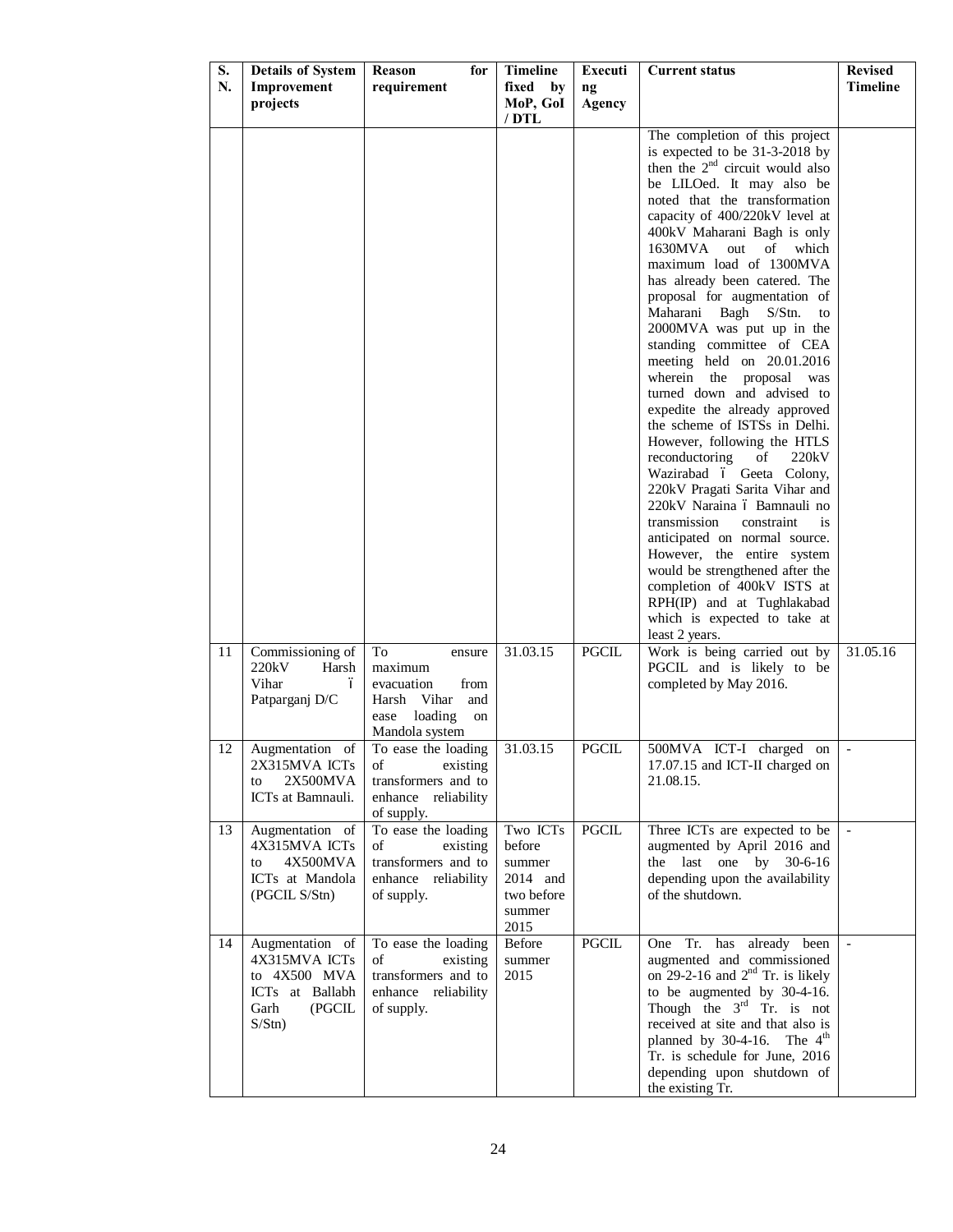| S.<br>N. | <b>Details of System</b><br>Improvement<br>projects                                                        | <b>Reason</b><br>for<br>requirement                         | <b>Timeline</b><br>fixed<br>by<br>MoP, GoI<br>$/$ DTL | Executi<br>ng<br>Agency | <b>Current status</b>                                                                                                   | <b>Revised</b><br><b>Timeline</b>                                                        |
|----------|------------------------------------------------------------------------------------------------------------|-------------------------------------------------------------|-------------------------------------------------------|-------------------------|-------------------------------------------------------------------------------------------------------------------------|------------------------------------------------------------------------------------------|
| 15       | Additional<br>220/66kV<br>100MVA Tx at<br>Sarita Vihar                                                     | enhance<br>To<br>reliability of supply                      | Before<br>summer<br>2015                              | <b>DTL</b>              | commissioned<br>Tx<br>on<br>02.01.2016.                                                                                 | $\overline{\phantom{m}}$                                                                 |
| 16       | Additional 220/66<br>kV 160MVA Tx<br>at DSIDC Bawana                                                       | To<br>enhance<br>reliability of supply                      | Before<br>summer<br>2015                              | <b>DTL</b>              | Tx<br>commissioned<br><sub>on</sub><br>07.01.2016                                                                       | $\overline{a}$                                                                           |
| 17       | Additional 220/66<br>kV 160MVA Tx<br>at Pappankalan-II                                                     | To<br>enhance<br>reliability of supply                      | Before<br>summer<br>2015                              | DTL                     | commissioned<br>Tx<br>on<br>23.12.2015                                                                                  |                                                                                          |
| 18       | Additional 220/66<br>kV 160MVA Tx<br>Kanjhawala<br>at<br>along with 4 Bays<br>at 66kV level                | To<br>enhance<br>reliability of supply                      | Before<br>summer<br>2015                              | <b>DTL</b>              | Transformer commissioned on<br>19.02.2016                                                                               | $\overline{a}$                                                                           |
| 19       | Additional<br>220/33kV<br>100MVA Tx at<br>Masjid Moth                                                      | To<br>enhance<br>reliability of supply                      | Before<br>summer<br>2014                              | <b>DTL</b>              | Due to contractual problem, the<br>contract could not be awarded<br>so far.                                             | Revised<br>date<br>can<br>be brought<br>after<br>out<br>decision<br>in<br>this<br>tender |
| 20       | Establishment of<br>33kV GIS at<br>Lodhi Road with<br>additional<br>220/33kV<br>100MVA Tx at<br>Lodhi Road | To reduce the<br>loading on the<br>existing<br>transformers | Aug. 2014                                             | <b>DTL</b>              | 33kV GIS works<br>completed. 220kV GIS<br>work and additional<br>transformer work to be<br>completed by October<br>2016 | 31.10.16                                                                                 |
| 21       | One<br>No.<br>Addl.<br>220/33kV<br>100MVA Tr. at<br>Peeragarhi                                             | To<br>enhance<br>reliability of supply                      | Before<br>summer<br>2016                              | <b>DTL</b>              | Due to contractual problem, the<br>contract could not be awarded<br>so far.                                             | Revised<br>date<br>can<br>be brought<br>out after<br>decision<br>in<br>this<br>tender    |
| 22       | Addl. One No.<br>220/33kV<br>100MVA Tr. at<br>Patparganj                                                   | Hot reserve                                                 | Before<br>summer<br>2016                              | <b>DTL</b>              | Due to contractual problem, the<br>contract could not be awarded<br>so far.                                             | Revised<br>date<br>can<br>be brought<br>after<br>out<br>decision<br>this<br>in<br>tender |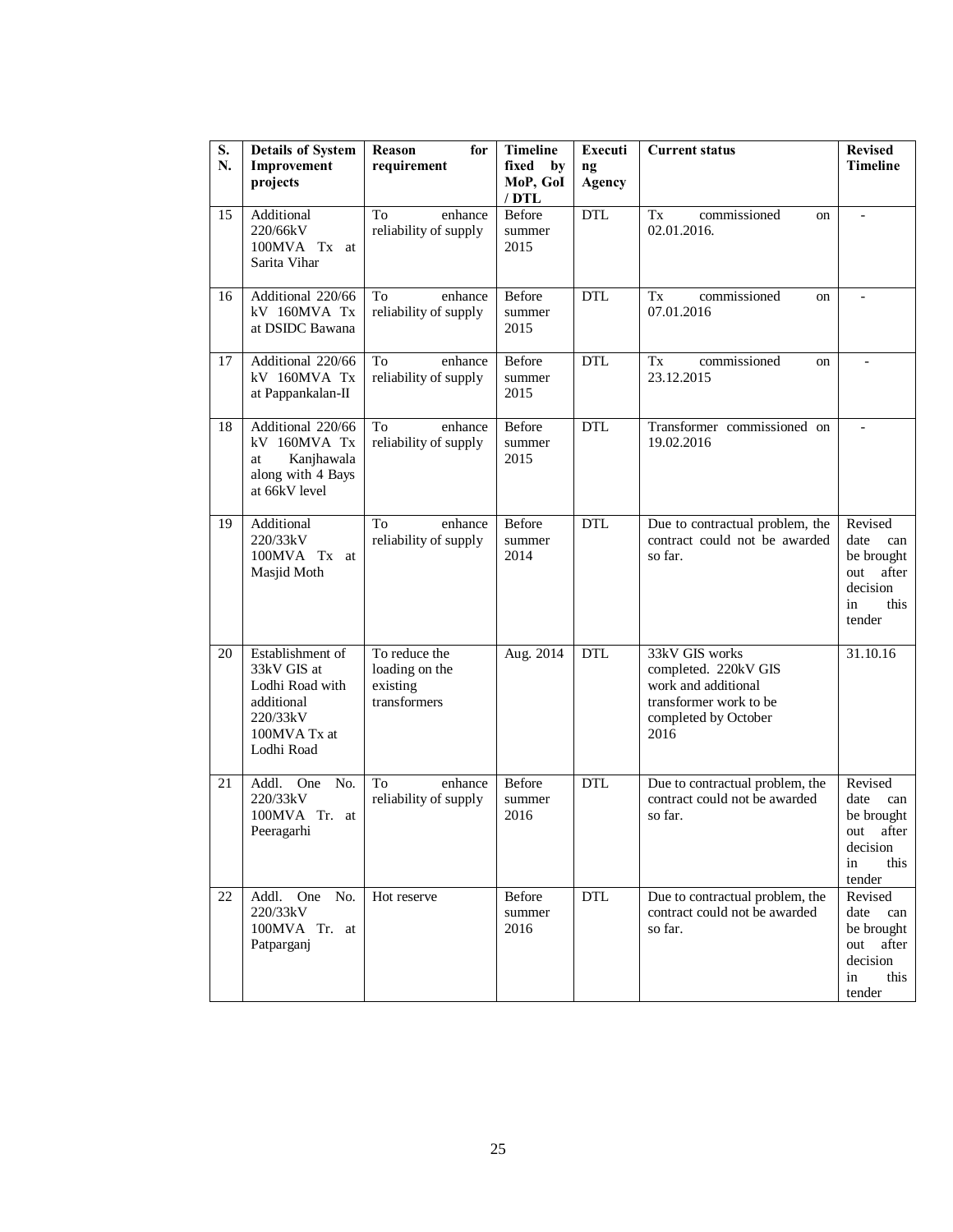For ensuring reliability of Delhi system four ISTS with 8000MVA capacity were planned to be commissioned by the year 2017. Due to land related issues the projects were delayed. The present status of four ISTS is as under.

|                | Name of                   |                 | Sub                      | <b>Land status</b>       |                        |                               |                       |                                                                                                                                                                                                                                                                                                                                                                                        |
|----------------|---------------------------|-----------------|--------------------------|--------------------------|------------------------|-------------------------------|-----------------------|----------------------------------------------------------------------------------------------------------------------------------------------------------------------------------------------------------------------------------------------------------------------------------------------------------------------------------------------------------------------------------------|
| S.N.           | the new<br>sub<br>station | Voltage<br>(KV) | station<br>Ownersh<br>ip | Land<br>available        | Land<br>identifie<br>d | <b>DDA TC</b><br>approve<br>d | Land in<br>possession | <b>Remarks</b>                                                                                                                                                                                                                                                                                                                                                                         |
| 1              | Rajghat                   | 400             |                          | Availabl<br>$\mathbf{e}$ |                        |                               |                       | The<br>for<br>the<br>area<br>substation<br>has<br>been<br>jointly identified.<br>PGCIL has awarded<br>the contract for the<br>substation.<br>However,<br>the premises being the<br>flood plain of river<br>Yamuna alternate site<br>has been identified at<br>Complex before<br><b>IP</b><br>proceeding<br>further<br>other<br>statutory<br>clearances are required<br>to be obtained. |
| $\overline{2}$ | Tughlaka<br>-bad          | 400             | <b>PGCIL</b>             |                          | <b>YES</b>             | <b>YES</b>                    | N <sub>O</sub>        | All formalities of Land<br>allotment by DDA to<br>GNCTD have been<br>completed.<br>Working<br>permission is likely to<br>be given shortly.                                                                                                                                                                                                                                             |
| 3              | Karam<br>Pura             | 400             |                          |                          | <b>YES</b>             | <b>YES</b>                    | NO                    | Severe ROW problem<br>for 400kV line as such<br>the project is likely to<br>be stalled for the time<br>being.                                                                                                                                                                                                                                                                          |
| 4              | Dwarka                    | 400             |                          | Availabl<br>e            | <b>YES</b>             | <b>YES</b>                    | NO                    | All formalities of Land<br>allotment by DDA to<br><b>GNCTD</b><br>have<br>been<br>completed.<br>Working<br>permission is likely to<br>be given shortly.                                                                                                                                                                                                                                |

In view of the delay of ISTS, the associated 220 kV systems also got delayed. On 14.03.16, a Special Steering Committee meeting was held wherein the following schemes were finalised in consultation with DISCOMS for the period 2016-17 to 2021-22 as part of Business Plan for DTL.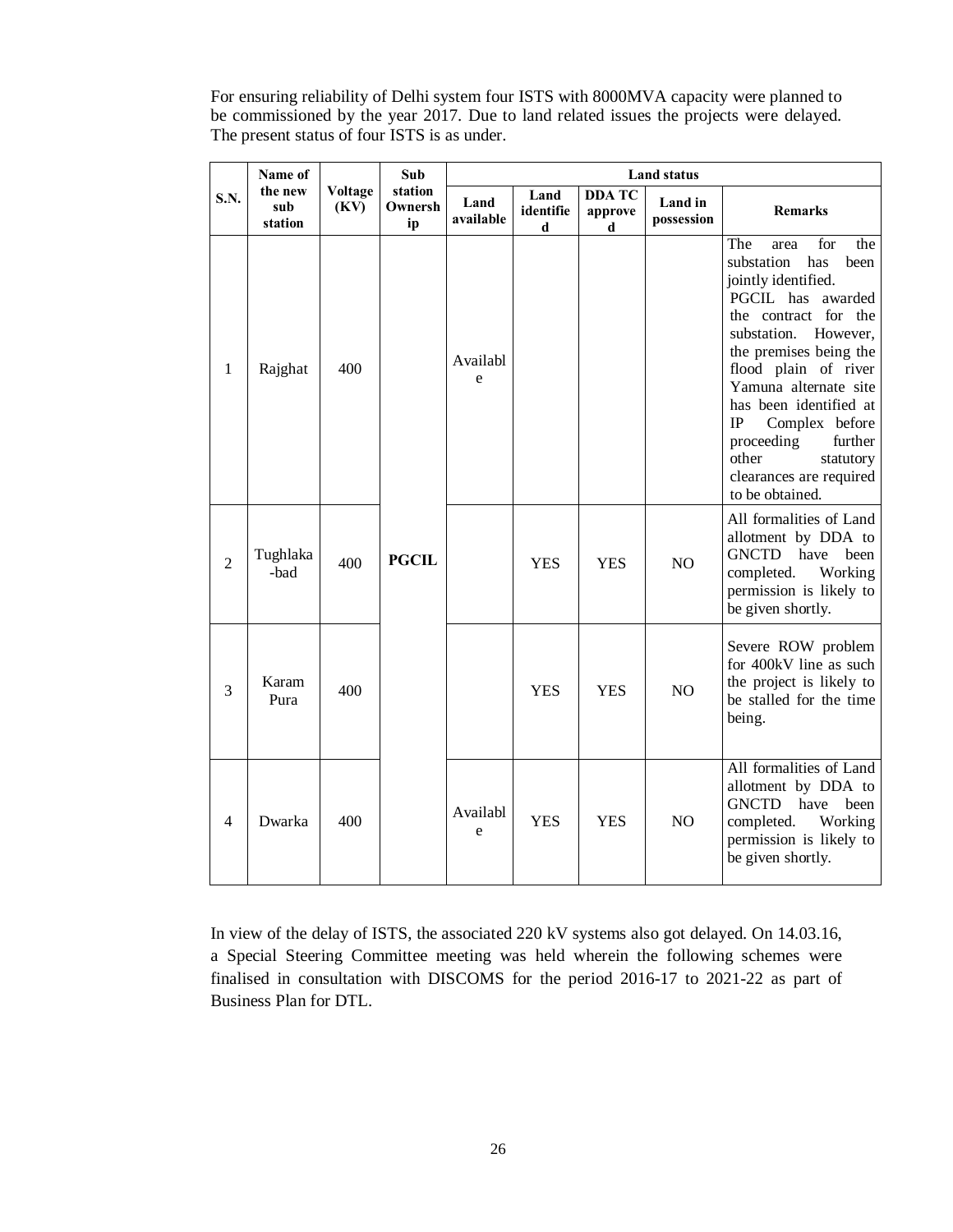## **Spill Over Projects of 12th Plan**

| <b>S.N.</b> | <b>Name of Scheme</b>                                                 | Completion<br><b>Period</b> | Remarks                                                                                                         |
|-------------|-----------------------------------------------------------------------|-----------------------------|-----------------------------------------------------------------------------------------------------------------|
| 1.          | Lodhi Road 220/33 kV GIS.                                             | 2016-17                     |                                                                                                                 |
|             | (CENTRAL DELHI)                                                       |                             | 33kV GIS works completed. 220kV GIS work<br>and additional transformer work to be completed<br>by October 2016. |
| 2.          | 220/33 kV GIS at Preet Vihar                                          | 2016-17                     | Under execution and likely to be completed by                                                                   |
|             | (East DELHI)                                                          |                             | May 2016.                                                                                                       |
| 3.          | Double ckt from Harsh Vihar to                                        | 2016-17                     | Under execution and likely to be completed by                                                                   |
|             | Patparganj & LILO at Preet Vihar                                      |                             | May 2016.                                                                                                       |
| 4.          | 220/66 kV GIS at Papankalan-III<br>(Dwarka subcity -West DELHI)       | 2016-17                     | Work awarded by PGCIL and likely to be<br>completed by Summer 2017.                                             |
| 5.          | LILO of double circuit Bamanuli-                                      | 2016-17                     | Work awarded by PGCIL and likely to be                                                                          |
|             | Naraina at PPK-III                                                    |                             | completed by Summer 2017.                                                                                       |
| 6.          | Single circuit underground cable<br>(IP-Park street-Electric Lane-IP) | $2016 - 17$                 | Work under execution.                                                                                           |
| 7.          | Double circuit underground from                                       | $2016 - 17$                 | Contract awarded. Likely to be completed by                                                                     |
|             | Lodhi road to IP Power                                                |                             | 2017.                                                                                                           |
| 8.          | S/C LILO of 220kV Bamnauli-                                           | 2016-17                     | The scheme was envisaged to provide the                                                                         |
|             | Najafgarh D/C at PPK-II on M/C                                        |                             | duplicate source to Papankalan II. Now the 400                                                                  |
|             | O/H                                                                   |                             | kV S/Stn. is being established under ISTS at                                                                    |
|             |                                                                       |                             | Dwarka from where direct feed is envisaged.                                                                     |
|             |                                                                       |                             | ROW problem can also not be ruled out in                                                                        |
|             |                                                                       |                             | bringing Overhead circuit. Till 400kV S/Stn. is                                                                 |
|             |                                                                       |                             | established, BRPL was advised to regulate the                                                                   |
|             |                                                                       |                             | load in their area by properly adjusting the load                                                               |
|             |                                                                       |                             |                                                                                                                 |
|             |                                                                       |                             | from existing 220 kV S/Stn. Pappankalan I,                                                                      |
|             |                                                                       |                             | Papankalan II, 400kV Mundka and upcoming                                                                        |
|             |                                                                       |                             | Papankalan III S/Stn.<br>However, as per the                                                                    |
|             |                                                                       |                             | decision of the Steering Committee meeting held                                                                 |
|             |                                                                       |                             | on 10-3-16, the scheme has been revived. The                                                                    |
|             |                                                                       |                             | Steering Committee advised DTL to complete the                                                                  |
|             |                                                                       |                             | project before peak summer 2016 to ensure                                                                       |
|             |                                                                       |                             | second source to PPK-II.                                                                                        |
| 9.          | S/C LILO of 220kV Bamnauli-                                           | 2016-17                     | The scheme was envisaged to provide the                                                                         |
|             | Naraina at PPK-I                                                      |                             | duplicate source to Pappankalan I. Now the 400                                                                  |
|             |                                                                       |                             | kV S/Stn. is being established under ISTS at                                                                    |
|             |                                                                       |                             | Dwarka from where direct feed is envisaged.                                                                     |
|             |                                                                       |                             | However, till the establishment of 400kV Dwarka                                                                 |
|             |                                                                       |                             | S//Stn. one circuit of 220kV Bamnauli-Naraina                                                                   |
|             |                                                                       |                             | will be LILOed at Pappankalan-I through PGCIL.                                                                  |
| 10.         | First circuit OH+UG LILO of                                           | 2016-17                     | One circuit of Sarita Vihar Pragati (IP Extn.)                                                                  |
|             | Pragati-Sarita Vihar at                                               |                             | would be LILOed at Maharanai Bagh by 31-5-                                                                      |
|             | Maharanibagh                                                          |                             | 2016 by using the connection of 220kV Maharani                                                                  |
|             |                                                                       |                             | Bagh- Gazipur Double Cricuit line. By the time                                                                  |
|             |                                                                       |                             | Maharani Bagh Gazipur circuit would be                                                                          |
|             |                                                                       |                             | connected through 1200sq.mm cable as only two                                                                   |
|             |                                                                       |                             | spare bays are available at Maharani Bagh. The                                                                  |
|             |                                                                       |                             | $2nd$ circuit would be LILOed after the extension of                                                            |
|             |                                                                       |                             | Maharani Bagh GIS for which BOD of DTL has                                                                      |
|             |                                                                       |                             | already given the approval of the scheme. The                                                                   |
|             |                                                                       |                             | completion of this project is expected to be 31-3-                                                              |
|             |                                                                       |                             | 2018 by then the $2nd$ circuit would also be                                                                    |
|             |                                                                       |                             | LILOed. It may also be noted that the                                                                           |
|             |                                                                       |                             | transformation capacity of 400/220kV level at                                                                   |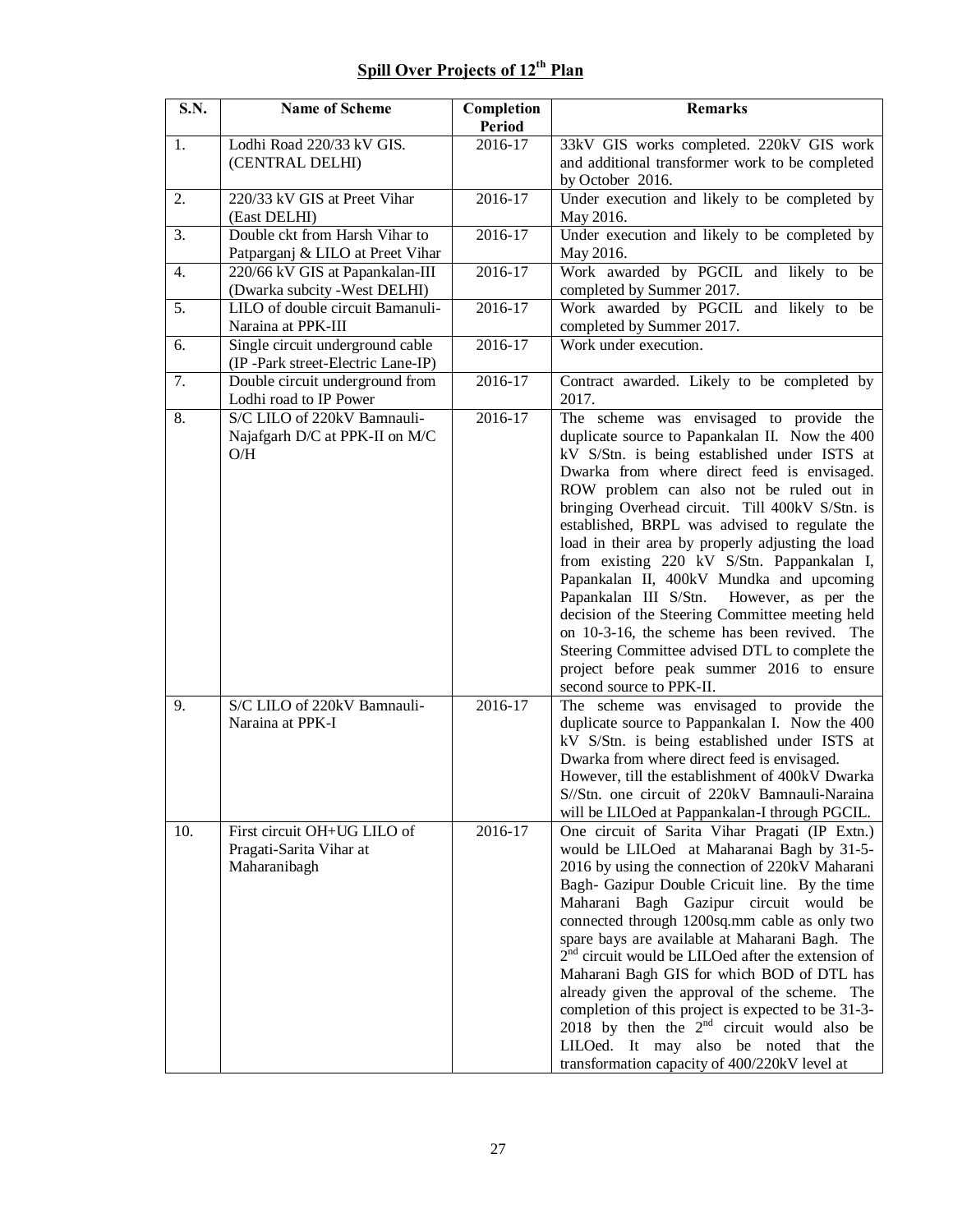| S.N. | <b>Name of Scheme</b>                                        | Completion<br><b>Period</b> | <b>Remarks</b>                                                                               |
|------|--------------------------------------------------------------|-----------------------------|----------------------------------------------------------------------------------------------|
|      |                                                              |                             | 400kV Maharani Bagh is only 1630MVA out of                                                   |
|      |                                                              |                             | which maximum load of 1300MVA has already                                                    |
|      |                                                              |                             | been catered. The proposal for augmentation of                                               |
|      |                                                              |                             | Maharani Bagh S/Stn. to 2000MVA was put up in                                                |
|      |                                                              |                             | the standing committee of CEA meeting held on                                                |
|      |                                                              |                             | 20.01.2016 wherein the proposal was turned                                                   |
|      |                                                              |                             | down and advised to expedite the already                                                     |
|      |                                                              |                             | approved the scheme of ISTSs in Delhi. However,                                              |
|      |                                                              |                             | following the HTLS reconductoring of 220kV<br>Wazirabad ó Geeta Colony, 220kV Pragati Sarita |
|      |                                                              |                             | Vihar and 220kV Naraina ó Bamnauli no                                                        |
|      |                                                              |                             | transmission constraint is anticipated on normal                                             |
|      |                                                              |                             | However, the entire system would be<br>source.                                               |
|      |                                                              |                             | strengthened after the completion of 400kV ISTS                                              |
|      |                                                              |                             | at RPH(IP) and at Tughlakabad which is expected                                              |
|      |                                                              |                             | to take at least 2 years.                                                                    |
| 11.  | 2x160 MVA and 66 kV GIS at                                   | $2017 - 18$                 | The tender under evaluation and likely to be                                                 |
|      | Gopalpur (North Delhi)                                       |                             | completed by 31.03.2018.                                                                     |
| 12.  | 220/66kV GIS at Tughlakabad                                  | $2017 - 18$                 | All formalities completed w.r.t. Land allocation.                                            |
|      | (South EAST Delhi)                                           |                             | Working permission is likely to be available                                                 |
|      |                                                              |                             | soon.(The scheme is in align with Tuglakabad<br>ISTS.)                                       |
|      |                                                              |                             |                                                                                              |
| 13.  | LILO of Mehrauli-BTPS at                                     | 2017-18                     | Work<br>awarded.<br>Execution<br>with<br>along                                               |
|      | Tughlakabad                                                  |                             | establishment of Tuglakabad ISTS.                                                            |
| 14.  | Multi circuit overhead from                                  | $2017 - 18$                 | Work<br>Execution<br>with<br>awarded.<br>along                                               |
|      | Tughlakabad to Masjid Moth                                   |                             | establishment of Tuglakabad ISTS.                                                            |
| 15.  | Double circuit Okhla feeder                                  | 2017-18                     | Work<br>awarded.<br>Execution<br>with<br>along                                               |
| 16   | termination at Tughlakabad<br>220 kV GIS at Rajghat (Central | 2017-18                     | establishment of Tuglakabad ISTS.<br>Location is likely to be shifted to IP subjected to     |
|      | Delhi) (new location may be at                               |                             | statutory clearances, as such the scheme may not                                             |
|      | $IP$ )                                                       |                             | be required.                                                                                 |
|      |                                                              |                             |                                                                                              |
| 17.  | Multi circuit from Kashmiri gate                             | 2017-18                     | Work awarded. To be aligned with 400kV ISTS                                                  |
|      | to IP Power                                                  |                             | at RPH(IP)                                                                                   |
| 18.  | 220/66 kV GIS at Tikri Khurd<br>(North DELHI)                | $2017 - 18$                 | Under tendering.                                                                             |
| 19.  | LILO of double ckt Narela-                                   | 2017-18                     | Under tendering.                                                                             |
|      | Mandola at Tikri khurd on                                    |                             |                                                                                              |
|      | MULTI CKT O/H                                                |                             |                                                                                              |
| 20.  | 220/66 & 220/33 kV GIS at R K                                | 2017-18                     | Tender Evaluation under progress.                                                            |
|      | Puram (South Delhi)                                          |                             |                                                                                              |
| 21.  | 220/66 kV GIS at Budella                                     | 2017-18                     | DTL Board approved the scheme in its mtg. held                                               |
|      | (CENTRAL WEST DELHI)                                         |                             | on 04.11.2015. Under Tendering.                                                              |
|      |                                                              |                             |                                                                                              |
| 22.  | S/C LILO of 220kV Bamnauli-                                  | 2017-18                     |                                                                                              |
|      | Najafgarh at Budella on MULTI<br>CKT O/H line                |                             |                                                                                              |
| 23.  | Double circuit underground cable                             | 2018-19                     | DTL Board approved the scheme in its mtg. held                                               |
|      | from Dwarka to Budella                                       |                             | on 04.11.2015. Under Tendering.                                                              |
|      |                                                              |                             |                                                                                              |
| 24.  | 220/66kV GIS at SGTN (NORTH                                  | 2018-19                     | DTL Board approved the scheme in its mtg. held                                               |
|      | DELHI)                                                       |                             | on 04.11.2015. Under Tendering.                                                              |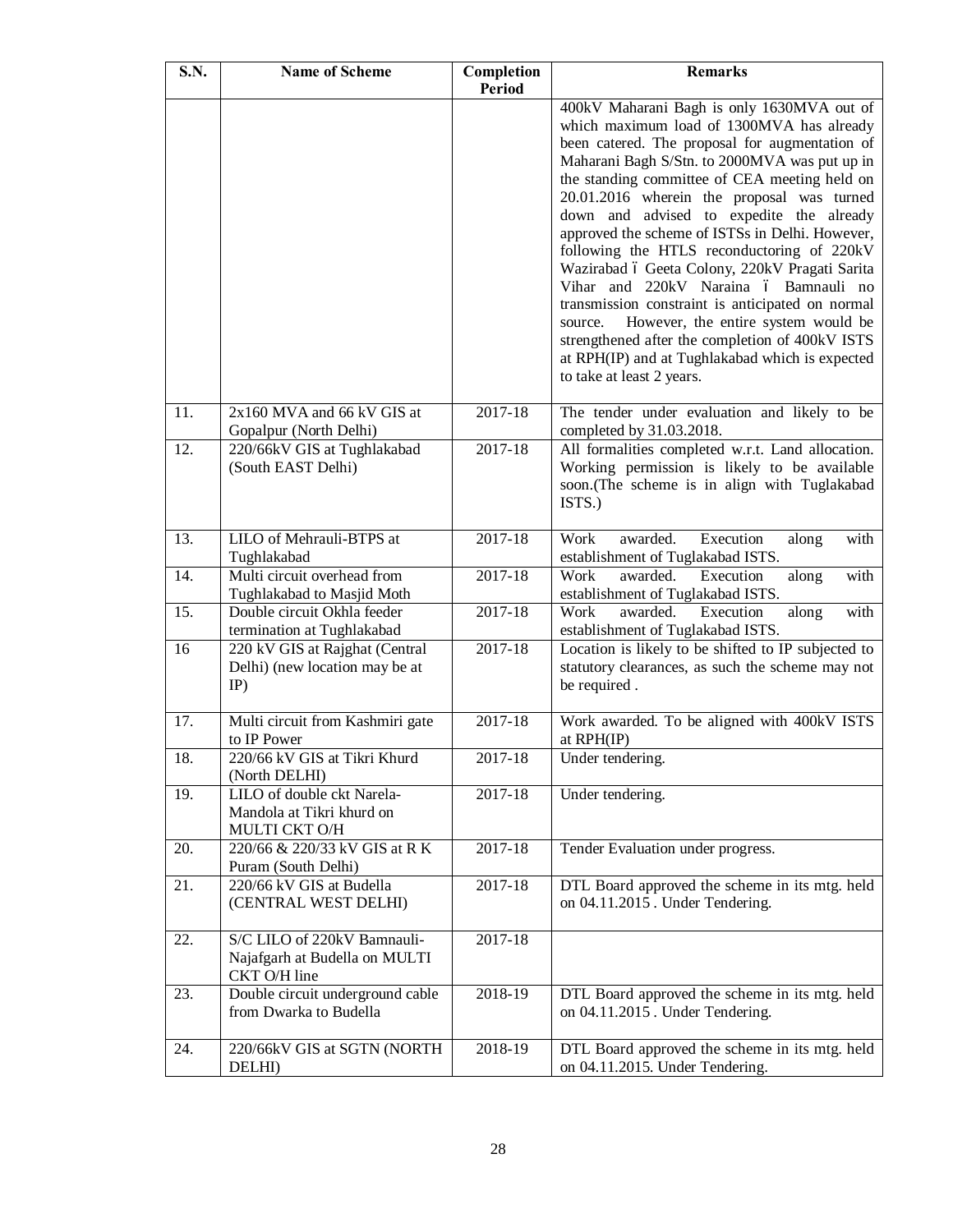| <b>S.N.</b> | <b>Name of Scheme</b>                                                             | Completion<br><b>Period</b> | <b>Remarks</b>                                                                                                                |
|-------------|-----------------------------------------------------------------------------------|-----------------------------|-------------------------------------------------------------------------------------------------------------------------------|
| 25.         | Double circuit overhead from<br>Shalimarbagh to SGTN                              | 2018-19                     | DTL Board approved the scheme in its mtg. held<br>on 04.11.2015. Under Tendering.                                             |
| 26.         | 220/33kV GIS at Punjabi bagh<br>(CENTRAL -WEST DELHI)<br>(Vishal)                 | 2018-19                     | Re modelling of 33kV Vishal S/Stn of BRPL is<br>proposed to be up-graded by 2018-19.                                          |
| 27.         | Budella to Punjabi bagh Multi<br>circuit O/H line (6kms O/H & 0.5<br>$Km$ U/G)    | 2018-19                     |                                                                                                                               |
| 28.         | 220/33 kV GIS at Karol Bagh<br>(Dev Nagar)(CENTRAL DELHI)<br>in lieu of Karmapura | 2018-19                     | Land has been identified to be co-located with the<br>BYPL 33 kV S/Stn.                                                       |
| 29.         | Double circuit from IP to<br>Karolbagh(Dev Nagar)                                 | 2018-19                     | To be commissioned along with 400 kV ISTS at<br>IP.                                                                           |
| 30.         | 220/66 kV GIS at Chandrawal<br>(CENTRAL DELHI)                                    | 2018-19                     | DTL Board approved the scheme in its mtg. held<br>on 26.12.2015.                                                              |
| 31.         | Double circuit underground from<br>Kashmirigate to Chandrawal                     | 2018-19                     | DTL Board approved the scheme in its mtg. held<br>on 26.12.2015.                                                              |
| 32.         | S/C O/H LILO of Gopalpur to<br>Subzi Mandi D/C line at<br>Chandrawal              | 2018-19                     |                                                                                                                               |
| 33.         | 220/33 kV GIS at Maharanibagh<br>(SOUTH DELHI)                                    | 2018-19                     | DTL Board has approved the scheme on 26.12.15.<br>Under Tendering.                                                            |
| 34.         | Second circuit overhead LILO of<br>Pragati-Sarita Vihar at<br>Maharanibagh        | 2018-19                     |                                                                                                                               |
| 35.         | 220/33 kV GIS at Jasola (South<br><b>EAST DELHI</b> )                             | 2019-20                     | Scheme is proposed but as per the requirement of<br>BRPL, it is proposed to be completed in 2019-20.                          |
| 36.         | Overhead (HTLS) LILO of<br>Maharanibagh to Sarita Vihar<br>D/C line at Jasola     | 2019-20                     | To be aligned along with 220kV GIS Extension at<br>Maharani Bagh.                                                             |
| 37.         | Double circuit underground cable<br>from Tughlakabad to RK Puram                  | 2019-20                     | To be aligned along with 400kV<br>GIS at<br>Tuglakabad.                                                                       |
| 38.         | 220/66 kV GIS at Mangolpuri<br>(CENTRAL WEST DELHI)                               | 2019-20                     | Proposed to be Co-allocated at 66kV Mangolpuri-<br>2 S/Stn of TPDDL. S/Stn is proposed to be<br>commissioned by 2019-20.      |
| 39.         | double ckt O/H+U/G<br>Shalimarbagh-Mangolpuri-<br>Budella                         | 2019-20                     |                                                                                                                               |
| 40.         | 220/66 kV GIS at Janakpuri<br>(CENTRAL-WEST DELHI)                                | 2019-20                     | land is likely to be available by end of 2016.<br>project has been postponed to 2020                                          |
| 41.         | Dwarka to Janakpuri D/C U/G                                                       | 2019-20                     |                                                                                                                               |
| 42.         | Punjabi bagh to Janakpuri D/C<br>$\mathbf{U}/\mathbf{G}$                          | 2019-20                     |                                                                                                                               |
| 43.         | 220/33kV GIS at Nehru Place<br>(SOUTH DELHI)                                      | 2020-21                     | Land will be available and after vacation of<br>casting yard by DMRC by Dec, 2017 and<br>proposed to be completed by 2020-21. |
| 44.         | 220kV D/C U/G cable LILO of<br>Maharanibagh-Masjid Moth at<br>Nehru Pl            | 2020-21                     |                                                                                                                               |
| 45.         | 220kV GIS at Subzi Mandi<br>(CENTRAL DELHI)                                       | 2020-21                     | To be considered after the commissioning of<br>220kV GIS at Chandrawal.                                                       |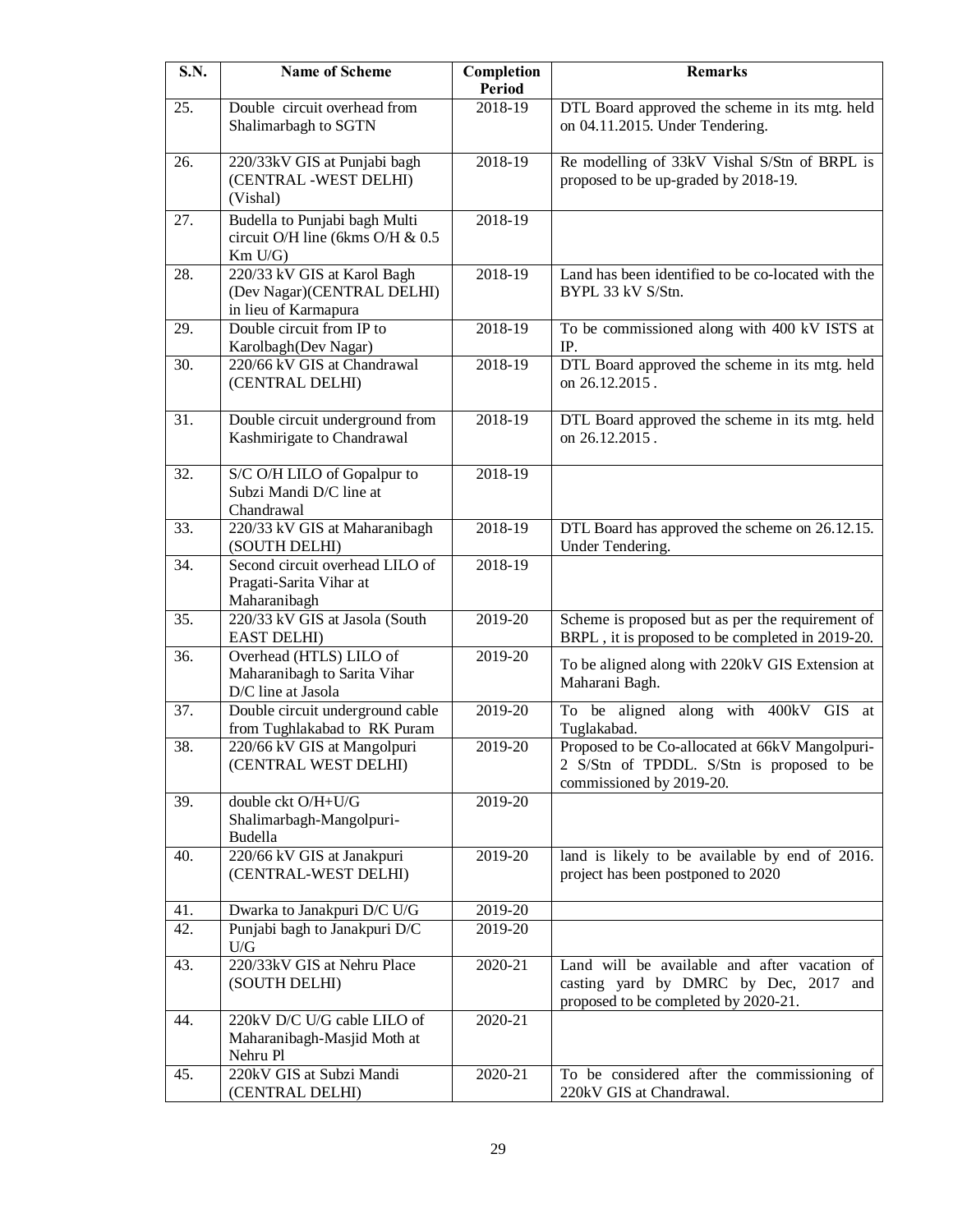| S.N. | <b>Name of Scheme</b>           | Completion | <b>Remarks</b>                              |
|------|---------------------------------|------------|---------------------------------------------|
|      |                                 | Period     |                                             |
| 46.  | 220kV D/C underground cable     | 2020-21    | To be considered after the commissioning of |
|      | from Karolbagh to Subzi Mandi   |            | 220kV GIS at Chandrawal.                    |
| 47.  | Ridge Valley to Narina D/C O/H  | 2020-21    |                                             |
|      | cum U/G                         |            |                                             |
| 48.  | Vasant kunj to DIAL D/C cable   | 2020-21    |                                             |
| 49.  | Second circuit LILO of          | 2020-21    |                                             |
|      | Kanjhawala-Najafgarh at Mundka  |            |                                             |
|      | on Multi ckt tower              |            |                                             |
| 50.  | LILO of AIIMS-Ridge valley at   | 2018-19    |                                             |
|      | <b>RK</b> Puram                 |            |                                             |
| 51.  | 220/66kV GIS at Mayur Vihar     | 2021-22    | BYPL has agreed to hand over the land and   |
|      | (EAST DELHI)                    |            | proposed to be completed by 2021-22.        |
| 52.  | O/H LILO of Maharanibagh to     | 2021-22    |                                             |
|      | Gazipur D/C line at Mayur Vihar |            |                                             |

## **New Works (400 kV Sub-station & Line Packages)**

| <b>S.N.</b> | <b>Name of Scheme</b>                                                                 | Completion               | <b>Remarks</b>                                                                                       |
|-------------|---------------------------------------------------------------------------------------|--------------------------|------------------------------------------------------------------------------------------------------|
| 1.          | 400 kV GIS at Shalimarbagh (NORTH -<br><b>WEST DELHI</b> )                            | <b>Period</b><br>2020-21 |                                                                                                      |
| 2.          | Bawana to Shalimarbagh D/C line                                                       | 2019-20                  |                                                                                                      |
| 3.          | 400 kV GIS at Gopalpur (CENTRAL<br><b>DELHI</b>                                       | 2021-22                  |                                                                                                      |
| 4.          | LILO of Bawana to Rajghat 400KV D/C<br>at Gopalpur                                    | 2019-20                  |                                                                                                      |
| 5.          | 400 & 220 kV GIS at Rangpuri (SOUTH<br><b>DELHI</b> )                                 | 2022-23                  | DMRC is being requested to accommodate<br>DTL's land requirement under their 4th<br>phase expansion. |
| 6.          | LILO of 400kV D/C Bamnauli -<br>Tughlakabad at Rangpuri through 400kV<br>M/C O/H line | 2021-22                  |                                                                                                      |
| 7.          | 400kV Gazipur site development                                                        | 2021-22                  |                                                                                                      |
| 8.          | 765/400kV Mandi (South Delhi) site<br>development                                     | 2021-22                  |                                                                                                      |

## **New Works (220 kV Sub-stations & Line Packages)**

| <b>S.N.</b> | Name of Scheme                              | Completion | <b>Remarks</b> |
|-------------|---------------------------------------------|------------|----------------|
|             |                                             | Period     |                |
| 1.          | 220/66kV GIS at Maidan Garhi/IGNOU          | 2020-21    |                |
|             | (South Delhi)                               |            |                |
| 2.          | LILO of Tughlakabad to Mehrauli D/C at      | 2020-21    |                |
|             | Maidan Garhi                                |            |                |
| 3.          | 2 x 160 MVA and 66kV AIS at <b>Bamnauli</b> | 2020-21    |                |
|             | (SOUTH - West Delhi)                        |            |                |
| 4.          | 220/66 kV GIS at Budhpur * (NORTH           | 2021-22    |                |
|             | <b>DELHI</b>                                |            |                |
| 5.          | LILO of Mandola-Gopalpur D/C line at        | 2021-22    |                |
|             | Budhpur/Nathupura                           |            |                |
| 6.          | $220/66kV$ GIS at                           | 2022-23    |                |
|             | Dhansa/Jaffarpur/Jhatikalan (WEST           |            |                |
|             | <b>DELHI</b>                                |            |                |
| 7.          | 220kV M/C O/H line from Bamnauli to         | 2021-22    |                |
|             | <b>Dhansa</b>                               |            |                |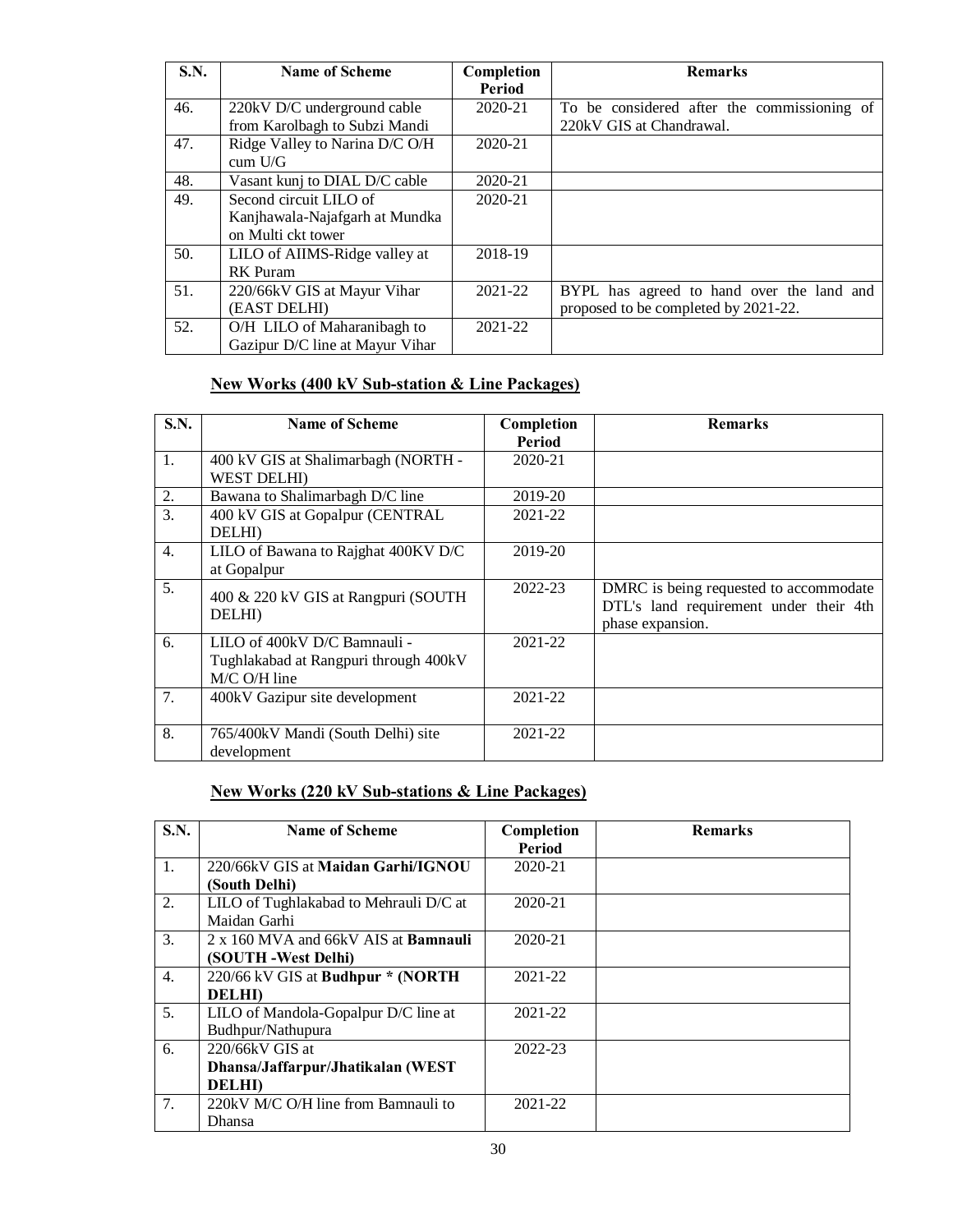| <b>S.N.</b> | <b>Name of Scheme</b>                                     | Completion<br>Period | <b>Remarks</b> |
|-------------|-----------------------------------------------------------|----------------------|----------------|
|             | 220/66kV GIS at Barwala (ROHINI SUBCITY sector -34)       | 2022-23              |                |
|             | LILO of 220kV D/C Bawana - Kanjhawala O/H line at Barwala | 2022-23              |                |

## **b) Distribution System**

Details of Distribution System Improvement projects to be completed during 2014- 15 to 2016-17 are as under:-

## **TPDDL**

## 2014-15

|                  | II レレレ                                                                                                                                         |                               |                                                  |                                                                                                                                                |
|------------------|------------------------------------------------------------------------------------------------------------------------------------------------|-------------------------------|--------------------------------------------------|------------------------------------------------------------------------------------------------------------------------------------------------|
| S<br>$\mathbf N$ | Particulars / Name of the Project /<br><b>Element</b>                                                                                          | <b>MVA</b><br><b>Addition</b> | <b>Scheme Status</b>                             | <b>Present Status</b>                                                                                                                          |
| $\mathbf{1}$     | Additional 16 MVA PTR-3 at 33/11<br>kV Haiderpur Grid                                                                                          | 16                            | <b>DERC</b> Approval<br>received                 | Tr. Charged on 01.10.2015.<br>There is some protection issue<br>in 11kV I/C-III. However,<br>11kV Bus-III charged through<br>11kV bus section. |
| $\overline{2}$   | Additional 25 MVA PTR-3 in 66/11<br>kV Bhalswa-1 Grid                                                                                          | 25                            | <b>DERC</b> Approval<br>received                 | Tr. Commissioned on<br>20.07.2015.                                                                                                             |
| 3                | Additional 25 MVA PTR-3 at 66/11<br>kV RG22                                                                                                    | 25                            | <b>DERC</b> Approval<br>received in Sep-<br>2014 | Tr. Commissioned on<br>24.11.2015                                                                                                              |
| $\overline{4}$   | Additional 16 MVA PTR-3 at 33/11<br>kV GTK Grid                                                                                                | 16                            | <b>DERC</b> Approval<br>received                 | Tr. Commissioned on<br>23.10.2015                                                                                                              |
| 5                | Strengthening of 33kV Line between<br>AIR Khampur and Tigi Pur Grid                                                                            | $\mathbf{0}$                  | <b>WIP</b>                                       | Work completed on 31.03.15.<br>Punch point is pending.                                                                                         |
| 6                | 33kV Twin Cable (2 x 3C*400 sqmm)<br>between 220kV Peera Garhi and Rani<br>Bagh CC Grid                                                        | $\mathbf{0}$                  | Energisation is<br>pending                       | Circuit commissioned.                                                                                                                          |
| $\overline{7}$   | 66/11 kV Dheerpur $(2 \times 25MVA + 1^*)$<br>1000sq.mm. Cable LILO of 66kV line<br>between 220kV Gopal Pur and<br>Jahangir Puri)              | 50                            | <b>DERC</b> Approval<br>received in Sep-<br>2014 | Under execution. Likely to be<br>completed by August 2016.                                                                                     |
| 8                | 66/11 kV Prashant Vihar (2x25MVA+<br>1*1000sq.mm. cable LILO of 66kV line<br>between Pitam Pura-1 and Rohini-3)                                | 50                            | Work in<br>progress                              | Grid charge with LILO of one<br>circuit. LILO of other circuit will<br>be completed on by 15.12.2015.                                          |
| 9                | 66 / 11 kV RG-34 (2x25 MVA+D/C1<br>C *1000 sq.mm. cable from proposed<br>66kV RG-30+D/C 1C*1000 sq.mm.<br>cable from proposed 220 kV Rohini34) | 50                            | <b>DERC</b> Approval<br>received                 | Under Execution. Will be<br>completed by March 16                                                                                              |
| 10               | 66 / 11 kV Bawana-1 Ph-2 Grid (2 x 25<br>$MVA + D/C O/H$ line LILO between<br>220kV DSIIDC Bawana and 66kV<br>DSIIDC-2 Narela)                 | 50                            | <b>DERC</b> Approval<br>received                 | Under Tendering.                                                                                                                               |

### **TPDDL 2015-16**

| S.<br>N | Particulars / Name of the Project /<br><b>Element</b>                                 | <b>MVA</b><br><b>Addition</b> | <b>Scheme Status</b>             | <b>Present Status</b>                                                                                                      |
|---------|---------------------------------------------------------------------------------------|-------------------------------|----------------------------------|----------------------------------------------------------------------------------------------------------------------------|
|         | Augmentation of PTR-1 (16MVA to<br>25MVA) at 33/11kV Rampura Grid                     | $\mathbf o$                   | <b>DERC</b> Approval<br>received | Commissioned on<br>18.06.2015                                                                                              |
|         | Augmentation of 16 MVA PTR-1 & 16<br>MVA PTR-2 to 25 MVA each in 33/11<br>KV Trinagar | 18                            | <b>DERC</b> Approval<br>received | Deferred by DERC. Will be<br>reviewed later. Presently load<br>is being met through 25MVA<br>Pr. Tr-I augmented at Rampura |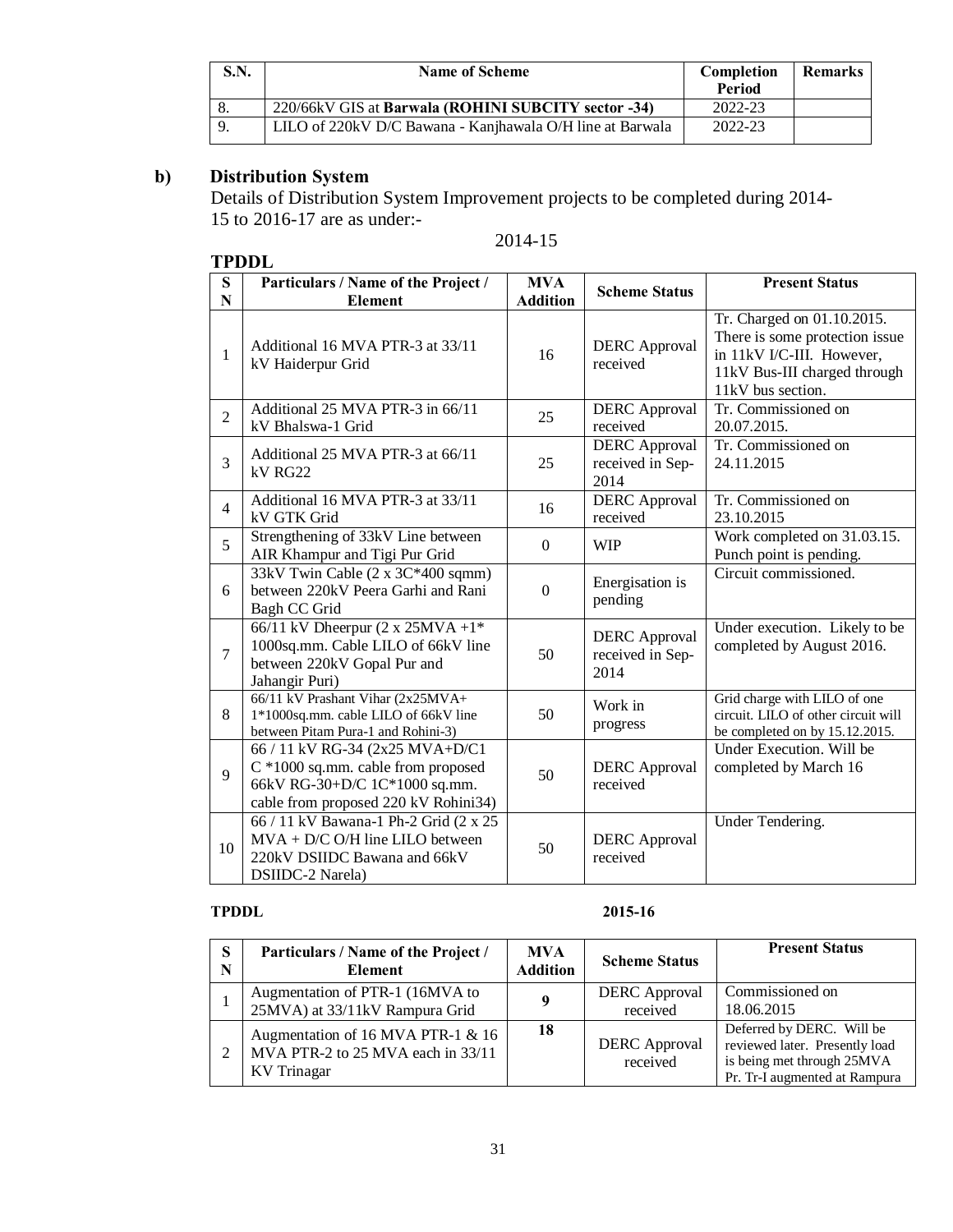| ${\bf S}$<br>${\bf N}$ | Particulars / Name of the Project /<br><b>Element</b>                                                                                                                                                                            | <b>MVA</b><br><b>Addit</b><br>ion | <b>Scheme</b><br><b>Status</b>                     | <b>Present Status</b>                                               |
|------------------------|----------------------------------------------------------------------------------------------------------------------------------------------------------------------------------------------------------------------------------|-----------------------------------|----------------------------------------------------|---------------------------------------------------------------------|
| $\overline{7}$         | Additional 20MVA PTR-3 to be installed at<br>Sudarshan Park Grid along with 33kV twin<br>cable single ckt of 3*400sqmm from 220KV<br>Peeragarhi to Sudarshan Park Grid                                                           | 20                                | <b>DERC</b><br>Approval<br>received                | Under Execution. Cable part is<br>under tendering.                  |
| 8                      | Conversion of single cable of 220kV SMB<br>to Rani Bagh Ckt-1 & 2 to twin 3 X 400<br>XLPE cable                                                                                                                                  | $\mathbf{0}$                      | <b>DERC</b><br>Approval<br>received                | Under execution.                                                    |
| 9                      | 66kV SGTN Grid $(3 x 25MVA + D/C)$<br>1*1000sqmm from 220kV SGTN Grid +<br>D/C 1*1000sqmm 66kV Jahangir Puri Grid)                                                                                                               | 23                                | <b>DERC</b><br>Approval<br>received                | Under Execution. Will be<br>completed by 31.05.2016                 |
| 11                     | 66kV DSIIDC-3 Grid $(2 x 25MVA + 66kV)$<br>line 1*1000sqmm D/C LILO between<br>220kV Narela and Badli Grid)                                                                                                                      | 50                                | <b>DERC</b><br>Approval<br>received                | Under Tendering. Payment<br>awaited.                                |
| 12                     | 66kV Bhalswa-2 Grid $(2 \times 25MVA + D/C)$<br>66kV 1*1000sqmm from 220 KV SGTN<br>Grid + D/C 66kV $1*1000$ sqmm from<br>Bhalswa-1 Grid)                                                                                        | 50                                | <b>DERC</b><br>Approval<br>received                | Under Tendering. Payment<br>awaited.                                |
| 13                     | 66kV Siras Pur Grid (2 x 25MVA + D/C<br>66kV line 1*1000sqmm from 220kV SGTN<br>+ D/C 66kV line 1*1000sqmm from Badli<br>Grid)                                                                                                   | 50                                | <b>DERC</b><br>Approval<br>received in<br>Sep-2014 | Under execution. Will be<br>commissioned by June 2016.              |
| 14                     | 66 / 11 kV RG-28 No-2 Grid (2 x 25 MVA<br>+ D/C 1C*1000 sq.mm. cable from 220kV<br>Rohini-2 Grid + D/C $1C*1000$ sq.mm. cable<br>from 66kV RG-29 Grid + D/C 1C*1000<br>sq.mm. cable from 66kV RG-28 Grid)                        | 50                                | <b>DERC</b><br>Approval<br>awaited                 | Will be reviewed later based on<br>occupancy of areas.              |
| 15                     | 66 / 11 kV RG-29 Grid (2 x 25 MVA + D/C<br>1C*1000 sq.mm. cable from 220kV Rohini-<br>2 Grid + D/C $1C*1000$ sq.mm. cable from<br>66kV RG-30 Grid + D/C 1C*1000 sq.mm.<br>cable from 66kV RG-28 No-2 Grid)                       | 50                                | <b>DERC</b><br>Approval<br>awaited                 | Will be reviewed later based on<br>occupancy of areas.              |
| 16                     | 66 / 11 kV RG-30 Grid (2 x 25 MVA + D/C<br>1C*1000 sq.mm. cable from 220kV Rohini-<br>$2 \text{ Grid} + D/C$ $1 \text{C*} 1000 \text{ sq.mm.}$ cable from<br>66kV RG-34 Grid + D/C 1C*1000 sq.mm.<br>cable from 66kV RG-29 Grid) | 50                                | <b>DERC</b><br>Approval<br>awaited                 | Under Tendering. Landing<br>Handing over is under process.          |
| 17                     | 66 / 11 kV NSC G-8 Grid (2 x 25 MVA +<br>D/C twin $3*300$ sq.mm. cable from<br>proposed 220kV NSC-1 Grid + D/C twin<br>3*300 sq.mm. cable from 66kV NSC G2 G6<br>$Grid-2)$                                                       | 50                                | <b>DERC</b><br>Approval<br>awaited                 | DERC Approval awaited.<br>Landing Handing over is under<br>process. |
| 18                     | 66 / 11 kV Pooth Khurd-2 Grid (2 x 25<br>$MVA + D/C$ twin 3*300 sq.mm. cable from<br>66kV BCWW Grid + S/C twin $1*1000$<br>sq.mm. cable LILO line between 66kV<br>Bawana-6 and 66kV Pooth Khurd-1 Grid)                          | 50                                | <b>DERC</b><br>Approval<br>awaited                 | Under tendering. Payment<br>awaited.                                |

| <b>TPDDL</b> | 2016-17                                                                             |                                                                                                               |
|--------------|-------------------------------------------------------------------------------------|---------------------------------------------------------------------------------------------------------------|
| $S$ No       | Particulars / Name of the Project                                                   | <b>Scheme Status</b>                                                                                          |
|              | Conversion of Sabzi Mandi to SKN CKT to Twin<br>cable $(3 \times 400 \text{ sqmm})$ | To be submitted to DERC.                                                                                      |
|              | Twin 3*300sqmm S/C 66kV from Mundka to<br>Mangol Puri-1                             | Being the less priority item as Mangolpuri has<br>sufficient infeed capacity, scheme to be<br>reviewed later. |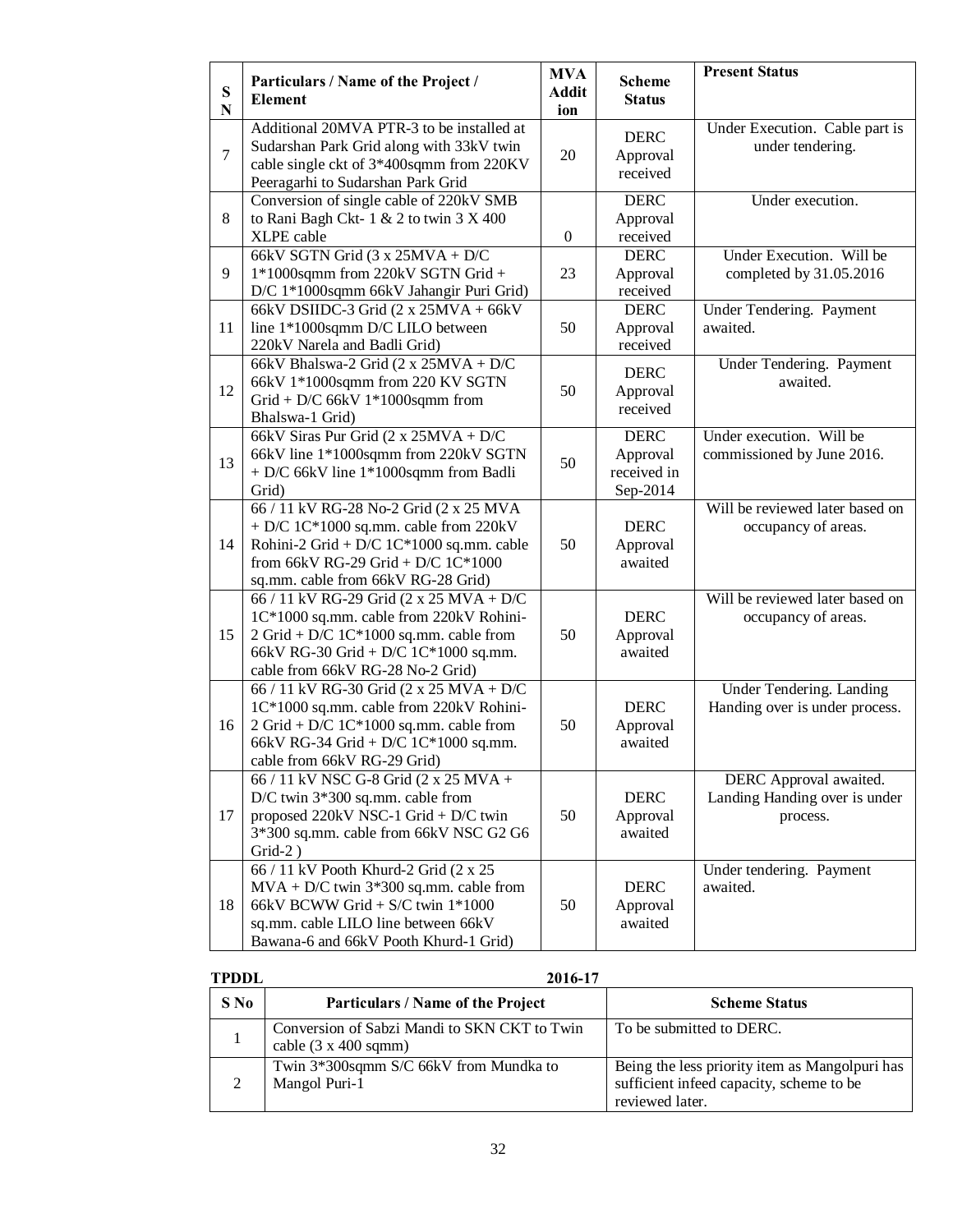| S <sub>No</sub> | Particulars / Name of the Project                                                                                                                                                                                             | <b>Scheme Status</b>                                                                                                     |
|-----------------|-------------------------------------------------------------------------------------------------------------------------------------------------------------------------------------------------------------------------------|--------------------------------------------------------------------------------------------------------------------------|
| 3               | 33/11 kV Bhor Garh Grid (2 x 25 MVA + 33kV line LILO<br>between 220kV Subzi Mandi and Shakti Nagar), twin cable 3 x<br>$400$ sqmm                                                                                             | Due to change in land location,<br>this will be constructed at Ludlow<br>castle, Civil Line. To be<br>submitted to DERC. |
| $\overline{4}$  | 33/11 kV WazirPur-4 Grid (2 x 25 MVA + 33kV line LILO<br>between Wazir Pur-1 and Wazir Pur-2 Grid), twin cable 3 x 400<br>sqmm                                                                                                | Will be reviewed later.                                                                                                  |
| 5               | 33/11 kV LRIA Grid (2 x 25 MVA + 33kV line LILO between<br>Ram Pura and Ashok Vihar Grid), twin cable 3 x 400 sqmm                                                                                                            | Will be submitted for 2017-18                                                                                            |
| 6               | 66/11 kV Rohini-6 No-2 Grid (2 x 25 MVA + 66kV line LILO<br>between 220kV Rohini and Rohini-6 Grid), twin cable 3 x 300<br>sqmm                                                                                               | Will be submitted for 2017-18                                                                                            |
| $\overline{7}$  | $66/11$ kV Budh Vihar Grid (2 x 25 MVA + 66kV line LILO<br>between Rohini-2 and Rohini-23 Grid), cable 1C*1000 sqmm                                                                                                           | Will be submitted for 2017-18                                                                                            |
| 8               | 33/11 kV NSP Grid (2 x 25 MVA + 33kV line LILO between<br>220kV SMB and Wazir Pur-1 Circuit-2), twin cable 3 x 400<br>sqmm                                                                                                    | Will be reviewed later.                                                                                                  |
| 9               | 66 / 11 kV NSC G2-G6 Grid-2 (2 x 25 MVA + D/C twin 3*300<br>sq.mm. cable from proposed 220kV NSC-1 Grid + D/C twin<br>$3*300$ sq.mm. cable from 66kV NSC G8 Grid + D/C twin $3*300$<br>sq.mm. cable from 66kV NSC G3-G4 Grid) | Will be reviewed later based on<br>occupancy area.                                                                       |
| 10              | 66 / 11 kV NSC G3-G4 Grid (2 x 25 MVA + D/C twin 3*300<br>sq.mm. cable from proposed 220kV NSC-2 Grid + D/C twin<br>3*300 sq.mm. cable from 66kV NSC G2-G6 Grid-2)                                                            | Will be reviewed later based on<br>occupancy area.                                                                       |
| 11              | Augmentation of 16MVA PTR-1 and 16MVA PTR-2 to 25MVA<br>each in 33/11kV Trinagar Grid                                                                                                                                         | Will be reviewed later. Presently<br>laod is being met through<br>25MVA PTR-I at Rampura                                 |

## BYPL

## 2014-15

| S.<br>No.      | Voltage<br>Level | <b>Scheme Description</b>                                                                                | Capacity<br><b>Addition</b><br>(MVA) | <b>DERC</b><br>approval<br><b>Status</b> | <b>Work Status</b>              |
|----------------|------------------|----------------------------------------------------------------------------------------------------------|--------------------------------------|------------------------------------------|---------------------------------|
| 1              | 66/11kV          | Addition of 25 MVA Power<br>Transformer at 66/11 kV Bhagirathi<br>Grid Sub-station                       | 25                                   | Approved                                 | Completed                       |
| $\overline{2}$ | 33/11kV          | Addition of Power Transformer of<br>25 MVA at 33/11 kV Delhi Gate<br>Grid Sub-station                    | 25                                   | Approved                                 | Completed                       |
| 3              | 66/11kV          | Addition of 20 MVA Power<br>Transformer at 66/11 KV GH-1<br>Grid Sub-station                             | 20                                   | Approved                                 | PTR damaged. Sent for<br>repair |
| 3              | 33/11kV          | Augmentation of Power transformer<br>from 16 MVA to 25 MVA at 33/11<br>KV Kailash Nagar Grid Sub-station | 9                                    | Approved                                 | Completed                       |
| 14             | 66/11kV          | Augmentation of PTR-1 from 20<br>MVA to 31.5 MVA at 66/11 KV<br>Yamuna Vihar Grid Sub-station            | 12                                   | Approved                                 | Deferred                        |
| 15             | 66/33kV          | Augmentation of 66/33kV, 30<br>MVA PTR with 66/33kV, 50 MVA<br>PTR at Bhagirthi Grid Sub-station.        | 20                                   | Approved                                 | Completed                       |
|                |                  | <b>Total</b>                                                                                             | 305                                  |                                          |                                 |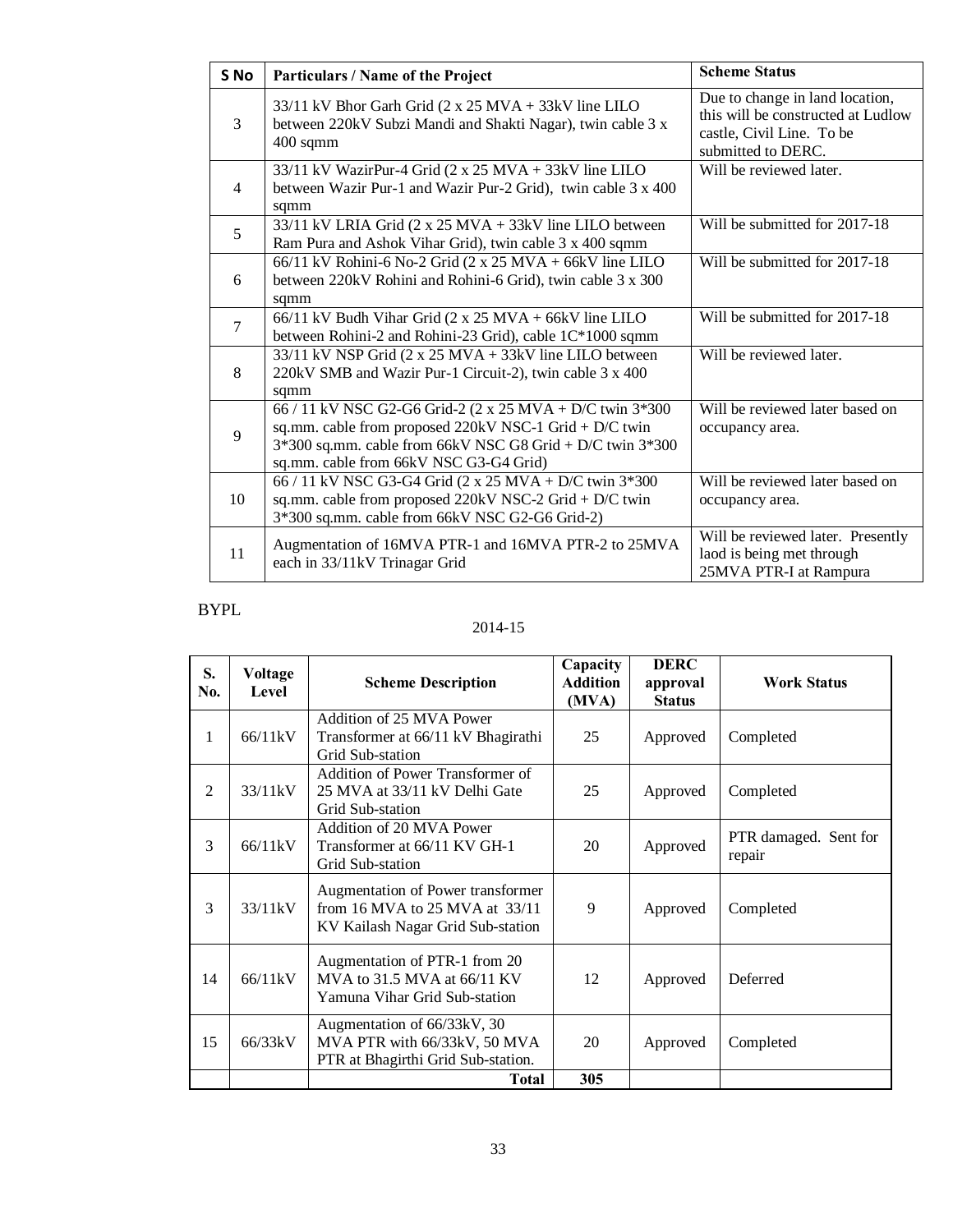#### **Additional feeders**

| S.<br>N<br>0.  | <b>Volta</b><br>ge<br>Level | <b>Source</b><br><b>Station</b>  | <b>Scheme Description</b>                                                                                                    | <b>DERC</b><br>pproval<br><b>Status</b> | <b>Work Status</b>                                                             |  |
|----------------|-----------------------------|----------------------------------|------------------------------------------------------------------------------------------------------------------------------|-----------------------------------------|--------------------------------------------------------------------------------|--|
| 1              | 33kV                        | 66kV Ghonda                      | Providing additional 33 KV feed to<br>Karawal Nagar Grid substation from<br>Ghonda Grid.                                     | Approved                                | Completed                                                                      |  |
| $\overline{2}$ | 33kV                        | 220kV Subji<br>Mandi             | Providing Additional 33 KV feed<br>220kV Subji Mandi Grid to 33/11kV<br><b>B.G Road Grid Sub-Station.</b>                    | Yet to be<br>Submitte<br>d              | Scheme not required.<br>Already two feeders<br>from 220kV Subzi<br>Mandi       |  |
| 3              | 33kV                        | 220kV RPH<br>Grid                | Providing Additional 33 KV feed<br>220kV RPH/IP Grid to 33/11kV<br>Delhi Gate Grid Sub-Station.                              | Yet to be<br>Submitte                   | This feeder is possible<br>after energization of                               |  |
| $\overline{4}$ | 33kV                        | 220kV RPH<br>Grid                | Providing Additional 33 KV feed<br>220kV RPH/IP Grid to 33/11kV G.B<br>Pant Grid Sub-Station.                                | d                                       | 33kV GIS at RPH                                                                |  |
| 5              | 33kV                        | 220kV<br>Narayana Grid           | Providing Additional 33 KV feed<br>220kV Narayana Grid to 33/11kV<br>Prasad Grid Sub-Station.                                | Yet to be<br>Submitte<br>d              | This feeder is possible<br>after the energization<br>of 33kV Dev Nagar<br>Grid |  |
| 6              | 33kV                        | 220KV Geeta<br>Colony Grid       | Providing Additional 33 KV feed<br>220kV Patparganj Grid to 33/11kV<br>Preet Vihar Grid Sub-Station.                         | Yet to be<br>Submitte<br>d              | Scheme is under IPDS                                                           |  |
| 7              | 33kV                        | 220KV Geeta<br>Colony Grid       | Providing Additional 33 KV feed<br>220kV Patparganj Grid to 33/11kV<br>CBD-1 Grid Sub-Station.                               | Yet to be<br>Submitte<br>d              | Scheme is under IPDS                                                           |  |
| 8              | 66kV                        | 220kV Park<br><b>Street Grid</b> | Providing additional 66 KV feed<br>doble circuit from 220kV Park<br>Street Grid to 66/11kV Shastri Park<br>Grid Sub-Station. | Yet to be<br>Submitte<br>d              | Scheme not approved                                                            |  |

| <b>BYPL</b> |                         | <b>Augmentation of existing feeders</b>                                                                                                                  |                                          |                                 |
|-------------|-------------------------|----------------------------------------------------------------------------------------------------------------------------------------------------------|------------------------------------------|---------------------------------|
| S.<br>No.   | Category                | <b>Scheme Description</b>                                                                                                                                | <b>DERC</b><br>Approval<br><b>Status</b> | <b>Present Status</b>           |
|             | Replacem<br>ent of      | Conversion of Jama maszid - Kashmiri gate O/H<br>Line into Underground circuit at Ring Road                                                              | Approved                                 | RCP waited.<br>Work to be       |
| 2           | Cable<br><b>Schemes</b> | Shifting/Conversion of 33kV 'Kailash Nagar-<br>Seelampur' O/H cum U/G feeder by laying 2 Nos.<br>33kV 3CX400sq.mm. XLPE cables.                          | Approved                                 | completed by<br>March 2016      |
| 3           |                         | Part Replacement of 33 KV Shastri park -<br>Seelampur & Shastri Park - Dwarka puri Circuit<br>with 2 Nos. 3CX400Sqmm cables                              | Approved                                 |                                 |
| 4           |                         | Replacement of 33 KV PILCA Cable from Town<br>Hall Grid to Lahori Gate Grid.                                                                             | Approved                                 | Completed                       |
| 5           |                         | Conversion of O/H portion into U/G cable from 33<br>KV Narayana Grid to DMS Grid.                                                                        | Under<br>Approval                        | Planned in<br>2016-17           |
| 6           |                         | Shifting of part of 66 KV Patparganj-Vivek vihar<br>ckt no. 1 & 2 near Sreshtha vihar at the bank of<br>Nallah near Railway Track Flyover on road no.56. | Under<br>Approval                        | Completed in<br>deposited work. |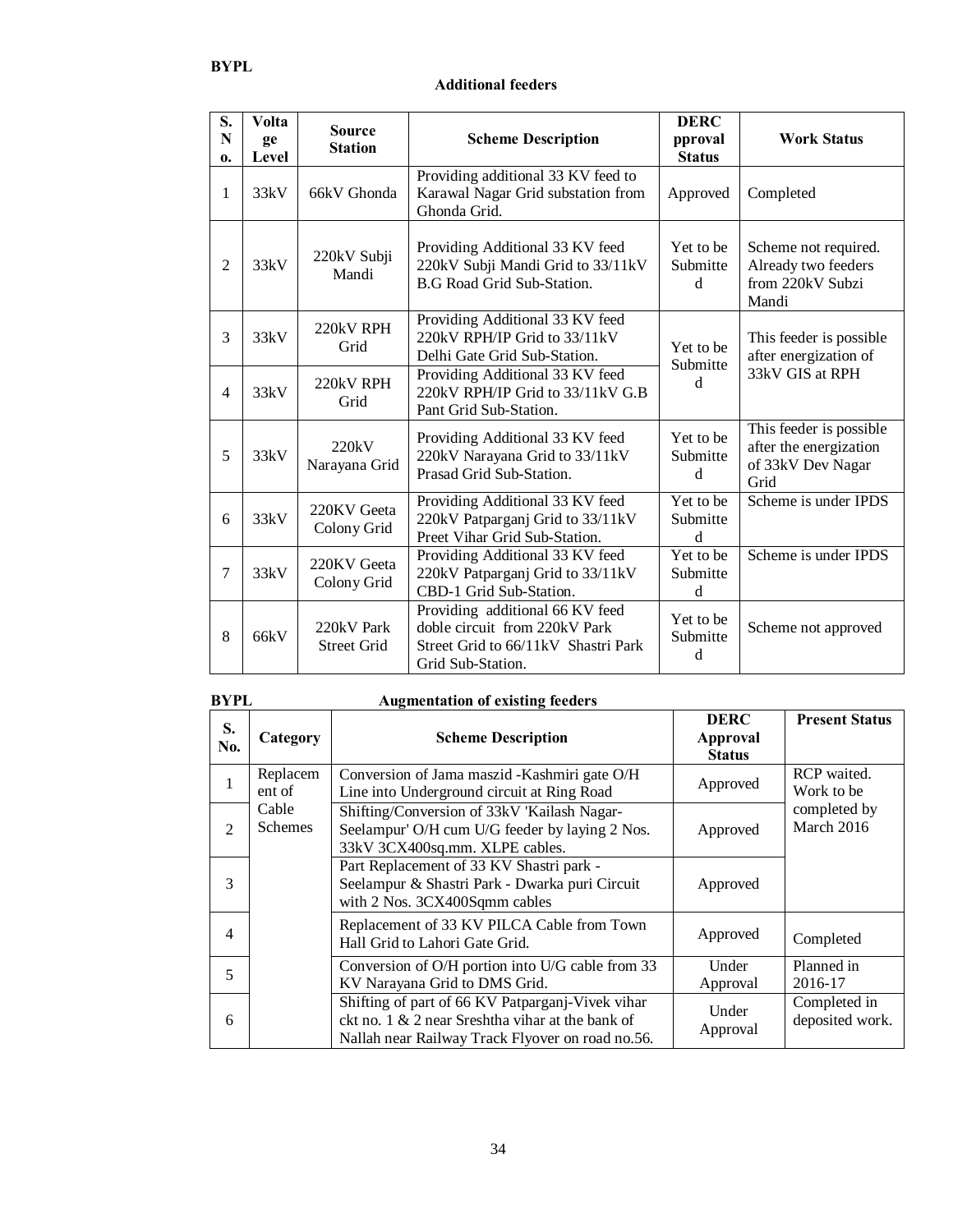#### **Replacement of switchgears / additional bays**

| S.<br>No.      | Category                     | <b>Scheme Description</b>                                                                                  | <b>DERC</b><br>Approval<br><b>Status</b> | <b>Present</b><br><b>Status</b> |
|----------------|------------------------------|------------------------------------------------------------------------------------------------------------|------------------------------------------|---------------------------------|
| 1              | Switchgear<br><b>Schemes</b> | Replacement of 66kV MOCB & Circuit<br>Breaker at Various Grid in BYPL                                      | Under<br>Approval                        | Yet to<br><b>Start</b>          |
| $\overline{2}$ | Switchgear<br><b>Schemes</b> | Replacement of 33kV Old Circuit Breaker with<br>SF6 Circuit Breaker at Various Grid in BYPL                | Under<br>Approval                        | Yet to<br><b>Start</b>          |
| 3              | Switchgear<br><b>Schemes</b> | Conversion of Outdoor Yard into Indoor<br>Substation at Karawal Nagar Grid.                                | Approved                                 | WIP.<br>expected                |
| $\overline{4}$ | Bays Schemes                 | Addition of 2 nos new Feeder Bays at Common<br>Wealth Games Village Grid Sub-Station<br>(Akshardham Grid). | Approved                                 | by<br>March<br>2016             |
| 5              | <b>Bays Schemes</b>          | Addition of 2 nos new Feeder Bays at 66/33kV<br>Shastri Park Grid                                          | Under<br>Approval                        |                                 |

| '01 |   |
|-----|---|
|     | n |

| <b>BYPL</b>    |                         | 2015-16                                                                                                                           |                               |                                                 |                                 |
|----------------|-------------------------|-----------------------------------------------------------------------------------------------------------------------------------|-------------------------------|-------------------------------------------------|---------------------------------|
| S.N<br>0.      | <b>Voltage</b><br>Level | <b>Scheme Description</b>                                                                                                         | Capacity<br>addition<br>(MVA) | <b>DERC</b><br><b>Approval</b><br><b>Status</b> | <b>Present</b><br><b>Status</b> |
| $\mathbf{1}$   | 66/11kV                 | Establishment of New 66/11 kV Grid Sub-<br>Station at Mandoli Jail Complex                                                        | 50                            | Approved                                        | Under<br><b>IPDS</b>            |
| $\overline{2}$ | 33/11kV                 | Establishment of New 33/11 kV Grid Sub-<br>Station Krishna Nagar                                                                  | 32                            | Approved                                        | Tender<br>floated               |
| 3              | 33/11kV                 | Establishment of New 33/11 kV Grid Sub-<br>Station Gangaram Hospital Grid                                                         | 50                            | Approved                                        | Yet to<br><b>Start</b>          |
| $\overline{4}$ | 33/11kV                 | Establishment of New 33/11 kV Grid Sub-<br>Station at D.B Gupta Road near Naaz<br>Cinema                                          | 32                            | Approved                                        | Under<br><b>IPDS</b>            |
| 5              | 66/11kV                 | Addition of Power Transformer of 25<br>MVA at 66/11 Khichripur Grid Sub-station                                                   | 25                            | Approved                                        | <b>WIP</b>                      |
| 6              | 33/11kV                 | Addition of 16 MVA Power Transformer<br>at 33/11 KV Motia Khan Grid Sub-station<br>with GIS                                       | 16                            | Approved                                        | Yet to<br><b>Start</b>          |
| $\tau$         | 66/11kV                 | Addition of 31.5 MVA Power Transformer<br>at 66/11 KV Vivek Vihar Grid Sub-station                                                | 32                            | Approved                                        | Yet to<br><b>Start</b>          |
| 8              | 66/33kV                 | Addition of one no 66/33kV, 50 MVA<br>Power Transformer with associated<br>equimpents at Shastri park (East) Grid<br>Sub-station. | 50                            | Approved                                        | Yet to<br><b>Start</b>          |
| 9              | 33/11kV                 | Augmentation of Power Transformer No-1<br>from 16 MVA to 25 MVA at 33/11 KV<br>Dwarkapuri Grid Substation                         | 9                             | Approved                                        | Yet to<br>start                 |
| 10             | 33/11kV                 | Augmentation of Power Transformer No.1<br>from 15 to 25 MVA at 33kV BG Road<br>Grid Sub-station                                   | 10                            | Approved                                        | Yet to<br>start                 |
| 11             | 33/11kV                 | Augmentation of Power Transformer No.-<br>2 from 16 MVA to 25 MVA at 33/11 KV<br>BG Road grid substation                          | 9                             | Approved                                        | Yet to<br>start                 |
| 12             | 33/11kV                 | Augmentation of Power Transformer No.2<br>from 16 MVA to 25 MVA at 33/11 KV<br>CBD-1 grid substation                              | 9                             | Approved                                        | Yet to<br>start                 |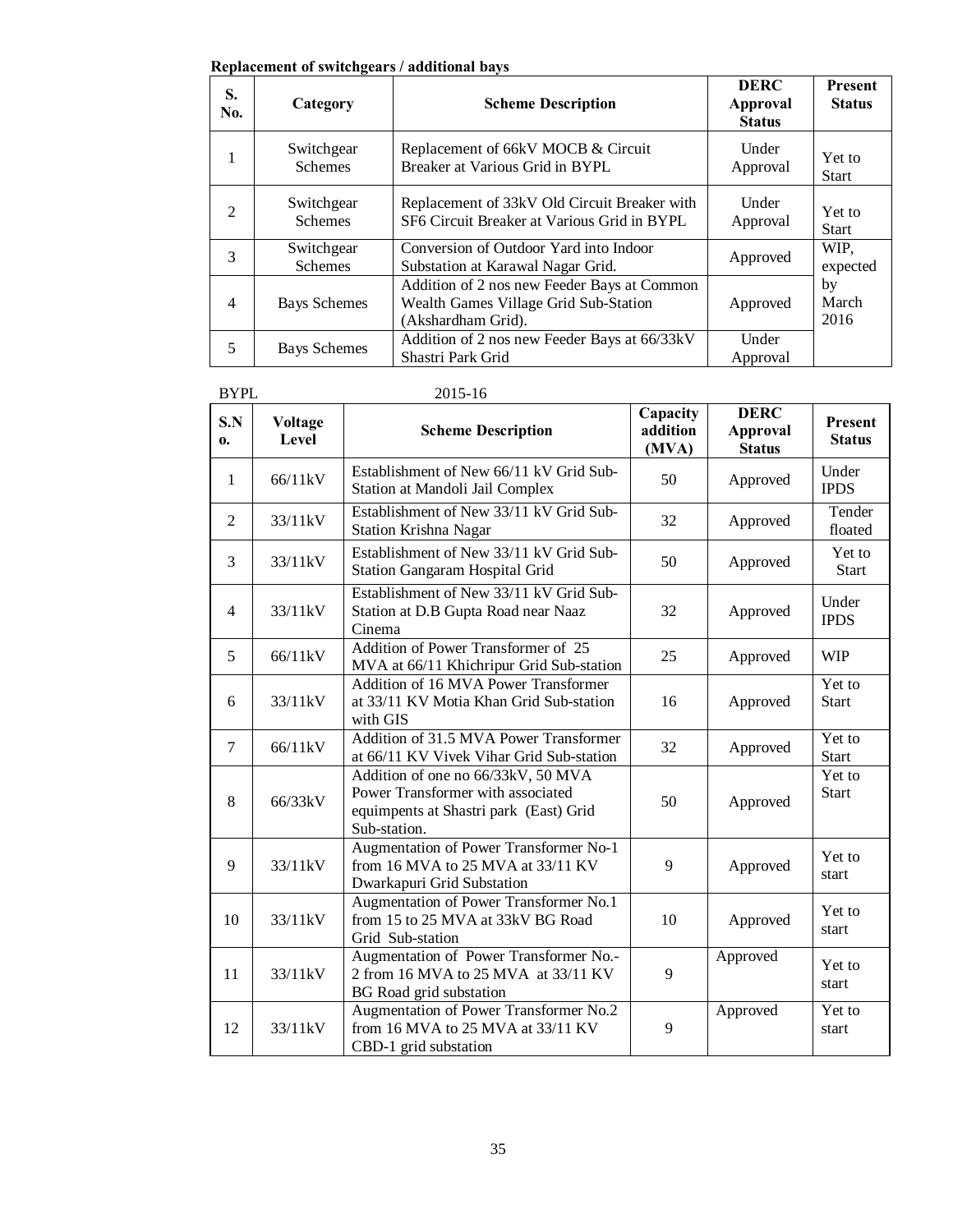| S.N<br>0. | Voltage<br>Level | <b>Scheme Description</b>                                                                                       | Capacity<br>addition<br>(MVA) | <b>DERC</b><br>Approval<br><b>Status</b> | <b>Present</b><br><b>Status</b>                                 |
|-----------|------------------|-----------------------------------------------------------------------------------------------------------------|-------------------------------|------------------------------------------|-----------------------------------------------------------------|
| 13        | 33/11kV          | Augmentation of Power Transformer from<br>16 MVA to 25 MVA at 33/11 KV Geeta<br>Colony grid substation          | 9                             | Yet to be<br>Submitted                   | Scheme<br>for Geeta<br>Colony-<br>II is<br>under<br><b>IPDS</b> |
| 14        | 66/11kV          | Augmentation of Power Transformer No.2<br>from 20 MVA to 31.5 MVA at $66/11$ KV<br>Yamuna Vihar grid substation | 11                            | Yet to be<br>Submitted                   | Yet to<br>start                                                 |
| 15        | 33/11kV          | Augmentation of Power Transformer No-2<br>from 16 MVA to 25 MVA at 33/11 KV<br>Dwarkapuri Grid Substation       | 9                             | Yet to be<br>Submitted                   | Scheme<br>not<br>approved                                       |
| 16        | 33/11kV          | Augmentation of Power Transformer from<br>16 MVA to 25 MVA at Karawal Nagar<br>33/11 KV Grid Sub-station        | 9                             | Yet to be<br>Submitted                   | Scheme<br>under<br><b>IPDS</b>                                  |

## **BYPL Additional feeders (2015-16)**

| S.<br>No.      | <b>Voltage</b><br>Level | <b>Scheme Description</b>                                                                                                                                                          | <b>DERC</b><br><b>Approval</b><br><b>Status</b> | Present<br><b>Status</b>          |
|----------------|-------------------------|------------------------------------------------------------------------------------------------------------------------------------------------------------------------------------|-------------------------------------------------|-----------------------------------|
| $\mathbf{1}$   | 66kV                    | Providing 66 KV infeed to newly proposed 66/11 KV<br>Indoor Grid Substation at Mandoli Jail Complex by<br>laying 6 nos. 66 KV 1CX1000 sq. mm cable for 400 KV<br>Harsh vihar Grid. | Approved                                        | Scheme<br>is under<br><b>IPDS</b> |
| $\overline{2}$ | 33kV                    | Laying of 33 KV 3Cx400 sq mm XLPE U/G cable from<br>220KV Geeta Colony Grid to proposed 33kV C Block<br>Krishna Nagar Indoor Grid                                                  | Approved                                        | Yet to<br>start                   |
| 3              | 33kV                    | Laying of 33 KV 3Cx400 sq mm XLPE U/G cable from<br>Shastri Park Grid and Shankar Road Grid to proposed<br>33kV Sir Ganga Ram Hospital Indoor Grid                                 | Yet to be<br>Submitted                          | Yet to<br>start                   |
| $\overline{4}$ | 33kV                    | LILO of 33 KV cable betwwn Motia Khan to Faiz Road<br>at newly proposed DB Gupta Road Grid near Naaz<br>Cinema                                                                     | Approved                                        | Yet to<br>start                   |
| 5              | 33KV                    | Laying of one ckt of 33 KV 3Cx400 sq mm XLPE U/G<br>cable from 220KV Park Street to Naaz Cinema                                                                                    |                                                 |                                   |
| 5              | 66kV                    | Laying of New feeder from 220 KV Wazirabad(single<br>circuit) to 66 KV Bhagirathi Grid                                                                                             |                                                 |                                   |
| 6              | 33kV                    | Laying of new feeder from Rajghat Power House grid to<br>33 KV I G Stadium.                                                                                                        |                                                 |                                   |
| $\overline{7}$ | 66kV                    | LILO 66kV Cable of Wazirabad- Ghonda circuit at Sonia<br>Vihar                                                                                                                     |                                                 |                                   |
| 8              | 33kV                    | Laying of 33kV New feeder From RPH to 33/11kV<br>Delhi Gate Grid Sub-Station                                                                                                       | Yet to be                                       | Yet to                            |
| 9              | 33kV                    | Providing Additional 33 KV feed 220kV Subji Mandi<br>Grid to 33/11kV B.G Road Grid Sub-Station.                                                                                    | Submitted                                       | start                             |
| 10             | 33kV                    | Laying of additional 33kV Feeder from 220kV Naraina<br>Grid to DMS Grid Substation                                                                                                 |                                                 |                                   |
| 11             | 33kV                    | Providing Additional 33 KV feed 220kV Narayana Grid<br>to 33/11kV Prasad Grid Sub-Station.                                                                                         |                                                 |                                   |
| 12             | 66kV                    | Providing additional 66 KV feed doble circuit from<br>220kV Park Street Grid to 66/11kV Shastri Park Grid<br>Sub-Station.                                                          |                                                 |                                   |
| 13             | 33kV                    | Providing Interconnector between Dwarkapuri to Kanti<br>Nagar Grid.                                                                                                                |                                                 |                                   |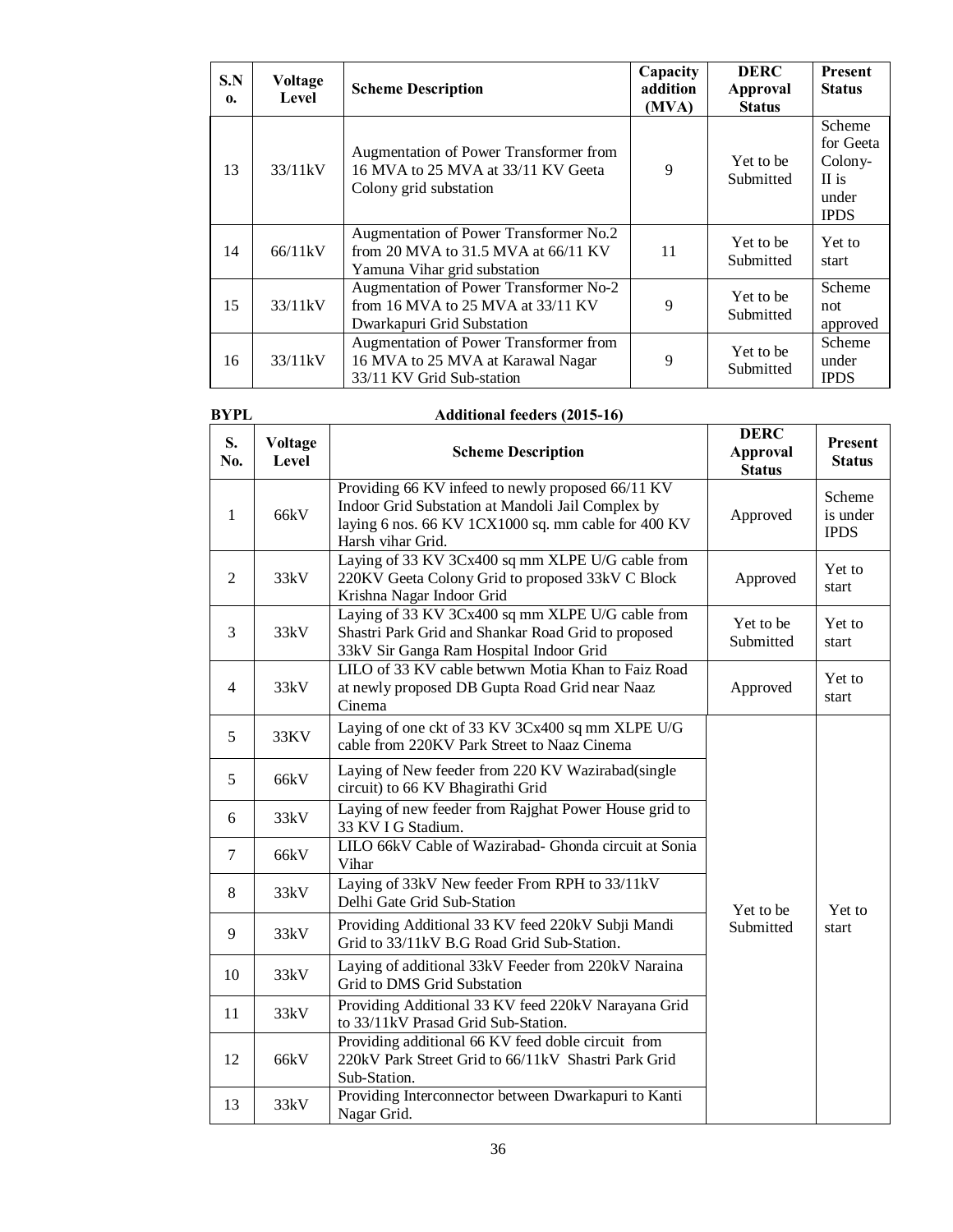| S.<br>No.      | Category              | <b>Scheme Description</b>                       | <b>DERC</b><br>Approval<br><b>Status</b> | <b>Present</b><br><b>Status</b> |
|----------------|-----------------------|-------------------------------------------------|------------------------------------------|---------------------------------|
|                | Replacement of        | Conversion of Ridge valley - Shanker Road Grid  | Yet to be                                | Yet to                          |
|                | <b>Cable Schemes</b>  | O/H Circuit no -1 Line into Under Ground.       | Submitted                                | start                           |
| $\overline{2}$ | Replacement of        | Conversion of Ridge valley - Shanker Road Grid  | Yet to                                   | Yet to                          |
|                | <b>Cable Schemes</b>  | O/H Circuit no -2 Line into Under Ground.       | Submitted                                | start                           |
| 3              | Replacement of        | Re conductring with AAAC conductor Patpargani   | Under                                    | Yet to                          |
|                | <b>Feeder Schemes</b> | Grid Sub-Station to Khichripur Grid Sub-Station | Approval                                 | start                           |

## **BYPL Augmentation of switch gears / capacitors (2015-16)**

| S.<br>No.      | Category                                          | <b>Scheme Description</b>                                                                                                                            | <b>DERC</b><br>approval<br><b>Status</b> | <b>Present</b><br><b>Status</b> |
|----------------|---------------------------------------------------|------------------------------------------------------------------------------------------------------------------------------------------------------|------------------------------------------|---------------------------------|
| 1              | <b>LTAC DB</b><br><b>Schemes</b>                  | Provision of LT AC Distribution board at Minto<br>Road Grid, Delhi Gate Grid, Jama maszid Grid,<br>Prasad Nagar Grid, DMS Grid                       | Under<br>Approval                        | Yet to<br>start                 |
| $\overline{2}$ | <b>LTAC DB</b><br><b>Schemes</b>                  | Provision of yard lighting, LT AC distribution<br>board and replacement of outdoor terminal kiosk<br>at Ghonda Grid.                                 |                                          |                                 |
| 3              | <b>Bays Schemes</b>                               | Provision of double bus bar system at 33 kV<br>Guru Angad Nagar Grid.                                                                                |                                          |                                 |
| 4              | <b>Bays Schemes</b>                               | Conversion Single Bus Bar to double bus bar<br>system at 66 kV Dilshad Garden Grid Sub-<br>Station.                                                  |                                          |                                 |
| 5              | <b>Bays Schemes</b>                               | Provision of double bus bar system at 33 kV<br>Seelampur Grid Sub-Station                                                                            |                                          |                                 |
| 6              | <b>CTs</b> Schemes                                | Replacement of 81 nos of 33KV Current<br>Transformers & 36 no of 66 KV Current<br>Transformers at Various Grid in BYPL.                              |                                          |                                 |
| 7              | PTs Schemes                                       | Replacement of 36 no of Potential Transformers<br>at various Grid in BYPL                                                                            |                                          |                                 |
| 8              | <b>Battery</b><br>Charger/Battery<br>bank Schemes | Replacement of 50V Battery bank and Battery<br>chargers at various 33 KV & 66KV Grid Sub-<br>Station in central circle (5 nos -50V & 1 no.-<br>220V) |                                          |                                 |
| 9              | <b>RTCC Schemes</b>                               | Installation of Digital RTCC Panels in BYPL<br>Grid Sub-Station.                                                                                     |                                          |                                 |
| 10             | Fire Alarm<br>Schemes                             | Installation of Fire Alarm System in BYPL Grid<br>Sub-Station.                                                                                       |                                          |                                 |
| 11             | C&R Panel<br>Schemes                              | Replacement of Old Control and Relay Panel at<br>various Grids in BYPL                                                                               |                                          |                                 |
| 12             | Capacitor bank<br>Schemes                         | Installation of 11KV, 5.4 MVAR Capacitor<br>Bank at 33 KV Town Hall Grid.                                                                            |                                          |                                 |
| 13             | Capacitor bank<br><b>Schemes</b>                  | Installation of 11KV, 5.4 MVAR Capacitor<br>Bank at 33 KV Shankar Road Grid.                                                                         |                                          |                                 |
| 14             | Capacitor bank<br><b>Schemes</b>                  | Installation of 11KV, 5.4 MVAR Capacitor<br>Bank at 33 KV Dwarkapuri Grid.                                                                           |                                          |                                 |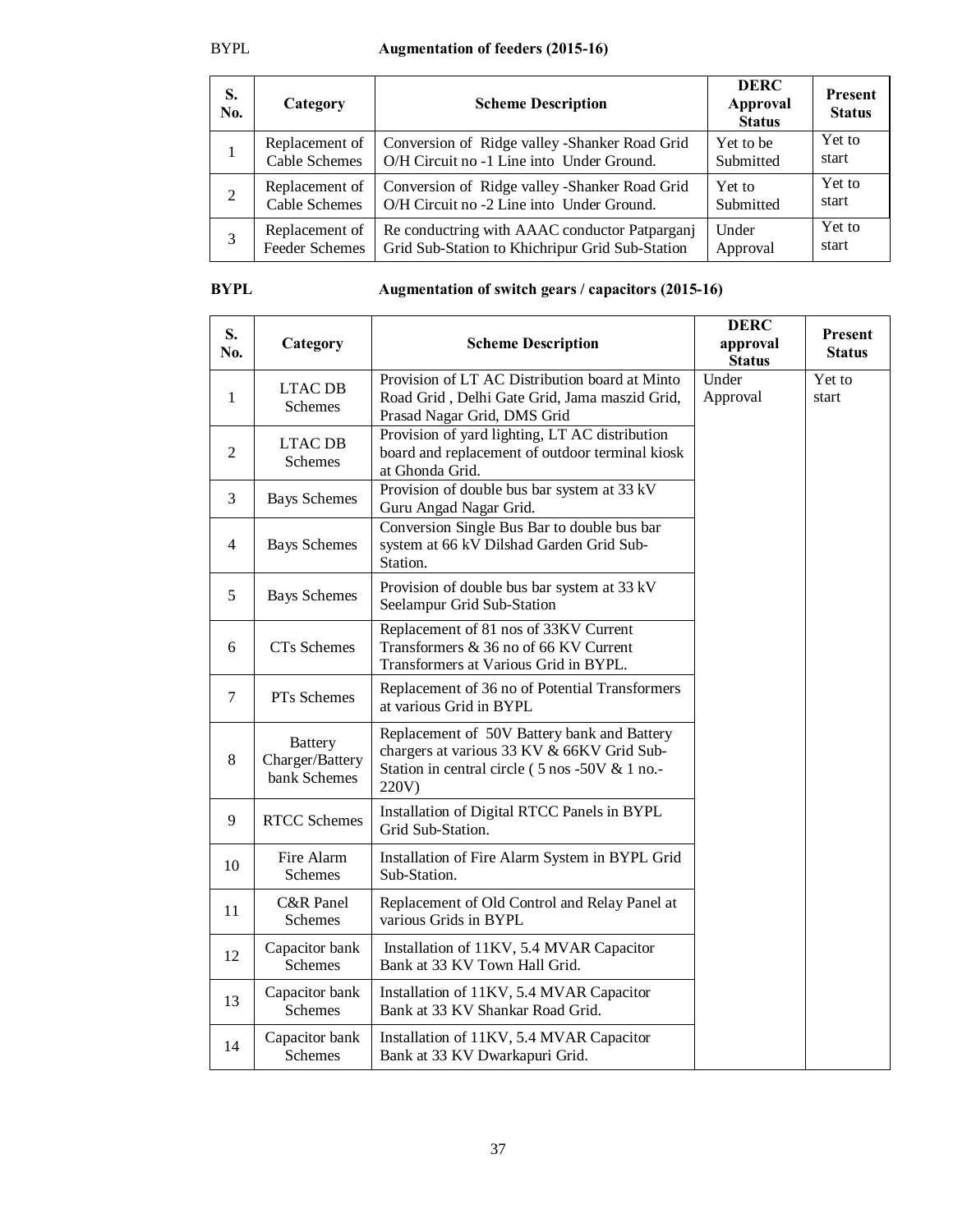| S.<br>No. | Category                         | <b>Scheme Description</b>                                                              | <b>DERC</b><br>approval<br><b>Status</b> | Present<br><b>Status</b> |
|-----------|----------------------------------|----------------------------------------------------------------------------------------|------------------------------------------|--------------------------|
| 15        | Capacitor bank<br><b>Schemes</b> | Installation of 11KV, 5.4 MVAR Capacitor<br>Bank at 66KV Mayur Vihar-2 Grid.           | Under<br>Approval                        | Yet to<br>start          |
| 16        | Capacitor bank<br><b>Schemes</b> | Installation of 11KV, 5.4 MVAR Capacitor<br>Bank at 33KV Preet Vihar Grid.             |                                          |                          |
| 17        | Isolator<br><b>Schemes</b>       | Replacement of 57 nos of Isolator's at various<br>33KV grid in BYPL                    |                                          |                          |
| 18        | Capacitor bank<br><b>Schemes</b> | Installation of 11KV, 5.4 MVAR Capacitor<br>Bank at 33 KV DMS Grid.                    |                                          |                          |
| 19        | Capacitor bank<br><b>Schemes</b> | Installation of 11KV, 5.4 MVAR Capacitor<br>Bank at 33 KV Anand Parvat Grid.           |                                          |                          |
| 20        | Capacitor bank<br><b>Schemes</b> | Installation of 11KV, 5.4 MVAR Capacitor<br>Bank at 33 KV Jama Masjid Grid.            |                                          |                          |
| 21        | Capacitor bank<br><b>Schemes</b> | Installation of 11KV, 5.4 MVAR Capacitor<br>Bank at 33 KV Minto Road Grid.             |                                          |                          |
| 22        | Capacitor bank<br><b>Schemes</b> | Installation of 11KV, 5.4 MVAR Capacitor<br>Bank at 33 KV B.G. Road Grid.              |                                          |                          |
| 23        | Capacitor bank<br><b>Schemes</b> | Installation of 11KV, 5.4 MVAR Capacitor<br>Bank at 33 KV G.B Pant Grid.               |                                          |                          |
| 24        | Capacitor bank<br><b>Schemes</b> | Installation of 11KV, 5.4 MVAR Capacitor<br>Bank at Shastri Park(Central Circle) Grid. |                                          |                          |

| <b>BRPL</b>    |                                      | 2014-15                                                                                       |                                          |                                                              |
|----------------|--------------------------------------|-----------------------------------------------------------------------------------------------|------------------------------------------|--------------------------------------------------------------|
| S. No.         | <b>Type of Scheme</b>                | <b>Description</b>                                                                            | <b>DERC</b><br>approval<br><b>Status</b> | <b>Present Status</b>                                        |
| 1              | New Grid With<br>Infeed              | <b>G-4 Dwarka</b>                                                                             | Approved                                 | Work in progress. Mar-<br>2016                               |
| $\overline{c}$ | Additional<br>Power Tx               | Addition of 66/11 kV, 25 MVA PTR<br>at <b>VSNL</b>                                            | Approved                                 | Electrical work in<br>progress.Exp.Mar16                     |
| 3              | Additional<br>Power<br>Transformer   | Addition of 66/11 kV, 25 MVA PTR<br>at G-6 Dwarka                                             | Submitted                                | Completed                                                    |
| $\overline{4}$ | New Feeder                           | LILO of 33 kV Paschimpuri-<br><b>Madipur</b> circuit at 33 kV bus of 220<br>kV Peeragarhi     | Approved                                 | Completed                                                    |
| 5              | New Feeder                           | LILO of 33 kV Udyog Nagar - A-4<br>Paschim Vihar circuit at 33 kV bus<br>of 220 kV Peeragarhi | Approved                                 | Completed                                                    |
|                |                                      | 2015-16                                                                                       |                                          |                                                              |
| 1              | Grid<br>With<br><b>New</b><br>Infeed | 66/11<br>kV<br>Grid<br>Substation<br><sub>at</sub><br>Mundka                                  | Approved                                 | In feed work completed.                                      |
| $\overline{2}$ | With<br>New Grid<br>Infeed           | 66/11 kV Grid Substation at G-7<br>Dwarka                                                     | Approved                                 | Under re-tendering                                           |
| 3              | New Grid With<br>Infeed              | 66/11 kV Grid Substation at Vasant<br><b>Kunj Institutional Area</b>                          | Approved                                 | Equipment installed and<br>yard work in progress Mar-<br>16  |
| $\overline{4}$ | New Grid With<br>Infeed              | 66/11 kV Grid Substation at West of<br><b>JNU</b>                                             | Approved                                 | Awarded<br>bluestar, contractor refuse<br>to work, re tender |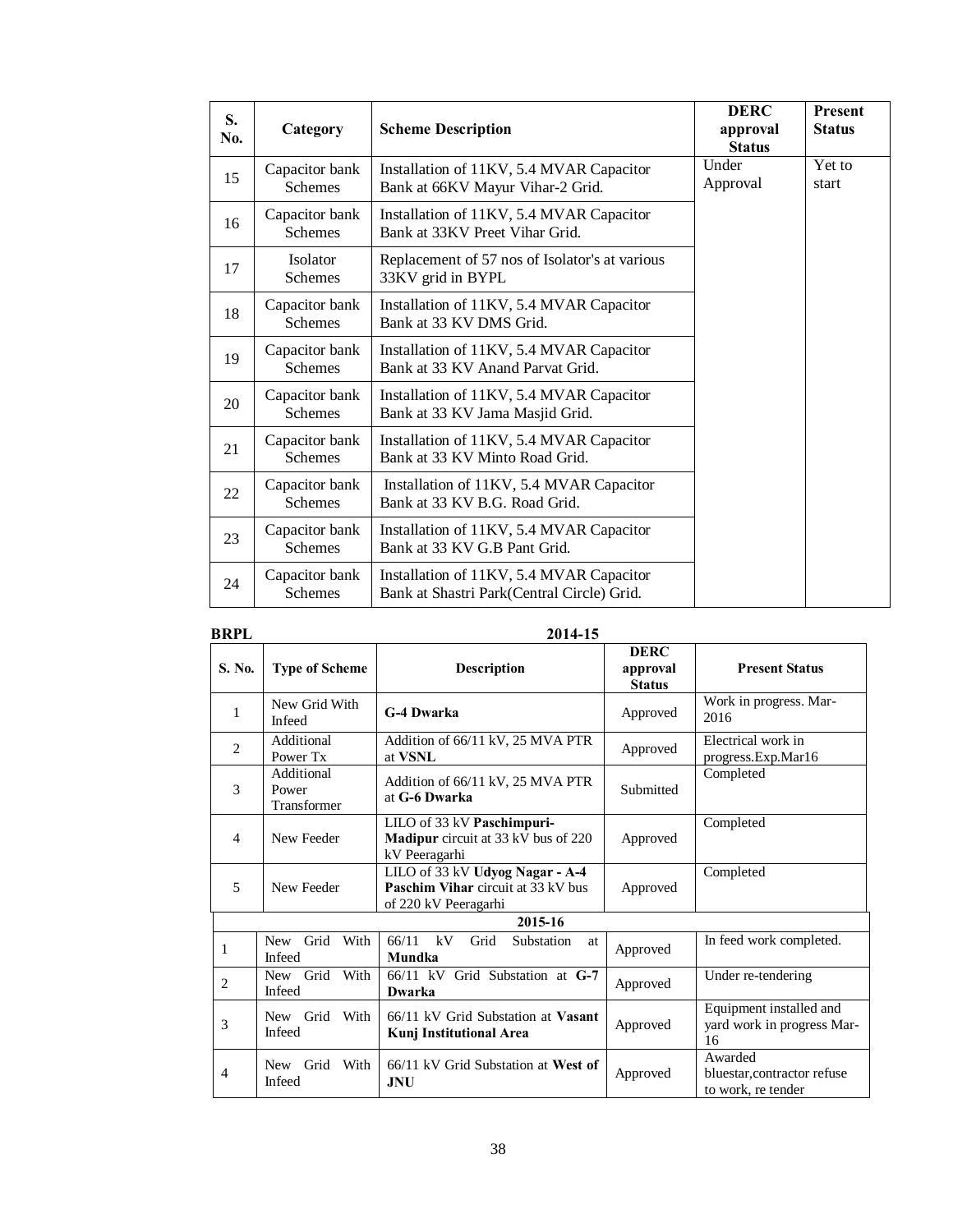| S.              |                                   |                                                      | <b>DERC</b>   | <b>Present Status</b>      |
|-----------------|-----------------------------------|------------------------------------------------------|---------------|----------------------------|
| No.             | <b>Type of Scheme</b>             | Description                                          | approval      |                            |
|                 |                                   |                                                      | <b>Status</b> |                            |
| 5               | Grid With<br><b>New</b><br>Infeed | 66/11<br>kV<br>Grid<br>Substation<br>at<br>Meethapur | Approved      | Under award                |
|                 |                                   | 33/11 kV Grid Substation at A-43                     |               | Work in progress           |
| 6               | New Grid With                     | Mayapuri + Infeed from 220 $kV$                      | Approved      | Target:Feb-16              |
|                 | Infeed                            | Naraina                                              |               |                            |
| $\overline{7}$  | New Grid With                     | 66/11<br>kV<br>Grid<br>Substation<br>at              | To<br>be      | Work in progress           |
|                 | Infeed                            | <b>Fatehpur Beri</b>                                 | Approved      | Target:March-16            |
|                 |                                   | Laying of 2 Nos. 33kV 3x400sq.mm.                    |               | 50% work completed         |
| 8               | New Feeder                        | <b>XLPE</b><br>Cable<br>from<br>proposed             | Approved      | , Work in progress         |
|                 |                                   | 220/33kV AIIMS Trauma Centre                         |               | Target:Feb-16              |
|                 |                                   | to IIT Grid s/stn.                                   |               |                            |
|                 |                                   | Laying of 33 kV double circuit                       |               | Work to be take up         |
|                 |                                   | comprising 2x3Cx400 sq.mm XLPE                       | To<br>be      |                            |
| 9               | New Feeder                        | Cables<br>from<br>Paschim                            | Approved      |                            |
|                 |                                   | Vihar/Chaukhandi<br>DC<br>to<br>Janakpuri            |               |                            |
|                 | Additional                        | Additional Power Transformer<br>at                   | To<br>be      | Scheme under revision      |
| 10              | Transformer                       | Kilokari                                             | submitted     |                            |
|                 |                                   | Laying of One 33 kV Circuit each to                  |               | Bay to be allotted by DTL, |
|                 |                                   | Defence Colony, Lajpat Nagar,                        | To<br>be      | In principal Itøs agreed   |
| 11              | New Feeder                        | <b>NDSE</b> and Hudco from AIIMS                     | submitted     |                            |
|                 |                                   | <b>Trauma Centre</b>                                 |               |                            |
|                 | Additional                        | Additional Power Transformer at A-                   | To<br>be      | Work to be take up         |
| 12              | Transformer                       | <b>4 Paschim Vihar</b>                               | submitted     |                            |
|                 |                                   | 2016-17                                              |               |                            |
| $\mathbf{1}$    |                                   | 33/11 kV Grid Substation at Okhla Phase 3            |               | Approved                   |
| $\overline{c}$  | New Grid With<br>Infeed           | 66/11 kV Grid Substation at Jasola Media Centre      |               | Approved                   |
| 3               |                                   | 33/11 kV Grid Substation at Court Complex Saket      |               | Approved                   |
| $\overline{4}$  |                                   | Additional Power Transformer at Malviya Nagar        | Approved      |                            |
| 5               | Additional<br>Power               | Additional Power Transformer at Andheria Bagh        |               | Approved                   |
| 6               |                                   | Additional Power Transformer at C-DOT                |               | Not approved               |
|                 |                                   | Laying of 12 Nos. D/C 1x630sq.mm. XLPE U/G           |               |                            |
| 7<br>New Feeder |                                   | Cable from 220kV s/stn. Sarita Vihar to LILO         |               | Approved                   |
|                 |                                   | 66kV tower opp. Asia Pacific Inst. Jasola.           |               |                            |
|                 |                                   | Laying of 2Nos. 33kV XLPE Cable of Size              |               |                            |
|                 |                                   | 3X400Sq.mm. Between I.P. Stn. (Bay No.7) to          |               |                            |
| 8               | New Feeder                        | 33kV Exhibition-I Grid S/Stn. and balance from       |               | Approved                   |
|                 |                                   | 1No. 33k 3CX400Sq.mm.(Existing) Railway Work         |               |                            |
|                 |                                   | shop to Exhibition-I S/Stn                           |               |                            |

## **3.3 SURRENDER OF POWER FROM VARIOUS SOURCES FOR OPTIMIZATION OF POWER PURCAHSE COST.**

On the advise of Govt. of NCT of Delhi, on 27.03.2015, a meeting of DPPG members, DTL and SLDC held in the Conference Hall of SLDC to discuss and decide about the issue of surrender of power from various sources beyond 31.03.2015. The gist of broad discussions and decisions are as under:-

#### **a) RPH Station**

The State Government was requested to close down RPH Plant forever from 01.10.2015 considering the age of the plant, environmental conditions and cost of the generation which is about Rs. 5.75 per unit.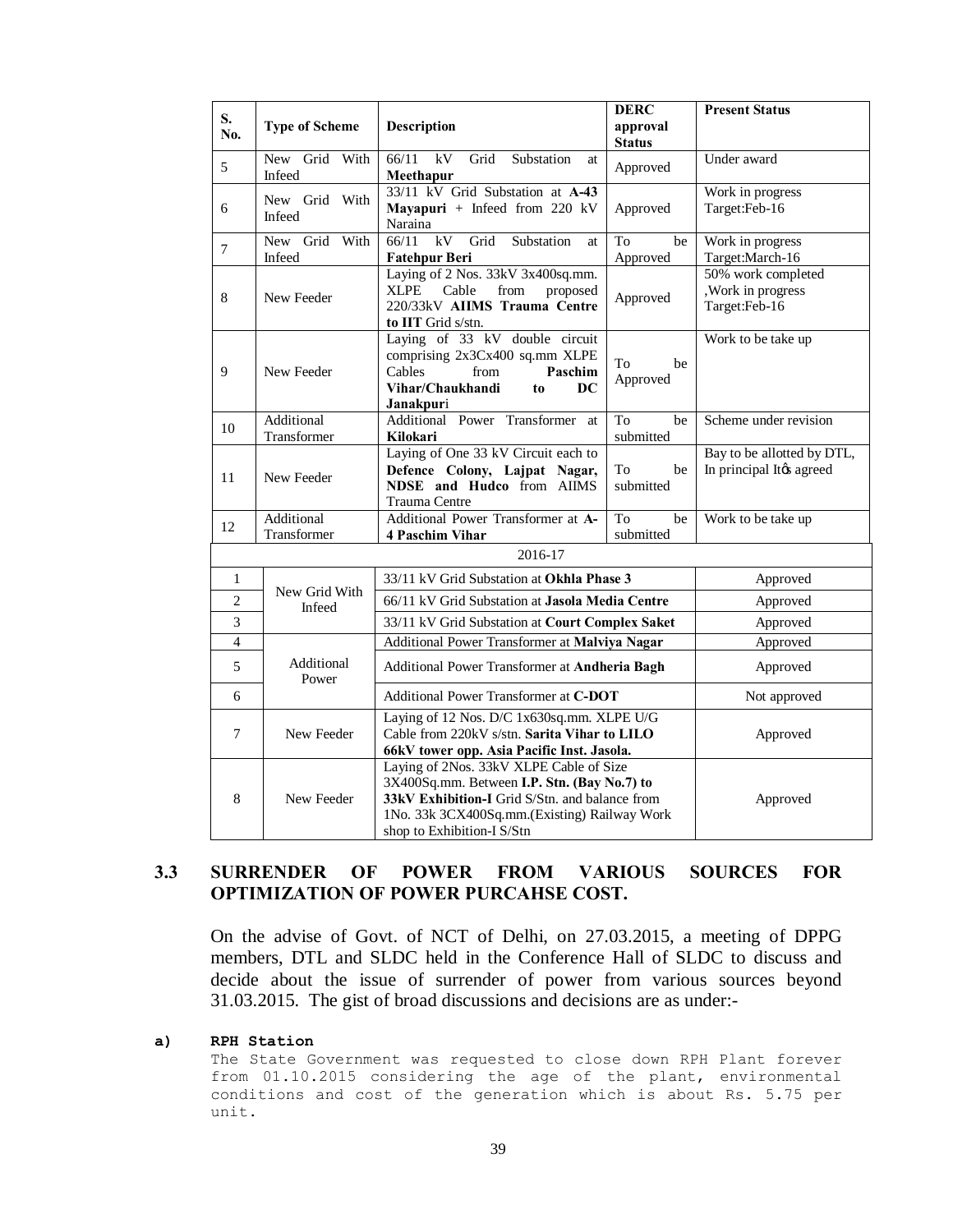#### **b) Pragati Stage-I**

Full generation of Pragati Stage-1 be maintained during summer months and from October to March, the entire gas allocation of Pragati Station be diverted to Bawana for better utilization. After the commissioning of 400kV RPH System, the entire station may be closed down if the generating company could not assure cheap gas to run the plant.

#### **c) IPGCL's GT Station**

The Government may take a call of closure of the station considering black start facility available with the station.

#### **d) BTPS**

The State Govt may consider to request the Central govt. to decommission Stage-1units (95MW capacity of each three units) from October 2015. 210MW units be closed down after the commissioning of 400kV ISTS Tuglakabad.

The State Government was also requested to request NTPC not to infuse additional funds for renovation and modernization of Stage-II units whose expenditure was expected to Rs. 741 Crores as approved by CERC in its order dated 12.05.2011 in Petition No. 324/2009 as the overall cost of the power from the station is nearly Rs. 6/unit.

#### **e) Rithala Station**

Rithala Station was commissioned in the year 2011. Since last two years, there was not generation due to non availability of gas. The fixed cost of the station is Rs. 90 Crores per annum as per the tariff petition filed before DERC.

TPDDL was requested to decommission the plant immediately to ease the burden of fixed charges on consumers without any generation.

#### **f) Interstate Generation**

- i) The entire allocation of Delhi from Anta, Auriya and Dadri Gas Stations to be reallocated to needy states forever from October 2015.
- ii) 125MW (NDMC share) of Dadri (Thermal)-I be reallocated to needy states from October to March.
- iii) 400MW (share of TPDDL and BRPL) from Dadri Thermal Stage-II be reallocated to needy states from October to March.
- iv) All the Distribution Companies should make sufficient arrangements of power to meet the demand in the event of reallocation of power as mentioned above to avoid any load shedding in Delhi.
- v) SLDC was advised to intimate the above decisions to the State Govt.

**GCC was of the view that the agenda is not in the purview of GCC and advise not to include the above issues i.e. surrender of power from various sources in GCC. Accordingly, the agenda item would not be the part of next GCC.**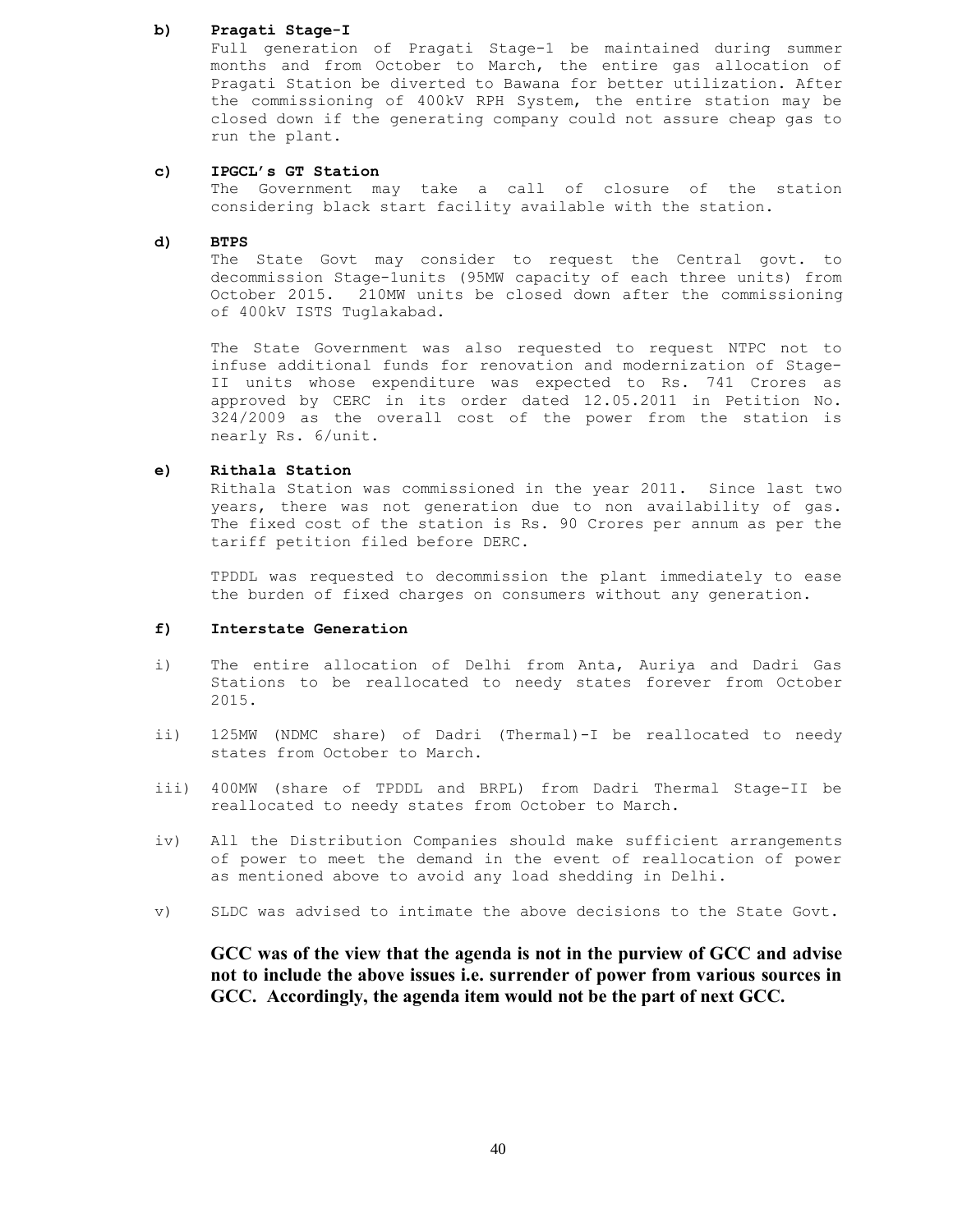## **3.4 IMMEDIATE REVIVAL OF 400KV CABLES EMANATING FROM BAMNAULI S/STN.**

PPCL in connection with their upcoming Bamnauli CCGT Station has converted the overhead portions of all 400kV transmission lines emanating from 400kV Bamnauli S/Stn to cable and commissioned as under

| S.          | Name of the Cable  | portion                                    | Present status                          |
|-------------|--------------------|--------------------------------------------|-----------------------------------------|
| $\mathbf N$ | Circuit            | commissioned on                            |                                         |
|             | 400kV Bamnauli ó   |                                            | Ckt-I charged on cable on $04.11.15$ at |
|             | Jhatikara Ckt-I    |                                            | 18.44hrs.                               |
| 2           |                    | 400kV Bamnauli 6   19.42hrs. on 21.12.2013 | Ckt-II charged on cable on 20.11.15 at  |
|             | Jhatikara Ckt-II   |                                            | 18.48hrs                                |
| 3           | 400kV Bamnauli ó   |                                            | Ckt. Charged on 22.08.15                |
|             | Ballabhgarh Ckt-II |                                            |                                         |

## **3.5 CAPACITOR INSTALLATION PLAN**

The present capacitor position in Delhi is as under:-

As on 31.12.2015

| <b>Utility</b>                          | <b>Installed capacity</b><br>in MVAR (HT) | Installed in capacity in<br><b>MVAR (LT)</b> | <b>Total</b> |
|-----------------------------------------|-------------------------------------------|----------------------------------------------|--------------|
| <b>BYPL</b>                             | 885.39                                    | 102                                          | 987.39       |
| <b>TPDDL</b>                            | 766.18                                    | 119                                          | 885.18       |
| <b>NDMC</b>                             | 253.78                                    | 24.29                                        | 278.07       |
| <b>DTL</b>                              | 753.52                                    | $\theta$                                     | 753.52       |
| <b>BRPL</b>                             | 1221.29                                   | 241.8                                        | 1463.09      |
| <b>RPH</b>                              | 20.0                                      | 0                                            | 20.0         |
| <b>MES</b>                              | 20.1                                      | 0                                            | 20.1         |
| Total                                   | 3920.26                                   | 487.09                                       | 4407.35      |
| Requirement as per<br><b>NRPC Study</b> | 4594                                      |                                              |              |

|         |  |  |  | The utilities updated the position of additional capacitors in the last meeting as |  |  |  |
|---------|--|--|--|------------------------------------------------------------------------------------|--|--|--|
| under:- |  |  |  |                                                                                    |  |  |  |

| Utility | Planning for<br>installation of<br>additional<br>capacity<br>in<br>MVAR<br>(HT<br>level)<br>2013-14 | Installed so<br>far<br>in MVAR | Position informed in $12th$ GCC<br>meeting                                                                                                                                                                                                                                                                                                                                                                                                                                               | Status as on date                                                                                                                                                                                                                                                                                                                                                                                           |
|---------|-----------------------------------------------------------------------------------------------------|--------------------------------|------------------------------------------------------------------------------------------------------------------------------------------------------------------------------------------------------------------------------------------------------------------------------------------------------------------------------------------------------------------------------------------------------------------------------------------------------------------------------------------|-------------------------------------------------------------------------------------------------------------------------------------------------------------------------------------------------------------------------------------------------------------------------------------------------------------------------------------------------------------------------------------------------------------|
| TPDDL.  | 72.2                                                                                                | 36                             | 1.4.8MVAR installed at Bawana<br>-7 but not yet energized<br>2. 9.6MVAR to be installed at<br>Rani Bagh C.C. in FY 13-14<br>with new grid.<br>3. 4.8MVAR installed with new<br>transformer at Rohini -23 but not<br>yet energized<br>4. 4.8MVAR to be installed at<br>Shalimarbagh FC in FY 13-14<br>with new transformer which is<br>yet to be commission.<br>5. 10.08MVAR installed at RG-<br>28 S/Stn but not yet energized.<br>6. 4.8MVAR installed at A-21<br>but not yet energized | <b>1.At BWN-7:</b> Charged in May 2015.<br>2. At Ranibagh CC, RG-23, RG-28<br><b>SMB-FC:</b> To be connected later due to<br>less load.<br>3. At A-21 Naraina: Already connected in<br>Sept- $2014$ .<br>4. At BWN-1: will be connected in Dec<br>2015<br>5. At MDT: One shunt Cap charged in<br>May 2015 and second charged in June<br>2015.<br>Bawana<br>Ph-II No.-1: Grid not<br>6.<br>commissioned yet. |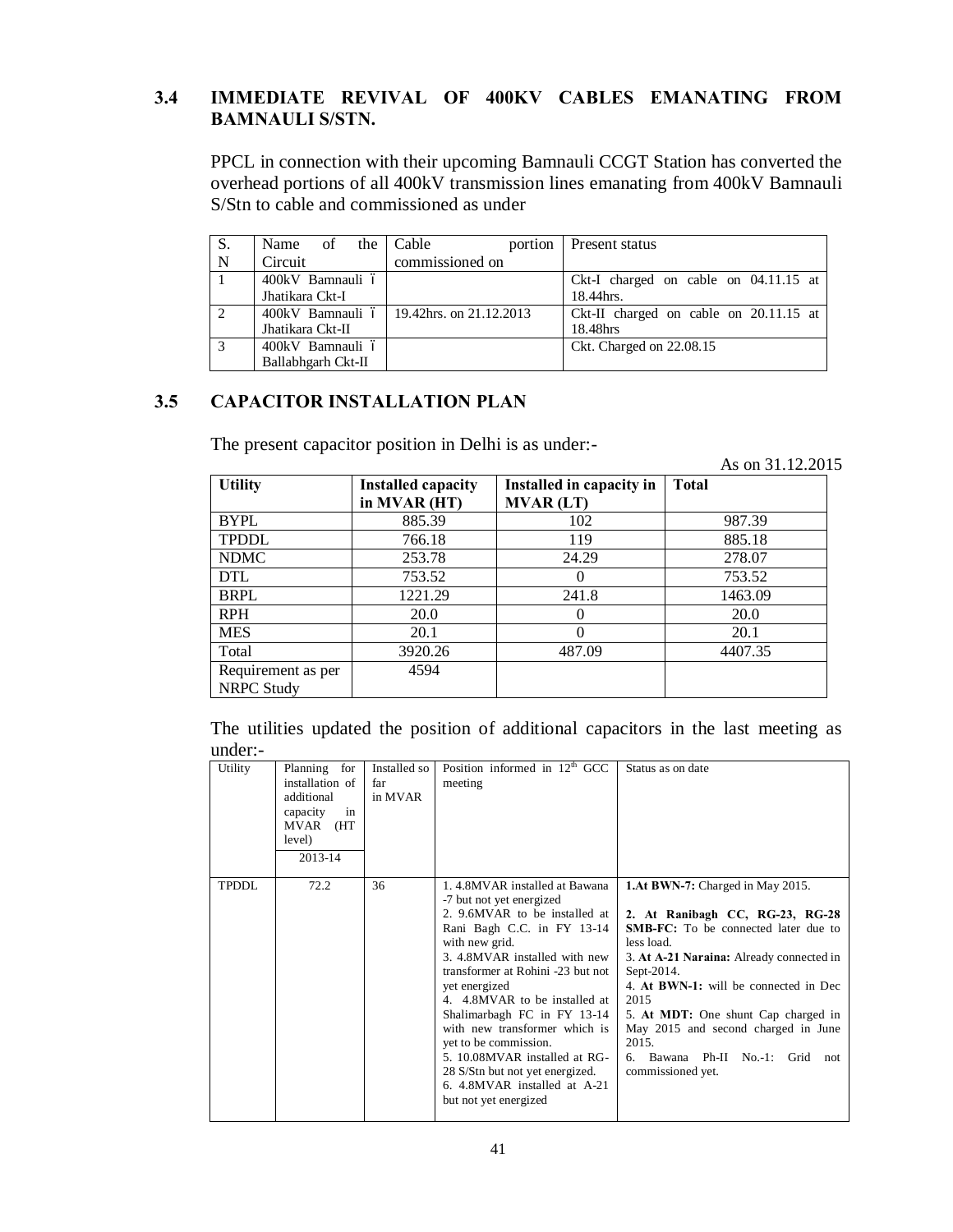| <b>Utility</b> | <b>Planning for</b><br>installation<br>of additional<br>capacity in<br>MVAR (HT<br>level)<br>2013-14 | Installed<br>$\bf{S0}$<br>far<br>in<br>MVAR | <b>Position informed in</b><br>12th GCC meeting                                                                                                                                                                                             |                                                                                | Status as on date                                                                                                                                                            |                                                                                                                                                                                                                                        |
|----------------|------------------------------------------------------------------------------------------------------|---------------------------------------------|---------------------------------------------------------------------------------------------------------------------------------------------------------------------------------------------------------------------------------------------|--------------------------------------------------------------------------------|------------------------------------------------------------------------------------------------------------------------------------------------------------------------------|----------------------------------------------------------------------------------------------------------------------------------------------------------------------------------------------------------------------------------------|
|                |                                                                                                      |                                             | 10.8MVAR to be<br>7.<br>installed at Bawana óI in<br>FY 13-14 with new grid.<br>8. 10.8MVAR installed<br>at Model Town but not<br>yet energized<br>9.10.8MVAR to be<br>installed at Bawana<br>Phase -2 No. 1 in FY 13-<br>14 with new grid. |                                                                                |                                                                                                                                                                              |                                                                                                                                                                                                                                        |
| <b>BRPL</b>    | 167.4                                                                                                | 10.8                                        | Additional 256.4MVAr<br>capacity is planned to be<br>added at LT level in<br>2013-14. Further<br>10.8MVAR added at<br>GGSH S/stn on<br>13.02.2013                                                                                           | awaited.                                                                       | Dwarka & Mundka by Oct ó 2016.                                                                                                                                               | DERC approval for LT Capacitor (256.4 MVAr) is<br>21.6 MVAr Capacitor commissioned at Hastsal<br>Grid in June 2013. 21.6 MVAr Capacitor<br>commissioned at DJB Najafgarh. 43.2 MVAr<br>Capacitor is expected to be commissioned at G-4 |
| <b>BYPL</b>    | 108                                                                                                  | 5.4                                         | Approval for 32.4MVAr<br>already<br>been<br>has<br>DERC.<br>accorded<br>by<br>5.4MVAR added at Jama<br>Masjid<br>$S/\mathrm{stn}$<br>$_{\rm on}$<br>12.06.12.                                                                               | S<br>N<br>$\mathbf{1}$<br>$\overline{c}$<br>3<br>$\overline{4}$<br>5<br>6<br>7 | New Kondli S/Stn at 11kV side.<br>commission by March 2015<br>S/Stn<br><b>DDU</b> Marg<br>Kanti Nagar<br>Khichripur<br>CBD-II<br>Delhi Gate<br>$GH-1$<br>Bhagirathi<br>Total | 10.8MVAr capacity has been added up at 66kV<br>The following plan has already been drawn out to<br>Capacity at 11kV in<br><b>MVAR</b><br>10.8--commissioned<br>5.4-Commissioned<br>5.4<br>5.4-Commisioned<br>5.4<br>5.4<br>5.4<br>43.2 |
| <b>MES</b>     | $\overline{a}$                                                                                       | $\overline{\phantom{a}}$                    | The installed capacity<br>21.1MVAR is sufficient<br>to meet the load of MES.<br>However<br>voltage<br>for<br>regulation<br>they<br>have<br>planned<br>additional<br>capacity at LT level for<br>2013-14.                                    |                                                                                |                                                                                                                                                                              |                                                                                                                                                                                                                                        |
| Total          | 473.6                                                                                                | 97.56                                       |                                                                                                                                                                                                                                             |                                                                                |                                                                                                                                                                              |                                                                                                                                                                                                                                        |

The study for requirement of capacitors and reactors at 220kV Level for NCR Delhi was got carried out by CPRI which indicated that the reactive power compensation in Delhi is more than adequate. The report was accepted by all the stake holders of Delhi. However, as far as installation of reactors is concerned, the validation of network has been done by Planning Department of DTL and submitted to power grid which will carry out the requirement of reactors based on the validated network data.

## **3.6 REPLACEMENT OF CONDUCTORS OF 220KV NARELA – ROHTAK ROAD DOUBLE CKT LINE.**

It has been apprised in  $11<sup>th</sup>$  GCC meeting that outlet from the 400kV ISTS at Inderlok (earlier Karampura) to 220kV Rohtak Road S/Stn. is proposed to be established by 2015-16. As such, the proposal of LILO of 220kV Wazirpur - Peeragarhi (one circuit) at Rohtak Road is dropped. BBMB was approached for re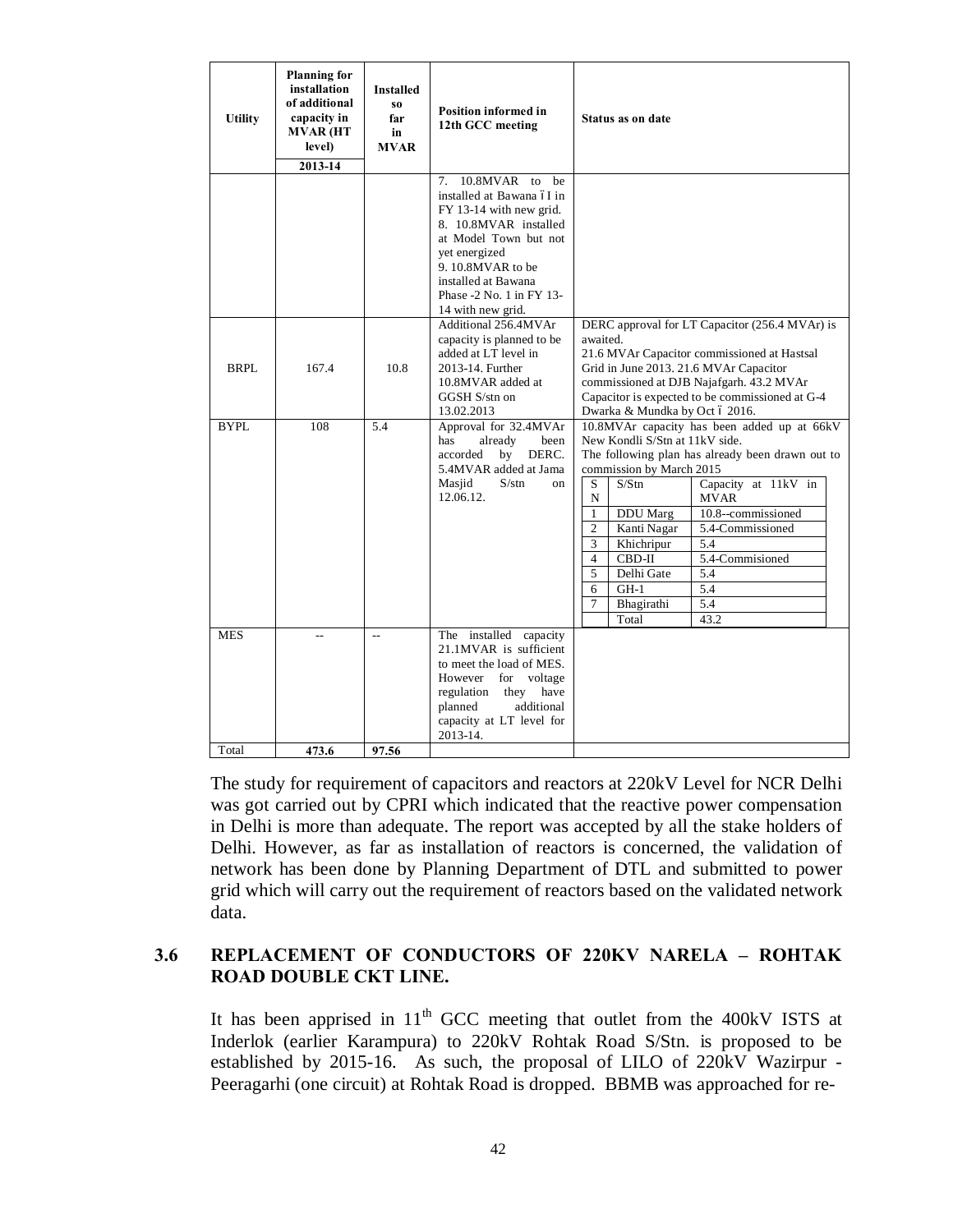conductoring of existing 220kV Narela - Rohtak Road D/C Line with HTLS conductors. However, BBMB representative informed that DTL may carry out reconductoirng work of the line but the ownership of the line will remain under BBMB.

**GCC advised the Planning Department of DTL to take up the matter with CEA and explore the possibility of re-conducting of 220kV Narela – Rohtak Road Ckt-I & II**.

## **3.7 SHUT-DOWN OF TRANSMISSION / DISTRIBUTION LINES TO BE AVAILED BY DMRC**

Summer season has passed and summer peak demand has already been lowered. DMRC may give their plans for shut-downs during the period October to March for any expansion of DMRC network.

**As no representative from DMRC attended the meeting, the issue could not be discussed.** 

## **3.8 NON USAGE OF BAYS ALLOTTD TO VARIOUS UTILITIES FROM DTL SUB-STATIONS.**

The position of unutilized bays at various newly commissioned DTL sub-stations was updated by the utilities in the last meeting are as under:

| S              | Name of   | Details of non utilization of bays |                          |               |            |                                                                                       |  |  |  |
|----------------|-----------|------------------------------------|--------------------------|---------------|------------|---------------------------------------------------------------------------------------|--|--|--|
| N.             | 400/220k  | Voltag                             | Name of bay              | Name of the   | Original   | <b>Present status</b>                                                                 |  |  |  |
|                | V S/Stns. | e level                            |                          | utility<br>to | allocation |                                                                                       |  |  |  |
|                |           |                                    |                          | whom<br>the   | date       |                                                                                       |  |  |  |
|                |           |                                    |                          | is<br>bay     |            |                                                                                       |  |  |  |
|                |           |                                    |                          | allocated     |            |                                                                                       |  |  |  |
| 1              | 220kV     | 33kV                               | 1. Race Course           | <b>NDMC</b>   | 19.11.09   | 1.80% work has been completed. Work is                                                |  |  |  |
|                | Trauma    |                                    |                          |               |            | held up due to non availability of cables                                             |  |  |  |
|                | Centre    |                                    |                          |               |            | which is being arranged on priority basis.                                            |  |  |  |
|                |           |                                    |                          |               |            |                                                                                       |  |  |  |
|                |           |                                    | 2 Jor Bagh<br>(Ali Ganj) | <b>NDMC</b>   | 17.06.11   | 2. Deposit work of CPWD.<br>Sub-station<br>work has been completed almost. 50% of the |  |  |  |
|                |           |                                    |                          |               |            | cable has been laid but work held up due to                                           |  |  |  |
|                |           |                                    |                          |               |            | non availability of cables which is being                                             |  |  |  |
|                |           |                                    |                          |               |            | arranged on priority basis.                                                           |  |  |  |
|                |           | 33kV                               | 3.11T                    | BRPL          |            | 3.40% Cabling work completed. Work has                                                |  |  |  |
|                |           |                                    |                          |               |            | been re-awarded and Road Cutting                                                      |  |  |  |
|                |           |                                    |                          |               |            | Permission is being pursued.                                                          |  |  |  |
|                |           |                                    | 4. Bhikaji cama          | BRPL          |            | 4. 33kV Bhijaki Cama Ckt has been charged                                             |  |  |  |
|                |           |                                    |                          |               |            | on 09.04.2015 on no load and there after                                              |  |  |  |
|                |           |                                    | $Total = 4$ Bays         |               |            | load was taken.                                                                       |  |  |  |
| $\overline{c}$ | 220kV     | 33kV                               | 1. Vidyut                | <b>NDMC</b>   | 19.11.09   | 1. Cabling work is held work for want of                                              |  |  |  |
|                | Electric  |                                    | <b>Bhawan</b>            |               |            | cable which is being arranged on priority                                             |  |  |  |
|                | Lane      |                                    | 2. Hanuman               |               |            | basis.                                                                                |  |  |  |
|                |           |                                    | Road                     |               |            | 2. The cable laying work almost completed.                                            |  |  |  |
|                |           |                                    |                          |               |            |                                                                                       |  |  |  |
|                |           |                                    | 3. Janpath Lane          |               |            | 3. Land allocation for Janpath Sub-station is                                         |  |  |  |
|                |           |                                    |                          |               |            | still awaited. However, it has been proposed                                          |  |  |  |
|                |           |                                    |                          |               |            | by NDMC to use this Bay for new proposed                                              |  |  |  |
|                |           |                                    |                          |               |            | 33kV Sub-station at Parliament Annexe for                                             |  |  |  |
|                |           |                                    |                          |               |            | which land has been allocated.                                                        |  |  |  |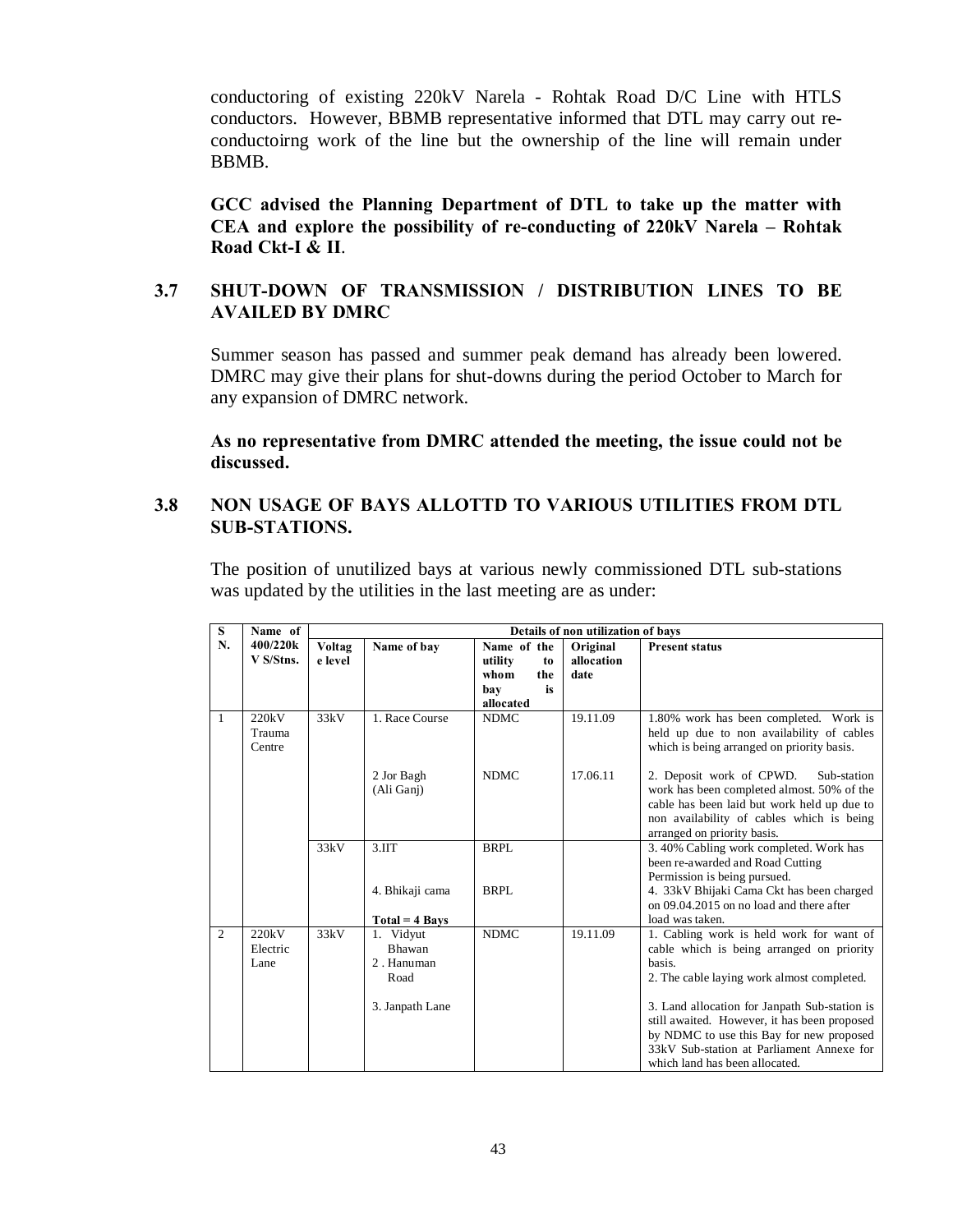| S              | Name of                         | Details of non utilization of bays |                                                                                                                                                                         |                                                                       |                                |                                                                                                                                                                                                                                                                                                                                                                                                                                                                                                                                                                                                                                  |  |
|----------------|---------------------------------|------------------------------------|-------------------------------------------------------------------------------------------------------------------------------------------------------------------------|-----------------------------------------------------------------------|--------------------------------|----------------------------------------------------------------------------------------------------------------------------------------------------------------------------------------------------------------------------------------------------------------------------------------------------------------------------------------------------------------------------------------------------------------------------------------------------------------------------------------------------------------------------------------------------------------------------------------------------------------------------------|--|
| N.             | 400/220k<br>V S/Stns.           | <b>Voltag</b><br>e level           | Name of bay                                                                                                                                                             | Name of the<br>utility<br>to<br>whom<br>the<br>bay<br>is<br>allocated | Original<br>allocation<br>date | <b>Present status</b>                                                                                                                                                                                                                                                                                                                                                                                                                                                                                                                                                                                                            |  |
|                |                                 |                                    | 4 Church Road<br>5<br>Delhi<br>High<br>Court                                                                                                                            |                                                                       |                                | 4. Bay allocated to DMRC by NDMC for<br>their upcoming project in Ph-3<br>5. The land allocation for the S/stn at Delhi<br>High Court premises has not been obtained<br>so far. However, NDMC is planning to<br>terminate the cable at some other S/stn<br>which is under planning stage.                                                                                                                                                                                                                                                                                                                                        |  |
| 3              | 220kV<br><b>DSIDC</b><br>Bawana | 66kV                               | $Total = 5$ Bays<br>1 Bawana-7<br>2 Bawana-7<br>$Total = 4 \, Bays$                                                                                                     | TPDDL                                                                 | 19.11.09                       | DERC has approved the scheme in 2012. It<br>is a deposit work of DSIIDC. Further,<br>DSIDC has yet to deposit the amount for<br>which demand note has already been raised.<br>One of the Bays allotted for Bawana-7 S/stn<br>has been allotted to the upcoming MSW<br>plant. This bay would be established by the<br>time of commissioning of Bawana-7 S/stn.                                                                                                                                                                                                                                                                    |  |
| $\overline{4}$ | 220kV<br>Rohini-II              | 66kV                               | 1 RG-30-I<br>2 RG-30-II<br>$Total = 2 \, Bays$                                                                                                                          | <b>TPDDL</b>                                                          | 31.05.12                       | Scheme has been approved by DERC in<br>November 2014. It is a deposit work of<br>DDA. Demand note has been raised to<br>DDA. DDA has yet to deposit the amount.<br>First TPDDL would connect both bay of<br>Rohini-2 to RG-34 Grid and then TPDDL<br>will LILO at RG-30.<br>66kV RG-I Ckt-I charged on 25.02.2016 at<br>20.20hrs. and Ckt-II charged on 25.02.2016<br>at 12.15hrs.                                                                                                                                                                                                                                               |  |
| 5              | 400kV<br>Mundka                 | 66kV                               | 1.66kV Mundka<br>Ckt-I<br>2.66kV Mundka<br>$Ckt-II$<br>3.66kV Bakar<br>wala ckt-I<br>4.66kV Bakar<br>wala ckt-II<br>5.66kV Paschim<br>Vihar<br>Total = 5 Bays<br>1.66kV | <b>BRPL</b><br>TPDDL                                                  | 19.11.09<br>19.11.09           | 1 & 2<br>66kV Mundka Ckt-I charged on 06.01.2016<br>and Ckt-II charged on 20.11.2016<br>3&4.<br>Bakkarwala grid shall be a deposit work of<br>DDA. Construction of Grid has not been<br>taken up as development in the area is slow<br>and hence the load requirement has not come<br>up.<br>5. Scheme for 66 kV circuit was dropped as<br>the route length of the circuit is approx 18<br>Km, which is considered to be non-<br>maintainable.<br>This bay is being planned to utilise for<br>upcoming Grid at Dichaun Kalan, for which<br>the scheme is under approval by DERC.<br>1 Being the less priority item as Mangolpuri |  |
| 6              | 400kV                           | 66kV                               | Mangolpuri-II<br>2.66kV<br>Kirari<br>Sultan Puri Ckt.-I<br>3.66kV<br>Kirari<br>Sultan Puri Ckt.-II<br>$Total = 3 \; Bays$<br>2 bays - DMRC                              | <b>DMRC</b>                                                           | 12.04.10                       | S/Stn. has Sufficient in feed capacity the<br>scheme has been shifted for 2016-17 Capex<br>schemes.<br>For 2&3 the Sub-stn is envisaged in 2015-16<br>and by the time the Ckt would be readied.<br>The matter has been taken up with Delhi<br>Govt for allocation of land for establishment<br>of 66kV Grid S/Stn. As on date, land has<br>not been allocated by Delhi Govt.<br>DMRC for Phase-III expansion.                                                                                                                                                                                                                    |  |
|                | Harsh<br>Vihar                  |                                    |                                                                                                                                                                         |                                                                       |                                |                                                                                                                                                                                                                                                                                                                                                                                                                                                                                                                                                                                                                                  |  |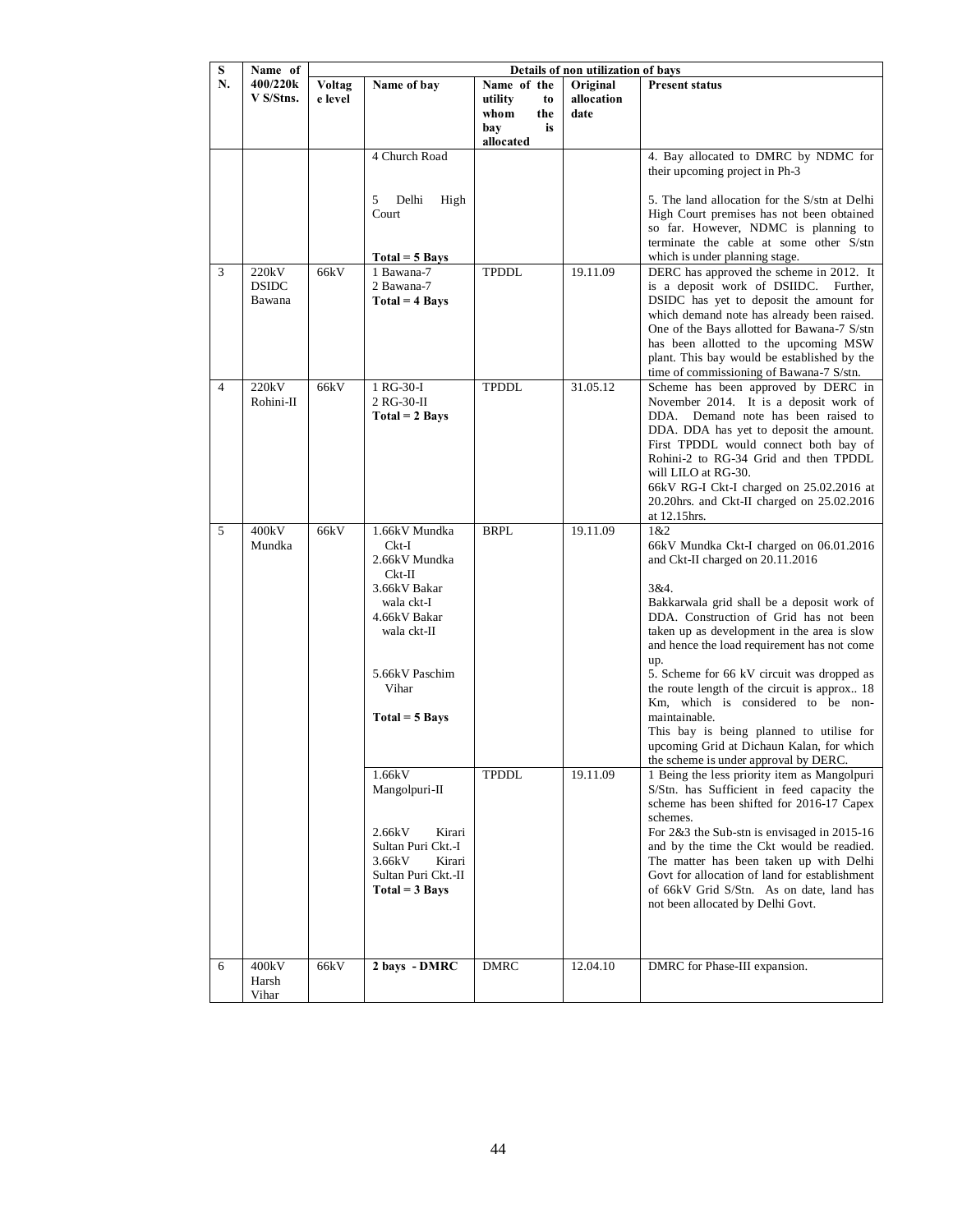| S      | Name of                 | Details of non utilization of bays |                                                                                                                                                                                                                                                                               |                                                                       |                                |                                                                                                                                                                                                                                                                                                                                                                                           |  |
|--------|-------------------------|------------------------------------|-------------------------------------------------------------------------------------------------------------------------------------------------------------------------------------------------------------------------------------------------------------------------------|-----------------------------------------------------------------------|--------------------------------|-------------------------------------------------------------------------------------------------------------------------------------------------------------------------------------------------------------------------------------------------------------------------------------------------------------------------------------------------------------------------------------------|--|
| N.     | 400/220k<br>V S/Stns.   | Voltag<br>e level                  | Name of bay                                                                                                                                                                                                                                                                   | Name of the<br>utility<br>to<br>whom<br>the<br>is<br>bay<br>allocated | Original<br>allocation<br>date | <b>Present status</b>                                                                                                                                                                                                                                                                                                                                                                     |  |
| $\tau$ | 220kV<br>Peeragar<br>hi | 220/33<br>kV                       | 1 Rani Bagh Ckt<br>2 Sudarshan Park<br>$Total = 2 \, Bays$<br>Paschimpuri<br>1<br>$Ckt-I$<br>2<br>Paschimpuri<br>$Ckt-II$<br>3 Vishal Ckt<br>4 Madipur Ckt<br>5 Udyog Nagar<br>Ckt<br>A-4 Paschim<br>6<br>Vihar Ckt<br>7 Peeragarhi Ckt-I<br>8 Peeragarhi Ckt-<br>$_{\rm II}$ | <b>TPDDL</b><br>BRPL                                                  | 12.04.10                       | 1 The S/Stn and both the cables have been<br>charged. About 12-15 MW load is taken at<br>Ranibagh CC Ckt<br>2 Under tending process<br>Paschimpuri & Vishal circuits have been<br>commissioned.<br>E Other cable works are completed<br>energisation pending.<br>$\hat{E}$ Peeragarhi ó I & II shall be taken up with<br>construction of 33kV Peeragarhi grid at the<br>same plot by BRPL |  |
|        |                         |                                    | $Total = 8$ Bays                                                                                                                                                                                                                                                              |                                                                       |                                |                                                                                                                                                                                                                                                                                                                                                                                           |  |

## **3.9 LONG OUTAGE OF ELEMENTS OF DELHI POWER SYSTEM**

The status of long outage of elements was perused as under:-

| Sr. No.  | Name of feeder                | Name of | Date<br>of | Time of | Reasons                                                         |
|----------|-------------------------------|---------|------------|---------|-----------------------------------------------------------------|
|          |                               | Utility | outage     | outage  |                                                                 |
| Т        | 400kV<br>BAMNAULI<br>ó        | DTL     | 10.11.15   | 16.25   | Circuit charged on ERS on 18.11.2015 and charged on normal      |
|          | <b>BALLABHGARH CKT-I</b>      |         |            |         | towers on 18.12.2015                                            |
| 2        | 220KV MAHARANI BAGH           | DTL     | 17.04.15   | 18.42   | CABLE DAMAGED DURING DIGGING BY MTNL.                           |
|          |                               |         |            |         |                                                                 |
|          | <b>6 ELECTRIC LANE CKT-II</b> |         |            |         |                                                                 |
| 3        | 220KV MEHRAULI ó DIAL         | DTL     | 05.11.15   | 03.10   | Charged on 02.01.2016                                           |
|          | CKT-I                         |         |            |         |                                                                 |
| 4        | 220KV AND 66KV BUS            | DTL.    | 14.09.13   | 03.10   | CONTRACTUAL ISSUE WITH CONTRACTOR.                              |
|          | <b>COUPLERS AT ROHINI-II</b>  |         |            |         |                                                                 |
| 5        | 220KV PRAGATI ó SARITA        | DTL.    | 30.10.15   | 12.40   | Charged on 10.11.2015                                           |
|          | <b>VIHAR CKT-II</b>           |         |            |         |                                                                 |
| 6        | 66KV VASANT KUNJ ó            | BRPL.   | 13.01.14   | 17:20   | Contract is to be awarded for laying new cable. Expected by     |
|          | RIDGE VALLEY CKT-II           |         |            |         | 31.05.2016.                                                     |
| 7        | 33KV BAY -3 (IP - KILOKRI)    | BRPL    | 22.02.11   | 13:10   | Clearance from Railways for laying of Underground cables near   |
|          |                               |         |            |         | Bhairon Road is pending. GCC advised BRPL to inform DTL         |
|          |                               |         |            |         | after awarding of the said work.                                |
| 8        | 33KV NIZAMUDDIN 6             | BRPL.   | 20.01.15   | 14.00   |                                                                 |
|          | <b>EXHIBITION GROUND-I</b>    |         |            |         | Put off due to frequent cable faults                            |
|          | CKT.                          |         |            |         |                                                                 |
| 9        | 33KV RIDGE VALLEY ó           | BRPL.   | 08.02.15   | 10.30   | Breaker faulty. To be revamped by including in GIS. Expected    |
|          | KHEBAR LINE CKT-I             |         |            |         | by 31.03.2016.                                                  |
|          |                               |         |            |         |                                                                 |
| $10^{-}$ | 33KV JNU 6 ADHCHINI 6 IIT     | BRPL    | 11.09.15   | 16.40   | T-Off Adchini portion cable faulty-Crossing permission Awaited. |
|          | CKT.                          |         |            |         |                                                                 |
| ╥        | 10MVA PR. TR AT PALAM         | BRPL.   | 15.10.15   | 13.15   | Energised on Oct-15                                             |
| 12       | 20MVA PR. TR.-III AT C-       | BRPL    | 12.11.15   | 06.53   | Under shut-down. Expected by 30.04.2016.                        |
|          | <b>DOT</b>                    |         |            |         |                                                                 |
| 13       | 33KV BAY-1 (IP 6              | BRPL    | 19.11.15   | 19.20   | Jumper snapped, Energised on 20/11/2015 at 12:40                |
|          | <b>KILOKARI</b> )             |         |            |         |                                                                 |
|          |                               |         |            |         |                                                                 |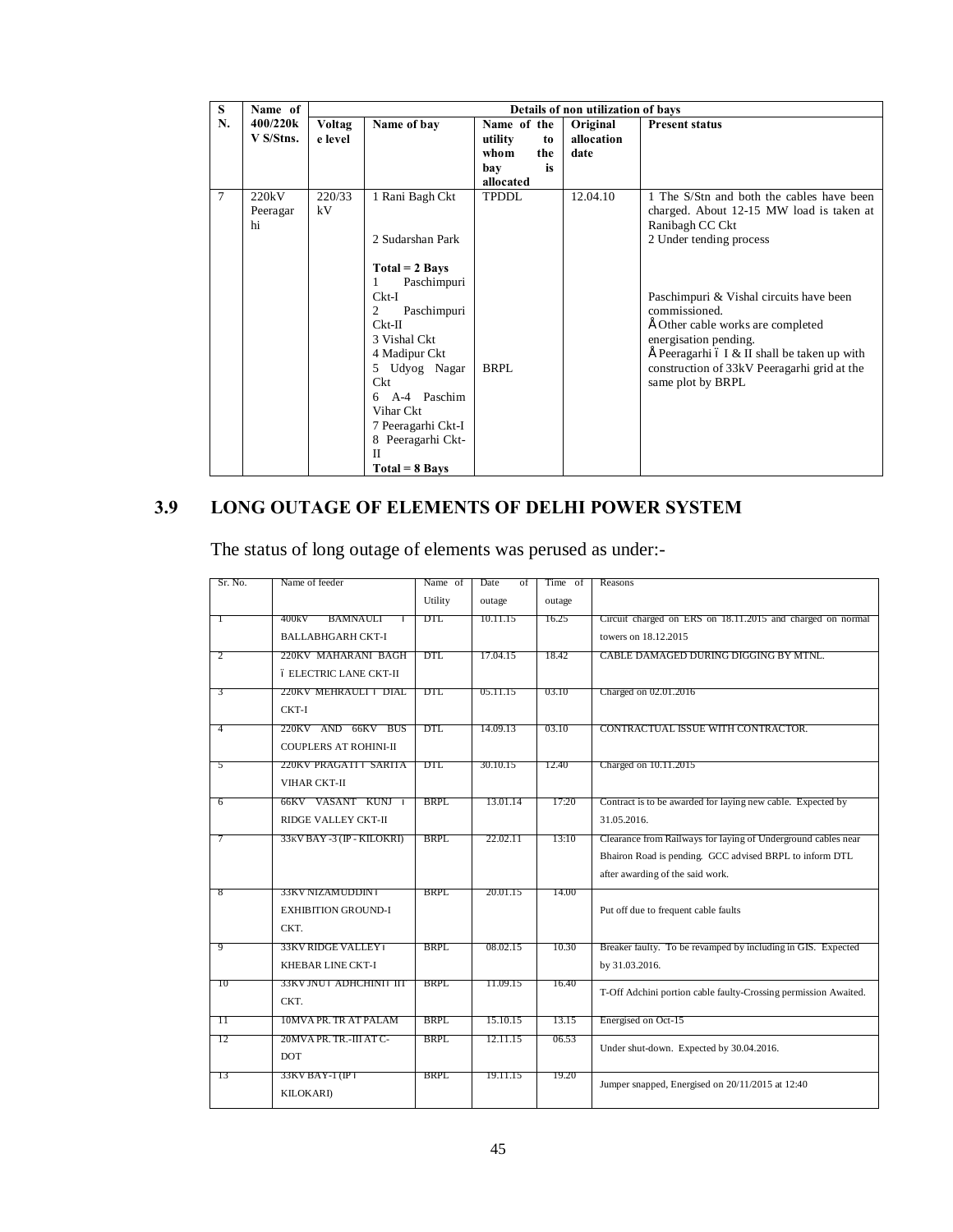| Sr. No.         | Name of feeder              | Name of | <b>Date</b><br>of | Time of | Reasons                                                       |
|-----------------|-----------------------------|---------|-------------------|---------|---------------------------------------------------------------|
|                 |                             | Utility | outage            | outage  |                                                               |
| -14             | 66KV MUNDKA ó               | BRPL    | 09.05.15          | 13.17   | Fault is in T-Off part. Fault is pending with TPDDL. Expected |
|                 | NANGLOICKT.                 |         |                   |         | by 10.03.2016A                                                |
| <sup>-</sup> 15 | 20MVA PR. TR.-II AT         | BRPL    | 16.11.15          | 17.05   | Transformer got damaged due to flash over. The same is being  |
|                 | <b>BINDAPUR</b>             |         |                   |         | checked whether repairing is feasible or not. Expected by     |
|                 |                             |         |                   |         | 02.03.2016.                                                   |
| 76              | 33KV REWARTLINE 6           | BRPL.   | 17.11.15          | 17.00   | Energized on 22/11/15 at 14:10                                |
|                 | MAYAPURI 6 METAL            |         |                   |         |                                                               |
|                 | FORGING CKT.                |         |                   |         |                                                               |
| - 17            | 66KV HARSH VIHAR ó          | BYPL    | 27.10.15          | 19.28   | CHARGE ON 09.12.2015                                          |
|                 | <b>GONDA CKT-II</b>         |         |                   |         |                                                               |
| -18             | <b>66KV GAZIPUR 6 VIVEK</b> | BYPL    | 18.11.15          | 20.49   | CHARGE ON 28.11.2015                                          |
|                 | <b>VIHAR CKT-II</b>         |         |                   |         |                                                               |
| 19              | 33KV SHAKARPUR ó            | BYPL    | 19.11.15          | 04.42   | CHARGE ON 25.11.2015                                          |
|                 |                             |         |                   |         |                                                               |
|                 | KAILASH NAGAR ó (T-OFF)     |         |                   |         |                                                               |
|                 | PARSHV NATH METRO           |         |                   |         |                                                               |
|                 | <b>MALL CKT</b>             |         |                   |         |                                                               |
|                 |                             |         |                   |         |                                                               |

### **4 COMMERCIAL ISSUES.**

#### **4.1 INTRASTATE UI ACCOUNT**

The latest position of payment of Intrastate UI/ DSM accounts (upto Week no 6 35/15-16) is as under:-

|                |                                                                  | Amount in Rs. Crores                                     |
|----------------|------------------------------------------------------------------|----------------------------------------------------------|
| <b>UTILITY</b> | <b>AMOUNT IN RUPEES CRORES</b><br><b>RECEIVABLE BY UTILITIES</b> | <b>PAYABLE BY UTILITY (position</b><br>as on 18.02.2016) |
| <b>TPDDL</b>   | 0.6688037                                                        |                                                          |
| <b>BRPL</b>    |                                                                  | 66.4403266                                               |
| <b>BYPL</b>    |                                                                  | 83.4907670                                               |
| <b>NDMC</b>    | 0.4687928                                                        |                                                          |
| <b>MES</b>     | 0.4355469                                                        |                                                          |
| <b>IPGCL</b>   |                                                                  | 0.0439335                                                |
| <b>PPCL</b>    |                                                                  |                                                          |
| <b>BTPS</b>    |                                                                  |                                                          |
| <b>TOTAL</b>   | 1.5731434                                                        | 149.9750271                                              |

Note: As on date, no payment is due from NRLDC in respect of weekly/ DSM accounts.

Substantial amount of dues are payable by BRPL and BYPL in the tune of Rs. 66.440 Cr and Rs 83.490 Cr respectively. Besides these, IPGCL is also having dues payable by it. All utilities are requested to pay the dues so that lengthy legal proceedings can be obviated.

Further, DERC in its order dated 29.12.2014 had directed SLDC to take appropriate action to recover dues from BRPL for which SLDC is left with no other option than to initiate legal proceedings.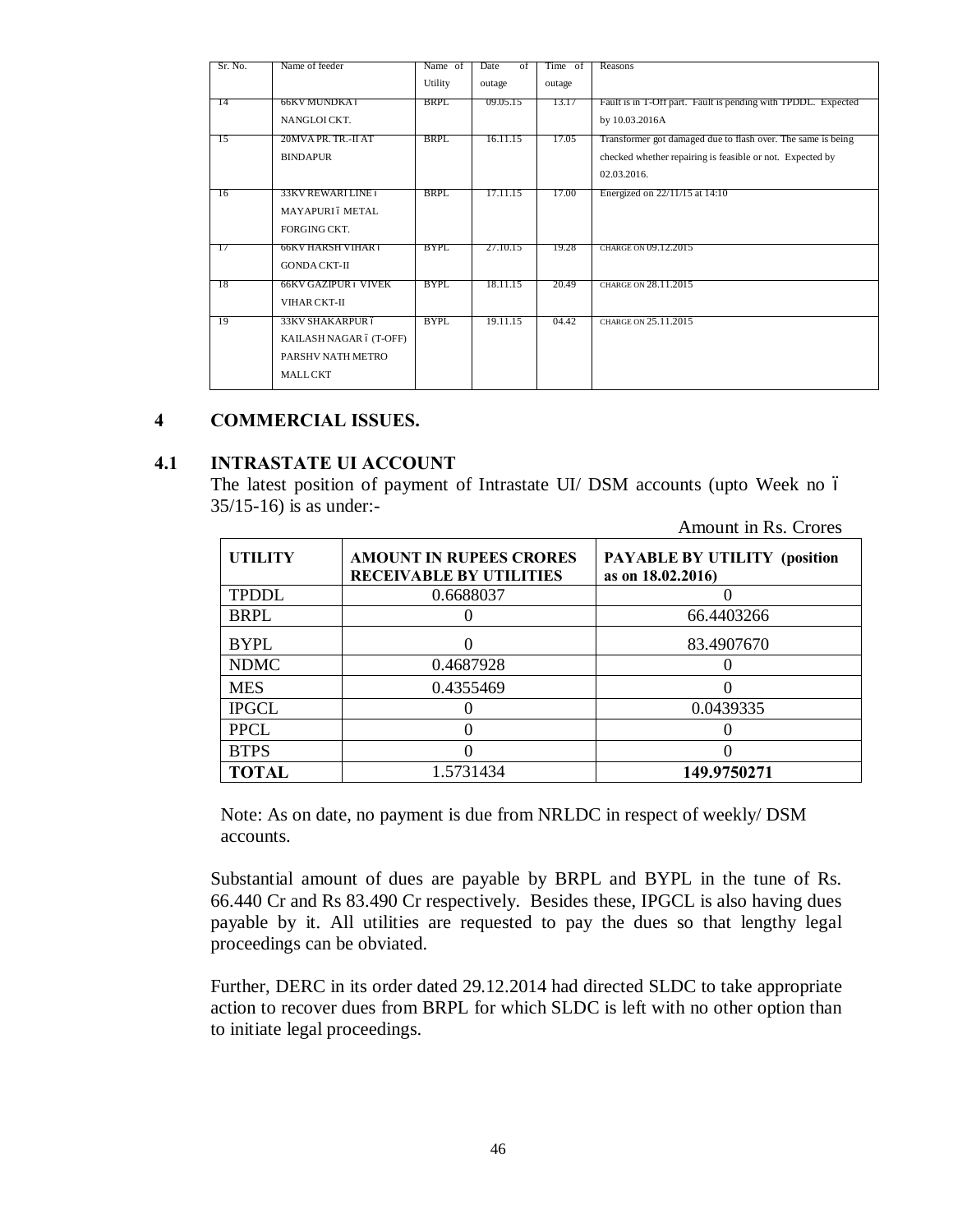|                  | <b>UI INTEREST STATEMENT AS ON 31.03.2015</b> |                                     |                                        |  |  |  |  |  |  |
|------------------|-----------------------------------------------|-------------------------------------|----------------------------------------|--|--|--|--|--|--|
| S.No.            | <b>UTILITY</b>                                | Receivable by the<br><b>Utility</b> | Payable<br>the<br>by<br><b>Utility</b> |  |  |  |  |  |  |
|                  | <b>IPGCL</b>                                  | 0.4651371                           | $\theta$                               |  |  |  |  |  |  |
| 2                | <b>PPCL</b>                                   | 1.3062076                           | $\theta$                               |  |  |  |  |  |  |
| 3                | <b>BTPS</b>                                   | $\Omega$                            | 1.0411129                              |  |  |  |  |  |  |
| 4                | <b>BYPL</b>                                   | 19.9609236                          | $\theta$                               |  |  |  |  |  |  |
| 5                | <b>BRPL</b>                                   | $\Omega$                            | 35.1101916                             |  |  |  |  |  |  |
| 6                | <b>NDPL</b>                                   | 1.1203549                           | 0                                      |  |  |  |  |  |  |
| <b>NDMC</b><br>7 |                                               | 4.9652249                           | 0                                      |  |  |  |  |  |  |
| 8                | <b>MES</b>                                    | 1.2727743                           | 0                                      |  |  |  |  |  |  |
|                  | Total                                         | 29.0906224                          | 36.1513045                             |  |  |  |  |  |  |

The latest Interest Statement for Intrastate UI / DSM accounts (as on 31.03.2015) is as under:-

The issue was discussed and Discoms were asked to give reasons of no payment to generation and STU and stressed the need of immediate payment of atleast current dues. BRPL and BYPL utilities stated their inability to pay dues as they are already facing financial crunch.

## **5 HOSTING OF NEXT MEETING OF GCC**

Convener GCC requested BYPL to host next meeting of GCC which is likely to be held during April 2016. BYPL representative informed that they would take up the matter with concerned authorities in their organization and would be informed accordingly.

# **6 ANY OTHER ITEM SUBJECT TO APPROVAL OF THE CHAIR**

No other item was put up

## **7 CONCLUSION**

Chairperson, GCC thanked all the participants for lively discussions. He expressed sincere thanks to MES authorities for the excellent arrangements made to conduct the meeting. Convener, GCC also expressed sincere thanks on behalf of GCC to MES authorities for making excellent arrangements for the meeting. MES authorities reciprocated the thanks.

The meeting ended with thanks to the Chair.